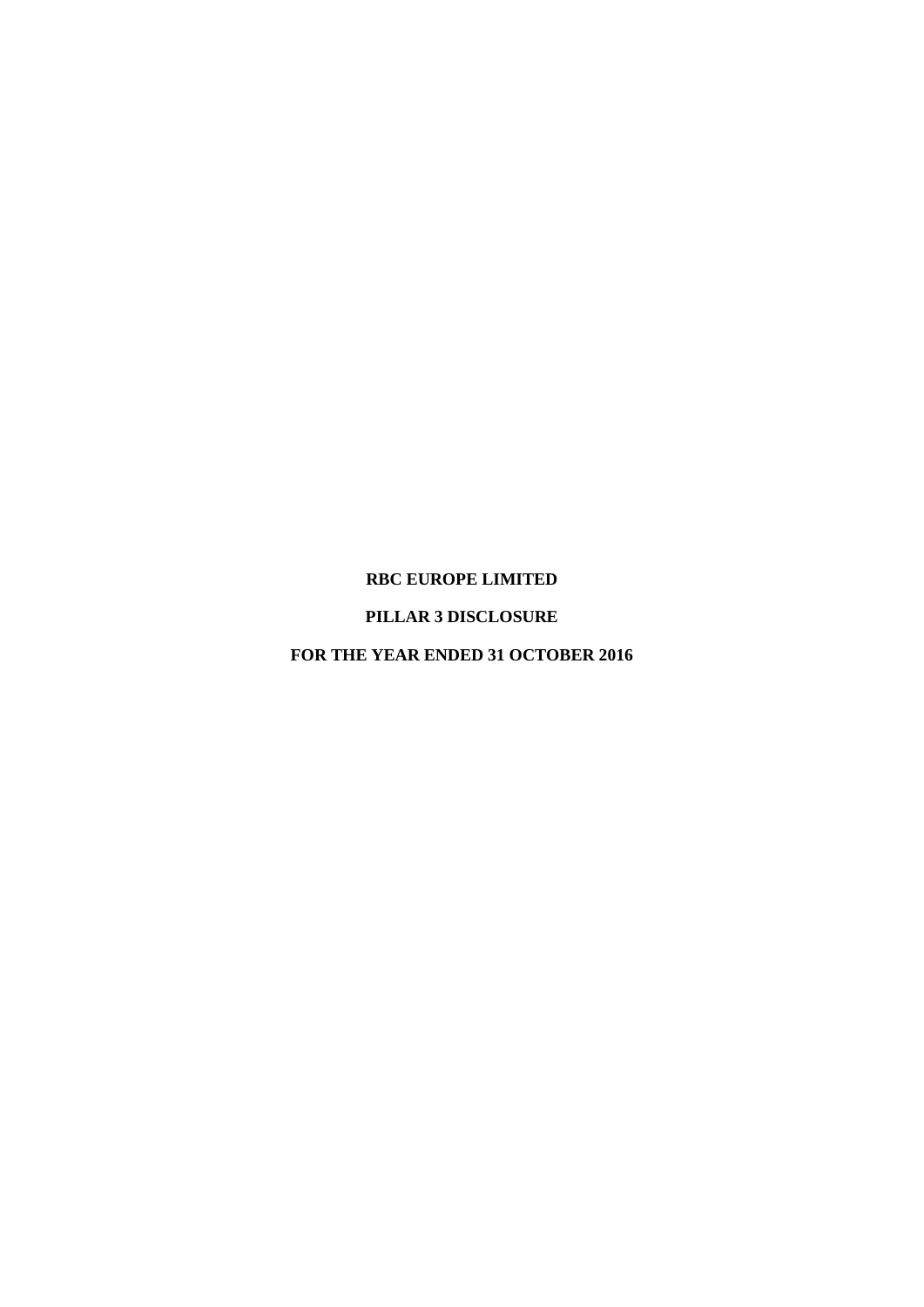## **Table of Contents**

|     | 1.0          |        |  |  |  |  |  |
|-----|--------------|--------|--|--|--|--|--|
|     | 1.1          |        |  |  |  |  |  |
|     |              |        |  |  |  |  |  |
|     | 1.2          |        |  |  |  |  |  |
|     | 1.3          |        |  |  |  |  |  |
|     | 1.4          |        |  |  |  |  |  |
|     |              |        |  |  |  |  |  |
|     | 1.5          |        |  |  |  |  |  |
|     | 1.6          |        |  |  |  |  |  |
|     |              |        |  |  |  |  |  |
| 2.0 |              |        |  |  |  |  |  |
|     | 2.1          |        |  |  |  |  |  |
|     |              | 2.1.1  |  |  |  |  |  |
|     |              |        |  |  |  |  |  |
|     |              | 2.1.2  |  |  |  |  |  |
|     |              | 2.1.3  |  |  |  |  |  |
|     |              | 2.1.4  |  |  |  |  |  |
|     |              |        |  |  |  |  |  |
|     |              | 2.1.5  |  |  |  |  |  |
|     |              | 2.1.6  |  |  |  |  |  |
|     |              | 2.1.7  |  |  |  |  |  |
|     |              |        |  |  |  |  |  |
|     |              | 2.1.8  |  |  |  |  |  |
|     |              | 2.1.9  |  |  |  |  |  |
|     |              | 2.1.10 |  |  |  |  |  |
|     |              |        |  |  |  |  |  |
|     |              | 2.1.11 |  |  |  |  |  |
|     |              | 2.1.12 |  |  |  |  |  |
|     |              | 2.1.13 |  |  |  |  |  |
|     |              |        |  |  |  |  |  |
|     |              | 2.1.14 |  |  |  |  |  |
|     |              | 2.1.15 |  |  |  |  |  |
|     |              |        |  |  |  |  |  |
|     |              | 2.1.16 |  |  |  |  |  |
|     |              | 2.1.17 |  |  |  |  |  |
|     |              | 2.1.18 |  |  |  |  |  |
|     |              |        |  |  |  |  |  |
|     | 2.2          |        |  |  |  |  |  |
|     |              | 2.2.1  |  |  |  |  |  |
|     |              | 2.2.2  |  |  |  |  |  |
|     |              |        |  |  |  |  |  |
|     |              | 2.2.3  |  |  |  |  |  |
|     |              | 2.2.4  |  |  |  |  |  |
|     |              | 2.2.5  |  |  |  |  |  |
|     |              |        |  |  |  |  |  |
| 3.0 |              |        |  |  |  |  |  |
|     | 3.1          |        |  |  |  |  |  |
|     | 3.2          |        |  |  |  |  |  |
|     |              |        |  |  |  |  |  |
|     | 3.3          |        |  |  |  |  |  |
|     | 3.4          |        |  |  |  |  |  |
| 4.0 |              |        |  |  |  |  |  |
|     |              |        |  |  |  |  |  |
| 5.0 |              |        |  |  |  |  |  |
|     |              |        |  |  |  |  |  |
|     | 5.1          |        |  |  |  |  |  |
|     |              |        |  |  |  |  |  |
|     | 5.2          |        |  |  |  |  |  |
|     | 5.3          |        |  |  |  |  |  |
|     |              | 5.3.1  |  |  |  |  |  |
|     |              |        |  |  |  |  |  |
|     |              | 5.3.2  |  |  |  |  |  |
|     |              | 5.3.3  |  |  |  |  |  |
|     |              | 5.3.4  |  |  |  |  |  |
|     |              |        |  |  |  |  |  |
|     |              | 5.3.5  |  |  |  |  |  |
|     |              | 5.3.6  |  |  |  |  |  |
|     |              | 5.3.7  |  |  |  |  |  |
|     |              |        |  |  |  |  |  |
| 6.0 |              |        |  |  |  |  |  |
|     | 6.1          |        |  |  |  |  |  |
|     | 6.2          |        |  |  |  |  |  |
|     | 6.3          |        |  |  |  |  |  |
|     |              |        |  |  |  |  |  |
|     | 6.4          |        |  |  |  |  |  |
|     |              | 6.4.1  |  |  |  |  |  |
|     |              | 6.4.2  |  |  |  |  |  |
|     |              |        |  |  |  |  |  |
|     |              | 6.4.3  |  |  |  |  |  |
|     |              | 6.4.4  |  |  |  |  |  |
|     |              |        |  |  |  |  |  |
| 7.0 |              |        |  |  |  |  |  |
| 8.0 |              |        |  |  |  |  |  |
| 9.0 |              |        |  |  |  |  |  |
|     |              |        |  |  |  |  |  |
|     |              |        |  |  |  |  |  |
|     | 10.1         |        |  |  |  |  |  |
|     | 10.2         |        |  |  |  |  |  |
|     |              |        |  |  |  |  |  |
|     | 10.3         |        |  |  |  |  |  |
|     | 10.4         |        |  |  |  |  |  |
|     | 10.5         |        |  |  |  |  |  |
|     |              |        |  |  |  |  |  |
|     |              |        |  |  |  |  |  |
|     | 11.1         |        |  |  |  |  |  |
|     | 11.2         |        |  |  |  |  |  |
|     |              |        |  |  |  |  |  |
|     | 11.3<br>11.4 |        |  |  |  |  |  |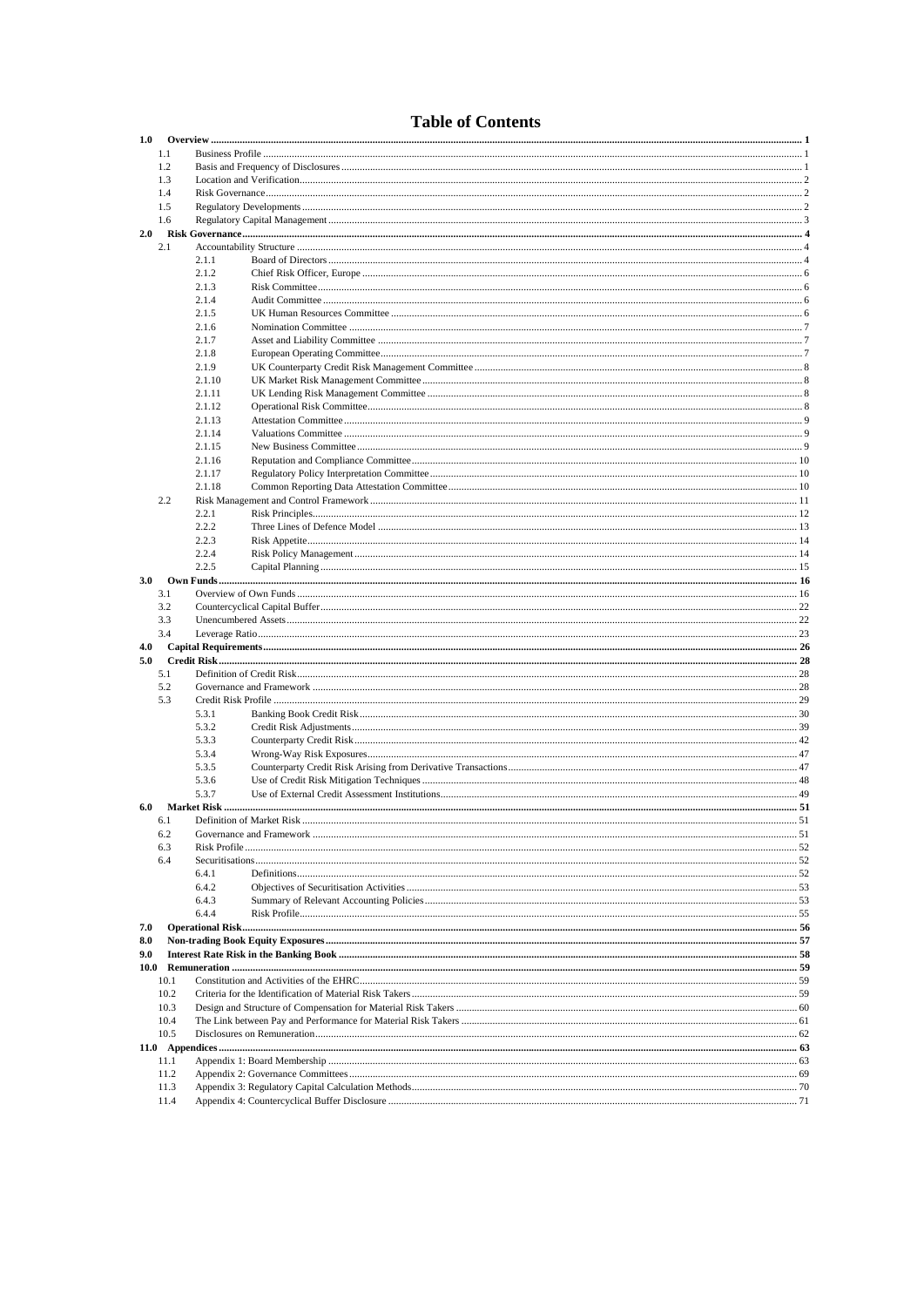#### List of Tables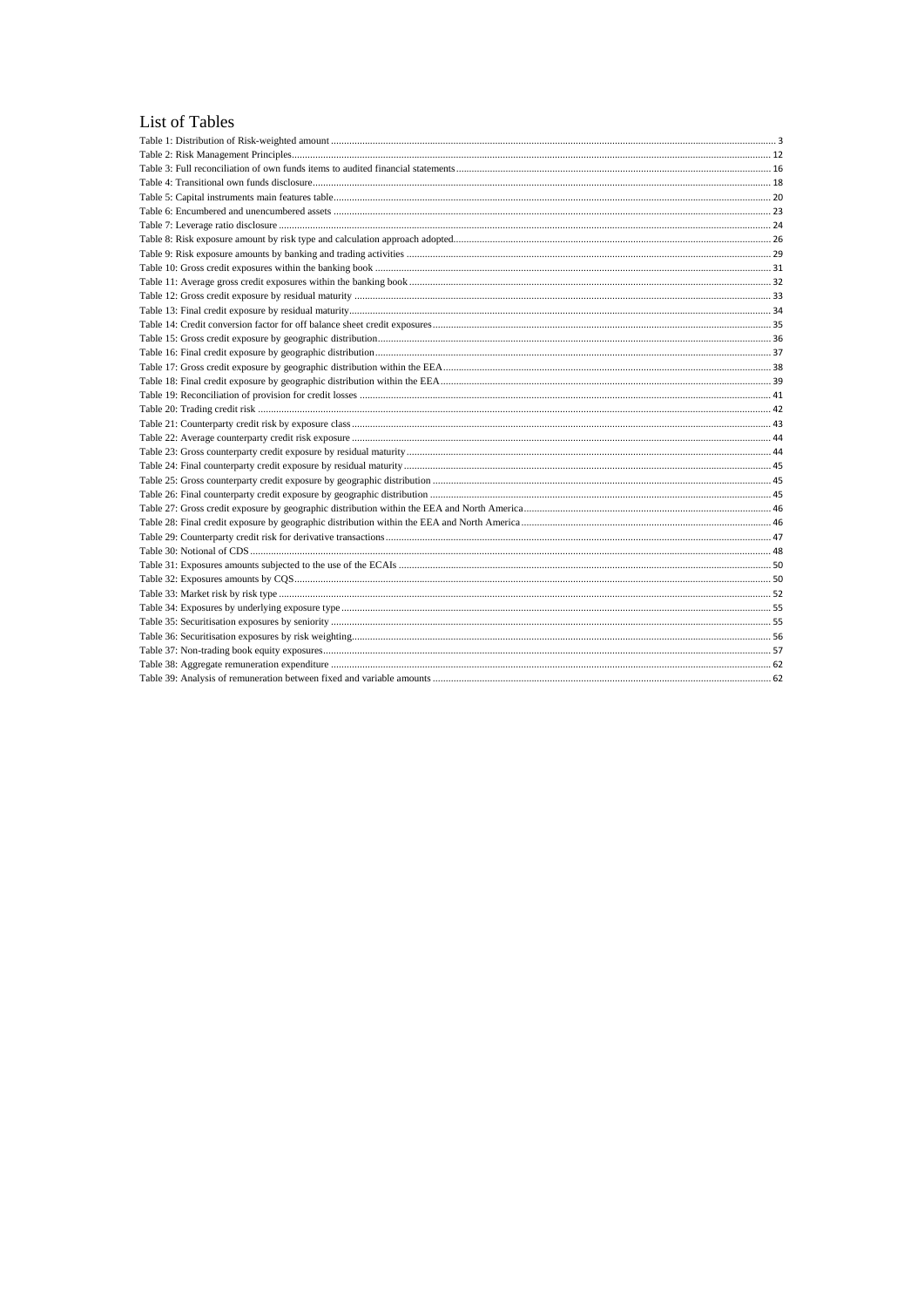## <span id="page-3-0"></span>**1.0 Overview**

## <span id="page-3-1"></span>**1.1 Business Profile**

RBC Europe Limited (the Company) is a wholly owned subsidiary of Royal Bank of Canada (RBC), a leading provider of financial services globally. Operating since 1869, RBC is Canada's largest bank and is amongst the top 20 largest banks globally based on market capitalisation. RBC has amongst the highest credit ratings for financial institutions (Moody's Aa3 and Standard & Poor's AA-) and continues to be well capitalised with Common Equity Tier 1 Capital Ratio 10.8% as at 31 October 2016 (2015: 10.6%).

The Company is a UK authorised bank and provides investment banking, capital markets and wealth management services to a wide range of clients including financial institutions, corporations, governments and High–Net-Worth clients around the world. The Company works with its clients to help raise capital, access markets, mitigate risk and acquire or divest assets. The vast majority of business is focused on Fixed Income and other securities-related businesses.

The Company obtained the Standard & Poor's rating since October 2014. The Company's long- and short-term counterparty credit rating assigned by Standard & Poor's are AA-/A-1+ as at 31 October 2016 (2015: AA-/A-1+).

As at 31 October 2016, the Company does not have any subsidiaries or any investment in associates (2015: nil).

## <span id="page-3-2"></span>**1.2 Basis and Frequency of Disclosures**

Basel III is a global regulatory standard on bank capital adequacy, stress testing and market liquidity risk. It intended to strengthen global capital and liquidity rules with the goal of improving the banking sector's ability to absorb shocks arising from the financial and economic stress, thus reducing the risk of spillover from the financial sector to the real economy.

The EU implemented the Basel III framework through the new Capital Requirements Directive and Regulation (CRD IV package). Further UK implementation is by way of the PRA's Policy Statement PS7/13, effective from 1 January 2014.

Basel III capital adequacy framework comprises three complementary pillars:

- **Pillar 1 establishes rules for the calculation of minimum capital for Credit, Market, Operational** Risk and Leverage (capital adequacy requirements).
- Pillar 2 is an internal discipline to evaluate the adequacy of the regulatory capital requirement under Pillar 1 and other non-Pillar 1 risks. This pillar requires the PRA to undertake a supervisory review to assess the robustness of the regulated entity's internal assessment (risk management and supervision).
- **Pillar 3 complements the other pillars and affects market discipline through public disclosure.** Expanded disclosure about capital and risk enables interested parties to better understand the risk profile of individual banks and companies and to make comparisons (market discipline).

The aim of Pillar 3 is to publish a set of disclosures which allow market participants to assess key information on the capital condition, risk exposures and risk assessment process.

The information disclosed is prepared in accordance with the disclosure requirements set out in Part Eight of the Capital Requirement Regulation (CRR). The disclosures may differ from similar information in the Company's financial statements for the year ended 31 October 2016, which are prepared in accordance with International Financial Reporting Standards (IFRS). Therefore, the information in these disclosures may not be directly comparable with that information.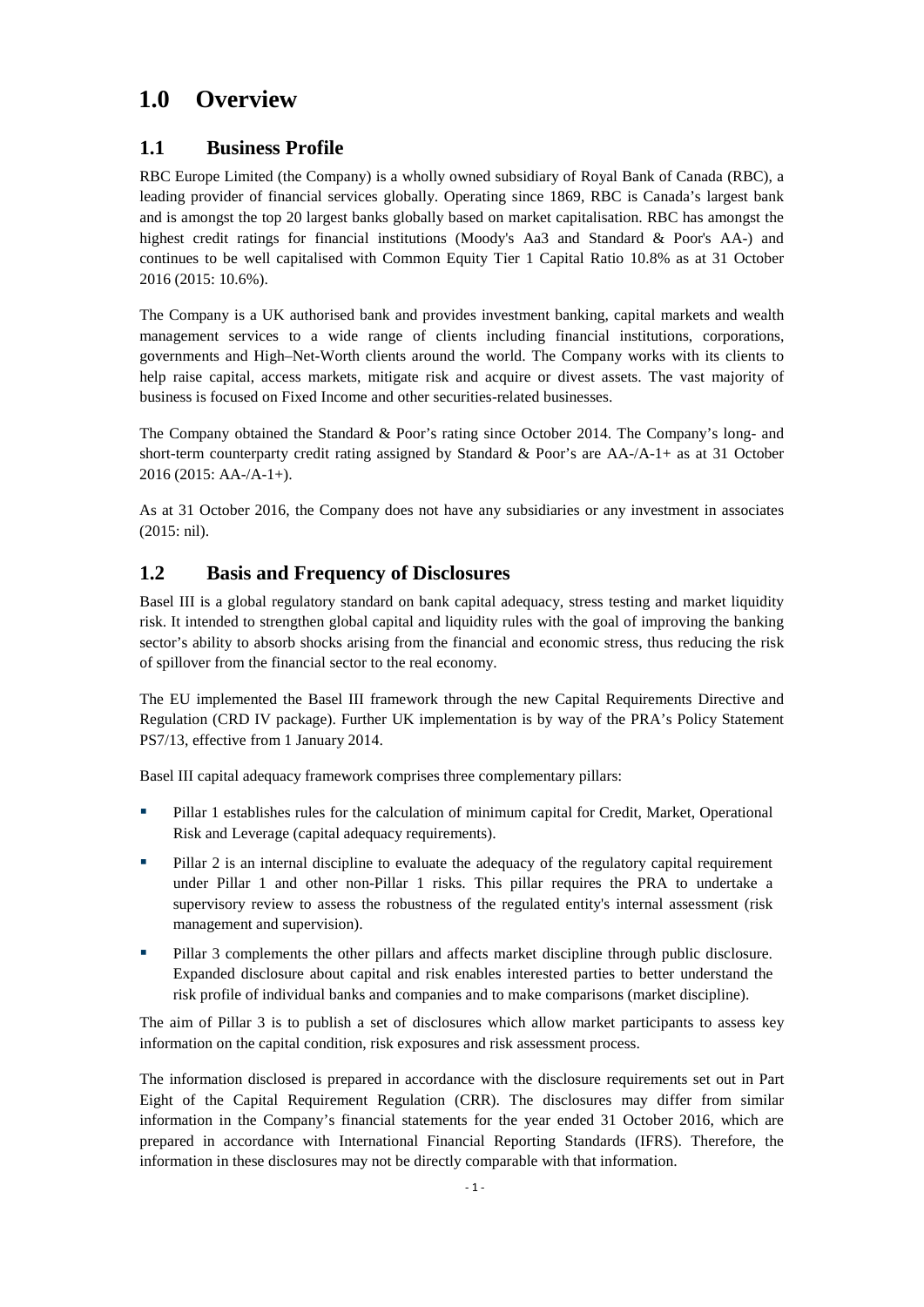The Company updates these disclosures on an annually basis as at its financial year end of 31 October. The Company will assess the need to publish some or all disclosures more frequently than annually in the light of the criteria specified in Article 433 of the CRR and in accordance with European Banking Authority's Guidelines on materiality, proprietary and confidentiality and on disclosure frequency.

In preparing these disclosures, management has adjusted certain prior year amounts to conform to current year presentation. These adjustments do not have any impact on the Company's capital condition and risk exposures, unless stated otherwise.

## <span id="page-4-0"></span>**1.3 Location and Verification**

These disclosures have been reviewed and approved by the Company's Audit Committee and Board. A copy of these disclosures is also available on RBC Group's corporate website at http://www.rbc.com/aboutus/rbcel-index.html.

## <span id="page-4-1"></span>**1.4 Risk Governance**

The Company has a clear and robust corporate and risk governance framework in order to manage, control and provide assurance on risk on behalf of both internal and external stakeholders. The governance structure determines the relationships between the Company's Board of Directors (the Board), Management, RBC Group and other stakeholders. It also defines the framework in which values are established and the context in which corporate strategies and objectives are set.

The Company considers its risk and control framework to be appropriate for the effective management of its risks and is committed to ensuring that these remain relevant and effective in a changing business environment. The Company has a well-embedded Risk Appetite Framework articulating its appetite for the type and quantum of risk through clearly defined metrics. As at 31 October 2016, all measures were within the Company's Board limits and tolerances.

## <span id="page-4-2"></span>**1.5 Regulatory Developments**

The Company monitors regulatory development on an on-going basis to enable it to prepare for forthcoming prudential developments. With the Capital Requirements Directive (CRD) IV package having essentially been implemented; focus is now shifting onto the recent proposal for amending Capital Requirements Regulations (CRR 2 package). The Company is participating in industry discussions to influence the proposals passage through the legislative process and ensure the organisation is prepared for the amended requirements. The Company expects the proposals to be approved by mid-2018, with implementation dates being discussed below. Given the recent release of the proposals the Company is still working on firming up its approach to these changes.

The first part of CRR 2 amendments relates to the prudential implication of the expected loss approach taken in IFRS9. The IFRS9 requirements imposed by CRR 2 will apply from the 20th day after publication of the agreed legislation in the Official Journal. Given the significant impact that expected loss provisioning could have on many institutions the proposals contain a five year transition period during which the requirements will gradually increase until being fully implemented in 2024. The Company's IFRS 9 project is integrated with the wider RBC Group project.

Other requirements stemming from the proposals include the introduction of the Fundamental Review of the Trading Book (FRTB), the Standardised Approach for Counterparty Credit Risk (SA-CRR) and confirmation of a leverage ratio of 3% as a Pillar 1 requirement. The Company does not expect their implementation before mid-2020.

The FRTB will represent a substantial change in market risk capital calculation with standardised calculations using risk sensitivities as inputs. The implementation project is integrated with the wider of RBC Group project. The same approach will be taken for SA-CRR implementation. SA-CRR is a much more in-depth calculation than the current Standardised Approach for Counterparty Credit Risk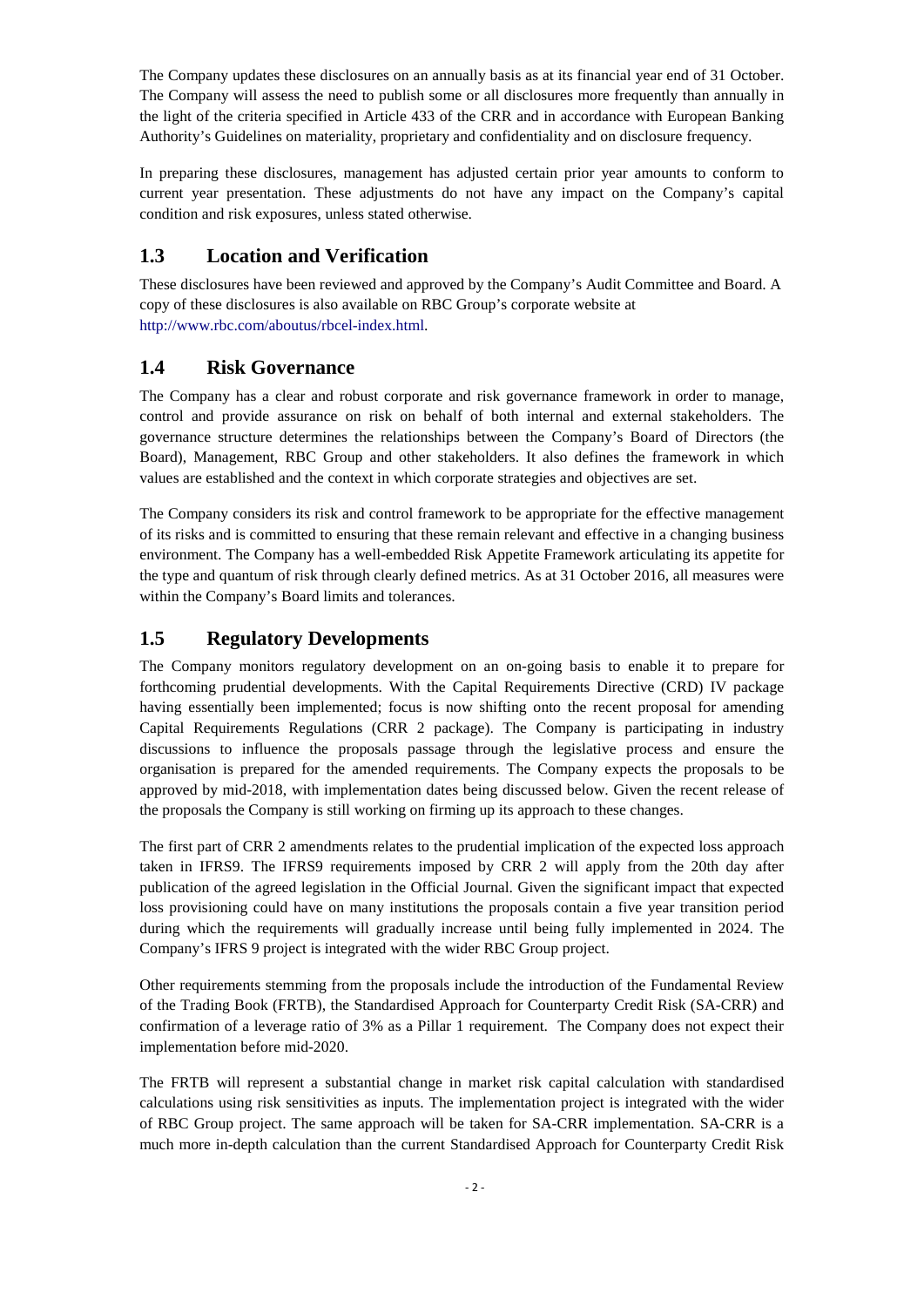and in particular much better reflects the effects of margining derivative trades. SA-CRR will also change the inputs into the Company's large exposure calculation.

A new feature included in the CRR2 package includes a requirement to set up an independent holding company (IHC) to cover all EU activities undertaken by non-EU banks. Given the uncertainty surrounding Brexit, it is currently too early for the Company to develop contingencies for the various outcomes. The IHC requirement is expected to become a requirement by mid-2019.

The TLAC requirements are due to apply from 1 January 2019 under the proposals. However as the RBC Group was not designated as a global systemically important bank (G-SIB), these requirements will not apply to the Company.

The CRR 2 package will also implement the Basel standard on management of Interest Rate Risk in the Banking Book (IRRBB). These standards strengthen management requirements, but will remain an institution specific requirement.

### <span id="page-5-0"></span>**1.6 Regulatory Capital Management**

As at 31 October 2016, the Company continued to be well capitalised with a Common Equity Tier 1 and Tier 1 capital ratio of 17.0% (2015: 20.6% %). The total capital surplus was £788 million over the minimum capital requirement before buffers (2015: £792 million). This is in line with the risk tolerance set by the Company's Board. The table below illustrates the distribution of the Company's risk profile.

#### <span id="page-5-1"></span>**Table 1: Distribution of Risk-weighted amount**

| $\pounds'000$                                                                      | 2016      | 2015      |
|------------------------------------------------------------------------------------|-----------|-----------|
| Risk-weighted exposure amounts for credit and counterparty credit                  |           |           |
| Banking book credit risk                                                           | 2,346,499 | 1,584,068 |
| Counterparty credit risk                                                           | 1,116,527 | 1,114,641 |
| Risk exposure amount for contributions to the default fund of a CCP                | 52,616    | 6,801     |
|                                                                                    | 3,515,642 | 2,705,510 |
| Risk-weighted exposure amount settlement/delivery risk in the Trading book         | 136       | 900       |
| Risk-weighted exposure amount for position, foreign exchange and commodities risks |           |           |
| Interest rate                                                                      | 1.336.751 | 1,064,063 |
| Equity                                                                             | 1,387     | 1,423     |
| Foreign exchange risk                                                              | 32,133    | 24,850    |
| Commodities                                                                        | 121,100   | 55,395    |
|                                                                                    | 1,491,371 | 1,145,731 |
| Risk-weighted exposure amount for operational risk                                 | 587,427   | 495,952   |
| Risk-weighted exposure amount for credit valuation adjustment                      | 15,171    | 26,088    |
| <b>Total</b>                                                                       | 5,609,747 | 4.374.181 |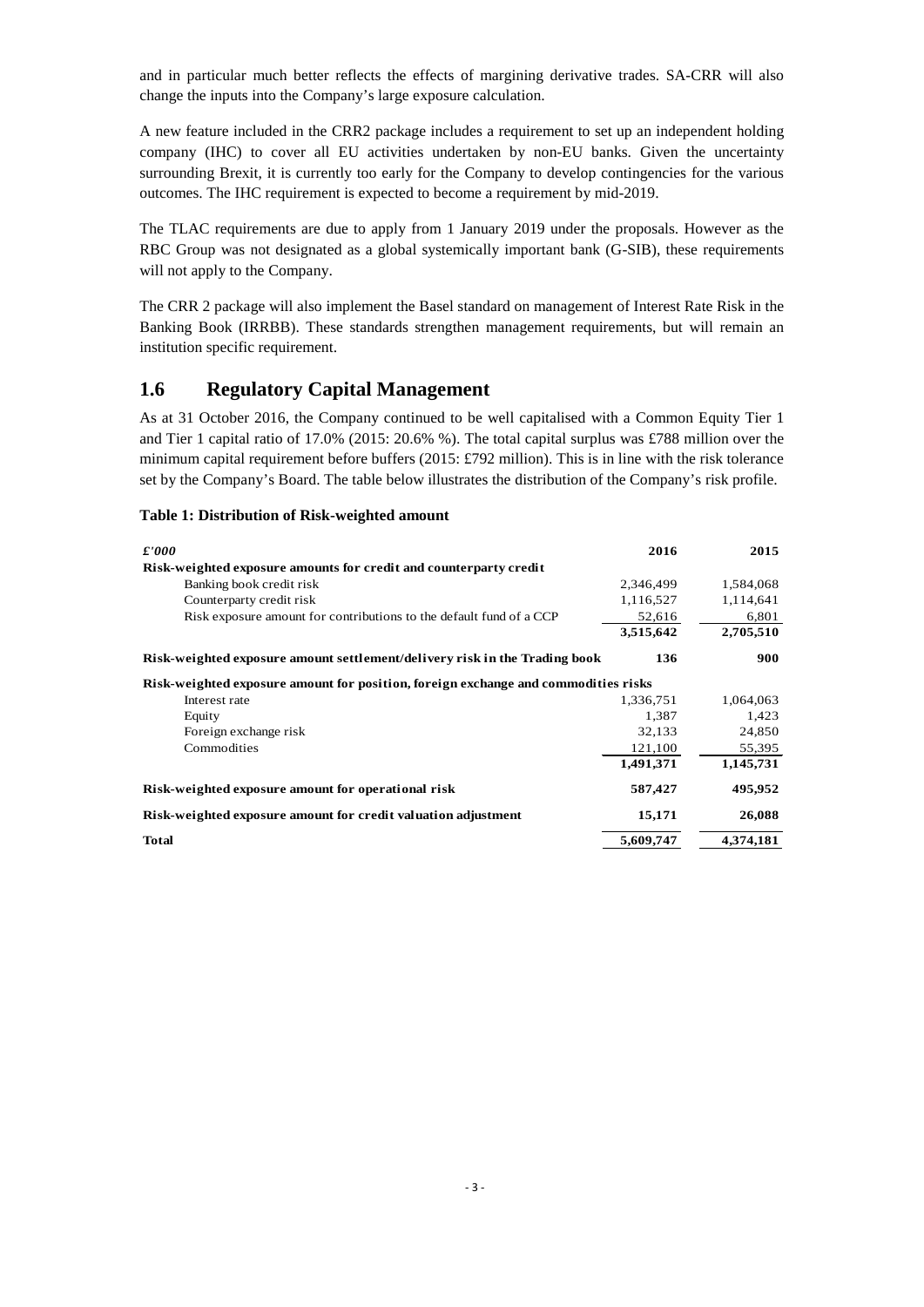## <span id="page-6-0"></span>**2.0 Risk Governance**

## <span id="page-6-1"></span>**2.1 Accountability Structure**

The Company has a clear and robust corporate and risk management framework and its governance structure determines the relationships between the Board of Directors, management, RBC and other stakeholders.

The strength of the Company's governance starts at the top with an independent Chairman and experienced Executive and Non-Executive Directors, who give priority to strategic planning and risk oversight, ensure that standards exist to promote appropriate behaviour throughout the organisation and drive continuous improvement in governance practices.

The Board is ultimately responsible for the running of the firm but has delegated day-to-day decision making to the Chief Executive Officer. A number of Board and management committees have been established to ensure that appropriate controls and procedures are embedded to support the Company's operations. Each has formal Terms of Reference (ToR) establishing the membership, responsibilities, as well as how each committee sits within the Company's governance structure.

The mandate and membership of all committees are reviewed on a regular basis to ensure that these committees are effective and continue to be relevant to meet business and risk management needs. This allows the Board to be confident that the governance structure remains appropriate and fit for purpose. Cross-membership of various management committees also ensures that senior management have a clear picture of issues impacting the Company.



The figure below depicts the current the Company's management committee structure:

#### <span id="page-6-2"></span>**2.1.1 Board of Directors**

Ultimate responsibility for managing risk within the business resides with the Board. It is tasked with ensuring that an effective systems and controls framework is in place for business, risk and capital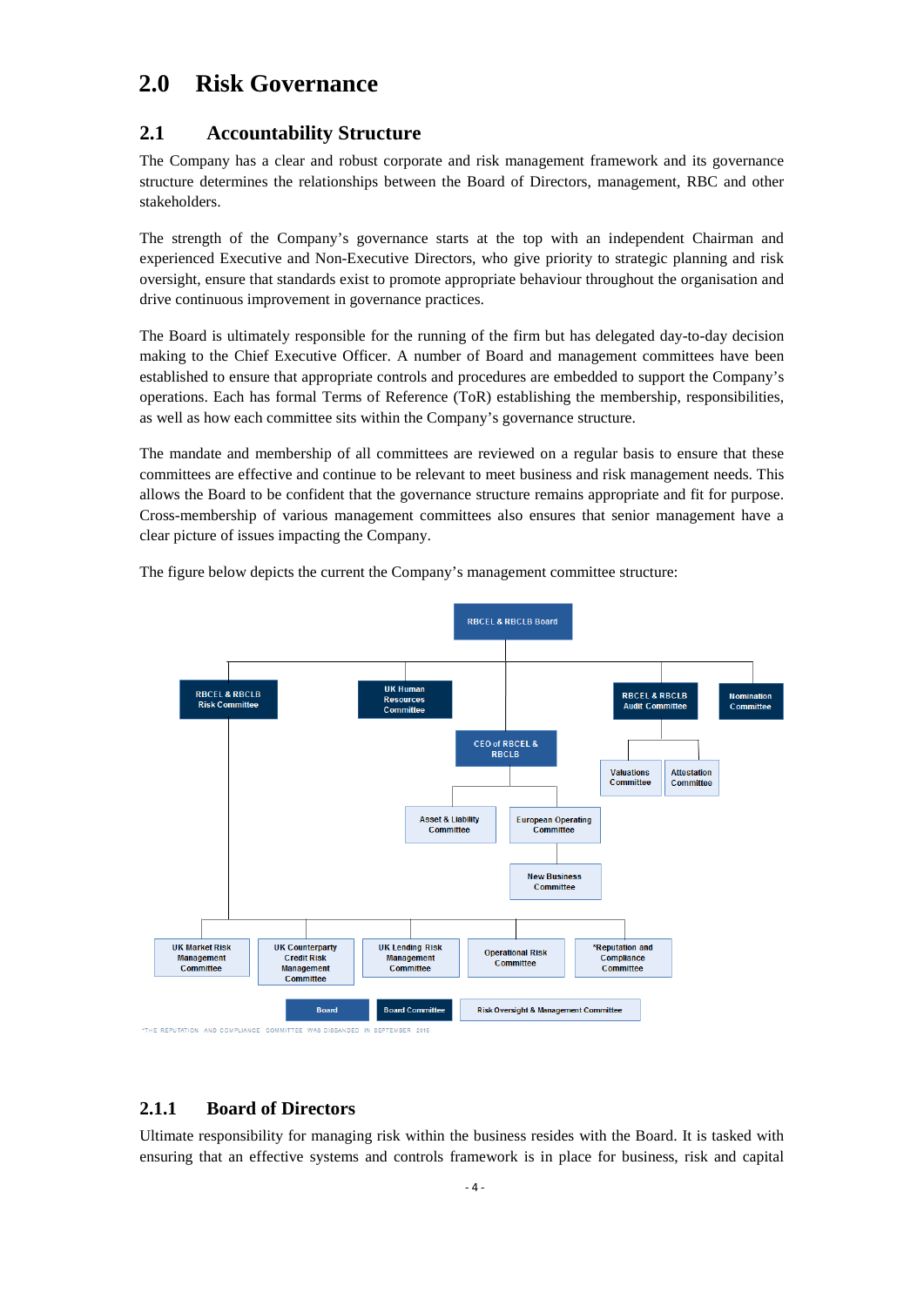management. Through its governance structures and controls, the Board has a line-of-sight on key risks and operational controls across the firm. The Board also monitors and assesses effectiveness of controls against changing regulatory expectations.

The Board is responsible for setting the strategic risk direction and risk appetite for the Company. This includes:

- Clearly articulating the risk appetite for the firm and establishing mechanisms to ensure that the level of risk within the firm remains within the specified risk appetite;
- Maintaining a direct line-of-sight over key current and emerging risks across the firm;
- Ensuring that an effective systems and controls framework is in place for business, risk and capital management;
- Reviewing and approving the recovery strategies outlined in the RBC UK Recovery Plan applicable to the Company;
- Ensuring that the financial objectives are aligned with risk appetite and objectives; and
- Monitoring and assessing the effectiveness of controls against changing regulatory expectations.

As at 31 October 2016, the Board consists of three Independent Non-Executive Directors (INEDs), including the Chairman, two Non-Executive Director (NEDs) representing the shareholder (RBC), and four Executive Directors.

#### Recruitment Policy for Board Members

Appointments to the Board follow a formal procedure. As the Company is a wholly owned subsidiary within RBC Group, the nomination and selection of board members is undertaken in accordance with internal corporate governance practices, stated within RBC's Policy on the Legal Governance of Subsidiaries (SGO Policy). The Board has two types of directors, (i) Executive Directors (ED), and (ii) Non-Executive Directors (NED), with three directors meeting the UK Corporate Governance Code's definition of 'independent' (INED).

In 2015, the Company established a Nomination Committee as part of its enhanced Corporate Governance Framework. The Nomination Committee is responsible for:

- The identification, nomination and recommendation of INED candidates to the Board, for its consideration and approval. The nomination process follows a formal and rigorous approach, with candidates selected and assessed against established selection criteria. The Nomination Committee is governed by its Terms of Reference, under the umbrella of the SGO Policy, subject to local rules and regulations.
- The Recruitment Criteria/Process. Director selection is based on local applicable laws, regulations and rules, taking into consideration the skills, diversity, geographies and areas of expertise already represented on the Board. In addition to this, successful candidates undergo a robust background check, including inter alia, criminal, financial, regulatory checks and competency validation.

In relation to EDs, candidates are identified in accordance with the SGO Policy. Following consultation with the Board Chair by the Company Secretary, and positive advice and counsel from the RBC Subsidiary Governance Office, the ED candidate is proposed to the Board for its consideration, and if deemed appropriate, approval.

All Board appointments reflect RBC's core values, in particular, "Diversity & Inclusion", which is an important factor in the assessment and nomination of all proposed director appointments.

The relevant background and professional experience of the Directors of the Board are provided in Appendix 1.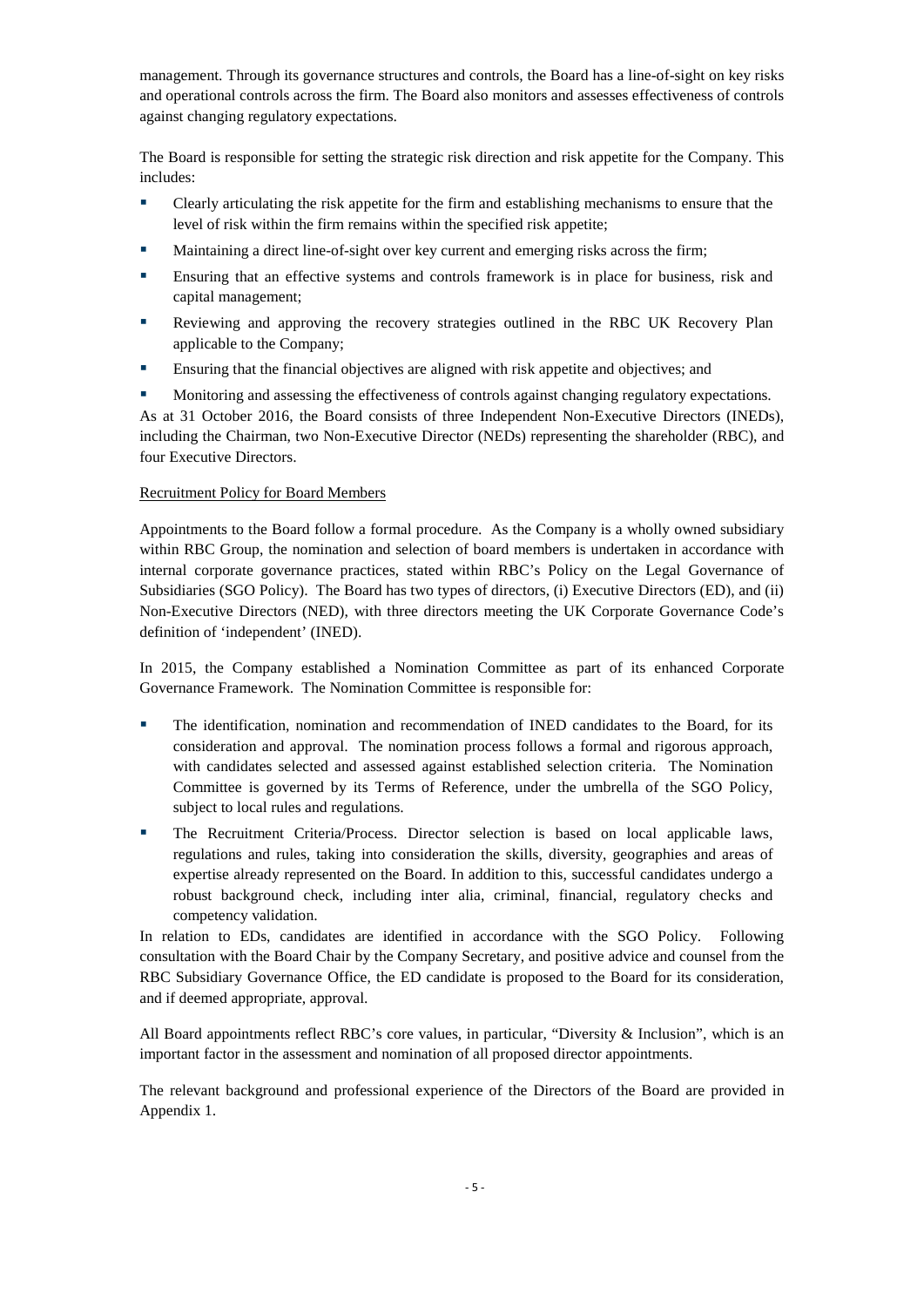## <span id="page-8-0"></span>**2.1.2 Chief Risk Officer, Europe**

Decision-making relating to management of risk is delegated by the Board to the Chief Risk Officer (CRO), supported by the Chief Executive Officer (CEO). The CRO then delegates risk decisionmaking to specific individuals, such as the Risk Management functions, in consultation with supporting committees as appropriate.

The CRO, supported by the Heads of Risk, is responsible for:

- Developing and embedding a company-wide Risk Framework for approval by the Risk Committee (RC);
- Recommending the Company's Risk Appetite Framework to the RC for subsequent approval by the Board;
- Ensuring that risks falling outside of the approved Risk Appetite are identified and escalated to Business Heads, Senior Management, RC, and the Board; and
- Ensuring that the risks generated by the businesses are measured, monitored, controlled and reported on an on-going basis.

#### <span id="page-8-1"></span>**2.1.3 Risk Committee**

The RC is a Board committee, chaired by an INED to ensure independence and robustness of review and challenge. The RC reviews risk issues, gives advice and makes recommendations to the Board or other parties as appropriate as well as making decisions on risk issues within its sphere of responsibility.

RC holds the following primary responsibilities:

- Develop a risk appetite for the Company and recommend it to the Board;
- Implement an effective risk management framework, including directing and approving risk policies;
- **Monitor all material risk exposures, review and approve any risk exceptions and ensure that any** breaches of risk appetite are remediated and/or escalated;
- **Review and challenge the findings from the annual Company Internal Capital Adequacy** Assessment Process and Internal Liquidity Adequacy Assessment Process and recommend these to the Board for approval;
- Review, challenge and recommend for approval to the Board the recovery strategies outlined in the RBC UK Recovery Plan; and
- Review emerging risks and changes in legal, regulatory and accounting requirements and their implications on risk management within the Company.

#### <span id="page-8-2"></span>**2.1.4 Audit Committee**

The Audit Committee (AC) is a Board committee, chaired by an INED and includes three additional NED and INEDs. It is responsible for providing independent assurance to management and the Board of Directors on the effectiveness of risk management practices. AC is responsible for:

- Monitoring the integrity of the Company's financial statements and reviewing and, where appropriate, making recommendations to the Board on business risks, internal controls and compliance; and
- The performance of the internal audit function and making recommendations to the Board on the appointment and performance of external auditors.

#### <span id="page-8-3"></span>**2.1.5 UK Human Resources Committee**

The UK Human Resources Committee (HRC) is a Board committee, chaired by an INED and includes three additional NEDs and INEDs. It is responsible for ensuring that the Company's compensation programs align with prudent risk management principles, regulatory guidance and sound compensation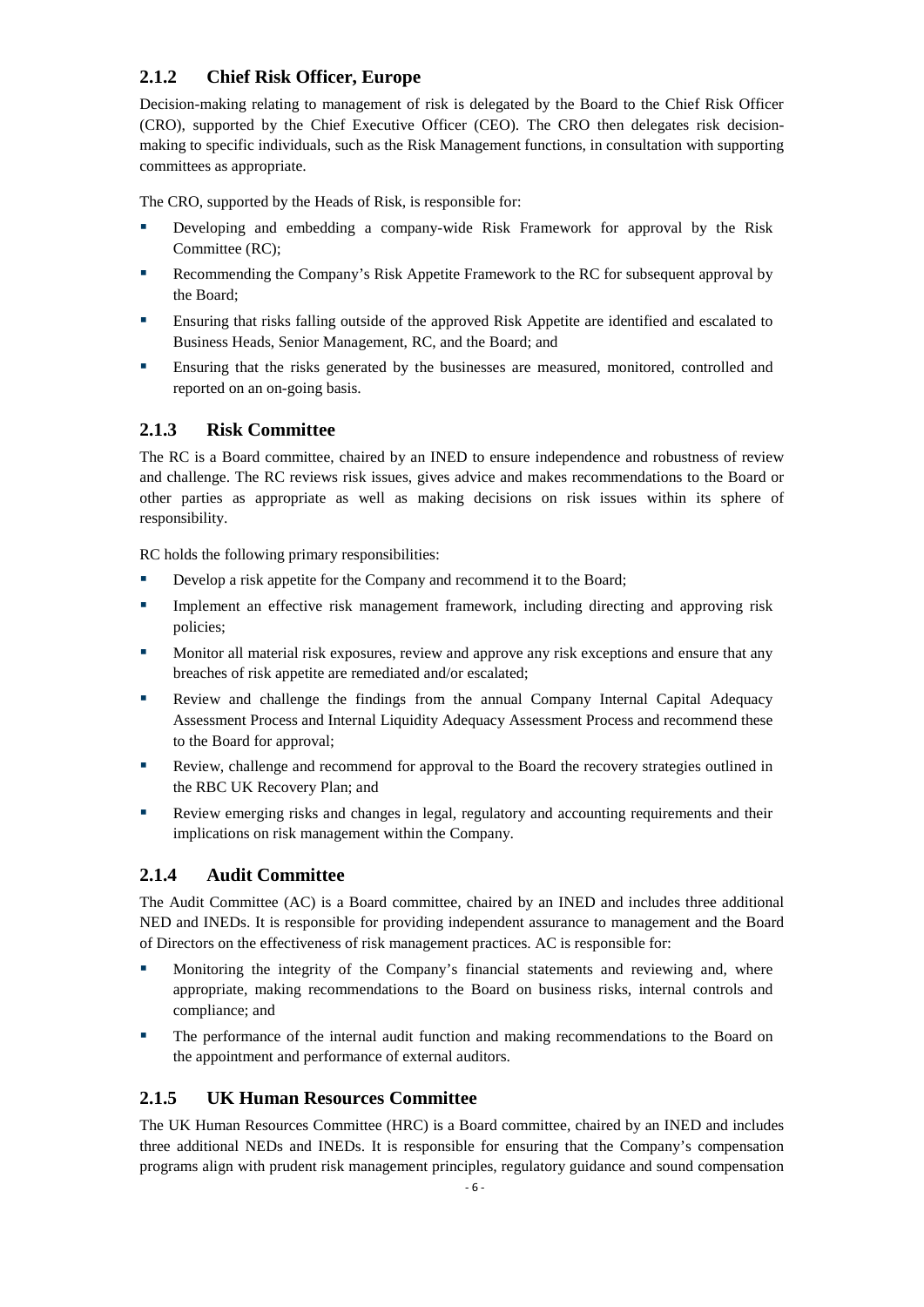practices. The Company has an established process in place to assist the HRC in the determination of whether any performance adjustments to compensation are required.

#### <span id="page-9-0"></span>**2.1.6 Nomination Committee**

The RBCEL Nomination Committee is a Board committee, chaired by an INED and includes three additional NEDs and INEDs and the CEO. It is a key board governance committee established to lead the process for Independent Non-Executive Director succession planning and appointments to the RBCEL Board and to its associated Board Committees. Main responsibilities include:

- Review regularly the structure, size, and composition of the Board and make recommendations with regard to changes in legislative and/or regulatory requirements;
- Give full consideration to succession planning for INEDs, taking into account the challenges and opportunities facing the Boards;
- Review annually the time required from INEDs; and
- Review and approve the Terms of Reference of the Committee to ensure they remain appropriate and fit for purpose and to recommend to the Board any changes considered necessary or desirable.

#### <span id="page-9-1"></span>**2.1.7 Asset and Liability Committee**

The Assets and Liabilities Committee (ALCO) is a management committee, comprised of senior management from the business, Risk, Finance, and Corporate Treasury. ALCO is responsible for all matters relating to the Company's financial resources including the management of balance sheet, capital position, funding and liquidity, and structural banking book interest rate risk. Specifically, ALCO's responsibilities in relation to these matters include:

- Approval of limits, controls and policies;
- Review of the current and projected positions relative to agreed limits and any regulatory constraints;
- Oversight of the preparation and production of the annual Internal Capital Adequacy Assessment Process and Internal Liquidity Adequacy Assessment documents for the Company; and
- Ensuring business and operational strategies are consistent with appetite, in the context of balance sheet and funding.

#### <span id="page-9-2"></span>**2.1.8 European Operating Committee**

The European Operating Committee (EOC) is chaired by the CEO. It is a management committee established to enable oversight of business strategies and performance, as well as the determination of new business initiatives and local human resourcing policies. It also facilitates cross-business and cross-functional discussion around key decisions and material developments in the Company. Main responsibilities include:

- Review the Monthly RBC Europe financial performance report;
- Review updates from the local business heads;
- Review updates from the local control functions including key risk issues;
- Review and considering PRA regulatory developments;
- Review and considering monthly Human Resources reports;
- **Review Personal Account Dealing and Corporate Gifts & Entertainment reports; and**
- Escalate issues to the Board, AC, RBC Capital Markets Operating Committee and the appropriate RBC governance forums.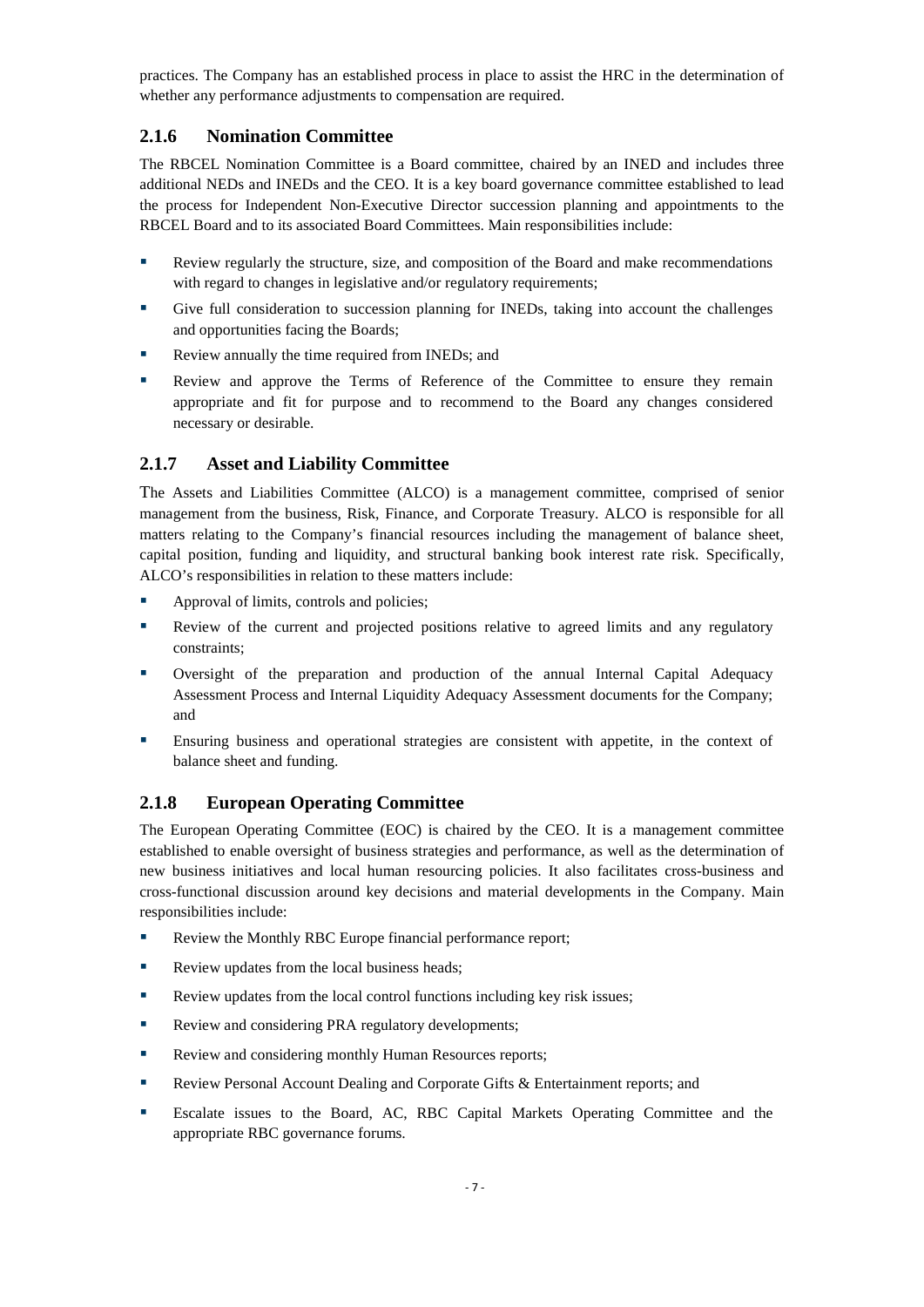### <span id="page-10-0"></span>**2.1.9 UK Counterparty Credit Risk Management Committee**

The UK Counterparty Credit Risk Management Committee (UKCCRMC) is a management committee responsible for actively managing the counterparty credit risk of RBC Capital Markets UK. Responsibilities include:

- Review the status of the counterparty credit risk portfolio, which comprises trading inventory, debt- and equity underwritings, counterparty credit risk, mainly arising from securities financing and OTC derivatives, and exposure to clearing houses;
- **Consider credit risk exposures booked in the Company and RBC London Branch;**
- Review the limit policy and the relevant limit exceptions;
- **Consider all trading credit risk situations with significant risk impact;**
- Serve as a forum for communication of compliance issues and initiatives related to trading credit risk activities;
- Maintain and review a Watch List of trading credit risk exposures it deems to represent high risk; and
- Review the relevant credit risk policies (with positive advice and counsel from RBC Group as appropriate).

## <span id="page-10-1"></span>**2.1.10 UK Market Risk Management Committee**

The UK Market Risk Management Committee (UKMRMC) is a management committee established to review market risk and trading credit risks. Responsibilities include:

- Review all trading business situations with significant risk impact as well as the impact of the evolving risk environment on trading strategies and exposures;
- Review business performance, Value-at-Risk, Stress Risk and other key risk metrics; and
- Review all operational limits and excesses to operational, tactical and trading credit limits.

#### <span id="page-10-2"></span>**2.1.11 UK Lending Risk Management Committee**

The UK Lending Risk Management Committee (UKLRMC) is a management committee established to review all new and increased loan transactions, taking into account the advice and counsel of Group Risk Management. Main responsibilities include:

- Reviewing all lending situations with a significant risk impact as well as the impact of the evolving risk environment on lending strategies and exposures;
- Review emerging credit risk issues and activities, assess operational risk events arising from financing activities and make recommendations to avoid future similar operational risk events.
- Review the Watch list of loan facilities, consider the recoverability of exposure and review and recommend the level of general and specific provisions.
- Act as a forum for compliance issues related to lending activities and ensure that all outstanding or pending legal, regulatory and audit issues are addressed properly and in a timely fashion; and
- Annual review of all credits over £25m.

#### <span id="page-10-3"></span>**2.1.12 Operational Risk Committee**

The Operational Risk Committee (ORC) is responsible for actively managing the operational risk of the Company and RBC London Branch (together "RBC UK"), in the Capital Markets and Investor & Treasury Services and Wealth Management International businesses undertaken in the UK. ORC is also responsible for regulatory operational risk requirements from both the FCA and PRA. The ORC holds meetings with all key desks and relevant functions to capture and review detailed operational issues and risks, business line operational risk appetite and associated actions. Key responsibilities include: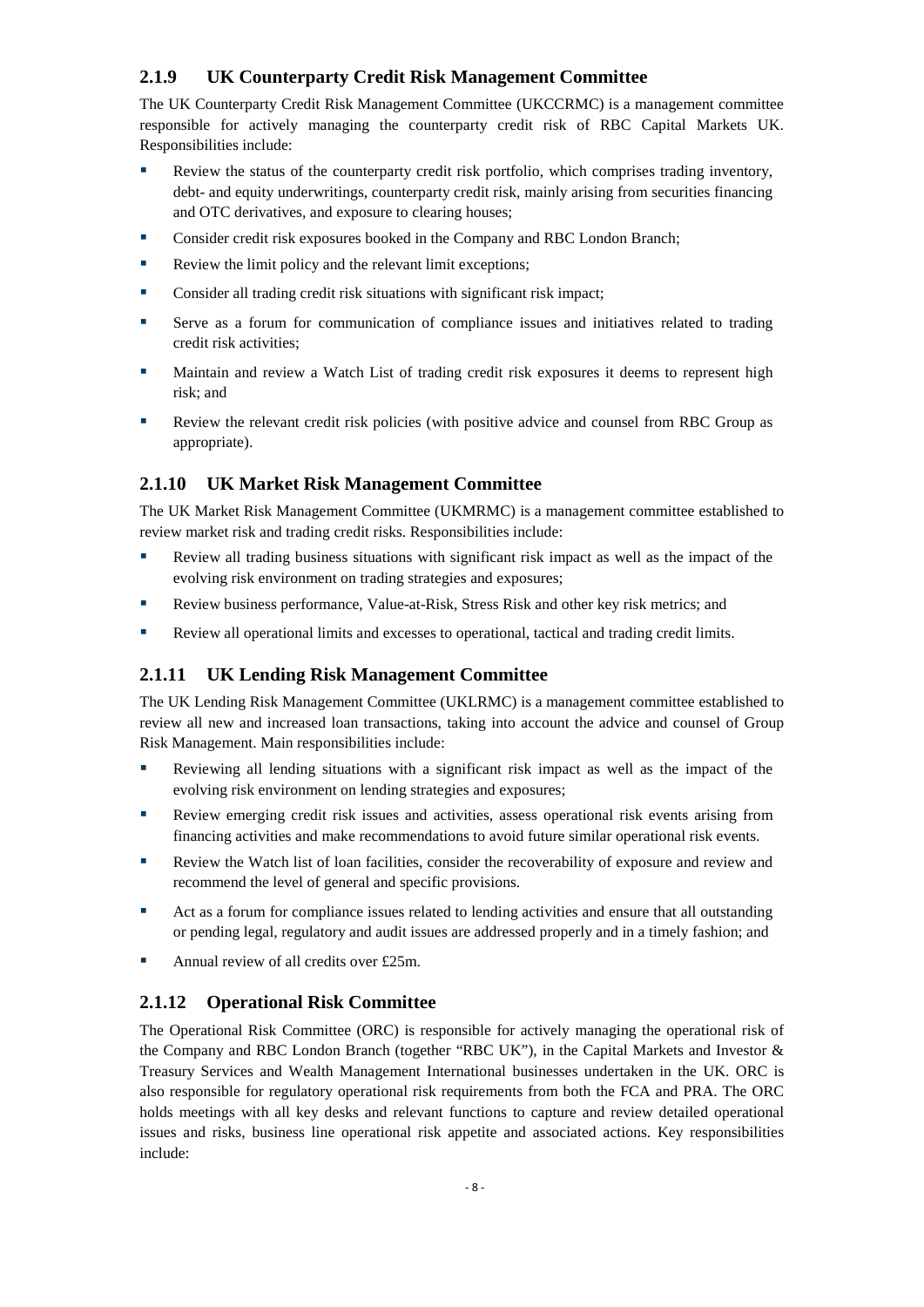- Ensure that operational risks arising from RBC UK business activities are effectively identified and managed consistent with the Operational Risk Framework;
- Review and challenge business led presentations on their perceived operational risk profile based on appropriate data and key risk indicators;
- Review and challenge business and function led presentations on future initiatives impacting their perceived operational risk profile versus the operational risk appetite;
- Review adequacy of supervisory arrangements and demonstration thereof;
- Review operational risk relevant compliance data;
- **Consider relevant operational risk regulations and changes thereto;**
- **Approve and recommend operational Risk policies and procedures;**
- Consider impact of PRA expectations and operational risk developments on RBC UK; and
- Review future risks and issues that require managing now and escalate where appropriate.

#### <span id="page-11-0"></span>**2.1.13 Attestation Committee**

The Attestation Committee is a management committee established to review the monthly general ledger attestation process. Key responsibilities include:

- Review the results of the monthly attestation process and issues arising;
- Review the results of the monthly standards of documentation process;
- **•** Approve local policies and procedures in relation to the general ledger attestation process;
- **Present monthly reports and escalate unresolved issues to the AC for review and direction; and**
- Review all Operational Risk Events and assess potential impacts to the Global Attestation process.

#### <span id="page-11-1"></span>**2.1.14 Valuations Committee**

The Valuation Committee (VC) is responsible for review and approval of all valuation methodologies, valuation adjustments, independent price verification methodologies and valuation controls applicable to RBC Europe. Responsibilities include:

- Acting in conjunction with internal and external auditors as well as regulators to ensure consistency of application, comprehensiveness of cover and adherence to market best practice; and
- Regularly review material movements in all valuation adjustments and report highlights and other valuation risks and issues to UKMRMC and the RC.

#### <span id="page-11-2"></span>**2.1.15 New Business Committee**

The New Business Committee (NBC) is responsible for reviewing and evaluating and making recommendations on all new business. Main responsibilities include:

- Assessing the level of materiality for new business initiatives;
- **Ensuring that risk issues are identified prior to business commencing;**
- Ensuring that all requisite approvals are obtained prior to the commencement of a new initiative; and
- Ensuring timely documentation of policy, including Standing Orders, in accordance with bank standards; and
- Reviewing specific transactions that are outside of bank policy and ensuring that risks are identified and requisite approvals obtained.

Decision making authority within the NBC rests solely with the Committee Chairman (the Company's CFO). The remainder of the Committee serves in an advisory capacity.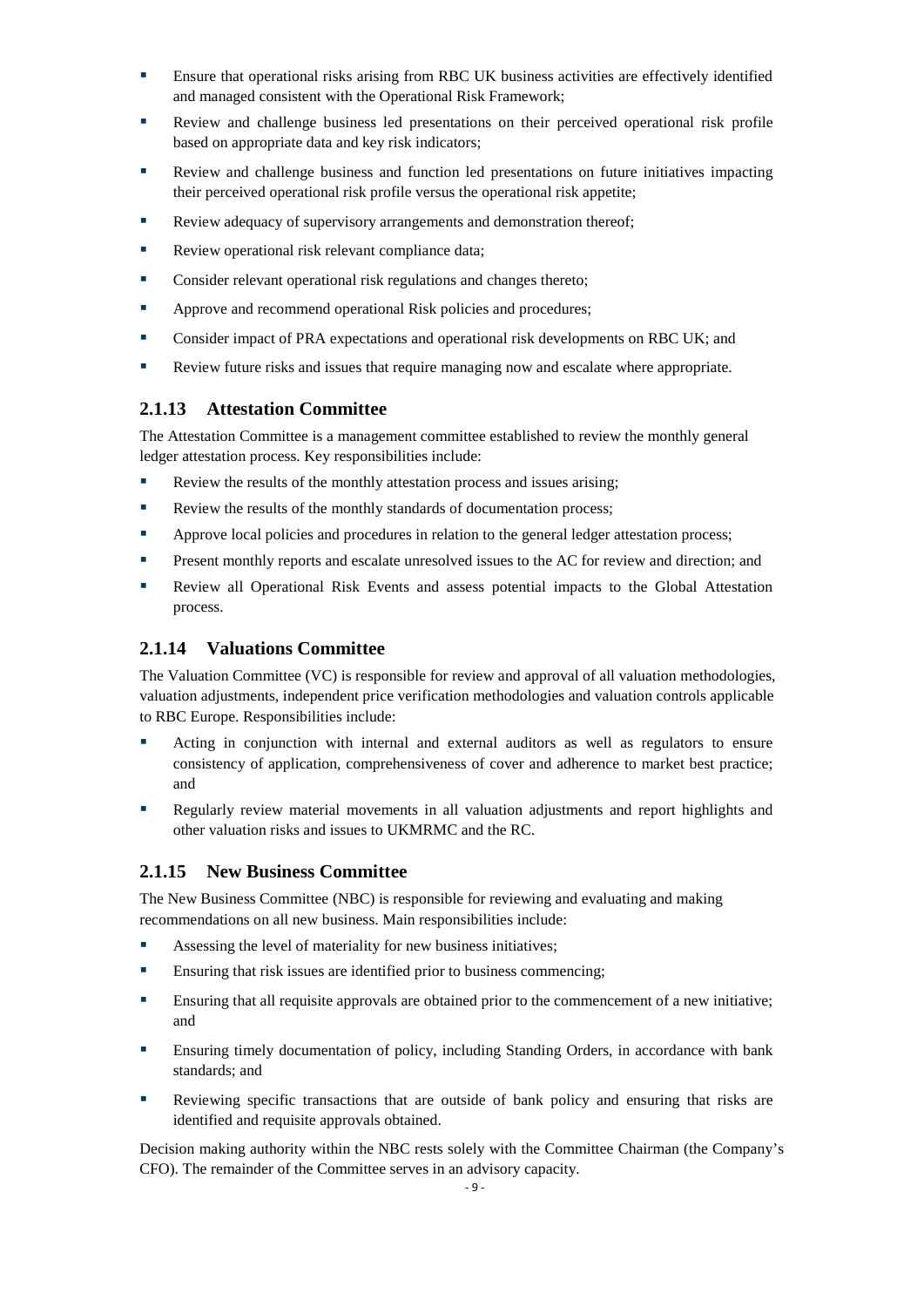## <span id="page-12-0"></span>**2.1.16 Reputation and Compliance Committee[1](#page-12-3)**

The Reputation and Compliance Committee (RACC) is responsible for managing conflicts of interest and key compliance and reputational issues across RBC Capital Markets Europe (RBCCM) and Wealth Management UK (RBCWM) activities in the European region, to the extent that RBCWM activities are conducted through the Company. Main responsibilities of the Committee include:

- Provide strategic advice on the management information it will require to evaluate the level of reputational conflict of interest risk;
- Review the matters addressed by the RBCCM and RBCWM RACC sub-Committees;
- Receive information and consider matters raised in relation to the key compliance matters including those referred to above;
- Consider specific alerts/themes arising from the trade surveillance and desk monitoring performed by Compliance;
- Review reports on the adherence to the local gifts and entertainment policies, outside business interests and personal account dealing policy;
- **Provide guidelines to the business, through formally adopting policies in relation to conflicts of** interest and other key compliance matters;
- Evaluate and manage issues in current and future business initiatives and arrangements to minimise the risks presented by conflicts of interest, and other key compliance issues;
- Seek advice/counsel from RROC in relation to issues that potentially expose the firm to significant reputational, legal and regulatory risk;
- Instigate reviews where required, either by internal or external personnel, to monitor that the systems and controls in place to identify and manage conflicts of interest and other key compliance issues remain appropriate, continue to be adhered to and are working effectively; and
- Take measures to ensure that the culture of the firm, in itself, acts as a key mitigating tool for the proper management of conflicts of interest and other compliance issues, including, where relevant, the provision of appropriate training to all levels of staff.

## <span id="page-12-1"></span>**2.1.17 Regulatory Policy Interpretation Committee**

The Regulatory Policy Interpretation Committee (RPIC) is a management committee established under the specific authority of the CFO, set up during the year, to provide governance on prudential capital and liquidity reporting policies and interpretation applicable to the Company. Main responsibilities of the Committee include:

- Review and approve relevant regulatory policies;
- Review and approve material interpretation options; and
- Receive regular updates on significant proposed regulatory changes impacting on reporting requirements.

#### <span id="page-12-2"></span>**2.1.18 Common Reporting Data Attestation Committee**

The Common Reporting Attestation Data Committee (CRDAC) is a management committee established under the specific authority of the CFO, and a key forum to review the quarterly Common Reporting (COREP) data process at the senior management level. Main responsibilities of the Committee include:

Review at the senior management level the quarterly COREP data attestation process;

 $\overline{a}$ 

<span id="page-12-3"></span><sup>&</sup>lt;sup>1</sup> The RACC was disbanded in September 2016.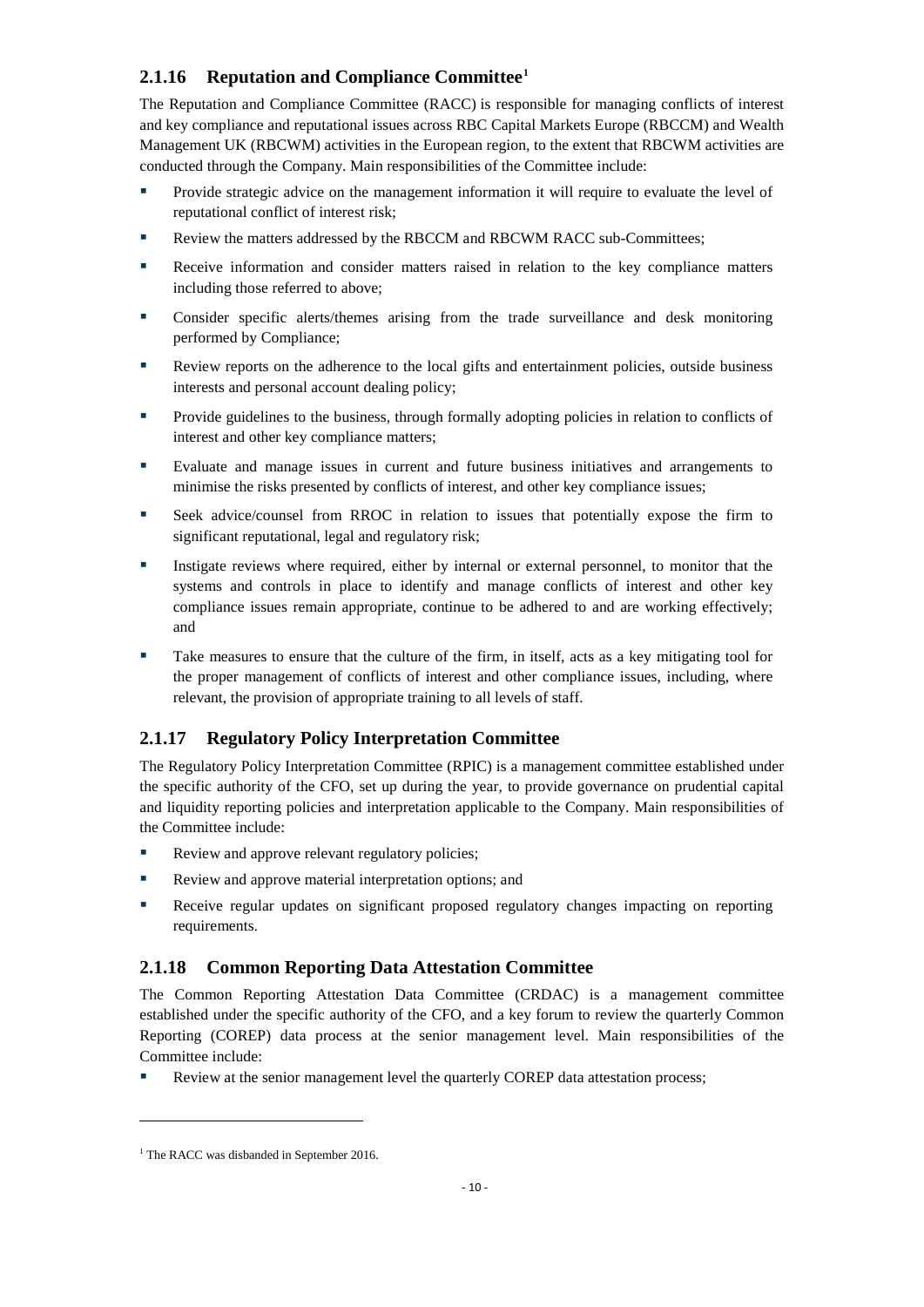- Assist the regional CFO in ensuring that local regulatory responsibilities are met; and
- Provide assurance to regional senior management and the AC that the data used for regulatory returns is properly stated.

<span id="page-13-0"></span>Information on frequency of committee meetings is included in Appendix 2.

## **2.2 Risk Management and Control Framework**

The Company defines risk as the potential for loss or an undesirable outcome or reduction in value of the Company's business with respect to volatility of actual earnings in relation to expected earnings, capital adequacy, and liquidity. This definition includes both risks that have a direct and immediate impact (e.g., credit risk due to a loan default), and risks that have an indirect or longer term impact (e.g., regulatory and reputation risks due to failure to comply with regulatory guidelines or the failure to live up to clients' expectations).

The risk of financial loss through business activities is inherent in all of the businesses conducted by the Company. For this reason, risk management is considered to be an intrinsic part of the strategy and capital planning processes. The level of risk corresponding to each risk type continues to remain within pre-approved risk specific limits and tolerances which are reviewed at least quarterly by RC in light of changes to market conditions and business strategies.

The Enterprise Risk Management Framework (ERMF) sets out the overarching arrangements for risk management, control and assurance within the Company. The ERMF is designed to provide a consistent and structured approach to identify, assess, measure, control, monitor and report on significant risks. Risk identification and assessment processes are established and maintained by Group Risk Management (GRM).

The Framework helps to ensure that risk is managed and controlled on behalf of internal and external stakeholders, including shareholders, customers, employees and regulators. Effective and efficient risk governance and oversight provide management with assurance that the Company's business activities will not be excessively impacted by risks that could have been reasonably foreseen. This, in turn, reduces the uncertainty of achieving its strategic objectives.

The Company's definition of its key material risks is consistent with its peers' and general market classifications. The material risks that the Company is exposed to include market risk, credit risk, operational risk, liquidity risk, regulatory compliance risk, and reputation risk.

The Company has robust governance arrangements in place which include a clear organisational structure, lines of responsibility, and effective processes to identify, manage, monitor and report on material risks. Within the Company, the Compliance department manages regulatory compliance risk whilst other risks and components of Regulatory risk are managed by the Finance, Market risk, Credit risk, Operational risk, Human Resources, Legal and Tax departments.

Legal and Regulatory Environment Risk is an overarching risk that exists in all aspects of the businesses and, therefore, its management is undertaken as part of risk management and business practices across the Company. It is defined as the risk that unexpected or frequent changes to laws or regulations could negatively impact the Company's business model, activities, earnings capacity, liquidity or capital adequacy.

The Company operates in multiple jurisdictions and, in certain cases, a change in the law or regulatory requirements could have a detrimental impact on the operations and/or profitability within certain businesses. Therefore, the management of legal and regulatory environment risk is managed by:

 The Compliance department which identifies emerging regulatory changes and updates key Senior Management committees on the practical impact of such changes;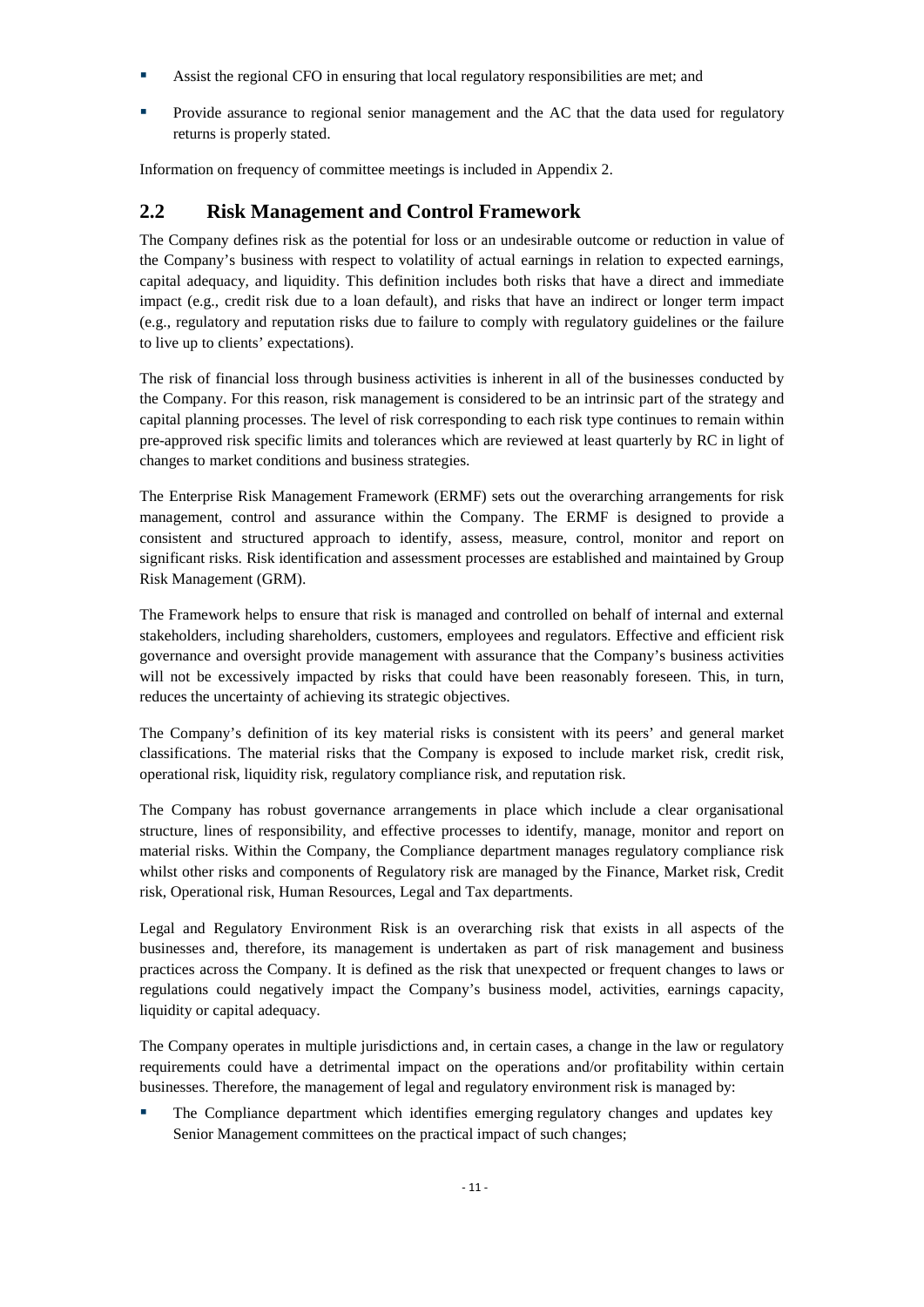- The Company's Law Group which monitors the legal landscape for changes and provides advice and guidance;
- Regulatory Policy team in Financial Control which reviews and monitors regulatory changes pertaining to Prudential Capital and provides advice and guidance, as appropriate; and
- Corporate Treasury Liquidity Risk team which reviews liquidity regulations and provides advice and guidance, as appropriate

### <span id="page-14-0"></span>**2.2.1 Risk Principles**

The Company applies the following general principles for its management of risk:

<span id="page-14-1"></span>

|  |  | <b>Table 2: Risk Management Principles</b> |  |
|--|--|--------------------------------------------|--|
|--|--|--------------------------------------------|--|

| <b>Principle</b>                                   | <b>Description</b>                                                                                                                                                                                                                               |  |  |  |
|----------------------------------------------------|--------------------------------------------------------------------------------------------------------------------------------------------------------------------------------------------------------------------------------------------------|--|--|--|
|                                                    | The Company is in the business of managing risk. Avoiding it entirely is<br>neither possible nor profitable. Instead of avoiding risk, the Company finds<br>ways to balance it with potential rewards through:                                   |  |  |  |
| Effectively                                        | Aligning business strategy with risk appetite;                                                                                                                                                                                                   |  |  |  |
| balancing risk and<br>reward is essential          | T,<br>Diversifying the risks in relationships and portfolio management;                                                                                                                                                                          |  |  |  |
| for success                                        | Pricing appropriately for the risk;<br>×,                                                                                                                                                                                                        |  |  |  |
|                                                    | Mitigating the risk through preventive and detective controls; and<br>п                                                                                                                                                                          |  |  |  |
|                                                    | ×,<br>Transferring risk to third parties through insurance, hedging, etc.                                                                                                                                                                        |  |  |  |
| Responsibility for<br>risk management is<br>shared | Employees at all levels are responsible for managing the day-to-day risks<br>that arise in the context of their roles. The Company follows the "Three<br>Lines of Defence" risk governance model, which is detailed in the following<br>section. |  |  |  |
|                                                    | Employees are expected to:                                                                                                                                                                                                                       |  |  |  |
|                                                    | Be rigorous in assessing the risks of relationships, products,<br>T,<br>transactions and other business activities;                                                                                                                              |  |  |  |
| <b>Business decisions</b><br>must be based on      | T,<br>Be transparent when discussing the risk dimensions with GRM and<br>senior management decision-makers;                                                                                                                                      |  |  |  |
| an understanding<br>of risk                        | Continuously seek to improve the Company's risk management<br>×,<br>processes and tools in response to best risk management practices in<br>order to enable effective decision-making; and                                                       |  |  |  |
|                                                    | Generate ideas that will reduce process without increasing risk.<br>T,                                                                                                                                                                           |  |  |  |
|                                                    | Employees are expected to:                                                                                                                                                                                                                       |  |  |  |
|                                                    | Be guided by the Company's Values<br>ш                                                                                                                                                                                                           |  |  |  |
| Avoid activities<br>that are not                   | Follow the Code of Conduct at all times;<br>×,                                                                                                                                                                                                   |  |  |  |
| consistent with the                                | Never compromise quality for growth;<br>×,                                                                                                                                                                                                       |  |  |  |
| Company's<br>Values, Code of                       | Avoid unethical clients;<br>×,                                                                                                                                                                                                                   |  |  |  |
| Conduct or policies                                | Comply with all regulatory requirements; and<br>×.                                                                                                                                                                                               |  |  |  |
|                                                    | Support transactions and relationships with proper and complete<br>×,<br>documentation to avoid litigation.                                                                                                                                      |  |  |  |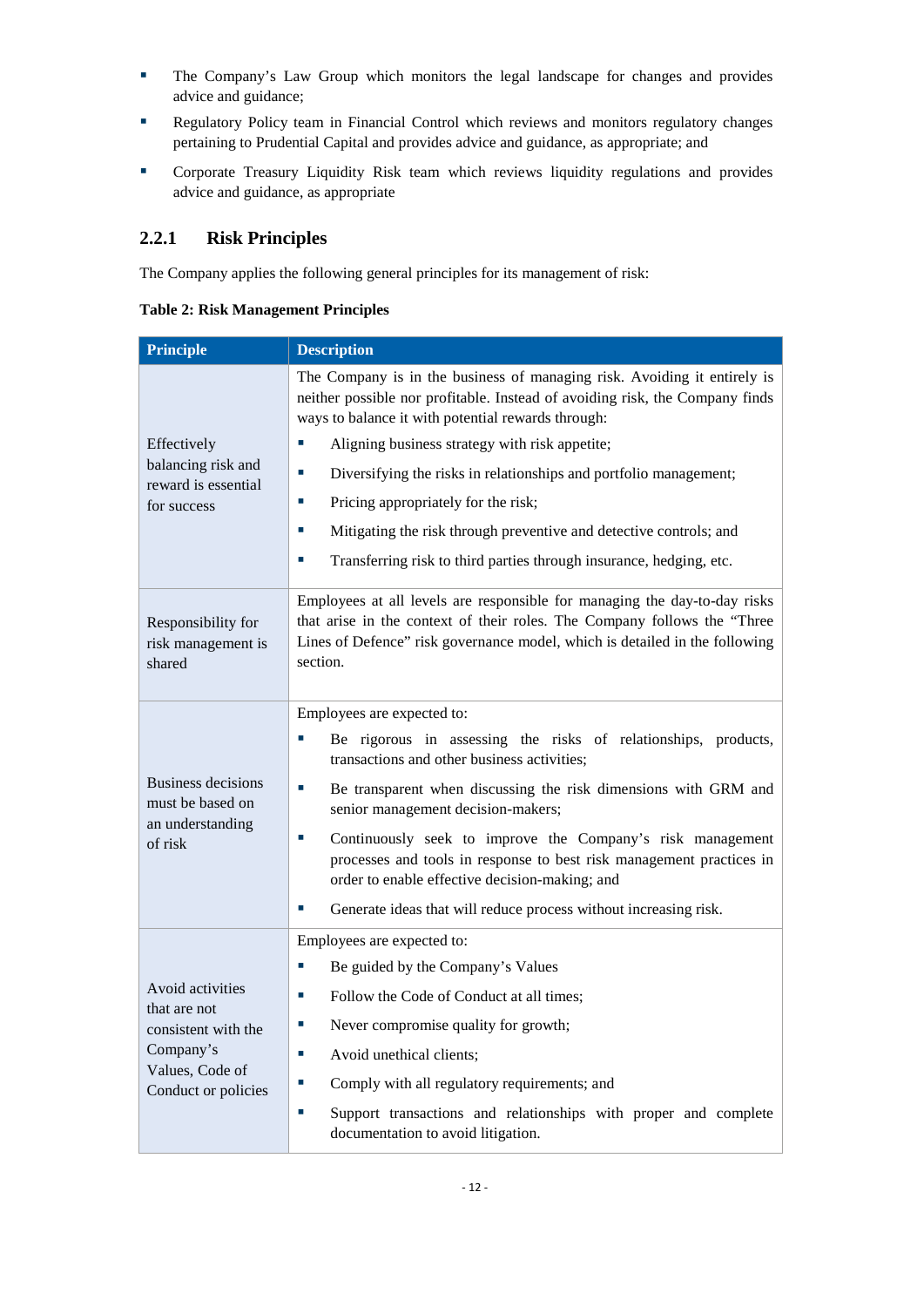| <b>Principle</b>                                       | <b>Description</b>                                                                                                                                                                                                                                                                                                                                                                                                                                                                          |  |  |  |
|--------------------------------------------------------|---------------------------------------------------------------------------------------------------------------------------------------------------------------------------------------------------------------------------------------------------------------------------------------------------------------------------------------------------------------------------------------------------------------------------------------------------------------------------------------------|--|--|--|
|                                                        |                                                                                                                                                                                                                                                                                                                                                                                                                                                                                             |  |  |  |
|                                                        | 'Knowing Your Client' at the start of, and throughout, the relationship is a<br>key risk management principle in the financial industry. Employees are<br>expected to:                                                                                                                                                                                                                                                                                                                      |  |  |  |
|                                                        | Make sure all products and transactions are suitable for, and<br>understood by, the client;                                                                                                                                                                                                                                                                                                                                                                                                 |  |  |  |
|                                                        | Maintain focus on the client even in difficult situations;                                                                                                                                                                                                                                                                                                                                                                                                                                  |  |  |  |
| Proper focus on the                                    | Expeditious and appropriate problem resolution also helps minimize<br>×.<br>risk;                                                                                                                                                                                                                                                                                                                                                                                                           |  |  |  |
| client reduces the<br>Company's risks                  | Use "Know Your Client" assessments to determine the client's<br>×.<br>financial situation, capacity for loss, risk tolerance, and financial<br>objectives;                                                                                                                                                                                                                                                                                                                                  |  |  |  |
|                                                        | Develop and maintain a sound understanding of the Company's<br>×,<br>product offerings to ensure that proposed plans, strategies and product<br>selection and design products that meet the clients' needs; and                                                                                                                                                                                                                                                                             |  |  |  |
|                                                        | Build relationship with its clients on a clear understanding of the terms<br>П<br>of the working relationship, with mutual commitments for full and<br>accurate disclosure of relevant financial information.                                                                                                                                                                                                                                                                               |  |  |  |
|                                                        | Since policy and procedure cannot cover all circumstances, the Company's<br>employees are expected to:                                                                                                                                                                                                                                                                                                                                                                                      |  |  |  |
| Use judgment and                                       | T,<br>Apply judgement and common sense and, when in doubt, escalate; and                                                                                                                                                                                                                                                                                                                                                                                                                    |  |  |  |
| common sense                                           | Hire the right people for the right jobs and provide proper training and<br>×,<br>support.                                                                                                                                                                                                                                                                                                                                                                                                  |  |  |  |
| Be operationally<br>prepared for a<br>potential crisis | The Company employees are required to maintain effective protocols and<br>escalation strategies, and to respond to all risks that the entity faces,<br>including regulatory, macroeconomic, market and other stakeholder<br>developments.<br>This includes maintaining operational readiness to effectively operate in,<br>through and following a financial crisis. It is also critical to maintain agility<br>and readiness to respond to potential disruptors to the financial industry. |  |  |  |

## <span id="page-15-0"></span>**2.2.2 Three Lines of Defence Model**

The Company has implemented a robust system of monitoring, reporting and control based on the Three Lines of Defence model. This details responsibility for risk management, control and assurance, and clarifies the segregation of duties between those who take on risk, those who control risk and those who provide assurance.

**First Line of Defence** - This is provided by the business and support functions embedded in the business. The First Line of Defence has the ownership and accountability for:

- **Risk identification, assessment, mitigation, monitoring and reporting in accordance with** established the Company's risk policies; and
- Alignment of business and operational strategies with risk conduct and culture and risk appetite.

**Second Line of Defence** - This comprises the areas to which the Board has delegated day-to-day oversight functions, in particular the CEO and CRO for Europe. The latter is supported by the RC and Heads of Risk. The Second Line of Defence is accountable for: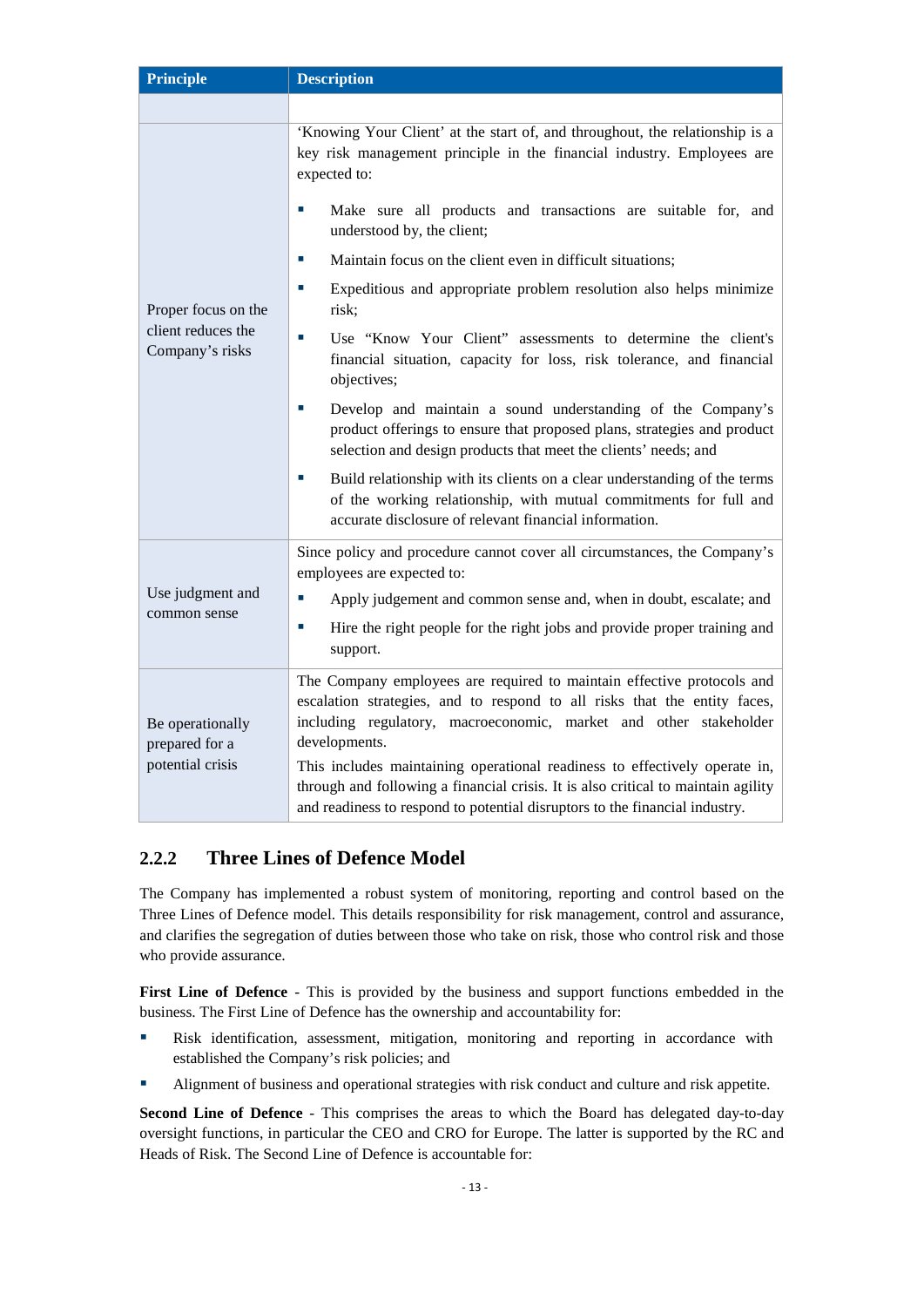- **Establishing the Company-level risk management frameworks, and provides risk guidance;**
- Providing oversight for the effectiveness of First Line risk management practices; and
- Monitoring and independently reporting on the level of risk against the established appetite.

**Third Line of Defence** - This is provided through Internal Audit Services and the Audit Committee. The Third Line provides independent objective assurance on the effectiveness of risk management policies, processes and practices in all areas of the Company. Further assurance is provided by the firm's external auditor, Deloitte LLP, in the form of a quarterly report to the Audit Committee.

### <span id="page-16-0"></span>**2.2.3 Risk Appetite**

Risk Appetite is defined as the amount and type of risk that the Company is willing to accept in the pursuit of its business objectives.

The overall objective of the Company's Risk Appetite Framework is to protect the Company from unacceptable levels of risk while supporting and enabling the firm's overall business strategy and goals. The Framework is defined in the context of the RBC Enterprise Risk Appetite Framework and has been customised to cater for local requirements. It provides details on the Company's risk appetite principles, constraints and metrics and is approved annually by the Board.

#### <span id="page-16-1"></span>**2.2.4 Risk Policy Management**

The Company has implemented RBC policies and processes in the context of the Company's Risk Policy Management Requirements to support the assessment and management of risks. The Company regularly reviews policies and controls to ensure continued effectiveness and alignment with relevant laws and regulations. To ensure it is operating with integrity, the Company adheres to a number of other principles, codes and policies including the RBC Code of Conduct, which governs the behaviour of its employees and informs how the Company conducts its business operations.

Where necessary, the Company adapts the RBC Enterprise wide policies to ensure compliance with local legal and regulatory requirements and expectations. The CRO, Europe has the responsibility of ensuring these policies are consistent with:

- Regulatory requirements;
- Relevant RBC policies; and
- Higher and lower level policy documents within the risk policy architecture.

The Company's Risk Policy Management Requirements document adopts the following three-tier hierarchy for approving frameworks, policies, standing orders, standards and procedures (collectively referred to as policy documents):

- **Level 1** policy documents include overarching frameworks and policies that outline the Company's regulatory requirements and risk governance. These are approved by RC or ALCO, both Board Committees.
- **Level 2** policy documents include risk-specific frameworks and policies that lay the foundations for how each risk (and any sub-risk) is managed. These are approved by Management Committees.
- **Level 3** policy documents include those that are put in place to support Level 2 policy documents. These are approved by either Management Committees or Heads of Risk.

The Board delegates responsibility to the RC to ensure that all the Company's risk and capital policies meet the minimum governance standards defined within the Risk Policy Management Requirements.

Capital adequacy and capital ratios measures are monitored daily against internal thresholds by the Regulatory Reporting team in the Finance department. Economic capital requirements are monitored by Group Risk Management. ALCO receives monthly reports detailing current regulatory and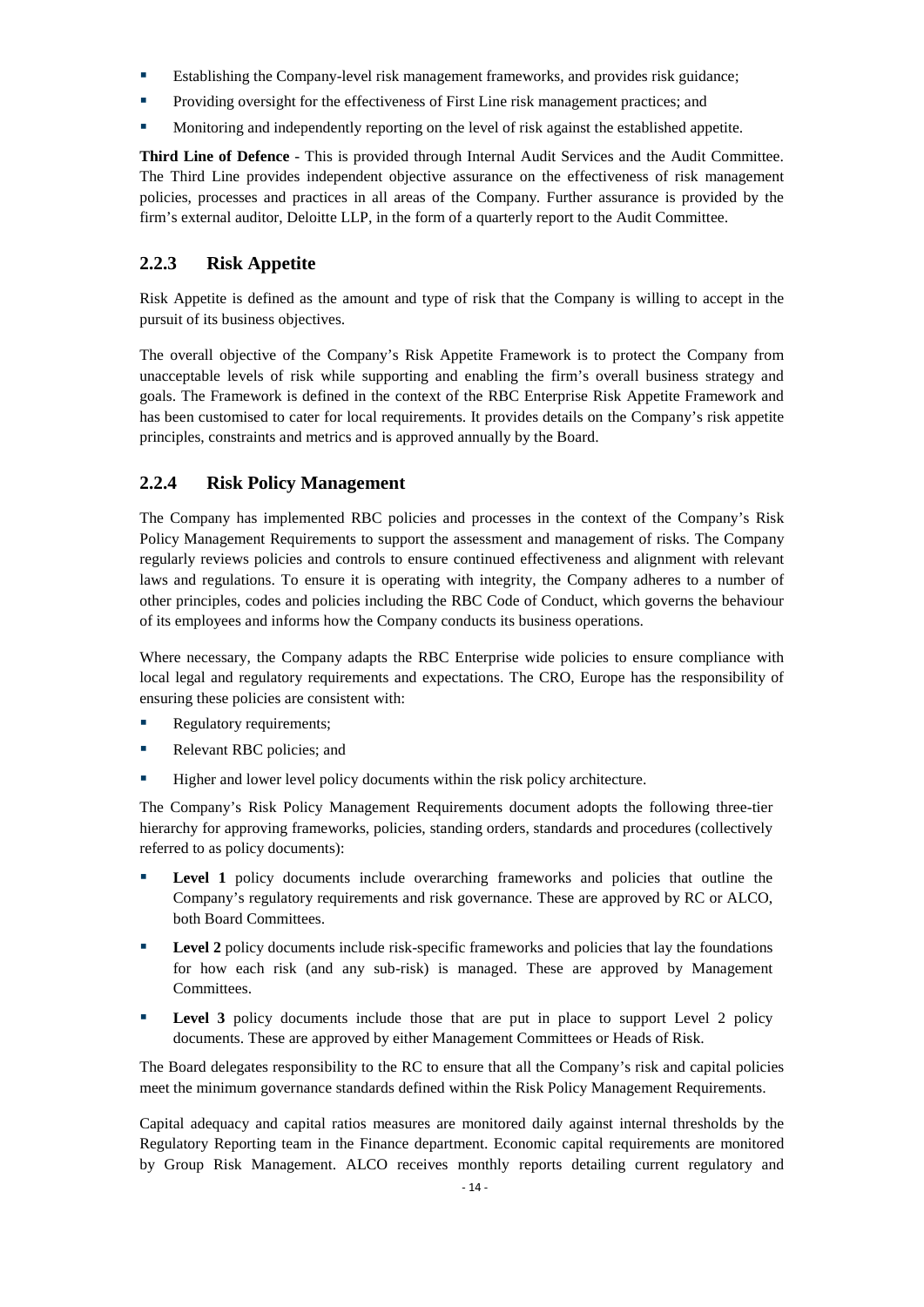economic capital requirement and adequacy, while the Board and the RC are updated on a quarterly basis.

Analysis, monitoring and reporting of risk profiles and performance against risk appetite limits and tolerances are conducted by the relevant risk functions. Results are reported to the RC at least quarterly, with management committees updated on a more regular basis.

Stress testing and reverse stress testing are conducted on at least an annual basis. The analysis is undertaken more frequently if deemed necessary as a result of changing business strategy, results or market conditions.

### <span id="page-17-0"></span>**2.2.5 Capital Planning**

The Company undertakes an annual Internal Capital Adequacy Assessment Process (ICAAP) to ensure that the business strategy and planning translate into adequate capital levels over internal and external capital minima, and identifies period where capital buffers become tight so corrective action can be undertaken in advance. This also includes reviewing the capital levels against risk appetite to ensure that the business strategy and planned capital levels remain in line with the Company's risk appetite.

The capital plan is derived from the Company's base case business plan and takes into account changes to business forecasts, market conditions and other developments, such as accounting or regulatory changes that may impact capital requirements.

The base case capital plan also forms the basis for stress testing analysis, which allows the Company to derive a Capital Planning Buffer (CPB). Stressing the capital plans, through use of a range of severe but plausible down-turn scenarios, enables the Company to test the strength of its capital base and also to consider mitigating actions in advance in order to maintain overall financial adequacy in periods of stress.

The capital plan is updated on a periodic basis to reflect actual operating results, updated Profit and Loss forecasts and any changes in business strategies. Additionally, the Finance function evaluates the capital impact of new (large) transactions and products and advises senior management accordingly.

The ICAAP is an annual process managed by the Enterprise Risk Management (ERM), Europe function reporting into the European Chief Risk Officer.

The ICAAP Steering Committee, which consists of senior management representatives from ERM, Finance, GRM and Corporate Treasury, oversees all aspects involved in the development of the ICAAP, including accurate documentation of key findings from the assessment. Following the ICAAP Steering Committee review, the ICAAP report is submitted to ALCO and RC for review, challenge and approval. The ICAAP is approved by the ALCO and RC under delegated authority from the Board.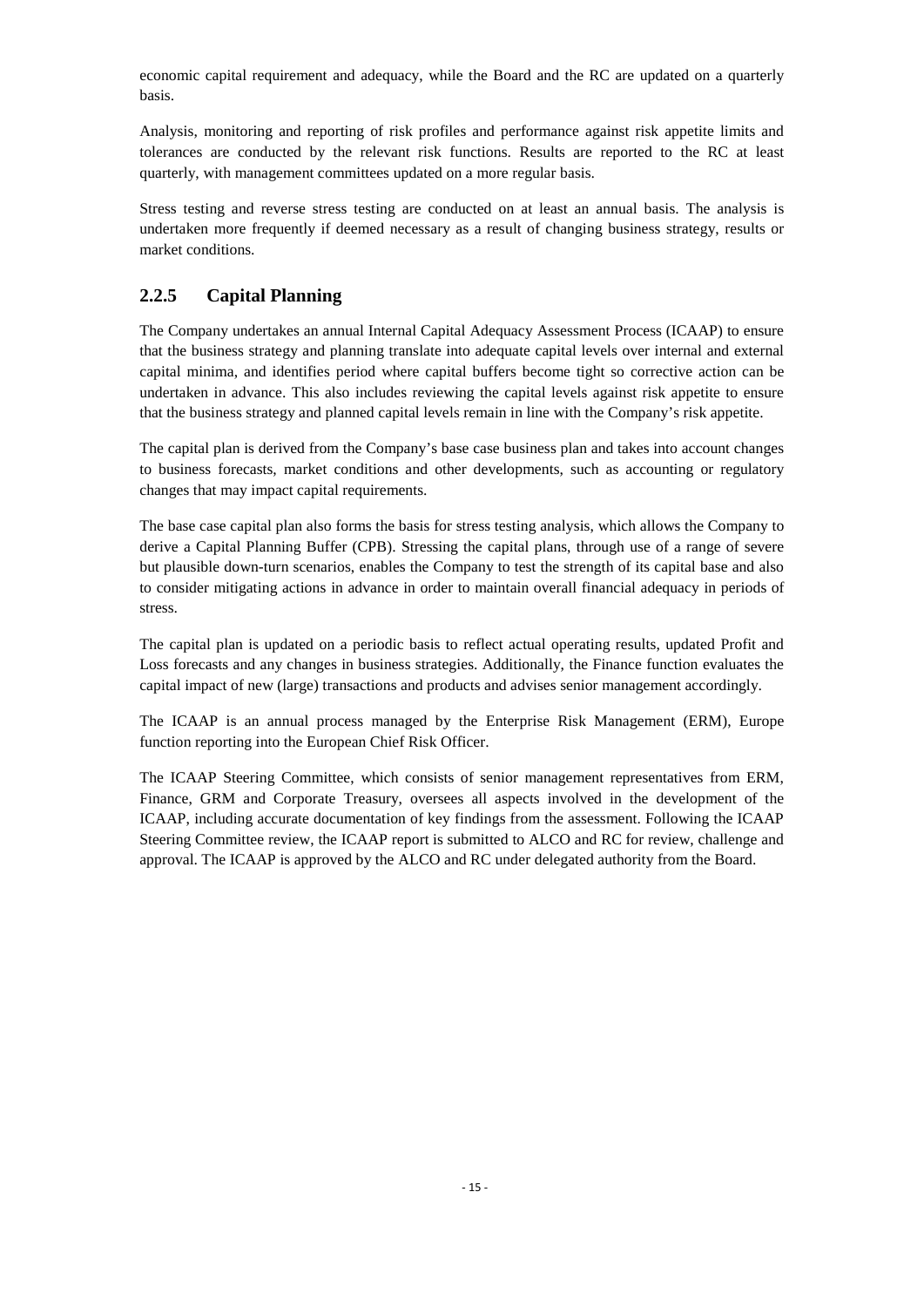# <span id="page-18-0"></span>**3.0 Own Funds**

## <span id="page-18-1"></span>**3.1 Overview of Own Funds**

As at 31 October 2016, the Company had total own funds of £1,236 million (2015: £1,142 million), which comprises of Tier 1 Capital of £954 million (2015: £903 million) and Tier 2 Capital of £283 million (2015: £239 million) under the transitional provisions. A full reconciliation of own funds items to audited financial statements are shown in the table below.

#### <span id="page-18-2"></span>**Table 3: Full reconciliation of own funds items to audited financial statements**

| Per Audited Statement of changes in equity                                      |          |                 |
|---------------------------------------------------------------------------------|----------|-----------------|
| £'000                                                                           |          | 31 October 2016 |
| Common shares                                                                   |          | 497,996         |
| Other components of equity:                                                     |          |                 |
| Capital reserves                                                                | 36,619   |                 |
| Share premium                                                                   | 803      |                 |
| Remeasurement of pension assets and liabilities                                 | (6, 614) |                 |
| Available-for-sale reserve                                                      | 20,485   |                 |
| Total other components of equity                                                |          | 51,293          |
| Retained earnings                                                               |          |                 |
| Opening                                                                         | 361,089  |                 |
| Net profit                                                                      | 52,551   |                 |
| Audited retained earnings at 31 October                                         |          | 413,640         |
| <b>Total equity</b>                                                             |          | 962.929         |
| Adjustments to CET1 due to prudential filters                                   |          |                 |
| Value adjustments due to the requirements for prudent valuation                 |          | (6, 467)        |
| Deductions of CET1 Capital                                                      |          |                 |
| Other intangible assets                                                         | (242)    |                 |
| Deferred tax liabilities associated to other intangible assets                  | .58      |                 |
| Deduction of holdings Common Equity Tier 1 instruments where an insitution does |          |                 |
| not have a signficant investment in a financial sector entity                   | (2,715)  |                 |
| <b>Total CET1</b> deductions                                                    |          | (2,899)         |
| <b>Total Fully Loaded Tier 1 Capital</b>                                        |          | 953,563         |
| <b>Tier 2 Capital</b>                                                           |          |                 |
| Subordinated loans                                                              |          | 285,927         |
| Collective provision gross of tax                                               |          | 3,814           |
| Deduction of holdings Tier 2 instruments where an instition does not have a     |          |                 |
| signficant invesmtent in a financial sector entity                              | (7,016)  |                 |
| Total Tier 2 deductions                                                         |          | (7,016)         |
| <b>Total Fully Loaded Tier 2 Capital</b>                                        |          | 282,725         |
| <b>Fully Loaded Own Funds</b>                                                   |          | 1,236,288       |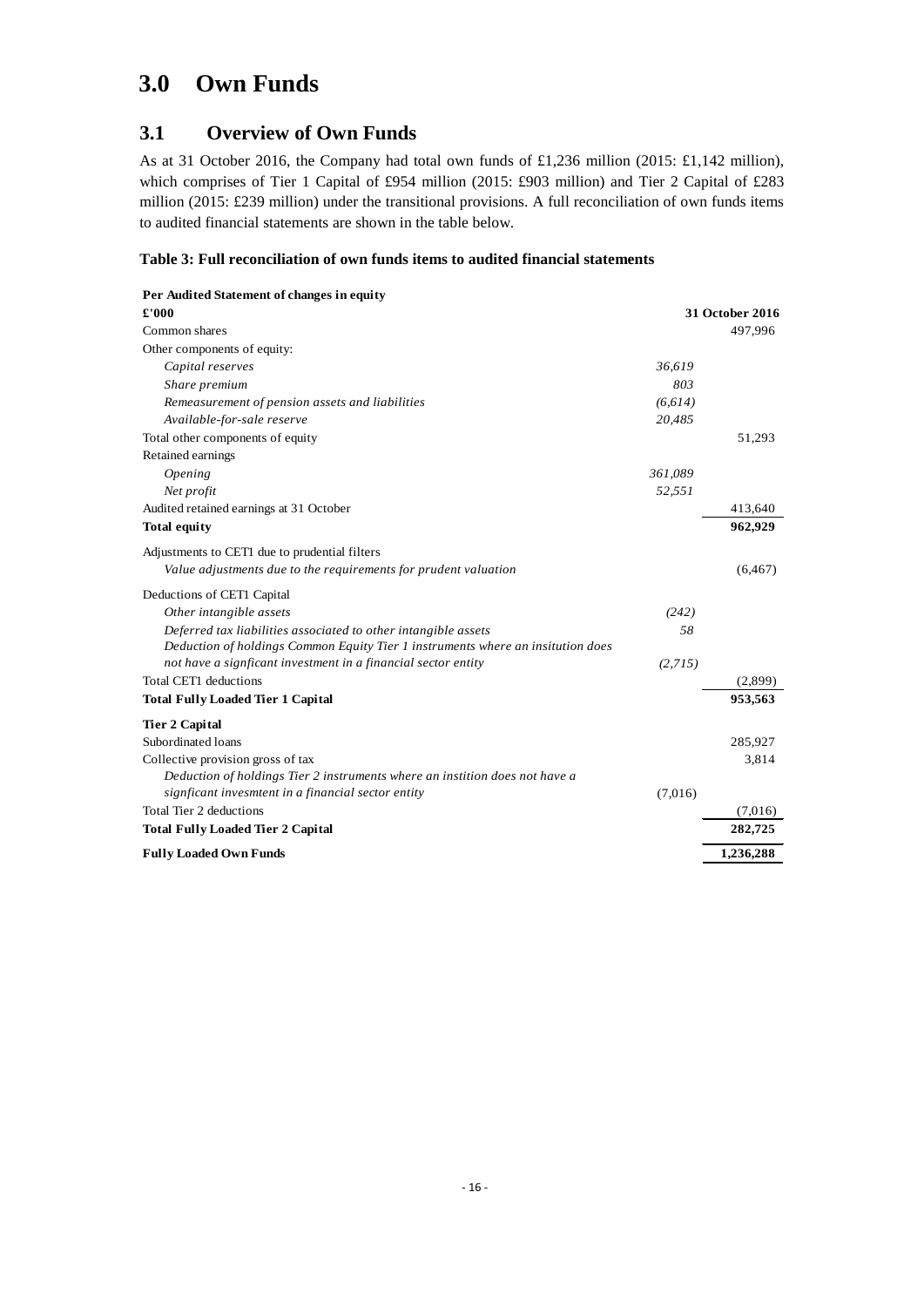| Per Audited Statement of changes in equity                                            |          |                 |
|---------------------------------------------------------------------------------------|----------|-----------------|
| £'000                                                                                 |          | 31 October 2015 |
| Common shares                                                                         |          | 497,996         |
| Other components of equity:                                                           |          |                 |
| Capital reserves                                                                      | 36,619   |                 |
| Share premium                                                                         | 803      |                 |
| Remeasurement of pension assets and liabilities                                       | 4,907    |                 |
| Available-for-sale reserve                                                            | 16,764   |                 |
| Total other components of equity                                                      |          | 59,093          |
| Retained earnings                                                                     |          |                 |
| Opening                                                                               | 354,075  |                 |
| Net profit                                                                            | 7,014    |                 |
| Audited retained earnings at 31 October                                               |          | 361,089         |
| <b>Total equity</b>                                                                   |          | 918,178         |
| Adjustments to CET1 due to prudential filters                                         |          |                 |
| Value adjustments due to the requirements for prudent valuation                       |          | (3,196)         |
| Deductions of CET1 Capital                                                            |          |                 |
| Other intangible assets                                                               | (407)    |                 |
| Deferred tax liabilities associated to other intangible assets                        | 81       |                 |
| Deferred tax assets that rely on future profitability and do not arise from temporary |          |                 |
| differences net of associated tax liabilities                                         | (1,997)  |                 |
| Defined benefit pension assets                                                        | (12,100) |                 |
| Deferred tax liabilities associated to defined benefit pension assets                 | 2,421    |                 |
| Total CET1 deductions                                                                 |          | (12,002)        |
| <b>Total Fully Loaded Tier 1 Capital</b>                                              |          | 902,980         |
| <b>Tier 2 Capital</b>                                                                 |          |                 |
| Subordinated loans                                                                    |          | 239,028         |
| <b>Total Fully Loaded Tier 2 Capital</b>                                              |          | 239,028         |
| <b>Fully Loaded Own Funds</b>                                                         |          | 1,142,008       |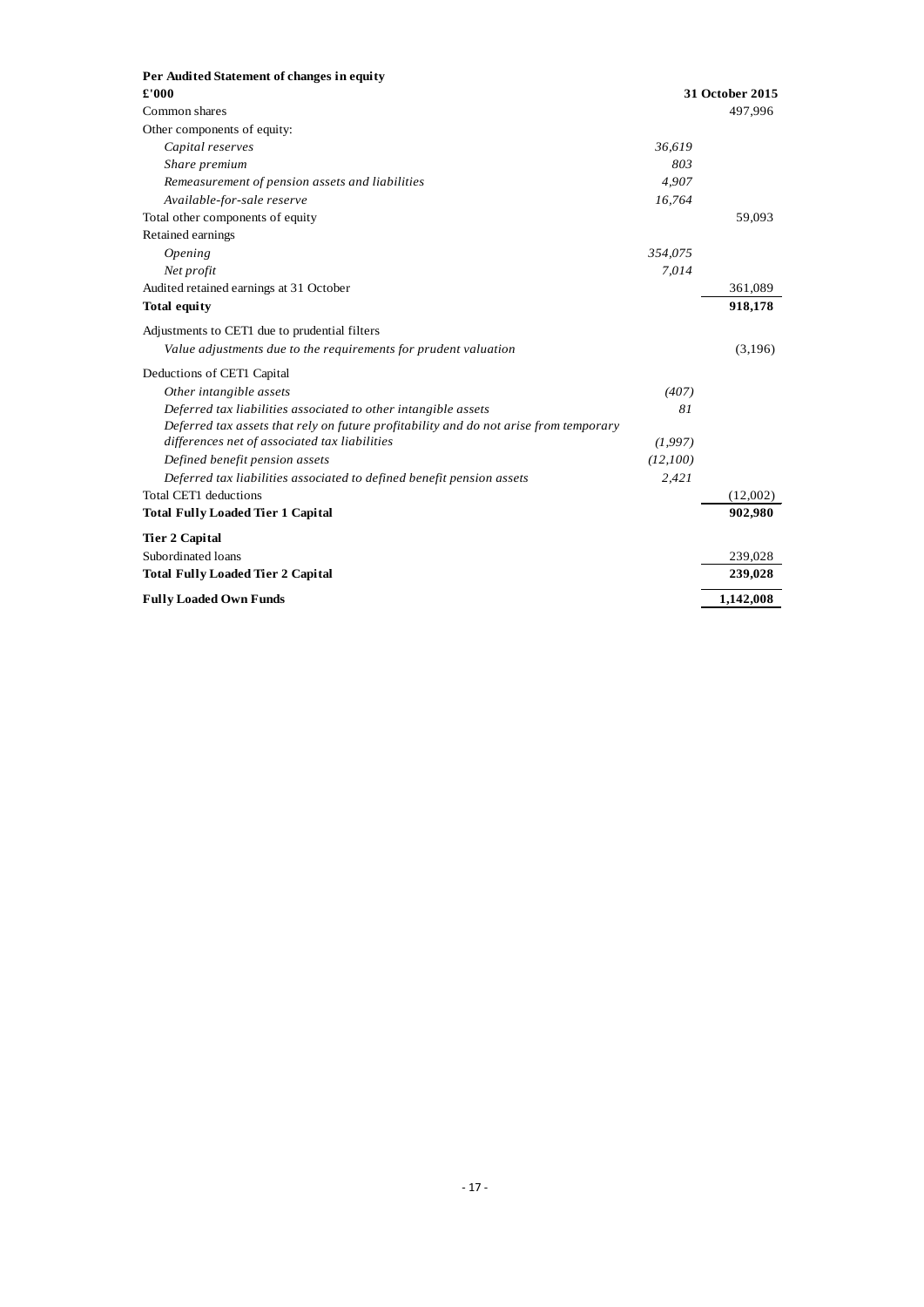#### <span id="page-20-0"></span>**Table 4: Transitional own funds disclosure**

| <b>Common Equity Tier 1 capital: instruments and reserves</b>                                                                                                                                                                                                                                                                                                                                                  | 31 October 2016<br>£'000 | <b>Prescribed</b><br>residual amount | <b>Final CRD IV</b> |
|----------------------------------------------------------------------------------------------------------------------------------------------------------------------------------------------------------------------------------------------------------------------------------------------------------------------------------------------------------------------------------------------------------------|--------------------------|--------------------------------------|---------------------|
| Capital instruments and the related share premium accounts                                                                                                                                                                                                                                                                                                                                                     | 498,799                  |                                      | 498,799             |
| of which: Common shares                                                                                                                                                                                                                                                                                                                                                                                        | 497,996                  |                                      | 497,996             |
| Retained earnings                                                                                                                                                                                                                                                                                                                                                                                              | 413,640                  |                                      | 413,640             |
| Accumulated other comprehensive income (and any other reserves)                                                                                                                                                                                                                                                                                                                                                | 50,490                   |                                      | 50,490              |
| Common Equity Tier 1 (CET1) capital before regulatory adjustments                                                                                                                                                                                                                                                                                                                                              | 962,929                  |                                      | 962,929             |
| Common Equity Tier 1 (CET1) capital: regulatory adjustments<br>Additional value adjustments                                                                                                                                                                                                                                                                                                                    | (6, 467)                 |                                      | (6, 467)            |
| Goodwill and Other intangible assets (net of related tax liability)                                                                                                                                                                                                                                                                                                                                            | (184)                    |                                      | (184)               |
| Direct, indirect and synthetic holdings of the CET1 instruments of financial sector<br>entities where the institution does not have a significant investment in those entities<br>(amount above 10% threshold and net of eligible short positions) (negative amount)<br>Total regulatory adjustments to Common Equity Tier 1 (CET1)                                                                            | (2,715)<br>(9,366)       | ٠                                    | (2,715)<br>(9,366)  |
|                                                                                                                                                                                                                                                                                                                                                                                                                |                          |                                      |                     |
| Common Equity Tier 1 (CET1) capital<br><b>Additional Tier 1 (AT1) capital</b>                                                                                                                                                                                                                                                                                                                                  | 953,563                  |                                      | 953,563             |
| Tier 1 capital $(T1 = CET1 + AT1)$                                                                                                                                                                                                                                                                                                                                                                             | 953,563                  |                                      | 953,563             |
|                                                                                                                                                                                                                                                                                                                                                                                                                |                          |                                      |                     |
| Tier 2 (T2) capital: instruments and provisions<br>Subordinated loans                                                                                                                                                                                                                                                                                                                                          | 285,927                  |                                      |                     |
| Credit risk adjustments                                                                                                                                                                                                                                                                                                                                                                                        | 3,814                    |                                      | 285,927<br>3,814    |
| Tier 2 (T2) capital before regulatory adjustment                                                                                                                                                                                                                                                                                                                                                               | 289,741                  |                                      | 289,741             |
| Tier 2 (T2) capital: regulatory adjustments<br>Direct, indirect and synthetic holdings of the T2 instruments and subordinated loans<br>of financial sector entities where the institution does not have a significant<br>investment in those entities (amount above 10 % threshold and net of eligible short<br>positions) (negative amount)<br>Of which new holdings not subject to transitional arrangements | (7,016)<br>(7,016)       |                                      | (7,016)<br>(7,016)  |
| Total regulatory adjustments to Tier 2 (T2) capital                                                                                                                                                                                                                                                                                                                                                            | (7,016)                  |                                      | (7,016)             |
| Tier 2 (T2) capital                                                                                                                                                                                                                                                                                                                                                                                            | 282,725                  |                                      | 282,725             |
| Total capital $(TC = T1 + T2)$                                                                                                                                                                                                                                                                                                                                                                                 | 1,236,288                |                                      | 1,236,288           |
| <b>Total risk-weighted exposures</b>                                                                                                                                                                                                                                                                                                                                                                           | 5,609,747                |                                      |                     |
| <b>Capital ratios and buffers</b>                                                                                                                                                                                                                                                                                                                                                                              |                          |                                      |                     |
| Common Equity Tier 1 ratio                                                                                                                                                                                                                                                                                                                                                                                     | 17.0%                    |                                      |                     |
| Tier 1 ratio                                                                                                                                                                                                                                                                                                                                                                                                   | 17.0%                    |                                      |                     |
| Total capital ratio<br>Institution specific buffer requirement                                                                                                                                                                                                                                                                                                                                                 | 22.0%<br>35,313          |                                      |                     |
| of which: capital conservation buffer requirement                                                                                                                                                                                                                                                                                                                                                              | 35,061                   |                                      |                     |
| of which: countercyclical buffer requirement                                                                                                                                                                                                                                                                                                                                                                   | 252                      |                                      |                     |
| of which: systemic risk buffer requirement<br>of which: Global Systemically Important Institution (G-SII) or Other Systemically                                                                                                                                                                                                                                                                                |                          |                                      |                     |
| Important Institution (O-SII) buffer<br>Common Equity Tier 1 available to meet buffers (as a percentage of risk exposure                                                                                                                                                                                                                                                                                       |                          |                                      |                     |
| amount)                                                                                                                                                                                                                                                                                                                                                                                                        | 11.0%                    |                                      |                     |
| Amounts below the thresholds for deduction (before risk-weighting)<br>Direct and indirect holdings of the capital of financial sector entities where the<br>institution does not have a significant investment in those entities (amount below                                                                                                                                                                 |                          |                                      |                     |
| 10% threshold and net of eligible short positions                                                                                                                                                                                                                                                                                                                                                              |                          |                                      |                     |
| Direct and indirect holdings of the CET1 instruments of financial sector entities<br>where the institution has a significant investment in those entities (amount below                                                                                                                                                                                                                                        |                          |                                      |                     |
| 10% threshold and net of eligible short positions                                                                                                                                                                                                                                                                                                                                                              |                          |                                      |                     |
| Deferred tax assets arising from temporary difference<br>Applicable caps on the inclusion of provisions in Tier 2                                                                                                                                                                                                                                                                                              | 15,306                   |                                      |                     |
| Credit risk adjustments included in T2 in respect of exposures subject to                                                                                                                                                                                                                                                                                                                                      |                          |                                      |                     |
| standardised approach (prior to the application of the cap)                                                                                                                                                                                                                                                                                                                                                    |                          |                                      |                     |
| Cap on inclusion of credit risk adjustments in T2 under standardised approach                                                                                                                                                                                                                                                                                                                                  |                          |                                      |                     |
| Credit risk adjustments included in T2 in respect of exposures subject to internal<br>rating-based approach (prior to the application of the cap)                                                                                                                                                                                                                                                              |                          |                                      |                     |
| Cap for inclusion of credit risk adjustments in T2 under internal ratings-based<br>approach                                                                                                                                                                                                                                                                                                                    |                          |                                      |                     |
| Capital instruments subject to phase-out arrangements (applicable between 1 Jan 2014 and 1 Jan 2022)                                                                                                                                                                                                                                                                                                           |                          |                                      |                     |
| - Current cap on CET1 instruments subject to phase-out arrangements<br>- Amount excluded from CET1 due to cap (excess over cap after redemptions and                                                                                                                                                                                                                                                           |                          |                                      |                     |
| maturities)                                                                                                                                                                                                                                                                                                                                                                                                    |                          |                                      |                     |
| - Current cap on AT1 instruments subject to phase-out arrangements<br>- Amount excluded from AT1 due to cap (excess over cap after redemptions and<br>maturities)                                                                                                                                                                                                                                              |                          |                                      |                     |
| - Current cap on T2 instruments subject to phase-out arrangements                                                                                                                                                                                                                                                                                                                                              |                          |                                      |                     |
| - Amount excluded from T2 due to cap (excess over cap after redemptions and                                                                                                                                                                                                                                                                                                                                    |                          |                                      |                     |
| maturities)                                                                                                                                                                                                                                                                                                                                                                                                    |                          |                                      |                     |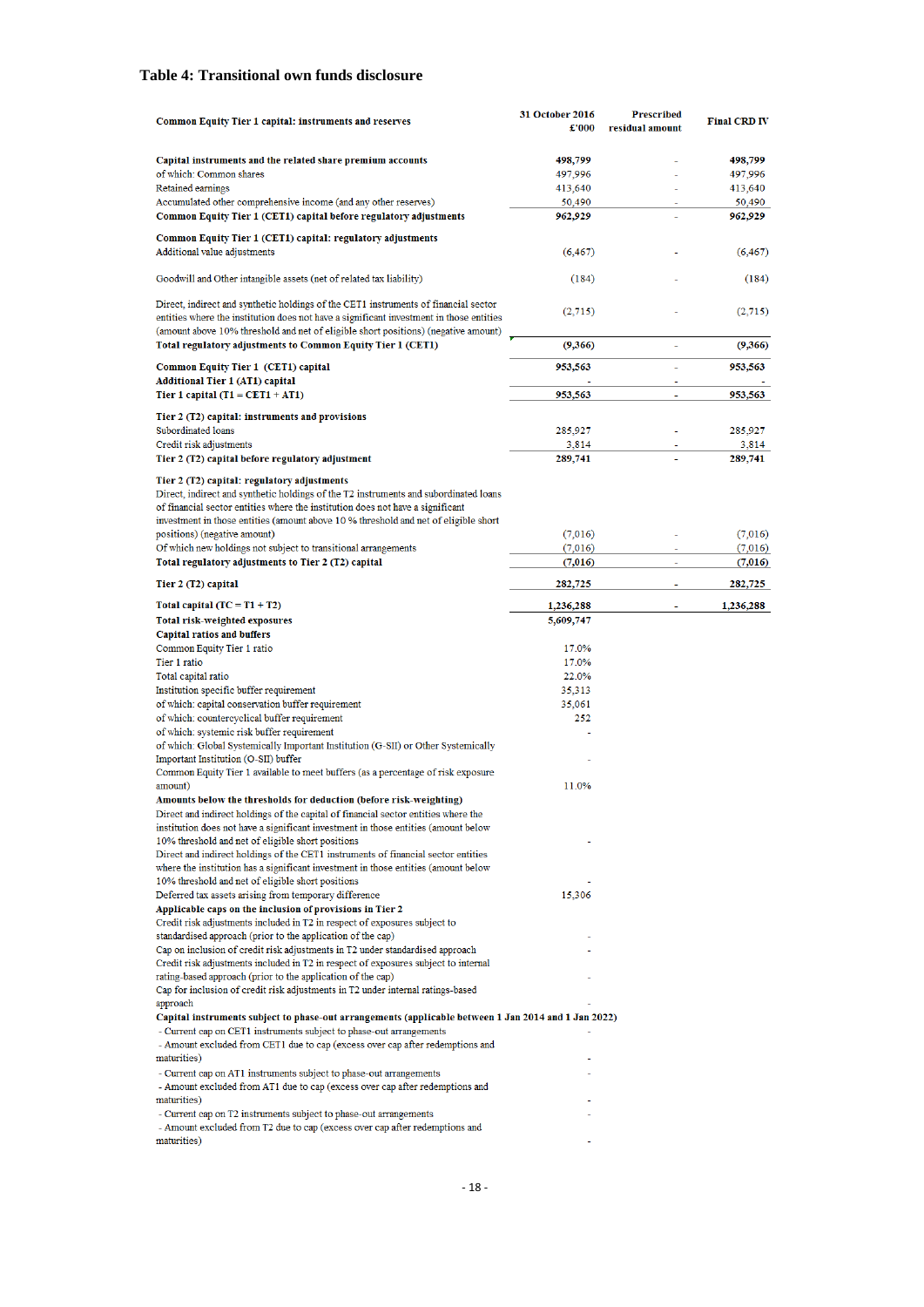| Common Equity Tier 1 capital: instruments and reserves                                                                                                                            | 31 October 2015<br>£'000 | Prescribed<br>residual amount    | <b>Final CRD IV</b> |
|-----------------------------------------------------------------------------------------------------------------------------------------------------------------------------------|--------------------------|----------------------------------|---------------------|
| Capital instruments and the related share premium accounts                                                                                                                        |                          |                                  | 498,799             |
| of which: Common shares                                                                                                                                                           | 498,799<br>497,996       |                                  | 497,996             |
| Retained earnings                                                                                                                                                                 | 361,089                  |                                  | 361,089             |
| Accumulated other comprehensive income (and any other reserves)                                                                                                                   | 58,290                   |                                  | 58,290              |
| Common Equity Tier 1 (CET1) capital before regulatory adjustments                                                                                                                 | 918,178                  | ä,                               | 918,178             |
| Common Equity Tier 1 (CET1) capital: regulatory adjustments<br>Additional value adjustments                                                                                       | (3,196)                  |                                  | (3,196)             |
|                                                                                                                                                                                   |                          |                                  |                     |
| Goodwill and Other intangible assets (net of related tax liability)<br>Deferred tax assets that rely on future profitability excluding those arising from<br>temporary difference | (326)<br>(1,997)         |                                  | (326)<br>(1,997)    |
| Defined-benefit pension fund assets (net of related tax liability)                                                                                                                | (9,679)                  |                                  | (9,679)             |
| Regulatory adjustments applied to Common Equity Tier 1 in respect of amounts<br>subject to pre-CRR treatment                                                                      |                          |                                  |                     |
| Regulatory adjustments relating to unrealised gains and losses<br>Of which: Filter for unrealised gains on available-for-sale equities                                            |                          |                                  |                     |
| Total regulatory adjustments to Common Equity Tier 1 (CET1)                                                                                                                       | (15, 198)                |                                  | (15, 198)           |
| Common Equity Tier 1 (CET1) capital<br>Additional Tier 1 (AT1) capital                                                                                                            | 902,980                  | $\blacksquare$<br>$\overline{a}$ | 902,980             |
| Tier 1 capital $(T1 = CET1 + AT1)$                                                                                                                                                | 902,980                  | $\blacksquare$                   | 902,980             |
| Tier 2 (T2) capital: instruments and provisions                                                                                                                                   |                          |                                  |                     |
| Subordinated loans                                                                                                                                                                | 239,028                  |                                  | 239,028             |
| Tier 2 (T2) capital                                                                                                                                                               | 239,028                  | $\blacksquare$                   | 239,028             |
| Total capital $(TC = T1 + T2)$                                                                                                                                                    | 1,142,008                | $\blacksquare$                   | 1,142,008           |
| Total risk-weighted exposures                                                                                                                                                     | 4,374,181                |                                  |                     |
| Capital ratios and buffers                                                                                                                                                        |                          |                                  |                     |
| Common Equity Tier 1 ratio<br>Tier 1 ratio                                                                                                                                        | 20.6%                    |                                  |                     |
|                                                                                                                                                                                   | 20.6%<br>26.1%           |                                  |                     |
| Total capital ratio<br>Institution specific buffer requirement                                                                                                                    |                          |                                  |                     |
| of which: capital conservation buffer requirement                                                                                                                                 |                          |                                  |                     |
| of which: countercyclical buffer requirement                                                                                                                                      |                          |                                  |                     |
| of which: systemic risk buffer requirement                                                                                                                                        |                          |                                  |                     |
| of which: Global Systemically Important Institution (G-SII) or Other Systemically                                                                                                 |                          |                                  |                     |
| Important Institution (O-SII) buffer                                                                                                                                              |                          |                                  |                     |
| Common Equity Tier 1 available to meet buffers (as a percentage of risk exposure                                                                                                  |                          |                                  |                     |
| amount)<br>Amounts below the thresholds for deduction (before risk-weighting)                                                                                                     | 14.6%                    |                                  |                     |
| Direct and indirect holdings of the capital of financial sector entities where the                                                                                                |                          |                                  |                     |
| institution does not have a significant investment in those entities (amount below                                                                                                |                          |                                  |                     |
| 10% threshold and net of eligible short positions                                                                                                                                 |                          |                                  |                     |
| Direct and indirect holdings of the CET1 instruments of financial sector entities                                                                                                 |                          |                                  |                     |
| where the institution has a significant investment in those entities (amount below                                                                                                |                          |                                  |                     |
| 10% threshold and net of eligible short positions                                                                                                                                 |                          |                                  |                     |
| Deferred tax assets arising from temporary difference                                                                                                                             | 17,614                   |                                  |                     |
| Applicable caps on the inclusion of provisions in Tier 2                                                                                                                          |                          |                                  |                     |
| Credit risk adjustments included in T2 in respect of exposures subject to<br>standardised approach (prior to the application of the cap)                                          |                          |                                  |                     |
| Cap on inclusion of credit risk adjustments in T2 under standardised approach                                                                                                     |                          |                                  |                     |
| Credit risk adjustments included in T2 in respect of exposures subject to internal                                                                                                |                          |                                  |                     |
| rating-based approach (prior to the application of the cap)                                                                                                                       |                          |                                  |                     |
| Cap for inclusion of credit risk adjustments in T2 under internal ratings-based                                                                                                   |                          |                                  |                     |
| approach                                                                                                                                                                          |                          |                                  |                     |
| Capital instruments subject to phase-out arrangements (applicable between 1 Jan 2014 and 1 Jan 2022)                                                                              |                          |                                  |                     |
| - Current cap on CET1 instruments subject to phase-out arrangements                                                                                                               |                          |                                  |                     |
| - Amount excluded from CET1 due to cap (excess over cap after redemptions and                                                                                                     |                          |                                  |                     |
| maturities)                                                                                                                                                                       |                          |                                  |                     |
| - Current cap on AT1 instruments subject to phase-out arrangements                                                                                                                |                          |                                  |                     |
| - Amount excluded from AT1 due to cap (excess over cap after redemptions and<br>maturities)                                                                                       |                          |                                  |                     |
| - Current cap on T2 instruments subject to phase-out arrangements                                                                                                                 |                          |                                  |                     |
| - Amount excluded from T2 due to cap (excess over cap after redemptions and                                                                                                       |                          |                                  |                     |
| maturities)                                                                                                                                                                       |                          |                                  |                     |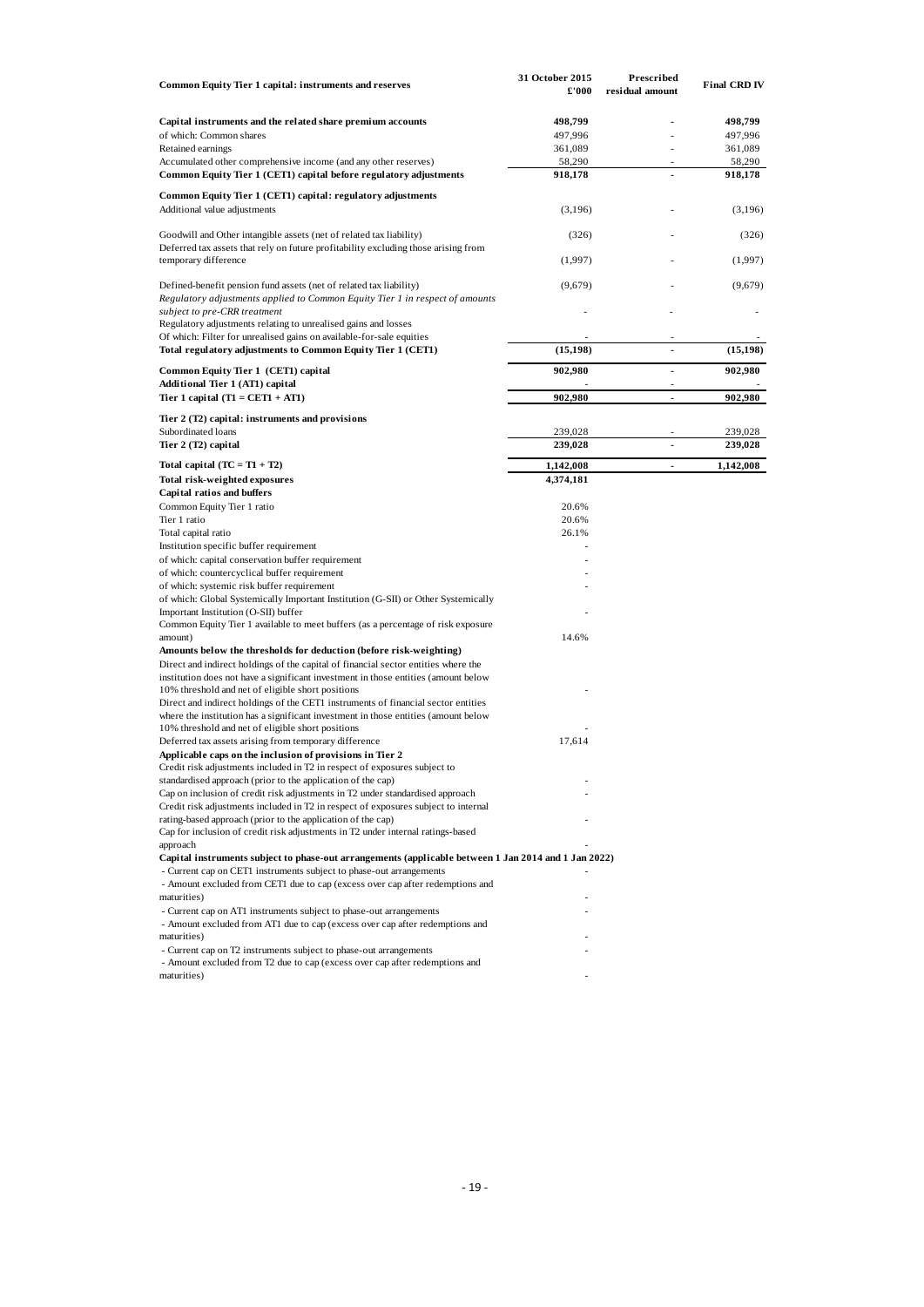#### <span id="page-22-0"></span>**Table 5: Capital instruments main features table**

#### **As at 31 October 2016**

| Capital instruments' main features template (1)                                                                  | <b>Common shares</b>                                                                 | <b>Common shares</b>                                                                 | Subordinated loan due 2019                                                                                                                        | Subordinated Ioan due 2024                                                                                                                        | Subordinated Ioan due 2026                                                                                                                        |
|------------------------------------------------------------------------------------------------------------------|--------------------------------------------------------------------------------------|--------------------------------------------------------------------------------------|---------------------------------------------------------------------------------------------------------------------------------------------------|---------------------------------------------------------------------------------------------------------------------------------------------------|---------------------------------------------------------------------------------------------------------------------------------------------------|
| Issuer                                                                                                           | <b>RBC</b> Europe Limited                                                            | <b>RBC</b> Europe Limited                                                            | <b>RBC</b> Europe Limited                                                                                                                         | <b>RBC</b> Europe Limited                                                                                                                         | <b>RBC</b> Europe Limited                                                                                                                         |
| Unique identifier (eg CUSIP, ISIN or Bloomberg identifier for<br>private placement                               | N/A                                                                                  | N/A                                                                                  | N/A                                                                                                                                               | N/A                                                                                                                                               | N/A                                                                                                                                               |
| Governing law(s) of the instrument                                                                               | English                                                                              | English                                                                              | English                                                                                                                                           | English                                                                                                                                           | English                                                                                                                                           |
| Regulatory treatment                                                                                             |                                                                                      |                                                                                      |                                                                                                                                                   |                                                                                                                                                   |                                                                                                                                                   |
| <b>Transitional CRR rules</b>                                                                                    | Common Equity Tier 1                                                                 | Common Equity Tier 1                                                                 | Tier 2                                                                                                                                            | Tier 2                                                                                                                                            | Tier 2                                                                                                                                            |
| Post-transitional CRR rules                                                                                      | Common Equity Tier 1                                                                 | Common Equity Tier 1                                                                 | Tier 2                                                                                                                                            | Tier 2                                                                                                                                            | Tier 2                                                                                                                                            |
| Eligible at solo/(sub-)consolidated/solo & (sub-)consolidated                                                    | Solo                                                                                 | Solo                                                                                 | Solo                                                                                                                                              | Solo                                                                                                                                              | Solo                                                                                                                                              |
| Instrument type (types to be specified by each jurisdiction)                                                     | Common Equity Tier 1<br>as published in Regulation<br>(EU) No 575/2013 Article<br>28 | Common Equity Tier 1<br>as published in Regulation<br>(EU) No 575/2013 Article<br>28 | Tier 2<br>as published in Regulation<br>(EU) No 575/2013 Article 63                                                                               | Tier 2<br>as published in Regulation<br>(EU) No 575/2013 Article 63                                                                               | Tier 2<br>as published in Regulation<br>(EU) No 575/2013 Article 63                                                                               |
| Amount recognised in regulatory capital (currency in million, as<br>of most recent reporting date)               | GBP 21m                                                                              | GBP 477m                                                                             | GBP 40m                                                                                                                                           | GBP 164m                                                                                                                                          | GBP 82m                                                                                                                                           |
| Nominal amount of instrument                                                                                     | GBP 25m                                                                              | GBP 477m                                                                             | <b>USD 100m</b>                                                                                                                                   | <b>USD 200m</b>                                                                                                                                   | <b>USD 100m</b>                                                                                                                                   |
| Issue price                                                                                                      | 84 per cent                                                                          | 100 per cent                                                                         | 100 per cent                                                                                                                                      | 100 per cent                                                                                                                                      | 100 per cent                                                                                                                                      |
|                                                                                                                  | 100 per cent of Nominal                                                              | 100 per cent of Nominal                                                              | 100 per cent of Nominal                                                                                                                           | 100 per cent of Nominal                                                                                                                           | 100 per cent of Nominal                                                                                                                           |
| Redemption price                                                                                                 | amount                                                                               | amount                                                                               | amount                                                                                                                                            | amount                                                                                                                                            | amount                                                                                                                                            |
| Accounting classification                                                                                        | Equity                                                                               | Equity                                                                               | Liability - amortised cost                                                                                                                        | Liability - amortised cost                                                                                                                        | Liability - amortised cost                                                                                                                        |
| Original date of issuance                                                                                        | 20 December 1970                                                                     | 20 December 1970                                                                     | 18 April 2012                                                                                                                                     | 28 May 2014                                                                                                                                       | 28 May 2014                                                                                                                                       |
| Perpetual or dated                                                                                               | Perpetual                                                                            | Perpetual                                                                            | Dated                                                                                                                                             | Dated                                                                                                                                             | Dated                                                                                                                                             |
| Original maturity date                                                                                           | No maturity                                                                          | No maturity                                                                          | 18 April 2019                                                                                                                                     | 28 May 2024                                                                                                                                       | 28 May 2026                                                                                                                                       |
| Issuer call subject to prior supervisory approval                                                                | No                                                                                   | No                                                                                   | Yes                                                                                                                                               | Yes                                                                                                                                               | Yes                                                                                                                                               |
| Optional call date, contingent call dates, and redemption amount                                                 | N/A                                                                                  | N/A                                                                                  | Redemption at the Option of<br>the Issuer<br>100 per cent of Nominal<br>amount<br>First call date: 18/Apr/2017<br>In addition Tax/Regulatory call | Redemption at the Option of<br>the Issuer<br>100 per cent of Nominal<br>amount<br>First call date: 28/May/2019<br>In addition Tax/Regulatory call | Redemption at the Option of<br>the Issuer<br>100 per cent of Nominal<br>amount<br>First call date: 28/May/2021<br>In addition Tax/Regulatory call |
| Subsequent call dates, if applicable                                                                             | N/A                                                                                  | N/A                                                                                  | N/A                                                                                                                                               | N/A                                                                                                                                               | N/A                                                                                                                                               |
| Coupons / dividends                                                                                              |                                                                                      |                                                                                      |                                                                                                                                                   |                                                                                                                                                   |                                                                                                                                                   |
| Fixed or floating dividend/coupon                                                                                | N/A                                                                                  | N/A                                                                                  | Floating                                                                                                                                          | Floating                                                                                                                                          | Floating                                                                                                                                          |
|                                                                                                                  |                                                                                      |                                                                                      | Reuters page LIBOR01 +2.40                                                                                                                        | Reuters page LIBOR01 +1.82                                                                                                                        | Reuters page LIBOR01 +1.92                                                                                                                        |
| Coupon rate and any related index                                                                                | N/A                                                                                  | N/A                                                                                  | per cent per annum                                                                                                                                | per cent per annum                                                                                                                                | per cent per annum                                                                                                                                |
| Existence of a dividend stopper                                                                                  | N/A                                                                                  | N/A                                                                                  | No                                                                                                                                                | No                                                                                                                                                | No                                                                                                                                                |
| Fully discretionary, partially discretionary or mandatory (in<br>terms of timing                                 | Fully discretionary                                                                  | Fully discretionary                                                                  | Mandatory                                                                                                                                         | Mandatory                                                                                                                                         | Mandatory                                                                                                                                         |
| Fully discretionary, partially discretionary or mandatory (in<br>terms of amount)                                | Fully discretionary                                                                  | Fully discretionary                                                                  | Mandatory                                                                                                                                         | Mandatory                                                                                                                                         | Mandatory                                                                                                                                         |
| Existence of step up or other incentive to redeem                                                                | No                                                                                   | No                                                                                   | No                                                                                                                                                | No                                                                                                                                                | $_{\rm No}$                                                                                                                                       |
| Noncumulative or cumulative                                                                                      | Non cumulative                                                                       | Non cumulative                                                                       | Non cumulative                                                                                                                                    | Non cumulative                                                                                                                                    | Non cumulative                                                                                                                                    |
| Convertible or non-convertible                                                                                   | Non-convertible                                                                      | Non-convertible                                                                      | Non-convertible                                                                                                                                   | Non-convertible                                                                                                                                   | Non-convertible                                                                                                                                   |
| If convertible, conversion trigger (s)                                                                           | N/A                                                                                  | N/A                                                                                  | N/A                                                                                                                                               | N/A                                                                                                                                               | N/A                                                                                                                                               |
| If convertible, fully or partially                                                                               | N/A                                                                                  | N/A                                                                                  | ${\rm N/A}$                                                                                                                                       | N/A                                                                                                                                               | N/A                                                                                                                                               |
| If convertible, conversion rate                                                                                  | N/A                                                                                  | N/A                                                                                  | N/A                                                                                                                                               | N/A                                                                                                                                               | N/A                                                                                                                                               |
| If convertible, mandatory or optional conversion                                                                 | N/A                                                                                  | N/A                                                                                  | N/A                                                                                                                                               | N/A                                                                                                                                               | N/A                                                                                                                                               |
| If convertible, specify instrument type convertible into                                                         | N/A                                                                                  | N/A                                                                                  | ${\rm N/A}$                                                                                                                                       | N/A                                                                                                                                               | N/A                                                                                                                                               |
| If convertible, specify issuer of instrument it converts into                                                    | N/A                                                                                  | N/A                                                                                  | N/A                                                                                                                                               | N/A                                                                                                                                               | N/A                                                                                                                                               |
| Write-down features                                                                                              | No                                                                                   | No                                                                                   | Yes                                                                                                                                               | Yes                                                                                                                                               | Yes                                                                                                                                               |
| If write-down, write-down trigger (s)                                                                            | N/A                                                                                  | N/A                                                                                  | N/A                                                                                                                                               | N/A                                                                                                                                               | N/A                                                                                                                                               |
| If write-down, full or partial                                                                                   | N/A                                                                                  | N/A                                                                                  | N/A                                                                                                                                               | N/A                                                                                                                                               | N/A                                                                                                                                               |
| If write-down, permanent or temporary                                                                            | N/A                                                                                  | N/A                                                                                  | N/A                                                                                                                                               | N/A                                                                                                                                               | N/A                                                                                                                                               |
| If temporary write-down, description of write-up mechanism                                                       | N/A                                                                                  | N/A                                                                                  | N/A                                                                                                                                               | N/A                                                                                                                                               | N/A                                                                                                                                               |
| Position in subordination hierarchy in liquidation (specify<br>instrument type immediately senior to instrument) | N/A                                                                                  | N/A                                                                                  | N/A                                                                                                                                               | N/A                                                                                                                                               | N/A                                                                                                                                               |
| Non-compliant transitioned features                                                                              | No                                                                                   | No                                                                                   | No                                                                                                                                                | No                                                                                                                                                | No                                                                                                                                                |
| If yes, specify non-compliant features                                                                           | N/A                                                                                  | N/A                                                                                  | N/A                                                                                                                                               | N/A                                                                                                                                               | N/A                                                                                                                                               |
| (1) 'N/A' inserted if the question is not applicable                                                             |                                                                                      |                                                                                      |                                                                                                                                                   |                                                                                                                                                   |                                                                                                                                                   |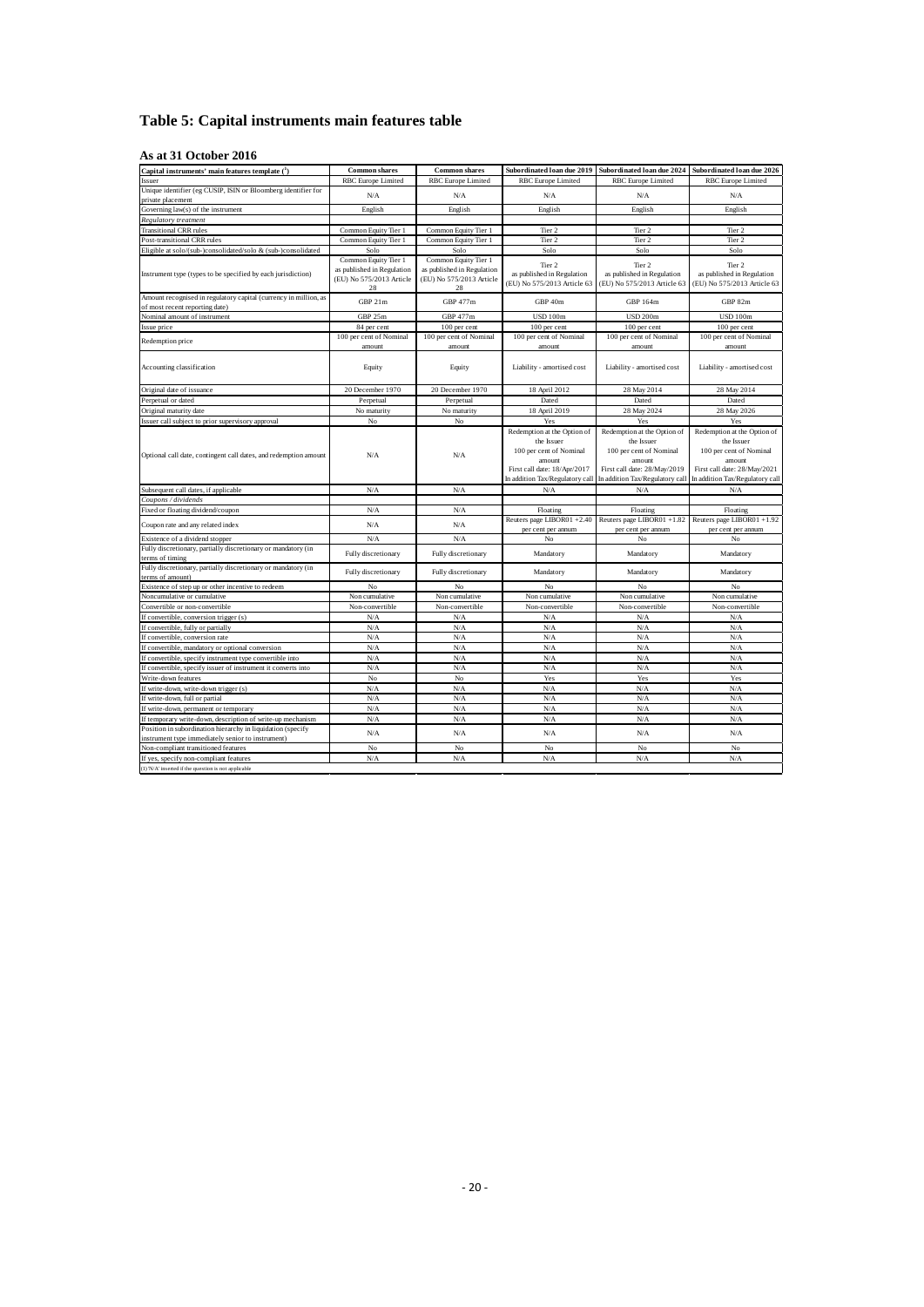#### **As at 31 October 2015**

| Capital instruments' main features template (1)                                                                  | <b>Common shares</b>              | <b>Common shares</b>              | Subordinated loan due 2019                                                                                                                        | Subordinated loan due 2024                                                                                                                        | Subordinated loan due 2026                                                                                                                        |
|------------------------------------------------------------------------------------------------------------------|-----------------------------------|-----------------------------------|---------------------------------------------------------------------------------------------------------------------------------------------------|---------------------------------------------------------------------------------------------------------------------------------------------------|---------------------------------------------------------------------------------------------------------------------------------------------------|
| Issuer                                                                                                           | RBC Europe Limited                | RBC Europe Limited                | RBC Europe Limited                                                                                                                                | RBC Europe Limited                                                                                                                                | RBC Europe Limited                                                                                                                                |
| Unique identifier (eg CUSIP, ISIN or Bloomberg identifier for<br>private placement                               | N/A                               | N/A                               | N/A                                                                                                                                               | N/A                                                                                                                                               | N/A                                                                                                                                               |
| Governing law(s) of the instrument                                                                               | English                           | English                           | English                                                                                                                                           | English                                                                                                                                           | English                                                                                                                                           |
| Regulatory treatment                                                                                             |                                   |                                   |                                                                                                                                                   |                                                                                                                                                   |                                                                                                                                                   |
| <b>Transitional CRR rules</b>                                                                                    | Common Equity Tier 1              | Common Equity Tier 1              | Tier 2                                                                                                                                            | Tier 2                                                                                                                                            | Tier 2                                                                                                                                            |
| Post-transitional CRR rules                                                                                      | Common Equity Tier 1              | Common Equity Tier 1              | Tier 2                                                                                                                                            | Tier 2                                                                                                                                            | Tier 2                                                                                                                                            |
| Eligible at solo/(sub-)consolidated/solo & (sub-)consolidated                                                    | Solo                              | Solo                              | Solo                                                                                                                                              | Solo                                                                                                                                              | Solo                                                                                                                                              |
|                                                                                                                  | Common Equity Tier 1              | Common Equity Tier 1              | Tier 2                                                                                                                                            | Tier 2                                                                                                                                            | Tier 2                                                                                                                                            |
| Instrument type (types to be specified by each jurisdiction)                                                     | as published in Regulation        | as published in Regulation        | as published in Regulation                                                                                                                        | as published in Regulation                                                                                                                        | as published in Regulation                                                                                                                        |
|                                                                                                                  | (EU) No 575/2013 Article 28       | (EU) No 575/2013 Article 28       | (EU) No 575/2013 Article 63                                                                                                                       | (EU) No 575/2013 Article 63                                                                                                                       | (EU) No 575/2013 Article 63                                                                                                                       |
| Amount recognised in regulatory capital (currency in million, as<br>of most recent reporting date)               | GBP 21m                           | GBP 477m                          | GBP 45m                                                                                                                                           | <b>GBP 129m</b>                                                                                                                                   | GBP 65m                                                                                                                                           |
| Nominal amount of instrument                                                                                     | GBP 25m                           | <b>GBP 477m</b>                   | <b>USD 100m</b>                                                                                                                                   | <b>USD 200m</b>                                                                                                                                   | <b>USD 100m</b>                                                                                                                                   |
| Issue price                                                                                                      | 84 per cent                       | 100 per cent                      | 100 per cent                                                                                                                                      | 100 per cent                                                                                                                                      | 100 per cent                                                                                                                                      |
| Redemption price                                                                                                 | 100 per cent of Nominal<br>amount | 100 per cent of Nominal<br>amount | 100 per cent of Nominal<br>amount                                                                                                                 | 100 per cent of Nominal<br>amount                                                                                                                 | 100 per cent of Nominal<br>amount                                                                                                                 |
| Accounting classification                                                                                        | Equity                            | Equity                            | Liability - amortised cost                                                                                                                        | Liability - amortised cost                                                                                                                        | Liability - amortised cost                                                                                                                        |
| Original date of issuance                                                                                        | 20 December 1970                  | 20 December 1970                  | 18 April 2012                                                                                                                                     | 28 May 2014                                                                                                                                       | 28 May 2014                                                                                                                                       |
| Perpetual or dated                                                                                               | Perpetual                         | Perpetual                         | Dated                                                                                                                                             | Dated                                                                                                                                             | Dated                                                                                                                                             |
| Original maturity date                                                                                           | No maturity                       | No maturity                       | 18 April 2019                                                                                                                                     | 28 May 2024                                                                                                                                       | 28 May 2026                                                                                                                                       |
| Issuer call subject to prior supervisory approval                                                                | No                                | No                                | Yes                                                                                                                                               | Yes                                                                                                                                               | Yes                                                                                                                                               |
| Optional call date, contingent call dates, and redemption amount                                                 | N/A                               | N/A                               | Redemption at the Option of<br>the Issuer<br>100 per cent of Nominal<br>amount<br>First call date: 18/Apr/2017<br>In addition Tax/Regulatory call | Redemption at the Option of<br>the Issuer<br>100 per cent of Nominal<br>amount<br>First call date: 28/May/2019<br>In addition Tax/Regulatory call | Redemption at the Option of<br>the Issuer<br>100 per cent of Nominal<br>amount<br>First call date: 28/May/2021<br>In addition Tax/Regulatory call |
| Subsequent call dates, if applicable                                                                             | N/A                               | N/A                               | N/A                                                                                                                                               | N/A                                                                                                                                               | N/A                                                                                                                                               |
| Coupons / dividends                                                                                              |                                   |                                   |                                                                                                                                                   |                                                                                                                                                   |                                                                                                                                                   |
| Fixed or floating dividend/coupon                                                                                | N/A                               | N/A                               | Floating                                                                                                                                          | Floating                                                                                                                                          | Floating                                                                                                                                          |
| Coupon rate and any related index                                                                                | N/A                               | N/A                               | Reuters page LIBOR01 +2.40<br>per cent per annum                                                                                                  | Reuters page LIBOR01 +1.82<br>per cent per annum                                                                                                  | Reuters page LIBOR01 +1.92<br>per cent per annum                                                                                                  |
| Existence of a dividend stopper                                                                                  | N/A                               | N/A                               | No                                                                                                                                                | No                                                                                                                                                | No                                                                                                                                                |
| Fully discretionary, partially discretionary or mandatory (in                                                    |                                   |                                   |                                                                                                                                                   |                                                                                                                                                   |                                                                                                                                                   |
| terms of timing                                                                                                  | Fully discretionary               | Fully discretionary               | Mandatory                                                                                                                                         | Mandatory                                                                                                                                         | Mandatory                                                                                                                                         |
| Fully discretionary, partially discretionary or mandatory (in<br>terms of amount)                                | Fully discretionary               | Fully discretionary               | Mandatory                                                                                                                                         | Mandatory                                                                                                                                         | Mandatory                                                                                                                                         |
| Existence of step up or other incentive to redeem                                                                | No                                | No                                | No                                                                                                                                                | No                                                                                                                                                | No                                                                                                                                                |
| Noncumulative or cumulative                                                                                      | Non cumulative                    | Non cumulative                    | Non cumulative                                                                                                                                    | Non cumulative                                                                                                                                    | Non cumulative                                                                                                                                    |
| Convertible or non-convertible                                                                                   | Non-convertible                   | Non-convertible                   | Non-convertible                                                                                                                                   | Non-convertible                                                                                                                                   | Non-convertible                                                                                                                                   |
| If convertible, conversion trigger (s)                                                                           | N/A                               | N/A                               | N/A                                                                                                                                               | N/A                                                                                                                                               | N/A                                                                                                                                               |
| If convertible, fully or partially                                                                               | N/A                               | N/A                               | N/A                                                                                                                                               | N/A                                                                                                                                               | N/A                                                                                                                                               |
| If convertible, conversion rate                                                                                  | N/A                               | N/A                               | N/A                                                                                                                                               | N/A                                                                                                                                               | N/A                                                                                                                                               |
| If convertible, mandatory or optional conversion                                                                 | N/A                               | N/A                               | N/A                                                                                                                                               | N/A                                                                                                                                               | N/A                                                                                                                                               |
| If convertible, specify instrument type convertible into                                                         | N/A                               | N/A                               | N/A                                                                                                                                               | N/A                                                                                                                                               | N/A                                                                                                                                               |
| If convertible, specify issuer of instrument it converts into                                                    | N/A                               | N/A                               | N/A                                                                                                                                               | N/A                                                                                                                                               | N/A                                                                                                                                               |
| Write-down features                                                                                              | No                                | No                                | Yes                                                                                                                                               | Yes                                                                                                                                               | Yes                                                                                                                                               |
| If write-down, write-down trigger (s)                                                                            | N/A                               | N/A                               | N/A                                                                                                                                               | N/A                                                                                                                                               | N/A                                                                                                                                               |
| If write-down, full or partial                                                                                   | N/A                               | N/A                               | N/A                                                                                                                                               | N/A                                                                                                                                               | N/A                                                                                                                                               |
| If write-down, permanent or temporary                                                                            | N/A                               | N/A                               | N/A                                                                                                                                               | N/A                                                                                                                                               | N/A                                                                                                                                               |
| If temporary write-down, description of write-up mechanism                                                       | N/A                               | N/A                               | N/A                                                                                                                                               | N/A                                                                                                                                               | N/A                                                                                                                                               |
| Position in subordination hierarchy in liquidation (specify<br>instrument type immediately senior to instrument) | N/A                               | N/A                               | N/A                                                                                                                                               | N/A                                                                                                                                               | N/A                                                                                                                                               |
| Non-compliant transitioned features                                                                              | No                                | No                                | No                                                                                                                                                | No                                                                                                                                                | No                                                                                                                                                |
| If yes, specify non-compliant features                                                                           | N/A                               | N/A                               | N/A                                                                                                                                               | N/A                                                                                                                                               | N/A                                                                                                                                               |
| (1) 'N/A' inserted if the question is not applicable                                                             |                                   |                                   |                                                                                                                                                   |                                                                                                                                                   |                                                                                                                                                   |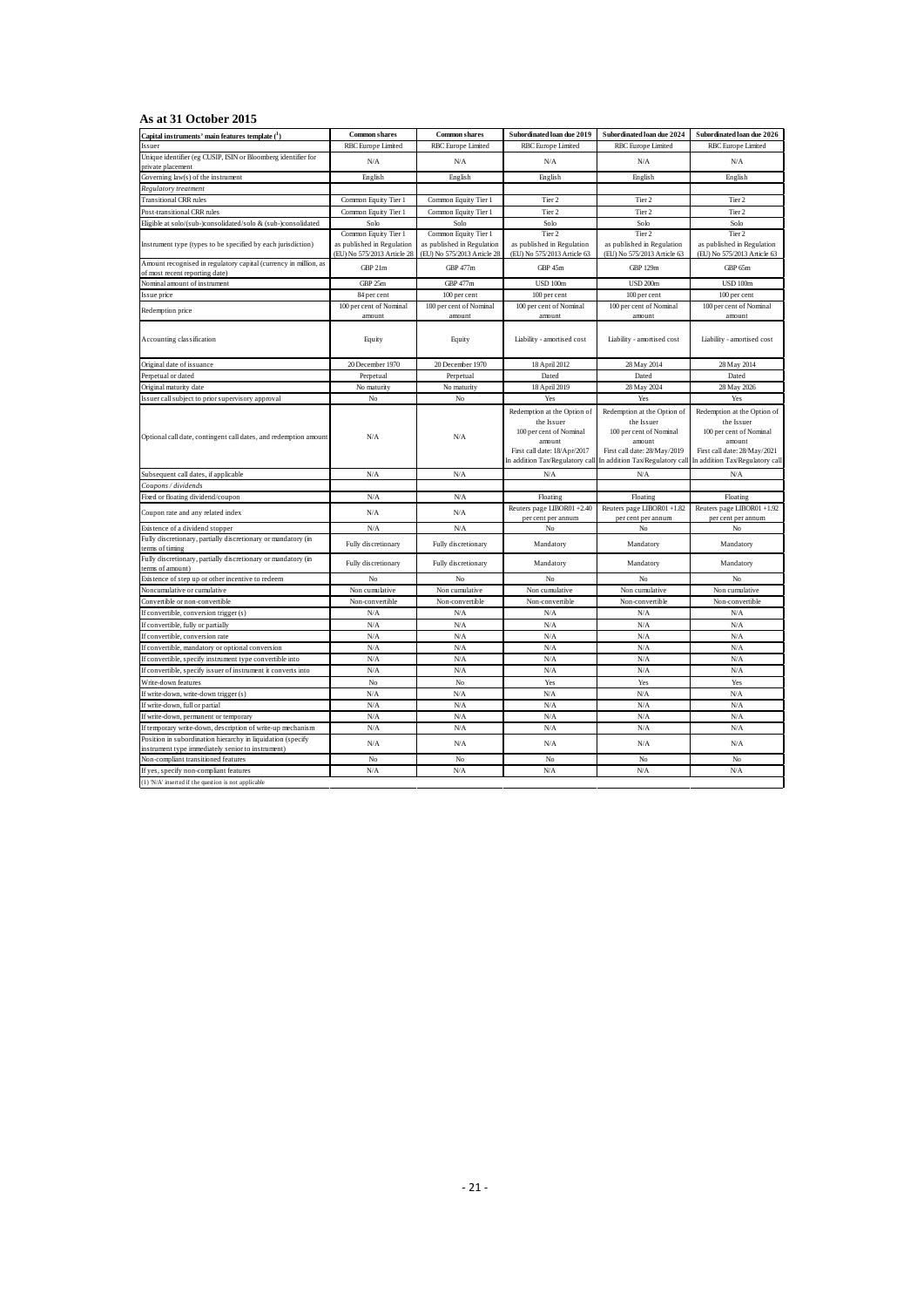## <span id="page-24-0"></span>**3.2 Countercyclical Capital Buffer**

The UK implementation of CRR requires institutions to maintain an institution-specific countercyclical capital buffer based on regulatory determined buffer rates. This requirement follows closely the international approach of Basel III which introduced the countercyclical capital buffer to be implemented by national jurisdictions when excess aggregate credit growth is judged to be associated with a build-up of system-wide risk in each country the Company is exposed to.

As at 31 October 2016, the Company's specific countercyclical capital buffer rate is 0.0045% (2015: nil) and the capital requirement is £0.3 million (2015: nil).

Detailed disclosure on the geographical distribution of credit exposure and the Company's specific countercyclical buffer requirements is included in Appendix 4.

## <span id="page-24-1"></span>**3.3 Unencumbered Assets**

The Company defines the following assets as encumbered assets:

- Assets which have been pledged as collateral; or
- Assets which the Company believes it was restricted from using to secure funding, for legal or other reasons.

Unencumbered assets are the difference between total and encumbered assets from both on- and offbalance sheet sources.

The European Banking Authority (EBA) and PRA have finalised 'Guidelines on disclosure of encumbered and unencumbered assets' on 27 June 2014. The Company is required to disclose information on encumbered and unencumbered assets from 2015 onwards on an annual basis.

Asset encumbrance is an integral part of the Company's liquidity, funding and collateral management processes. The majority of the Company's encumbrance is driven by secured financing activities, which include transactions in collateral swaps and repo, including shorts facilitation as part of its trading activities. These activities are carried out under industry standard contractual agreements (mostly Global Master Repurchase Agreements (GMRAs)). Where securities are borrowed or lent between the Company and RBC Group companies, this is done with arm's length terms.

The level of over-collateralisation is dependent on specific trade details. The Company's ratio of encumbered assets is relatively low with a high turnover of assets available for encumbrance.

A significant proportion (over 85%) of the assets included in other unencumbered assets of £20.9bn (2015: £19.2bn) relates to reverse repurchase transactions and the Company has rehypothecation rights over these securities.

Encumbrance will vary depending on the composition of the balance sheet, and there are no notable trends during the disclosure period.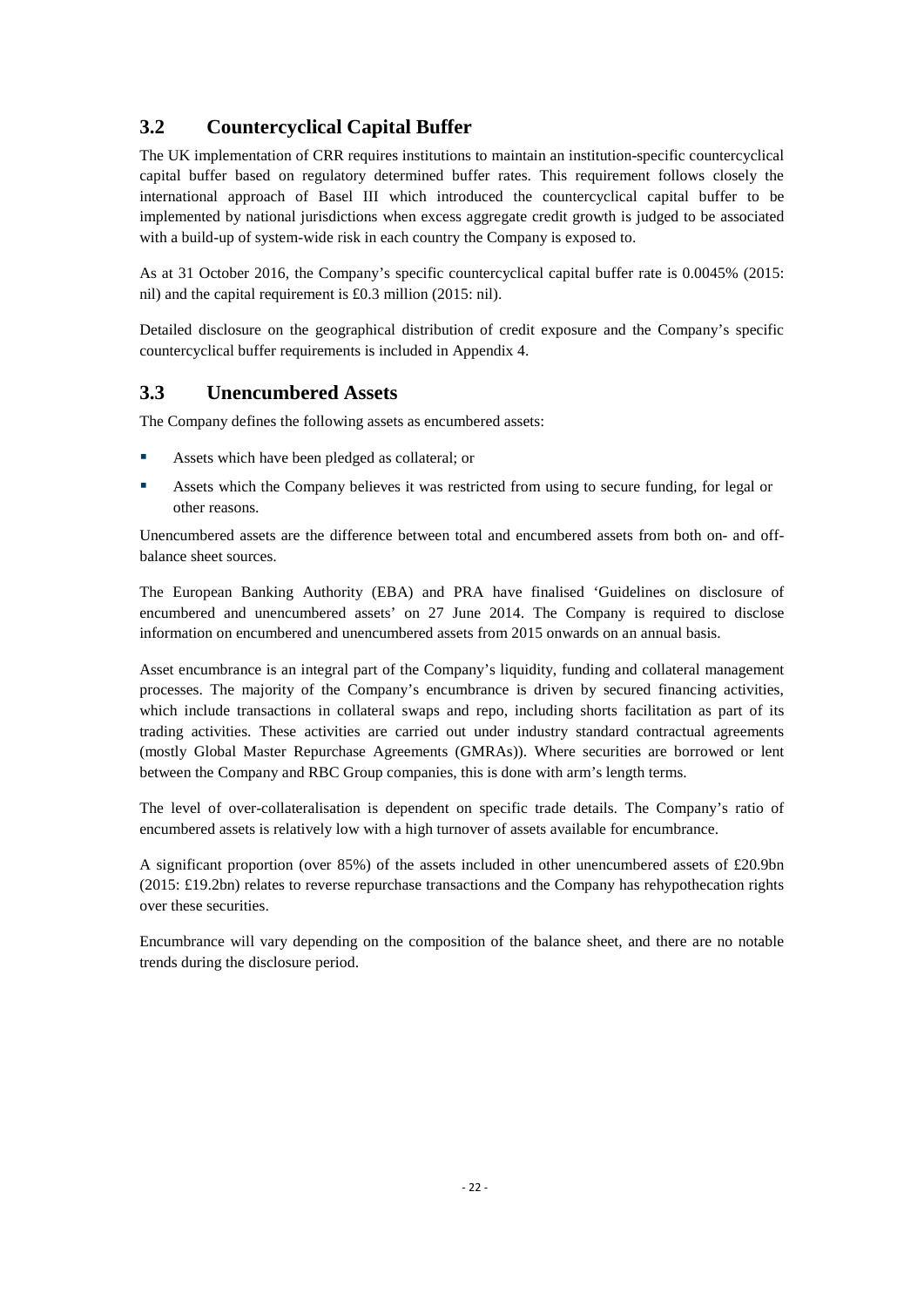#### <span id="page-25-1"></span>**Table 6: Encumbered and unencumbered assets**

| £'000                                             | <b>Carrying amount of</b><br>encumbered assets | Fair value of<br>encumbered assets        | <b>Carrying amount of</b><br>unencumbered assets | Fair value of<br>unencumbered assets |
|---------------------------------------------------|------------------------------------------------|-------------------------------------------|--------------------------------------------------|--------------------------------------|
| Assets of the reporting institution               | 1,838,184                                      |                                           | 28,558,369                                       |                                      |
| Equity instruments                                |                                                |                                           | 137,843                                          | 137,843                              |
| Debt securities                                   | 1,593,851                                      | 1,593,851                                 | 1,444,903                                        | 1,444,903                            |
| Other assets                                      | 254,608                                        |                                           | 20,922,257                                       |                                      |
|                                                   |                                                |                                           |                                                  |                                      |
|                                                   | <b>Matching liabilities,</b>                   | Assets, collateral                        |                                                  |                                      |
|                                                   | contingent liabilities                         | received and own                          |                                                  |                                      |
|                                                   |                                                | or securities lent debt securities issued |                                                  |                                      |
|                                                   |                                                | other than covered                        |                                                  |                                      |
|                                                   |                                                | bonds and ABSs                            |                                                  |                                      |
|                                                   |                                                | encumbered                                |                                                  |                                      |
| Carrying amount of selected financial liabilities | 12,771,206                                     | 12,771,206                                |                                                  |                                      |
| For the year ended at 31 October 2015             |                                                |                                           |                                                  |                                      |
| £'000                                             | Carrying amount of                             | Fair value of                             | Carrying amount of                               | Fair value of                        |
|                                                   | encumbered assets                              | encumbered assets                         | unencumbered assets                              | unencumbered assets                  |
| Assets of the reporting institution               | 2,879,175                                      |                                           | 29,704,624                                       |                                      |
| Equity instruments                                | 14,001                                         | 14,001                                    | 37,538                                           | 37,538                               |
| Debt securities                                   | 2,759,025                                      | 2,759,025                                 | 2,717,951                                        | 2,717,951                            |
| Other assets                                      | 123,931                                        |                                           | 19,248,652                                       |                                      |
|                                                   |                                                |                                           |                                                  |                                      |
|                                                   | Matching liabilities,                          | Assets, collateral                        |                                                  |                                      |
|                                                   | contingent liabilities or<br>securities lent   | received and own                          |                                                  |                                      |
|                                                   |                                                | debt securities issued                    |                                                  |                                      |
|                                                   |                                                | other than covered                        |                                                  |                                      |
|                                                   |                                                | bonds and ABSs                            |                                                  |                                      |
|                                                   |                                                | encumbered                                |                                                  |                                      |
| Carrying amount of selected financial liabilities | 12.245.330                                     | 12,245,330                                |                                                  |                                      |

#### **For the year ended at 31 October 2016**

The above information is prepared using median values of monthly data on a rolling basis over the previous twelve months as expected by PRA.

#### <span id="page-25-0"></span>**3.4 Leverage Ratio**

The leverage ratio was introduced into the Basel III framework as a simple, transparent, non-risk based supplementary measure to the risk-based capital requirements. The primary objectives are to restrict the build-up of excessive leverage in the banking sector and to reinforce the risk-based requirements with a simple, non-risk "backstop" measure.

Basel III provides for a transitional period for the introduction of the leverage ratio, comprising a supervisory monitoring period that started in 2011 and a parallel run period from 1 January 2013 to 1 January 2017. The Basel Committee will continue to test a minimum requirement of 3 % for the leverage during the parallel run period. The final calibration, and any further adjustments to the definition will be completed by 2017, with a view to migrating to a Pillar 1 (minimum capital requirement) treatment on 1 January 2018. In January 2014, the Basel Committee published its finalised leverage ratio framework, along with the disclosure requirements, effective from 1 January 2015.

The EU implementation of the Basel III leverage ratio calculation is provided in Article 429 of the CRR, which mirrors the Basel III framework from December 2010. In October 2014, the European Commission issued a Delegated Act to align the definition of the CRR leverage exposure with the final Basel III leverage ratio framework published in January 2014.

Leverage ratio is reported to and monitored by ALCO on a monthly basis since July 2013 as one of its risk appetite metrics. GRM has established internal threshold for each business line in accordance with the Company's risk appetite as approved by the Company's Board. Regulatory Reporting team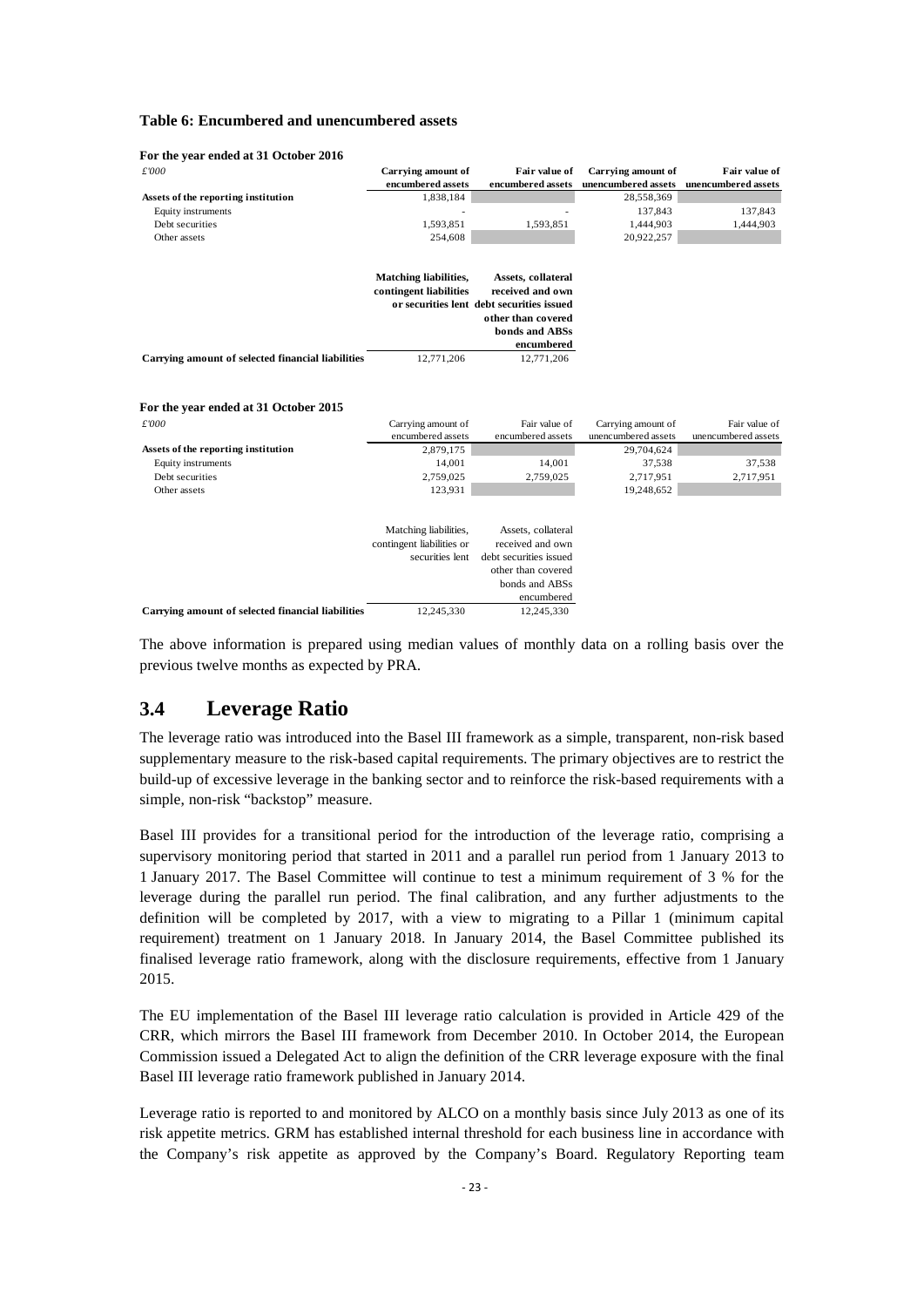monitors the leverage usage against the internal threshold on a weekly basis. As at 31 October 2016, the Company's leverage ratio is 2.48% (2015: 2.97%).

#### <span id="page-26-0"></span>**Table 7: Leverage ratio disclosure**

**Leverage ratio common disclosure**

refers

| As at 31 October 2016                                                                                                                                                                                                                                                                                                                                                                                                                    | £'000                     |
|------------------------------------------------------------------------------------------------------------------------------------------------------------------------------------------------------------------------------------------------------------------------------------------------------------------------------------------------------------------------------------------------------------------------------------------|---------------------------|
| Summary reconciliation of accounting assets and leverage ratio exposures                                                                                                                                                                                                                                                                                                                                                                 |                           |
|                                                                                                                                                                                                                                                                                                                                                                                                                                          | <b>Applicable Amounts</b> |
| Total assets as per published financial statements                                                                                                                                                                                                                                                                                                                                                                                       | 34,426,634                |
| Adjustment for entities which are consolidated for accounting purposes but are outside the scope of regulatory<br>consolidation                                                                                                                                                                                                                                                                                                          |                           |
| (Adjustment for fiduciary assets recognised on the balance sheet pursuant to the applicable accounting framework but<br>excluded from the leverage ratio exposure measure in accordance with Article 429(13) of Regulation (EU) No 575/2013<br>"CRR")                                                                                                                                                                                    |                           |
| Adjustments for derivative financial instruments                                                                                                                                                                                                                                                                                                                                                                                         | (373,260)                 |
| Adjustments for securities financing transactions "SFTs"                                                                                                                                                                                                                                                                                                                                                                                 | 815,882                   |
| Adjustment for off-balance sheet items (ie conversion to credit equivalent amounts of off-balance sheet exposures)<br>(Adjustment for intragroup exposures excluded from the leverage ratio exposure measure in accordance with Article 429<br>(7) of Regulation (EU) No 575/2013)<br>(Adjustment for exposures excluded from the leverage ratio exposure measure in accordance with Article 429 (14) of<br>Regulation (EU) No 575/2013) | 2,609,783                 |
| Other adjustments                                                                                                                                                                                                                                                                                                                                                                                                                        | 1.023.634                 |
| Total leverage ratio exposure                                                                                                                                                                                                                                                                                                                                                                                                            | 38.502.673                |

| Leverage ratio common disclosure                                                                                                                                                      |                                     |
|---------------------------------------------------------------------------------------------------------------------------------------------------------------------------------------|-------------------------------------|
|                                                                                                                                                                                       | <b>CRR</b> leverage ratio exposures |
| On-balance sheet exposures (excluding derivatives and SFTs)                                                                                                                           |                                     |
| On-balance sheet items (excluding derivatives, SFTs and fiduciary assets, but including collateral)                                                                                   | 13,970,331                          |
| (Asset amounts deducted in determining Tier 1 capital)<br>Total on-balance sheet exposures (excluding derivatives, SFTs and fiduciary assets)                                         | (7, 580)                            |
|                                                                                                                                                                                       | 13,962,751                          |
| Derivative exposures                                                                                                                                                                  | 347,046                             |
| Replacement cost associated with all derivatives transactions (ie net of eligible cash variation margin)                                                                              | 869,974                             |
| Add-on amounts for PFE associated with all derivatives transactions (mark-to-market method)<br>Exposure determined under Original Exposure Method                                     |                                     |
| Gross-up for derivatives collateral provided where deducted from the balance sheet assets pursuant to the applicable<br>accounting framework                                          |                                     |
| (Deductions of receivables assets for cash variation margin provided in derivatives transactions)                                                                                     |                                     |
| (Exempted CCP leg of client-cleared trade exposures)                                                                                                                                  |                                     |
| Adjusted effective notional amount of written credit derivatives                                                                                                                      | 68,203                              |
| (Adjusted effective notional offsets and add-on deductions for written credit derivatives)                                                                                            | (39, 596)                           |
| <b>Total derivative exposures</b>                                                                                                                                                     | 1,245,627                           |
| Securities financing transaction exposures                                                                                                                                            |                                     |
| Gross SFT assets (with no recognition of netting), after adjusting for sales accounting transactions                                                                                  | 20,342,595                          |
| (Netted amounts of cash payables and cash receivables of gross SFT assets)                                                                                                            | (410, 166)                          |
| Counterparty credit risk exposure for SFT assets                                                                                                                                      | 646,129                             |
| Derogation for SFTs: Counterparty credit risk exposure in accordance with Article 429b (4) and 222 of Regulation (EU)<br>No 575/2013                                                  |                                     |
| Agent transaction exposures                                                                                                                                                           |                                     |
| (Exempted CCP leg of client-cleared SFT exposure)                                                                                                                                     |                                     |
| Total securities financing transaction exposures                                                                                                                                      | 20,578,558                          |
| Other off-balance sheet exposures                                                                                                                                                     |                                     |
| Off-balance sheet exposures at gross notional amount                                                                                                                                  | 5,386,124                           |
| (Adjustments for conversion to credit equivalent amounts)                                                                                                                             | (2,670,387)                         |
| Other off-balance sheet exposures                                                                                                                                                     | 2,715,737                           |
| Exempted exposures in accordance with CRR Article 429 (7) and (14) (on and off balance sheet)                                                                                         |                                     |
| (Exemption of intragroup exposures (solo basis) in accordance with Article 429(7) of Regulation (EU) No 575/2013 (on<br>and off balance sheet))                                       |                                     |
| (Exposures exempted in accordance with Article 429 (14) of Regulation (EU) No 575/2013 (on and off balance sheet))                                                                    |                                     |
| <b>Capital and total exposures</b>                                                                                                                                                    |                                     |
| Tier 1 capital                                                                                                                                                                        | 953,563                             |
| Total leverage ratio exposures                                                                                                                                                        | 38,502,673                          |
| Leverage ratio                                                                                                                                                                        |                                     |
| Leverage ratio                                                                                                                                                                        | 2.48%                               |
| Choice on transitional arrangements and amount of derecognised fiduciary items                                                                                                        |                                     |
| Choice on transitional arrangements for the definition of the capital measure                                                                                                         |                                     |
| Amount of derecognised fiduciary items in accordance with Article 429(11) of Regulation (EU) NO 575/2013                                                                              |                                     |
| Description of the processes<br>Leverage ratio is reported to and monitored by ALCO on a monthly basis. Internal                                                                      |                                     |
| used to manage the risk of<br>limits have been set up for each business line in accordance with the Company's risk                                                                    |                                     |
| appetite. GRM monitors the leverage usage against the limits on a weekly basis.<br>excessive leverage                                                                                 |                                     |
| Description of the factors that                                                                                                                                                       |                                     |
| had an impact on the leverage<br>As at 31 October 2016, the leverage exposure is mainly driven by securities financing                                                                |                                     |
| Ratio during the period to which transactions (53%), loans and advances (9%), settlement balances (9%), cash (8%) and<br>the disclosed leverage Ratio<br>trading securities $(6\%)$ . |                                     |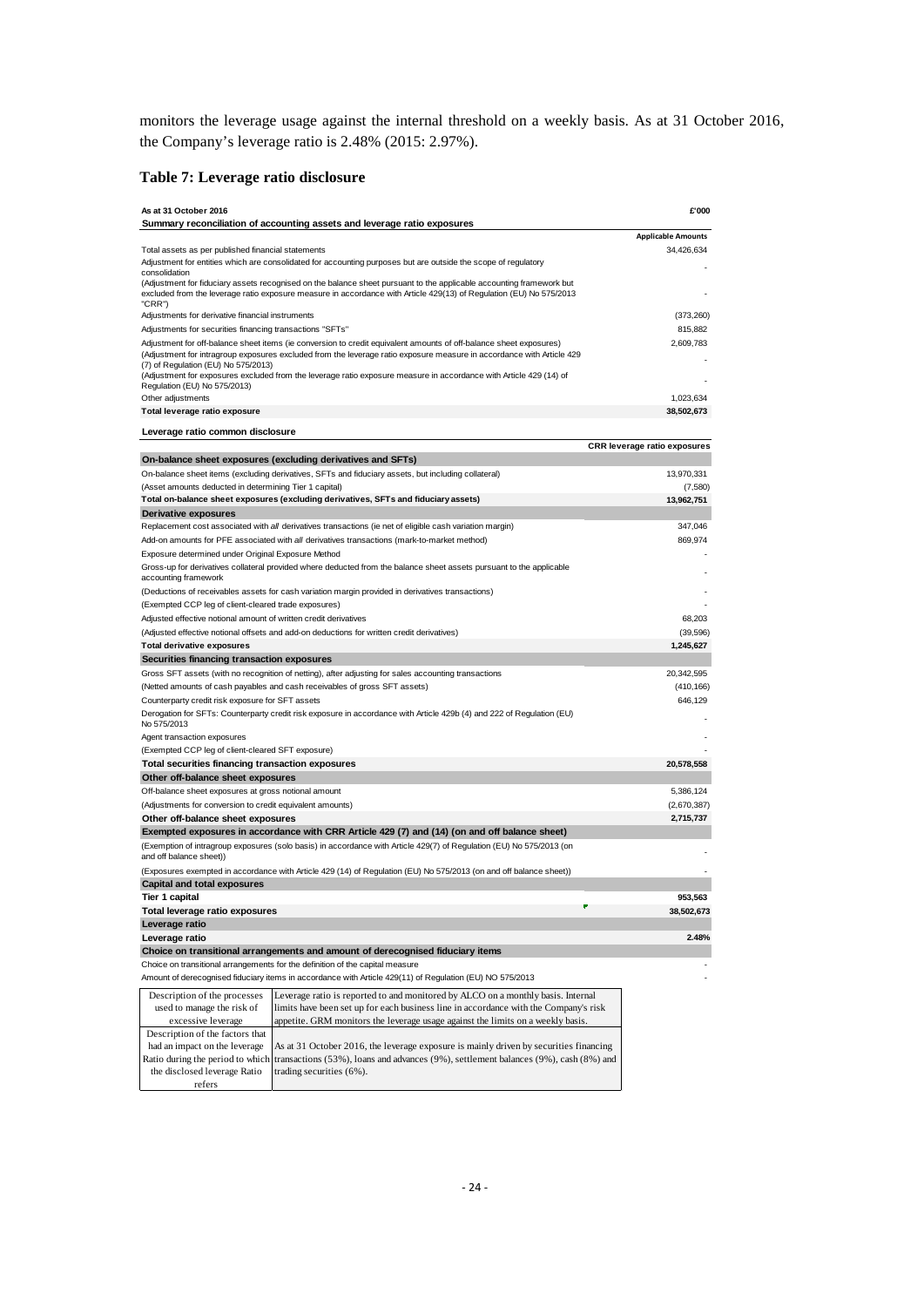| As at 31 October 2015                                                                                                                                                      | £'000                        |
|----------------------------------------------------------------------------------------------------------------------------------------------------------------------------|------------------------------|
| Summary reconciliation of accounting assets and leverage ratio exposures                                                                                                   |                              |
|                                                                                                                                                                            | <b>Applicable Amounts</b>    |
| Total assets as per published financial statements                                                                                                                         | 28.820.831                   |
| Adjustment for entities which are consolidated for accounting purposes but are outside the scope of regulatory<br>consolidation                                            |                              |
| (Adjustment for fiduciary assets recognised on the balance sheet pursuant to the applicable accounting framework but                                                       |                              |
| excluded from the leverage ratio exposure measure in accordance with Article 429(13) of Regulation (EU) No 575/2013                                                        |                              |
| "CRR")<br>Adjustments for derivative financial instruments                                                                                                                 | (214, 591)                   |
| Adjustments for securities financing transactions "SFTs"                                                                                                                   | 582,106                      |
| Adjustment for off-balance sheet items (ie conversion to credit equivalent amounts of off-balance sheet exposures)                                                         | 637,530                      |
| (Adjustment for intragroup exposures excluded from the leverage ratio exposure measure in accordance with Article 429                                                      |                              |
| (7) of Regulation (EU) No 575/2013)                                                                                                                                        |                              |
| (Adjustment for exposures excluded from the leverage ratio exposure measure in accordance with Article 429 (14) of                                                         |                              |
| Regulation (EU) No 575/2013)<br>Other adjustments                                                                                                                          | 586.481                      |
| Total leverage ratio exposure                                                                                                                                              | 30,412,357                   |
|                                                                                                                                                                            |                              |
| Leverage ratio common disclosure                                                                                                                                           |                              |
|                                                                                                                                                                            | CRR leverage ratio exposures |
| On-balance sheet exposures (excluding derivatives and SFTs)                                                                                                                |                              |
| On-balance sheet items (excluding derivatives, SFTs and fiduciary assets, but including collateral)                                                                        | 12,439,871                   |
| (Asset amounts deducted in determining Tier 1 capital)                                                                                                                     | (12,002)                     |
| Total on-balance sheet exposures (excluding derivatives, SFTs and fiduciary assets)                                                                                        | 12,427,869                   |
| <b>Derivative exposures</b>                                                                                                                                                |                              |
| Replacement cost associated with all derivatives transactions (ie net of eligible cash variation margin)                                                                   | 210,408                      |
| Add-on amounts for PFE associated with all derivatives transactions (mark-to-market method)                                                                                | 993,272                      |
| Exposure determined under Original Exposure Method<br>Gross-up for derivatives collateral provided where deducted from the balance sheet assets pursuant to the applicable |                              |
| accounting framework                                                                                                                                                       |                              |
| (Deductions of receivables assets for cash variation margin provided in derivatives transactions)                                                                          |                              |
| (Exempted CCP leg of client-cleared trade exposures)                                                                                                                       |                              |
| Adjusted effective notional amount of written credit derivatives                                                                                                           | 141,603                      |
| (Adjusted effective notional offsets and add-on deductions for written credit derivatives)                                                                                 | (117, 805)                   |
| <b>Total derivative exposures</b>                                                                                                                                          | 1,227,478                    |
| Securities financing transaction exposures                                                                                                                                 |                              |
| Gross SFT assets (with no recognition of netting), after adjusting for sales accounting transactions                                                                       | 16,457,224                   |
| (Netted amounts of cash payables and cash receivables of gross SFT assets)                                                                                                 | (919, 850)                   |
| Counterparty credit risk exposure for SFT assets                                                                                                                           | 582,106                      |
| Derogation for SFTs: Counterparty credit risk exposure in accordance with Article 429b (4) and 222 of Regulation (EU)                                                      |                              |
| No 575/2013                                                                                                                                                                |                              |
| Agent transaction exposures                                                                                                                                                |                              |
| (Exempted CCP leg of client-cleared SFT exposure)                                                                                                                          |                              |
| Total securities financing transaction exposures                                                                                                                           | 16,119,480                   |
| Other off-balance sheet exposures                                                                                                                                          |                              |
| Off-balance sheet exposures at gross notional amount                                                                                                                       | 3,187,648                    |
| (Adjustments for conversion to credit equivalent amounts)<br>Other off-balance sheet exposures                                                                             | (2,550,118)<br>637,530       |
| Exempted exposures in accordance with CRR Article 429 (7) and (14) (on and off balance sheet)                                                                              |                              |
| (Exemption of intragroup exposures (solo basis) in accordance with Article 429(7) of Regulation (EU) No 575/2013 (on                                                       |                              |
| and off balance sheet))                                                                                                                                                    |                              |
| (Exposures exempted in accordance with Article 429 (14) of Regulation (EU) No 575/2013 (on and off balance sheet))                                                         |                              |
| <b>Capital and total exposures</b>                                                                                                                                         |                              |
| Tier 1 capital                                                                                                                                                             | 902,980                      |
| Total leverage ratio exposures                                                                                                                                             | 30,412,357                   |
| Leverage ratio                                                                                                                                                             |                              |
| Leverage ratio                                                                                                                                                             | 2.97%                        |

**Choice on transitional arrangements and amount of derecognised fiduciary items** Choice on transitional arrangements for the definition of the capital measure -

Amount of derecognised fiduciary items in accordance with Article 429(11) of Regulation (EU) NO 575/2013 -----

| Description of the processes                                                                                                                   | Leverage ratio is reported to and monitored by ALCO on a monthly basis. Internal                                                                                                                                  |
|------------------------------------------------------------------------------------------------------------------------------------------------|-------------------------------------------------------------------------------------------------------------------------------------------------------------------------------------------------------------------|
| used to manage the risk of                                                                                                                     | limits have been set up for each main business line in accordance with the Company's                                                                                                                              |
| excessive leverage                                                                                                                             | risk appetite. GRM monitors the leverage usage against the limits on a weekly basis.                                                                                                                              |
| Description of the factors that<br>had an impact on the leverage<br>Ratio during the period to<br>which the disclosed leverage<br>Ratio refers | As at 31 October 2015, the leverage exposure is mainly driven by securities financing<br>transaction (53%), trading securities (11%), loans and advances (10%), settlement<br>balances $(9\%)$ and cash $(7\%)$ . |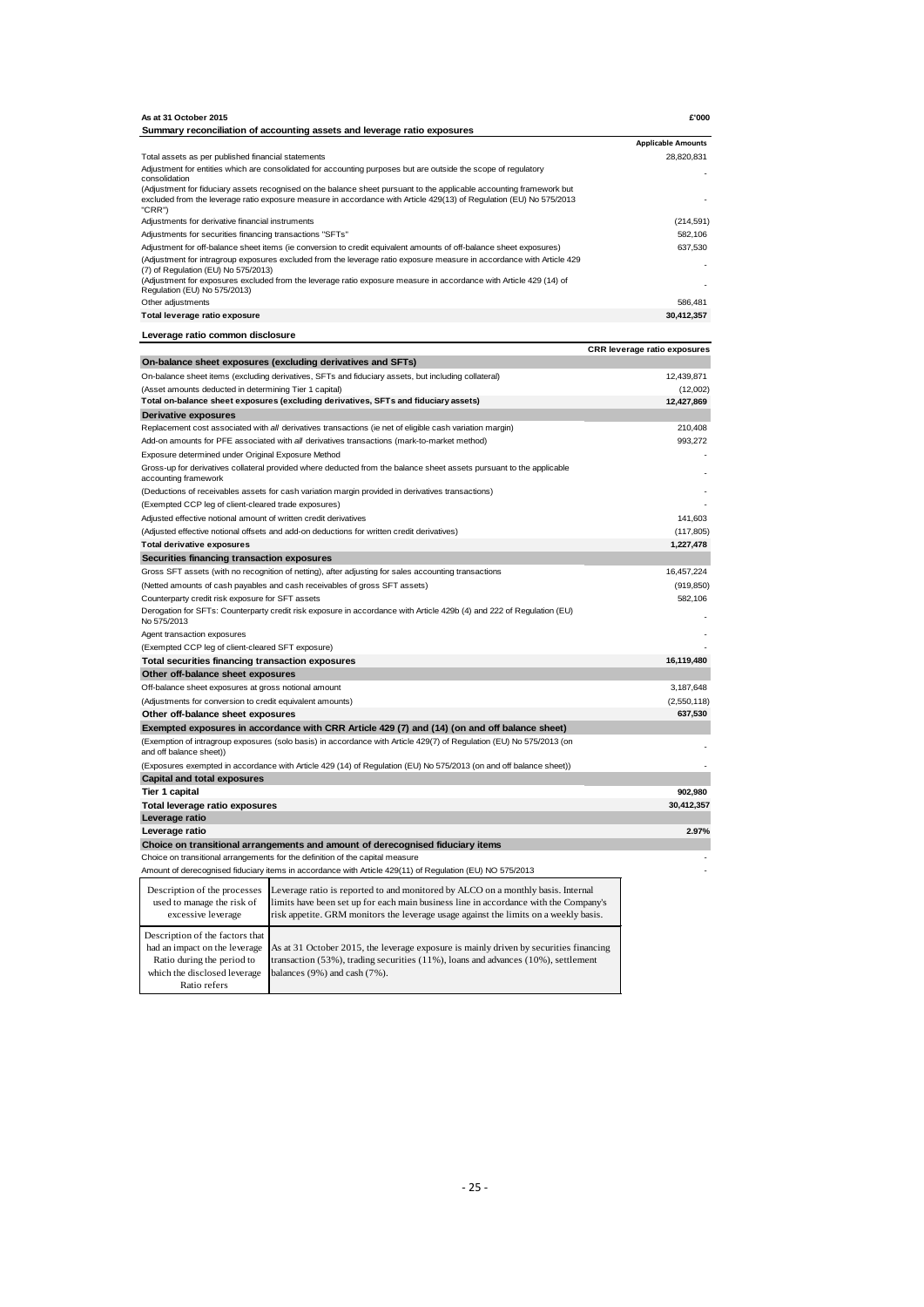## <span id="page-28-0"></span>**4.0 Capital Requirements**

Capital adequacy and capital ratios measured are monitored daily against internal thresholds by the Regulatory Reporting team in the Finance department. Any breaches would be escalated immediately. In addition ALCO receives monthly reports detailing capital requirements, while the Board and the RC are updated on a quarterly basis.

Analysis, monitoring and reporting of risk profiles and performance against risk appetite limits and tolerances are conducted by the relevant risk functions. Results are reported to the RC at least quarterly, with management committees updated on a more regular basis.

As at 31 October 2016, the Company's minimum capital requirements are illustrated below, expressed in terms of risk-weighted exposure, as calculated by the approaches adopted by the Company to calculate the minimum capital resources requirements. Exposure classes not mentioned below were immaterial and are not shown separately.

#### <span id="page-28-1"></span>**Table 8: Risk exposure amount by risk type and calculation approach adopted**

| As at 31 October 2016                                                              | Risk-<br>weighted<br><b>Exposure</b> | CET1<br>Capital<br>requirement<br>@ 4.5% | Tier 1<br>Capital<br>requirement<br>@ 6% | <b>Total</b><br>Capital<br>requirement<br>@8% |
|------------------------------------------------------------------------------------|--------------------------------------|------------------------------------------|------------------------------------------|-----------------------------------------------|
| £'000                                                                              |                                      |                                          |                                          |                                               |
| Risk-weighted exposure amounts for credit and counterparty credit                  |                                      |                                          |                                          |                                               |
| Calculated under the Standardised Approach                                         |                                      |                                          |                                          |                                               |
| Central governments or central banks                                               | 44.097                               | 1.984                                    | 2.646                                    | 3,528                                         |
| Public sector entities                                                             | 245                                  | 11                                       | 15                                       | 20                                            |
| Institutions                                                                       | 390,852                              | 17,588                                   | 23,451                                   | 31,268                                        |
| Corporates                                                                         | 2,657,386                            | 119,582                                  | 159,443                                  | 212,591                                       |
| Secured by mortgages on immovable property                                         | 339,380                              | 15,272                                   | 20,363                                   | 27,150                                        |
| Equity                                                                             | 25,316                               | 1,139                                    | 1,519                                    | 2,025                                         |
| Other items                                                                        | 5,751                                | 259                                      | 345                                      | 460                                           |
|                                                                                    | 3,463,026                            | 155,836                                  | 207,782                                  | 277,042                                       |
| Risk exposure amount for contributions to the default fund of a CCP                | 52,616                               | 2,368                                    | 3,157                                    | 4,209                                         |
|                                                                                    | 3,515,642                            | 158,204                                  | 210,939                                  | 281,251                                       |
| Risk-weighted exposure amount settlement/delivery risk in the Trading book         | 136                                  | 6                                        | 8                                        | 11                                            |
| Risk-weighted exposure amount for position, foreign exchange and commodities risks |                                      |                                          |                                          |                                               |
| Calculated under the Standardised Approach                                         |                                      |                                          |                                          |                                               |
| <b>Interest Rate</b>                                                               | 1,336,751                            | 60,154                                   | 80,205                                   | 106,940                                       |
| Equity                                                                             | 1,387                                | 62                                       | 83                                       | 111                                           |
| Foreign Exchange                                                                   | 32,133                               | 1,446                                    | 1,928                                    | 2.571                                         |
| Commodities                                                                        | 121,100                              | 5,450                                    | 7,266                                    | 9,688                                         |
|                                                                                    | 1,491,371                            | 67,112                                   | 89,482                                   | 119,310                                       |
| Risk-weighted exposure amount for operational risk                                 |                                      |                                          |                                          |                                               |
| Calculated under the Basic Indicator Approach                                      | 587,427                              | 26,434                                   | 35,246                                   | 46,994                                        |
| Risk-weighted exposure amount for credit valuation adjustment                      |                                      |                                          |                                          |                                               |
| Calculated under the Standardised Method                                           | 15,171                               | 683                                      | 31                                       | 1,214                                         |
| <b>Total</b>                                                                       | 5,609,747                            | 252,439                                  | 335,705                                  | 448,780                                       |
| Surplus CET1 Capital over the minimum requirement                                  |                                      | 701,124                                  |                                          |                                               |
| Surplus Tier1 Capital over the minimum requirement                                 |                                      |                                          | 617,858                                  |                                               |
| Surplus Total Capital over the minimum requirement                                 |                                      |                                          |                                          | 787,508                                       |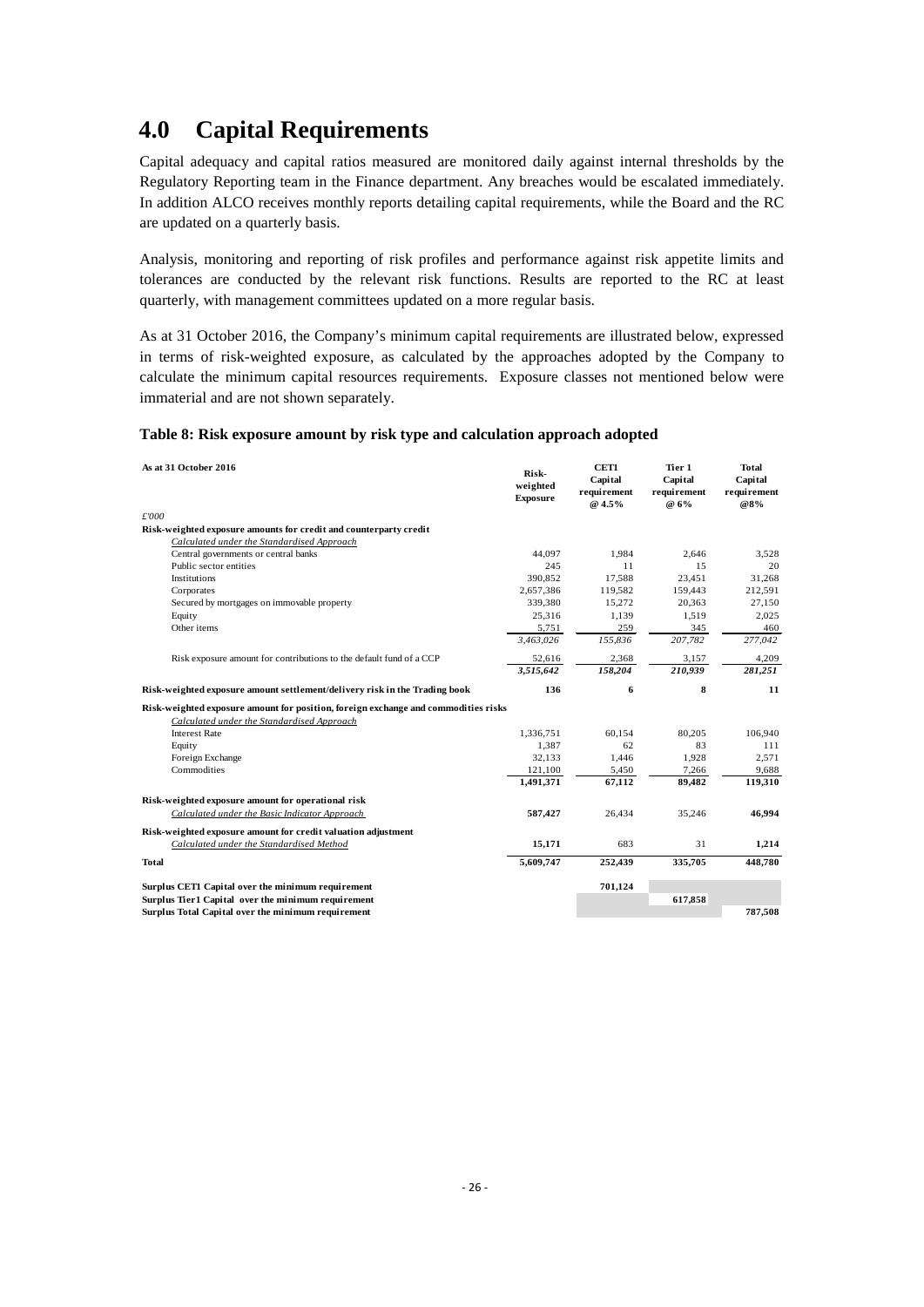| As at 31 October 2015                                                              |                                      |                                              |                                              |                                            |
|------------------------------------------------------------------------------------|--------------------------------------|----------------------------------------------|----------------------------------------------|--------------------------------------------|
|                                                                                    | Risk-<br>weighted<br><b>Exposure</b> | <b>CET1 Capital</b><br>requirement<br>@ 4.5% | <b>Tier 1 Capital</b><br>Requirement<br>@ 6% | <b>Total Capital</b><br>requirement<br>@8% |
| £'000                                                                              |                                      |                                              |                                              |                                            |
| Risk-weighted exposure amounts for credit and counterparty credit                  |                                      |                                              |                                              |                                            |
| Calculated under the Standardised Approach                                         |                                      |                                              |                                              |                                            |
| Central governments or central banks                                               | 23,272                               | 1,047                                        | 1,396                                        | 1,862                                      |
| Public sector entities                                                             | 18                                   | 1                                            | 1                                            | -1                                         |
| Institutions                                                                       | 490.549                              | 22.075                                       | 29.433                                       | 39,244                                     |
| Corporates                                                                         | 1,817,684                            | 81,796                                       | 109,061                                      | 145,415                                    |
| Secured by mortgages on immovable property                                         | 345,232                              | 15,535                                       | 20,714                                       | 27,619                                     |
| Equity                                                                             | 21,880                               | 985                                          | 1,313                                        | 1,750                                      |
| Other items                                                                        | 74                                   | 3                                            | $\overline{4}$                               | 6                                          |
|                                                                                    | 2,698,709                            | 121,442                                      | 161,923                                      | 215,897                                    |
| Risk exposure amount for contributions to the default fund of a CCP                | 6,801                                | 306                                          | 408                                          | 544                                        |
|                                                                                    | 2,705,510                            | 121,748                                      | 162,331                                      | 216,441                                    |
| Risk-weighted exposure amount settlement/delivery risk in the Trading book         | 900                                  | 41                                           | 54                                           | 72                                         |
| Risk-weighted exposure amount for position, foreign exchange and commodities risks |                                      |                                              |                                              |                                            |
| Calculated under the Standardised Approach                                         |                                      |                                              |                                              |                                            |
| <b>Interest Rate</b>                                                               | 1,064,063                            | 47,883                                       | 63,844                                       | 85,125                                     |
| Equity                                                                             | 1,423                                | 64                                           | 85                                           | 114                                        |
| Foreign Exchange                                                                   | 24,850                               | 1.118                                        | 1,491                                        | 1,988                                      |
| Commodities                                                                        | 55,395                               | 2,493                                        | 3,324                                        | 4,432                                      |
|                                                                                    | 1,145,731                            | 51,558                                       | 68,744                                       | 91,658                                     |
| Risk-weighted exposure amount for operational risk                                 |                                      |                                              |                                              |                                            |
| Calculated under the Basic Indicator Approach                                      | 495,952                              | 22,318                                       | 29,757                                       | 39,676                                     |
| Risk-weighted exposure amount for credit valuation adjustment                      |                                      |                                              |                                              |                                            |
| Calculated under the Standardised Method                                           | 26,088                               | 1,174                                        | 53                                           | 2,087                                      |
| <b>Total</b>                                                                       | 4,374,181                            | 196,838                                      | 260,938                                      | 349,934                                    |
| Surplus CET1 Capital over the minimum requirement                                  |                                      | 706,142                                      |                                              |                                            |
| Surplus Tier1 Capital over the minimum requirement                                 |                                      |                                              | 642,042                                      |                                            |
| Surplus Total Capital over the minimum requirement                                 |                                      |                                              |                                              | 792.074                                    |

Calculation methods for the capital requirements above are listed in Appendix 3.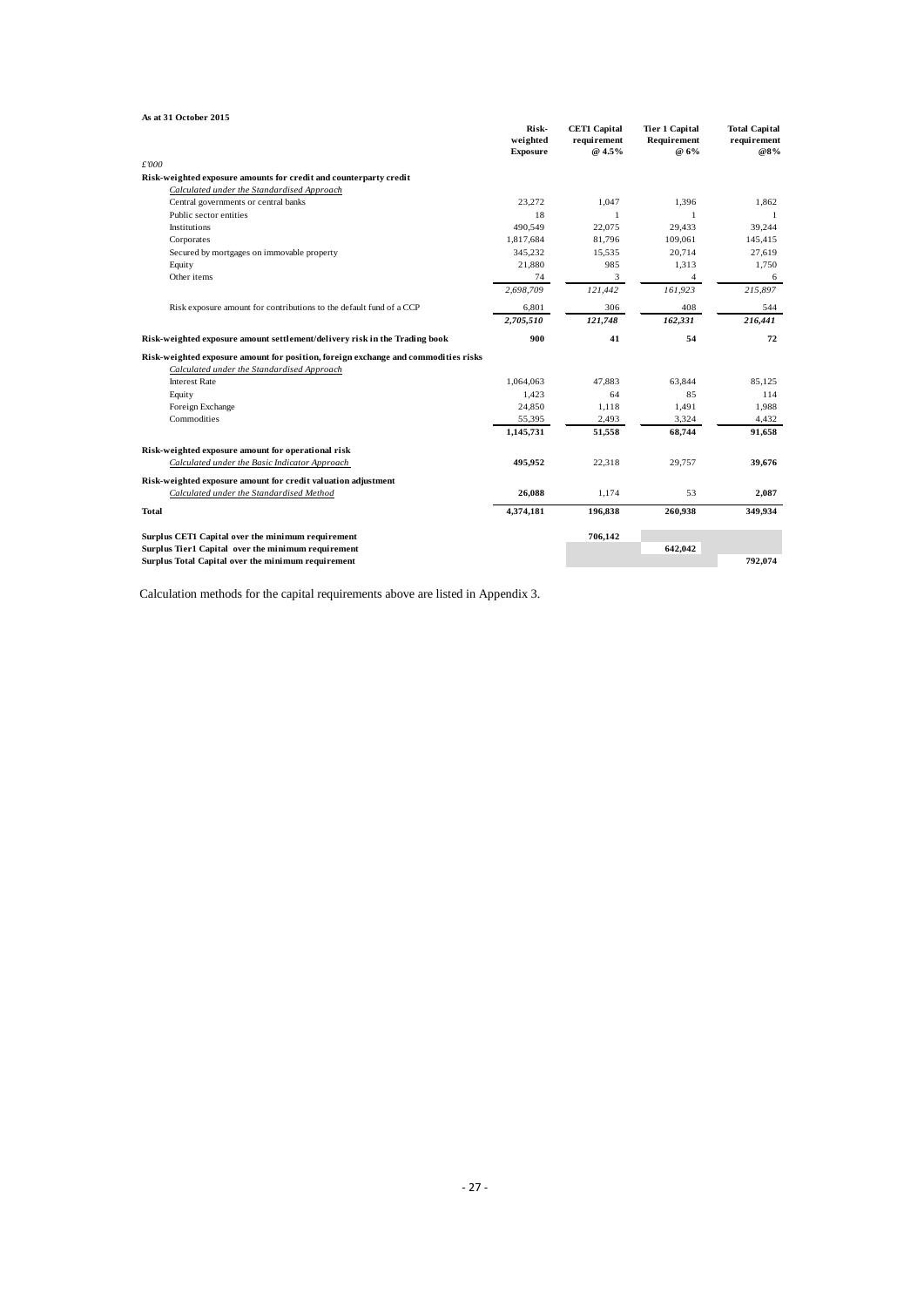# <span id="page-30-0"></span>**5.0 Credit Risk**

## <span id="page-30-1"></span>**5.1 Definition of Credit Risk**

The Company defines credit risk as the risk of loss associated with counterparty's potential inability or unwillingness to fulfil its on- and off-balance sheet payment obligations. Credit risk may arise directly from the risk of default of a primary obligor (e.g., issuer, debtor, borrower or policyholder), or indirectly from a secondary obligor (e.g., guarantor, reinsurance) and/or through off-balance sheet exposures, contingent credit risk and/or transactional risk. Credit risk includes counterparty credit risk from both trading and non-trading activities. Exposure to credit risk occurs any time funds are extended, committed or invested through actual or implied contractual agreement.

## <span id="page-30-2"></span>**5.2 Governance and Framework**

Credit risk exposures across all lending and trading activities are aggregated and reported to the RC on a quarterly basis.

Individually, credit risk is controlled and reported as follows:

#### *Banking Book Credit Risk*

The loan credit risk profile is managed through the RC and more specifically the UKLMC and Wealth Management International Risk and Compliance Committee (WMI-RACC). The monitoring of Credit risk is a continual process. All borrowers are subject to a risk assessment and an exposure/limit review at least annually, with risk managed proactively on an ongoing basis. Borrowers that experience a material deterioration in credit quality and/or that may breach their covenant are added to a watch list which is monitored by the UKLMC, the WMI-RACC and senior management.

Risk appetite is managed and controlled through exposure limits defined across single names, country, industry sector and ratings. Single Name exposures across the Banking Book are limited to the lower of any RBC group limits and the Company's Single Name Framework.

Ongoing monitoring and review processes undertaken by Group Risk Management Credit include:

- Borrower Risk Rating (BRR) Regular Reviews BRRs (measures probability of borrower default) are reviewed quarterly;
- Continuous Risk Assessment The impact of new information on borrowers is assessed on an ongoing basis to adjust BRR if appropriate;
- **Borrower Classification Code (BCC) Considers the probability of recovery of all monies due to** the Company, and is based on an assessment of the borrower's current repayment capacity, including structure and collateral; and
- Limit monitoring Exposures are monitored against single name limits.

Lending credit risk is mitigated through guarantees, collateral and/or the use of credit default swaps (CDS) where commercially feasible. As at 31 October 2016, none of the loans within the Company's loan portfolio carried any CDS as the credit worthiness of the borrowers remains within the Company's risk appetite (2015: nil).

Risk appetite is managed and controlled through exposure limits across single names, country, industry sector and ratings. Loan transactions are signed off by the Regulatory Reporting team for compliance with Regulatory Large Exposure Limits.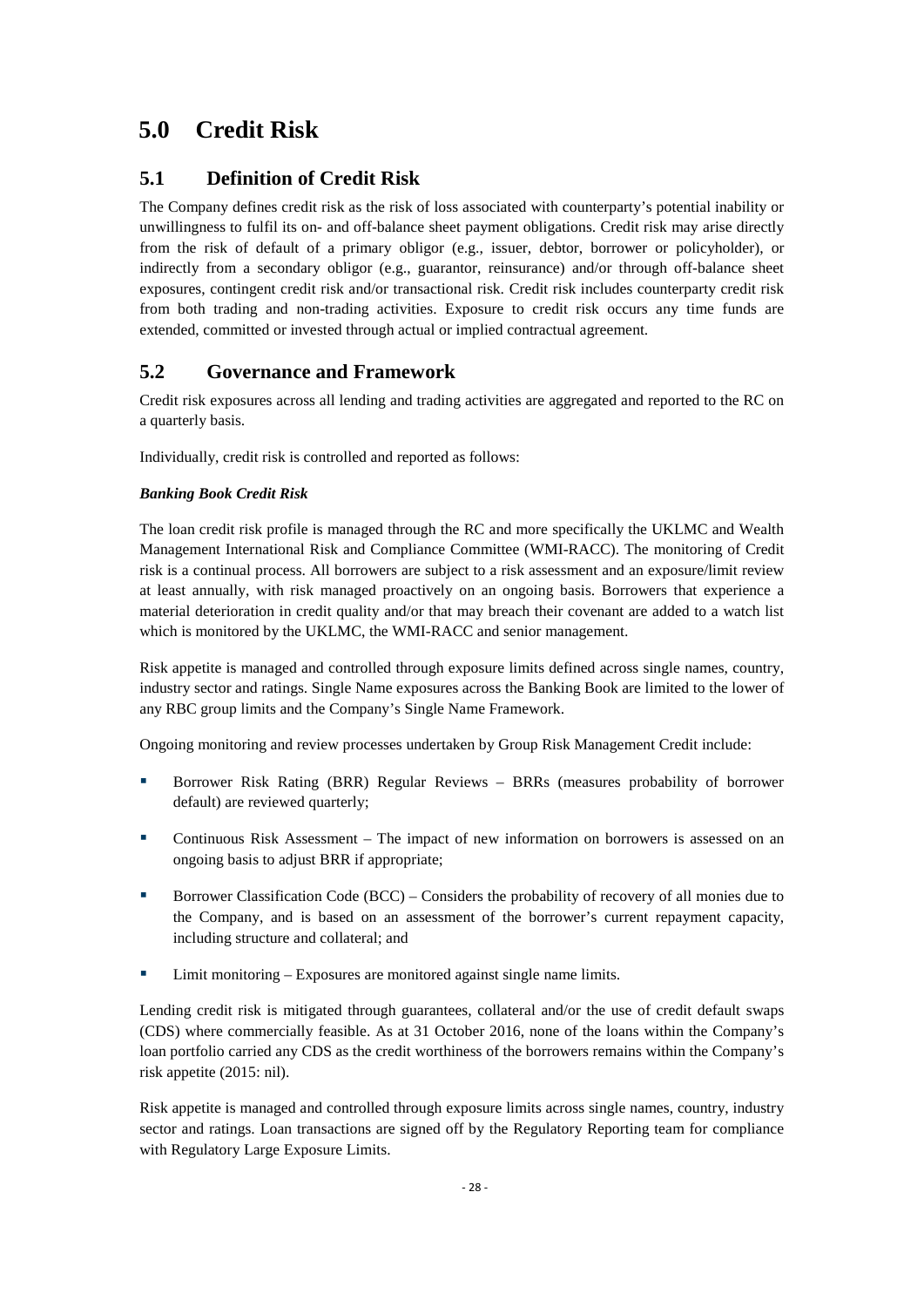#### *Trading Credit Risk*

Each trading credit risk type is managed both separately as part of the RBC Group framework, and as part of a combined exposure metric specific to the Company, with exposure and limit usage reported daily to front office and senior management by GRM Trading Credit Risk.

The Company's Single Name Limit Framework is the primary constraint on the Trading Credit Exposure. The limits defined as part of this framework are directly related to the Company's Risk Appetite Framework (RAF). This Framework is approved by the Board annually. The Managing Director of Credit Risk has the authority to approve temporary excesses. All operational limit excesses are reported to the UKMRMC. Monthly exposure data is also reviewed by the UKCCRMC, UKMRMC, and RC.

The Regulatory Reporting team also reports the overall capital requirement, including capital requirement on the credit risk, to the Company's senior management on a daily basis.

#### *Assigning Internal Capital and Credit Limits*

The Company assigns credit risk ratings to its borrowers to reflect its assessment of the specific credit risk of each borrower over a 3-year horizon (or full credit cycle as appropriate) starting from the time of risk assessment or revision or confirmation. The 3-year time horizon is consistent with the term of the majority of the credit risk exposures. The Company extends the term of the rating horizon in the case of specific portfolios where the nature of the business predominantly exposes the bank to longer term exposures. On the other hand, the ratings of very weak borrowers are assigned to primarily reflect their riskiness based on current conditions and short-term expectations.

The rating is determined through an assessment of factors, specific to the industry and/or product, that differentiate the riskiness of the borrowers and reflects the probability of default of the borrower over the time horizon of the rating. The currency of the rating is maintained through a process of continuous monitoring and periodic review. This internal rating will be used to determine capital allocation.

## <span id="page-31-0"></span>**5.3 Credit Risk Profile**

The Company's credit risk is derived from its banking and trading activities. The table below indicates the risk-weighted exposure amounts of credit and counterparty credit risk from these two activities.

<span id="page-31-1"></span>

| As at 31 October 2016                                                      |                |           |           |
|----------------------------------------------------------------------------|----------------|-----------|-----------|
| £000                                                                       | <b>Banking</b> | Trading   | Total     |
| Risk-weighted exposure amounts for credit and counterparty credit          |                |           |           |
| Calculated under the Standardised Approach                                 |                |           |           |
| Central governments or central banks                                       | 20,477         | 23.620    | 44.097    |
| Public sector entities                                                     |                | 245       | 245       |
| <b>Institutions</b>                                                        | 14,557         | 376,295   | 390,852   |
| Corporates                                                                 | 1,941,019      | 716,367   | 2,657,386 |
| Secured by mortgages on immovable property                                 | 339,380        |           | 339,380   |
| Equity                                                                     | 25,316         |           | 25,316    |
| Other items                                                                | 5,751          |           | 5,751     |
|                                                                            | 2.346.499      | 1,116,527 | 3,463,026 |
| Risk exposure amount for contributions to the default fund of a CCP        |                | 52,616    | 52,616    |
|                                                                            | 2,346,499      | 1,169,144 | 3,515,642 |
| Risk-weighted exposure amount settlement/delivery risk in the Trading book |                | 136       | 136       |
| <b>Total</b>                                                               | 2.346.499      | 1.169.279 | 3,515,778 |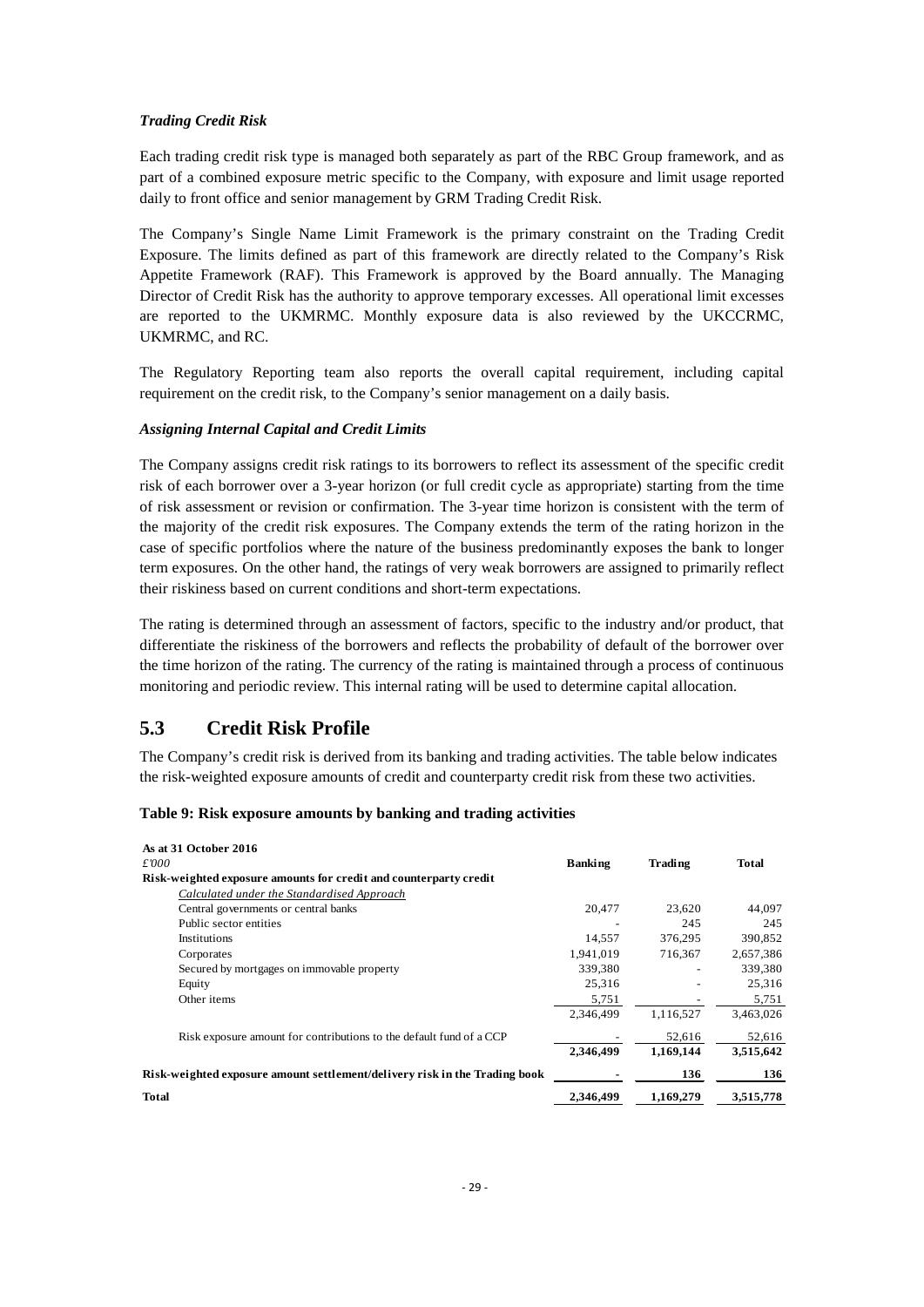| As at 31 October 2015                                                      |                |           |           |
|----------------------------------------------------------------------------|----------------|-----------|-----------|
| £'000                                                                      | <b>Banking</b> | Trading   | Total     |
| Risk-weighted exposure amounts for credit and counterparty credit          |                |           |           |
| Calculated under the Standardised Approach                                 |                |           |           |
| Central governments or central banks                                       | 14,671         | 8,601     | 23,272    |
| Public sector entities                                                     |                | 18        | 18        |
| Institutions                                                               | 20,740         | 469,809   | 490,549   |
| Corporates                                                                 | 1,181,471      | 636,213   | 1,817,684 |
| Secured by mortgages on immovable property                                 | 345,232        |           | 345,232   |
| Equity                                                                     | 21,880         |           | 21,880    |
| Other items                                                                | 74             |           | 74        |
|                                                                            | 1,584,068      | 1,114,641 | 2,698,709 |
| Risk exposure amount for contributions to the default fund of a CCP        |                | 6,801     | 6,801     |
|                                                                            | 1,584,068      | 1,121,442 | 2,705,510 |
| Risk-weighted exposure amount settlement/delivery risk in the Trading book |                | 900       | 900       |
| <b>Total</b>                                                               | 1,584,068      | 1,122,342 | 2,706,410 |

#### <span id="page-32-0"></span>**5.3.1 Banking Book Credit Risk**

 $\overline{a}$ 

The Capital Markets Banking Book credit profile is managed through monthly review of the UKLMC, with the Wealth Management lending portfolio monitored at the quarterly WMI-RACC. The combined banking book credit risk profile for the Company is reported to the RC on a quarterly basis. All borrowers are subject to a risk assessment at least annually, with risk managed proactively on an ongoing basis. Borrowers with material deterioration in credit quality which may breach their covenant are added to a watch list for monitoring, and action is taken as appropriate.

Credit risk is mitigated through guarantees and collateral where considered appropriate and commercially feasible.

As at 31 October [2](#page-32-1)016, the Company had total gross credit exposures<sup>2</sup> of £11.7 billion (2015: £7.8) billion), and the average gross credit exposure is £9.5 billion over the year (2015: £8.2 billion). Detailed exposures by exposure class, residual maturity and geographic distribution are shown in the tables below.

<span id="page-32-1"></span><sup>&</sup>lt;sup>2</sup> Gross credit risk exposure is after accounting offsets, but without taking into account the effects of the credit risk mitigation. Final exposure is after the accounting offsets and the credit risk mitigation.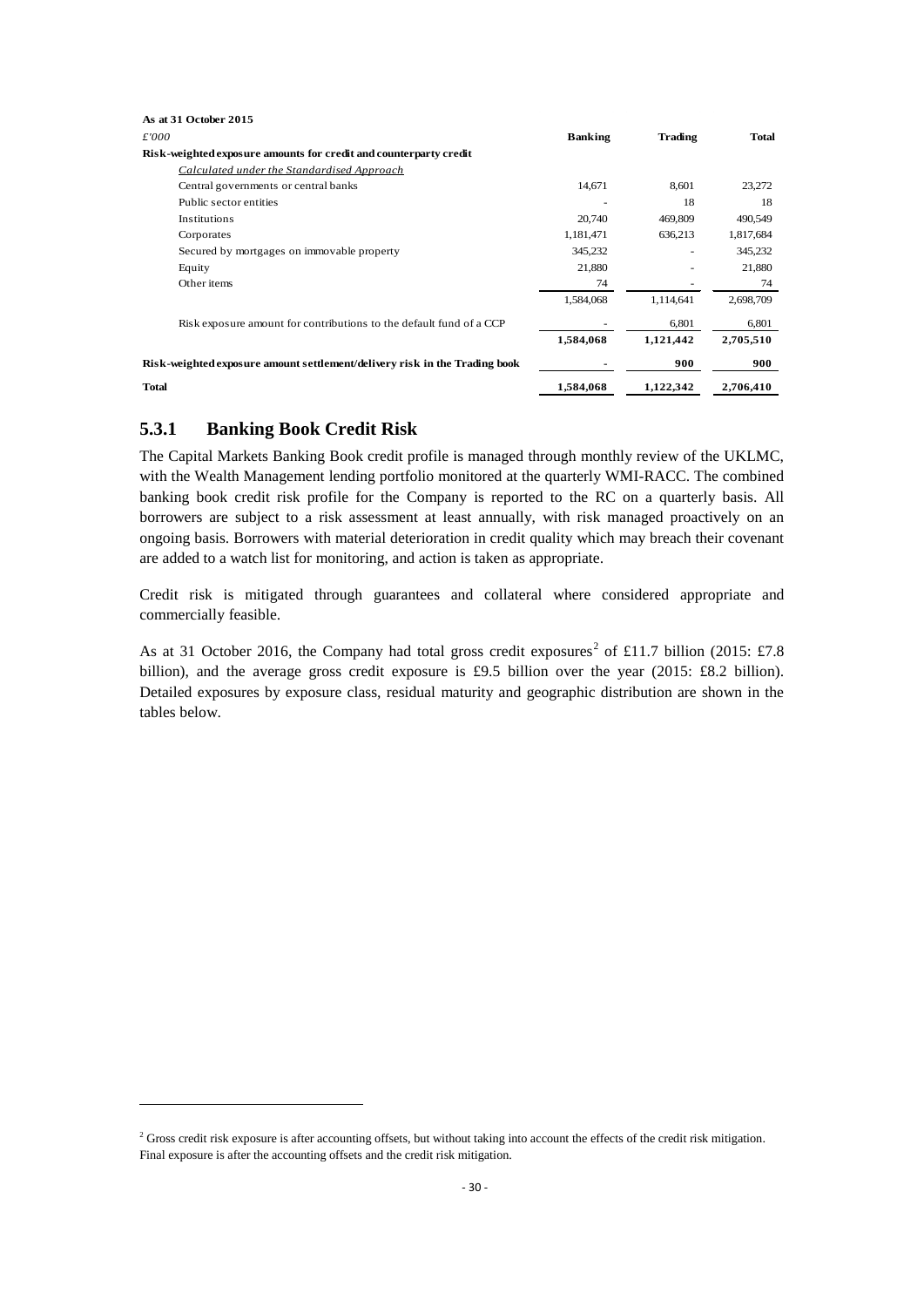#### <span id="page-33-0"></span>**Table 10: Gross credit exposures within the banking book**

#### **As at 31 October 2016**

| £'000 |   |  |
|-------|---|--|
|       | . |  |

| Exposure amounts for credit risk in the banking book | Gross           | Final           | Risk-                       |
|------------------------------------------------------|-----------------|-----------------|-----------------------------|
|                                                      | <b>Exposure</b> | <b>Exposure</b> | weighted<br><b>Exposure</b> |
| On balance sheet exposures                           |                 |                 |                             |
| Central governments or central banks                 | 2,919,053       | 2,919,053       | 20,477                      |
| Institutions                                         | 35,487          | 35,487          | 7,107                       |
| Corporates                                           | 2,491,329       | 1,049,735       | 1,051,396                   |
| Secured by mortgages on immovable property           | 872,785         | 850,917         | 333,389                     |
| Equity                                               | 25,316          | 25,316          | 25,316                      |
| Other items                                          | 5,751           | 5,751           | 5,751                       |
|                                                      | 6,349,721       | 4,886,259       | 1,443,436                   |
| Off balance sheet exposures                          |                 |                 |                             |
| Central governments or central banks                 | 74,037          | 37,019          |                             |
| Institutions                                         | 59,065          | 37,246          | 7,449                       |
| Corporates                                           | 5,216,325       | 1,150,823       | 889,623                     |
| Secured by mortgages on immovable property           | 36,698          | 16,744          | 5,991                       |
|                                                      | 5,386,124       | 1,241,832       | 903,062                     |
| <b>Total</b>                                         | 11,735,846      | 6,128,091       | 2,346,499                   |
| Small and medium enterprises included in Corporates  | 91,648          | 69,908          | 60,852                      |
| As at 31 October 2015                                |                 |                 |                             |
| £'000                                                |                 |                 |                             |
| Exposure amounts for credit risk in the banking book | Gross           | Final           | Risk-                       |
|                                                      | Exposure        | Exposure        | weighted                    |
|                                                      |                 |                 | Exposure                    |
| On balance sheet exposures                           |                 |                 |                             |
| Central governments or central banks                 | 1,975,267       | 1,975,267       | 14,671                      |
| Institutions                                         | 77,288          | 77,288          | 16,052                      |
| Corporates                                           | 1,591,117       | 591,159         | 591,159                     |
| Secured by mortgages on immovable property           | 933,200         | 904,521         | 338,636                     |
| Equity                                               | 21,880          | 21,880          | 21,880                      |
| Other items                                          | 75              | 75              | 75                          |
|                                                      | 4,598,827       | 3,570,190       | 982,473                     |
| Off balance sheet exposures                          |                 |                 |                             |
| Central governments or central banks                 | 58,903          | 29,451          |                             |
| Institutions                                         | 46,888          | 23,444          | 4,689                       |
| Corporates                                           | 3,045,605       | 739,995         | 590,313                     |
| Secured by mortgages on immovable property           | 36.252          | 17.632          | 6.595                       |

3,187,648 810,522 601,597

## Small and medium enterprises, included in Corporates *177,362 117,075 100,657*

**Total 7,786,475 4,380,712 1,584,070**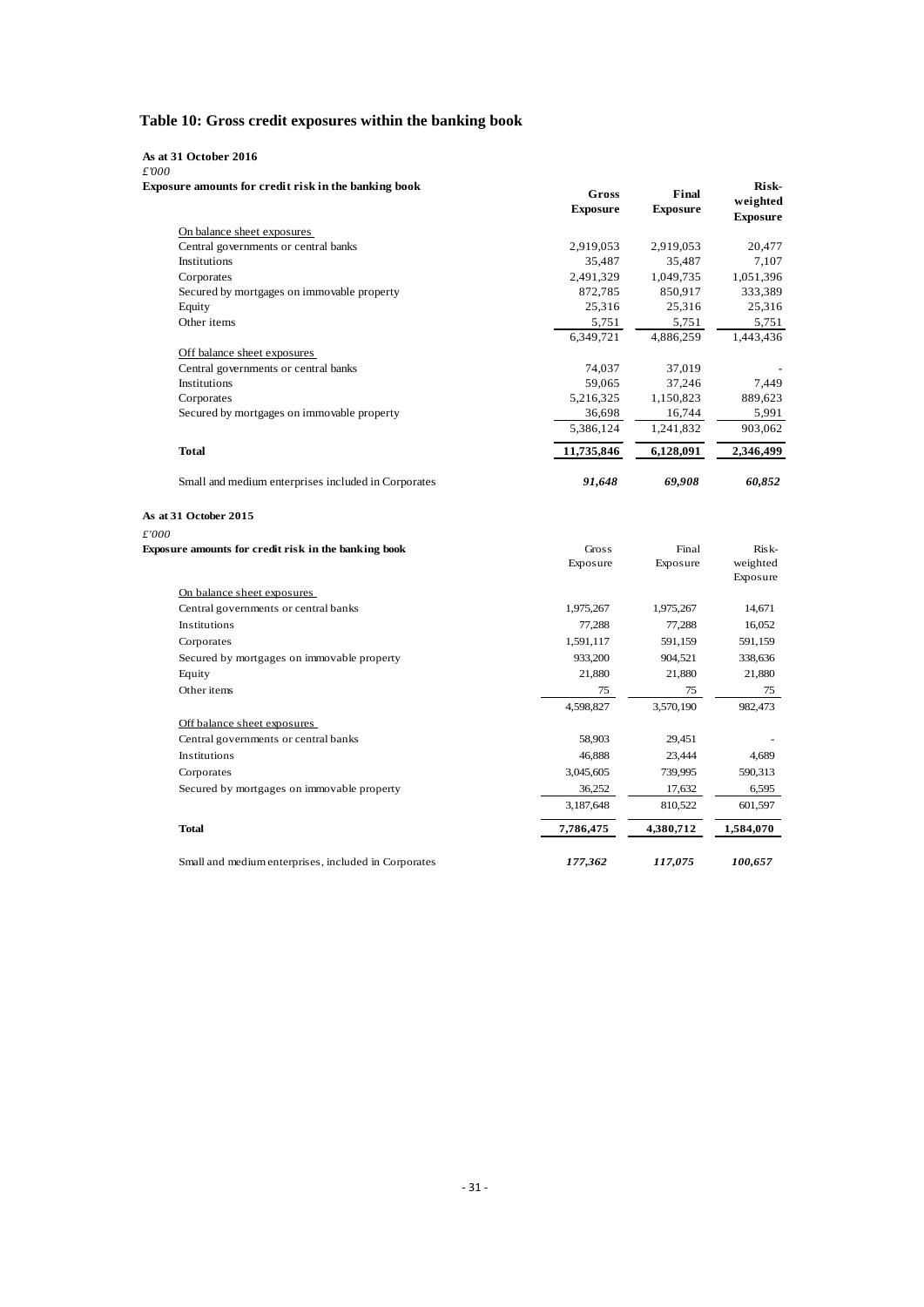#### <span id="page-34-0"></span>**Table 11: Average gross credit exposures within the banking book**

**For the year ended 31 October 2016**

*£'000*

|                                                      | Gross     | Final     | Risk-                |
|------------------------------------------------------|-----------|-----------|----------------------|
|                                                      | Exposure  | Exposure  | weighted<br>Exposure |
| On balance sheet exposures                           |           |           |                      |
| Central governments or central banks                 | 2,032,091 | 2,032,091 | 17,517               |
| Institutions                                         | 66,029    | 75,678    | 15,136               |
| Corporates                                           | 2,204,636 | 850,716   | 850,417              |
| Secured by mortgages on immovable property           | 858,079   | 839,210   | 346,921              |
| Equity                                               | 24,292    | 24,292    | 24,292               |
| Other items                                          | 5,682     | 5,682     | 5,680                |
|                                                      | 5,190,809 | 3,827,669 | 1,259,962            |
| Off balance sheet exposures                          |           |           |                      |
| Central governments or central banks                 | 66,042    | 32,200    |                      |
| Institutions                                         | 177,428   | 127,063   | 50,072               |
| Corporates                                           | 4,045,421 | 981,614   | 780,159              |
| Secured by mortgages on immovable property           | 33,349    | 19,493    | 6,822                |
|                                                      | 4,322,240 | 1,160,369 | 837,053              |
| <b>Total</b>                                         | 9,513,049 | 4,988,038 | 2,097,015            |
| Small and medium enterprises, included in Corporates | 107,731   | 88,321    | 81,787               |

#### **For the year ended 31 October 2015**

*£'000*

|                                                      | Gross     | Final     | Risk-     |
|------------------------------------------------------|-----------|-----------|-----------|
|                                                      | Exposure  | Exposure  | weighted  |
|                                                      |           |           | Exposure  |
| On balance sheet exposures                           |           |           |           |
| Central governments or central banks                 | 2,810,911 | 2,810,911 | 19,934    |
| <b>Institutions</b>                                  | 74,747    | 51,993    | 10,459    |
| Corporates                                           | 1,469,407 | 607,155   | 606,366   |
| Secured by mortgages on immovable property           | 988,869   | 967,185   | 389,185   |
| Equity                                               | 21,357    | 21,357    | 21,357    |
| Other items                                          | 3,662     | 3,662     | 3,662     |
|                                                      | 5,368,953 | 4,462,263 | 1,050,963 |
| Off balance sheet exposures                          |           |           |           |
| Central governments or central banks                 | 60,647    | 30,324    |           |
| Institutions                                         | 24,956    | 13,241    | 2,648     |
| Corporates                                           | 2,678,118 | 657,705   | 538,364   |
| Secured by mortgages on immovable property           | 32,908    | 16,016    | 5,994     |
|                                                      | 2,796,629 | 717,286   | 547,006   |
| <b>Total</b>                                         | 8,165,582 | 5,179,549 | 1,597,969 |
| Small and medium enterprises, included in Corporates | 125,016   | 97,676    | 90,386    |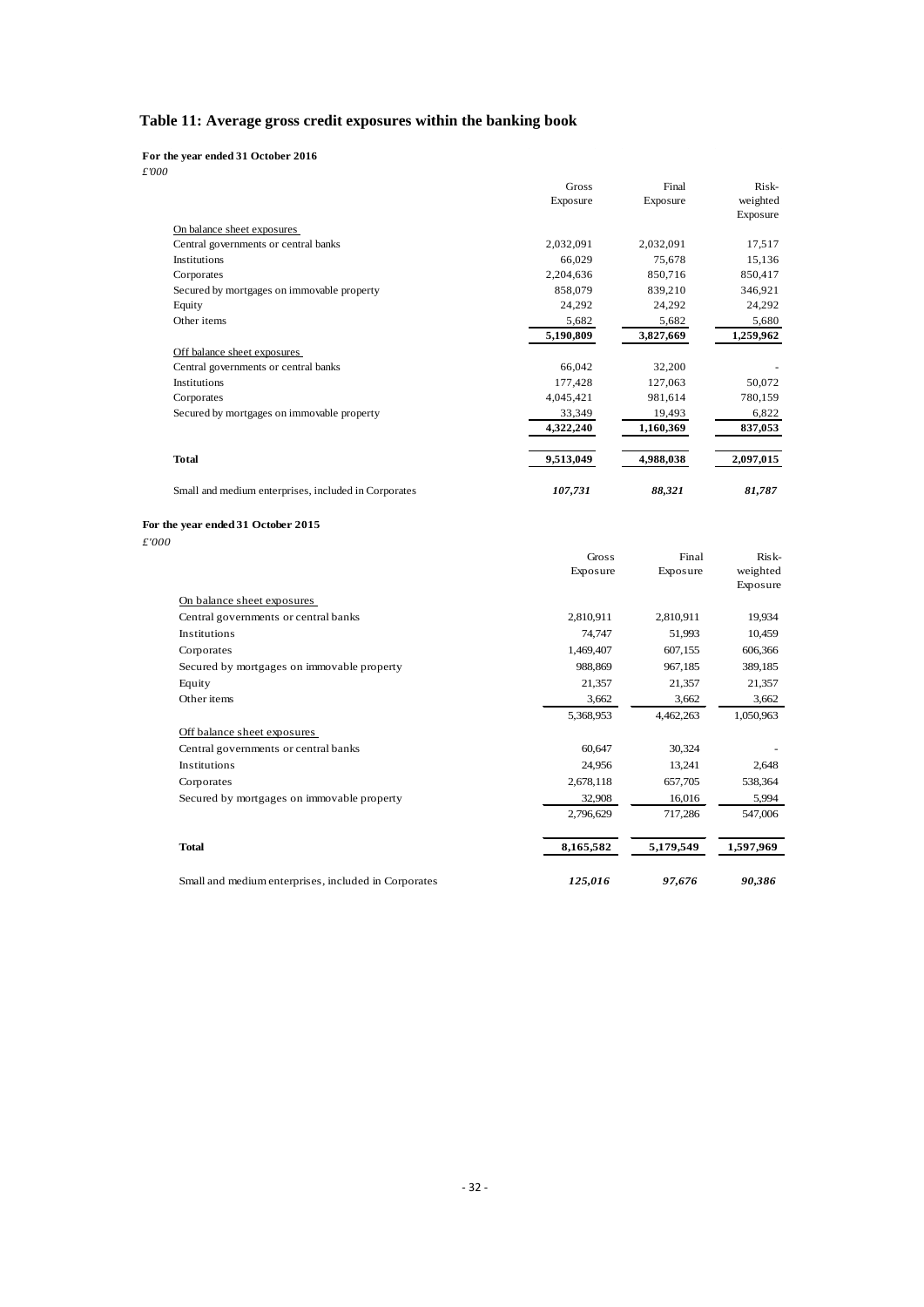#### <span id="page-35-0"></span>**Table 12: Gross credit exposure by residual maturity**

#### **As at 31 October 2016**

*£'000*

| Gross exposure amounts for credit risk in the banking book | Less than 1<br>month     | 1 to 3<br>months | 3 to 12<br>months | 1 to 5 years | Greater<br>than 5 years | Total      |
|------------------------------------------------------------|--------------------------|------------------|-------------------|--------------|-------------------------|------------|
| On balance sheet exposures                                 |                          |                  |                   |              |                         |            |
| Central governments or central banks                       | 2,919,053                |                  |                   |              | ٠                       | 2,919,053  |
| Institutions                                               | 35,487                   |                  |                   |              |                         | 35,487     |
| Corporates                                                 | 58,285                   | 37,354           | 129.027           | 2,193,625    | 73,038                  | 2,491,329  |
| Secured by mortgages on immovable property                 | 53,686                   | 42,666           | 206,103           | 570,330      | ٠                       | 872,785    |
| Equity                                                     | ۰                        | ٠                |                   | ۰            | 25,316                  | 25,316     |
| Other items                                                | 5,751                    | ٠                |                   |              | ۰                       | 5,751      |
|                                                            | 3,072,262                | 80,020           | 335.130           | 2.763.955    | 98.354                  | 6,349,721  |
| Off balance sheet exposures                                |                          |                  |                   |              |                         |            |
| Central governments or central banks                       |                          | ٠                | 74,037            |              | ٠                       | 74,037     |
| Institutions                                               | 9,568                    | ٠                | 5,859             | 43,637       | ٠                       | 59,065     |
| Corporates                                                 | 65,987                   | 13.237           | 443,434           | 4,600,806    | 92,860                  | 5,216,325  |
| Secured by mortgages on immovable property                 | $\overline{\phantom{a}}$ | ٠                | 5,319             | 31,379       |                         | 36,698     |
|                                                            | 75,556                   | 13,237           | 528,649           | 4,675,822    | 92,860                  | 5,386,124  |
| Total                                                      | 3,147,817                | 93,258           | 863,779           | 7,439,778    | 191.214                 | 11,735,846 |

#### **As at 31 October 2015**

*£'000*

<span id="page-35-1"></span>

| 'U<br>ss exposure amounts for credit risk in the banking book | Less than 1<br>month | 1 to 3<br>months | 3 to 12<br>months | 1 to 5 years | Greater<br>than 5 years  | <b>Total</b> |
|---------------------------------------------------------------|----------------------|------------------|-------------------|--------------|--------------------------|--------------|
| On balance sheet exposures                                    |                      |                  |                   |              |                          |              |
| Central governments or central banks                          | 1,975,267            |                  |                   |              |                          | 1,975,267    |
| Institutions                                                  | 77,288               |                  |                   |              |                          | 77,288       |
| Corporates                                                    | 32,797               | 52,454           | 141.901           | 1,222,088    | 141,877                  | 1,591,116    |
| Secured by mortgages on immovable property                    | 29,442               | 42,402           | 186,562           | 674,795      | $\overline{\phantom{a}}$ | 933,200      |
| Equity                                                        |                      |                  |                   |              | 21,880                   | 21,880       |
| Other items                                                   | 75                   |                  |                   |              |                          | 75           |
|                                                               | 2,114,869            | 94,855           | 328.463           | 1,896,882    | 163,757                  | 4,598,826    |
| Off balance sheet exposures                                   |                      |                  |                   |              |                          |              |
| Central governments or central banks                          |                      |                  | ٠                 | 58,903       |                          | 58,903       |
| Institutions                                                  |                      |                  | ٠                 | 46,888       |                          | 46,888       |
| Corporates                                                    | 25,182               | 4,064            | 408.857           | 2,565,405    | 42,098                   | 3,045,605    |
| Secured by mortgages on immovable property                    |                      | 1,625            | 1,842             | 32,785       |                          | 36,252       |
| Equity                                                        |                      |                  |                   |              |                          |              |
| Other items                                                   |                      |                  |                   |              |                          |              |
|                                                               | 25,182               | 5,689            | 410,699           | 2,703,980    | 42,098                   | 3,187,648    |
| Total                                                         | 2.140.050            | 100.544          | 739.162           | 4,600,862    | 205,855                  | 7,786,474    |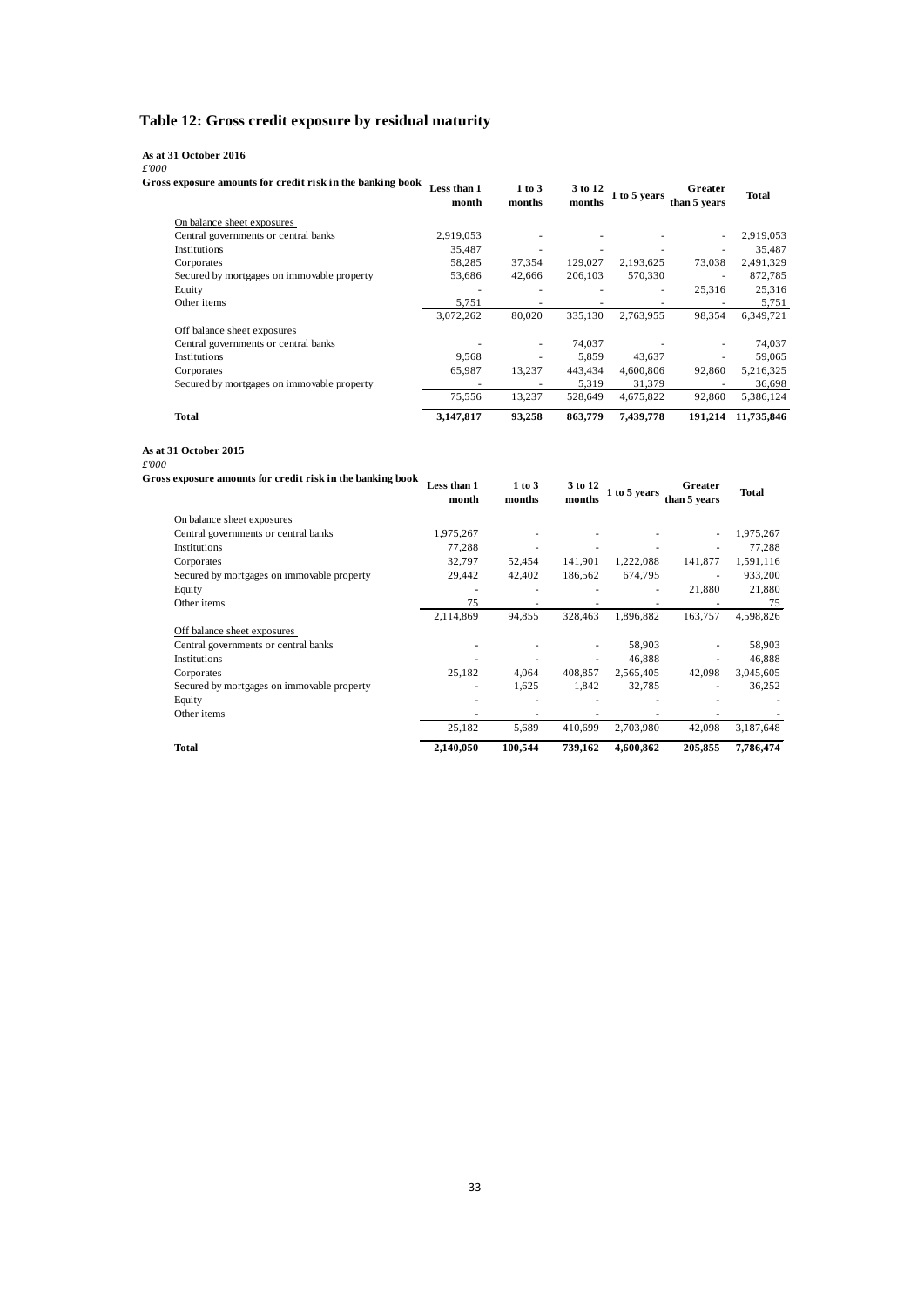## **Table 13: Final credit exposure by residual maturity**

#### **As at 31 October 2016**

*£'000*

| Final exposure amounts for credit risk in the banking book Less than 1 | month     | 1 to 3<br>months | months                   |           | 3 to 12 1 to 5 years Greater than<br>5 years | <b>Total</b> |
|------------------------------------------------------------------------|-----------|------------------|--------------------------|-----------|----------------------------------------------|--------------|
| On balance sheet exposures                                             |           |                  |                          |           |                                              |              |
| Central governments or central banks                                   | 2,919,053 | ۰                |                          |           | $\overline{\phantom{a}}$                     | 2,919,053    |
| <b>Institutions</b>                                                    | 35,487    | ٠                | $\overline{\phantom{a}}$ |           |                                              | 35,487       |
| Corporates                                                             | 58,098    | 26,860           | 99.401                   | 792,338   | 73,038                                       | 1,049,735    |
| Secured by mortgages on immovable property                             | 52,228    | 42,305           | 193.464                  | 562,921   | ٠                                            | 850,917      |
| Equity                                                                 |           |                  |                          | ٠         | 25,316                                       | 25,316       |
| Other items                                                            | 5,751     | ۰                |                          |           |                                              | 5,751        |
|                                                                        | 3,070,617 | 69,165           | 292.865                  | 1,355,259 | 98,354                                       | 4,886,259    |
| Off balance sheet exposures                                            |           |                  |                          |           |                                              |              |
| Central governments or central banks                                   |           | ٠                | 37,019                   |           |                                              | 37,019       |
| <b>Institutions</b>                                                    | 9,568     | ٠                | 5,859                    | 21.819    |                                              | 37.246       |
| Corporates                                                             | 42,288    | 2,564            | 62,386                   | 1,028,262 | 15,323                                       | 1,150,823    |
| Secured by mortgages on immovable property                             | ۰         | ٠                | 1,834                    | 14,910    |                                              | 16,744       |
|                                                                        | 51,857    | 2.564            | 107.098                  | 1.064.991 | 15.323                                       | 1,241,832    |
| Total                                                                  | 3,122,474 | 71,729           | 399,963                  | 2,420,249 | 113,677                                      | 6,128,091    |

#### **As at 31 October 2015**

*£'000*

| Final exposure amounts for credit risk in the banking book | Less than 1<br>month | $1$ to $3$<br>months | months  |                          | 3 to 12 1 to 5 years Greater than<br>5 years | <b>Total</b> |
|------------------------------------------------------------|----------------------|----------------------|---------|--------------------------|----------------------------------------------|--------------|
| On balance sheet exposures                                 |                      |                      |         |                          |                                              |              |
| Central governments or central banks                       | 1,975,267            |                      |         |                          | $\sim$                                       | 1,975,267    |
| Institutions                                               | 77,288               | ۰                    |         |                          |                                              | 77,288       |
| Corporates                                                 | 23,779               | 34,364               | 88,347  | 330,871                  | 113,798                                      | 591,159      |
| Secured by mortgages on immovable property                 | 28,911               | 39,768               | 180,952 | 654,890                  | ٠                                            | 904,521      |
| Equity                                                     |                      |                      |         | $\overline{\phantom{a}}$ | 21,880                                       | 21,880       |
| Other items                                                | 75                   |                      |         |                          |                                              | 75           |
|                                                            | 2,105,320            | 74.132               | 269,299 | 985,761                  | 135,678                                      | 3,570,190    |
| Off balance sheet exposures                                |                      |                      |         |                          |                                              |              |
| Central governments or central banks                       |                      |                      |         | 29,451                   |                                              | 29,451       |
| Institutions                                               |                      |                      |         | 23,444                   |                                              | 23,444       |
| Corporates                                                 | 17,293               | 1.880                | 51,106  | 652,490                  | 17,226                                       | 739,995      |
| Secured by mortgages on immovable property                 |                      | 775                  | 866     | 15,991                   |                                              | 17,632       |
|                                                            | 17,293               | 2,655                | 51,972  | 721,376                  | 17,226                                       | 810,522      |
| <b>Total</b>                                               | 2,122,613            | 76,787               | 321,271 | 1,707,137                | 152.904                                      | 4,380,712    |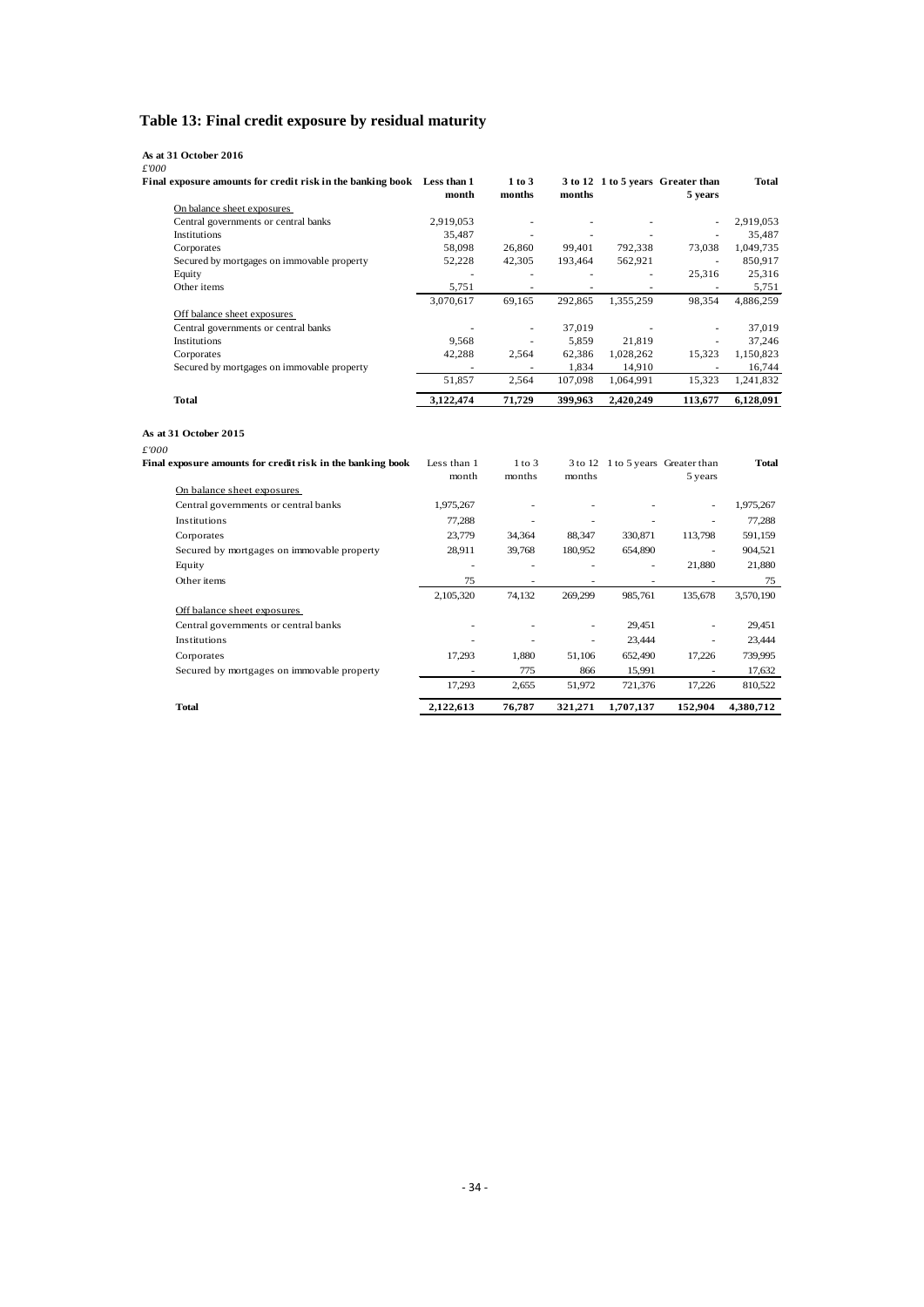## **Table 14: Credit conversion factor for off balance sheet credit exposures**

| As at 31 October 2016                                         |                       |                   |                   |                               |
|---------------------------------------------------------------|-----------------------|-------------------|-------------------|-------------------------------|
| £'000<br>Exposure amounts for credit risk in the banking book | Conversion<br>Factors | Gross<br>Exposure | Final<br>Exposure | Risk-<br>weighted<br>Exposure |
| Off balance sheet exposures                                   |                       |                   |                   |                               |
| Central governments or central banks                          | 50%                   | 74,037            | 37,019            |                               |
| Institutions                                                  | 50%                   | 43,637            | 21,819            | 4,364                         |
|                                                               | 100%                  | 15,428            | 15,428            | 3,086                         |
| Corporates                                                    | 0%                    | 25                |                   |                               |
|                                                               | 20%                   | 35,897            | 7.179             | 7,179                         |
|                                                               | 50%                   | 5,128,924         | 1,115,032         | 853,832                       |
|                                                               | 100%                  | 51,479            | 28,611            | 28,611                        |
| Secured by mortgages on immovable property                    | 50%                   | 36,698            | 16,744            | 5,991                         |
| <b>Total</b>                                                  |                       | 5,386,124         | 1,241,832         | 903,062                       |
| As at 31 October 2015                                         |                       |                   |                   |                               |
| £'000                                                         |                       |                   |                   |                               |
| Exposure amounts for credit risk in the banking book          | Conversion            | Gross             | Final             | Risk-                         |
|                                                               | Factors               | Exposure          | Exposure          | weighted<br>Exposure          |
| Off balance sheet exposures                                   |                       |                   |                   |                               |
| Central governments or central banks                          | 50%                   | 58,903            | 29,451            |                               |
| Institutions                                                  | 50%                   | 46.888            | 23,444            | 4,689                         |
| Corporates                                                    | 0%                    | 47                |                   |                               |
|                                                               | 50%                   | 3,010,143         | 724,973           | 575,291                       |
|                                                               | 100%                  | 35,415            | 15,022            | 15,022                        |
| Secured by mortgages on immovable property                    | 50%                   | 36,252            | 17,632            | 6,595                         |
| <b>Total</b>                                                  |                       | 3,187,648         | 810,522           | 601,597                       |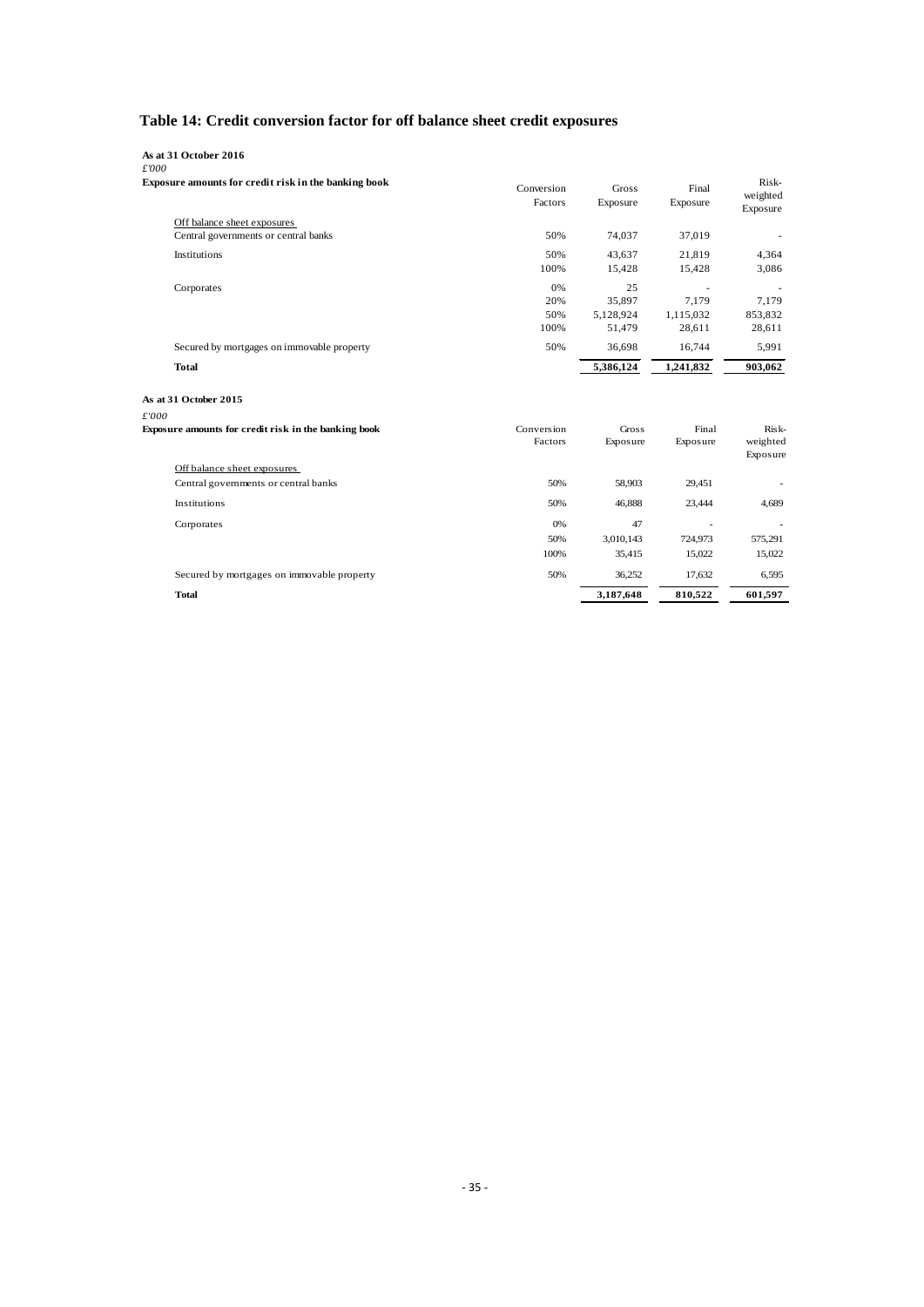## **Table 15: Gross credit exposure by geographic distribution[3](#page-38-0)**

| Gross exposure amounts for credit risk in the banking book                                   | Asia-<br>Pacific | Caribbean            | EEA        | <b>Europe</b><br>Other | Middle<br>East           | North<br>America | <b>Others</b>        | Total      |
|----------------------------------------------------------------------------------------------|------------------|----------------------|------------|------------------------|--------------------------|------------------|----------------------|------------|
| On balance sheet exposures                                                                   |                  |                      |            |                        |                          |                  |                      |            |
| Central governments or central banks                                                         | ä,               | ä,                   | 2,919,053  |                        | $\sim$                   | $\sim$           | $\ddot{\phantom{1}}$ | 2,919,053  |
| Institutions                                                                                 | 47               | ä,                   | 14,802     | 926                    | $\overline{2}$           | 19,687           | 22                   | 35,487     |
| Corporates                                                                                   | 10.134           | 1.628                | 2,118,377  | 116,408                | 162,469                  | 73,706           | 8,607                | 2,491,329  |
| Secured by mortgages on immovable property                                                   | 11,188           | 4,338                | 648,900    | 41,696                 | 54,410                   | 107,687          | 4,566                | 872,785    |
| Equity                                                                                       |                  | $\sim$               | 25,316     | $\sim$                 | $\sim$                   |                  | $\blacksquare$       | 25,316     |
| Other items                                                                                  |                  | ÷.                   | 5,751      | $\sim$                 | $\sim$                   |                  | ä,                   | 5,751      |
|                                                                                              | 21,369           | 5,966                | 5,732,199  | 159,029                | 216,881                  | 201,080          | 13,196               | 6,349,721  |
| Off balance sheet exposures                                                                  |                  |                      |            |                        |                          |                  |                      |            |
| Central governments or central banks                                                         | ٠                | ÷,                   | 74,037     | $\sim$                 | $\sim$                   |                  | ÷,                   | 74,037     |
| Institutions                                                                                 |                  | ÷.                   | 59,065     | $\sim$                 | ÷.                       |                  | $\ddot{\phantom{1}}$ | 59,065     |
| Corporates                                                                                   | 40,422           | 134,737              | 4,253,314  | 228,003                | 332,788                  | 171,716          | 55,345               | 5,216,325  |
| Secured by mortgages on immovable property                                                   |                  | ä,                   | 25,201     | 1,518                  | 9,978                    |                  | $\ddot{\phantom{1}}$ | 36,698     |
| Equity                                                                                       |                  |                      | $\sim$     | $\sim$                 | $\sim$                   |                  |                      |            |
| Other items                                                                                  |                  |                      |            |                        |                          |                  |                      |            |
|                                                                                              | 40,422           | 134,737              | 4,411,617  | 229,521                | 342,766                  | 171,716          | 55,345               | 5,386,124  |
| Total                                                                                        | 61.791           | 140,703              | 10.143.816 | 388.550                | 559.647                  | 372.797          | 68.541               | 11.735.846 |
|                                                                                              |                  |                      |            |                        |                          |                  |                      |            |
| As at 31 October 2015<br>£'000<br>Gross exposure amounts for credit risk in the banking book | Asia-<br>Pacific | Caribbean            | <b>EEA</b> | <b>Europe</b><br>Other | Middle<br>East           | North<br>America | <b>Others</b>        | Total      |
| On balance sheet exposures                                                                   |                  |                      |            |                        |                          |                  |                      |            |
| Central governments or central banks                                                         | $\sim$           | $\ddot{\phantom{1}}$ | 1,975,267  | $\sim$                 | ÷,                       | $\sim$           |                      | 1,975,267  |
| Institutions                                                                                 | 1,190            |                      | 64,181     | 681                    | $\overline{c}$           | 9,275            | 1,959                | 77,288     |
| Corporates                                                                                   | 27,226           | 5                    | 1,232,027  | 79,619                 | 126,689                  | 124,224          | 1,326                | 1,591,116  |
| Secured by mortgages on immovable property                                                   | 14,679           | 9,510                | 757,938    | 57,334                 | 59,510                   | 29,661           | 4,568                | 933,200    |
| Equity                                                                                       |                  | ÷.                   | 21,880     | ÷.                     | ä,                       |                  | ÷.                   | 21,880     |
| Other items                                                                                  |                  | ÷.                   | 75         | ÷.                     | $\sim$                   | ÷.               | ÷.                   | 75         |
|                                                                                              | 43,095           | 9,515                | 4,051,368  | 137,634                | 186,200                  | 163,160          | 7,853                | 4,598,826  |
| Off balance sheet exposures                                                                  |                  |                      |            |                        |                          |                  |                      |            |
| Central governments or central banks                                                         |                  |                      | 58,903     |                        |                          |                  |                      | 58,903     |
| Institutions                                                                                 |                  | $\sim$               | 46.888     | $\sim$                 | $\overline{\phantom{a}}$ | $\sim$           | $\sim$               | 46.888     |
| Corporates                                                                                   | 42,071           | 203,971              | 2,401,127  | 100,800                | 263,056                  | 18,403           | 16.178               | 3,045,605  |
| Secured by mortgages on immovable property                                                   |                  |                      | 27,258     | ÷.                     | 8,994                    |                  |                      | 36,252     |
| Equity<br>Other items                                                                        |                  |                      |            | ÷                      |                          |                  |                      |            |

**Total 85,166 213,486 6,585,544 238,434 458,250 181,563 24,031 7,786,474**

<span id="page-38-0"></span> $\overline{\phantom{a}}$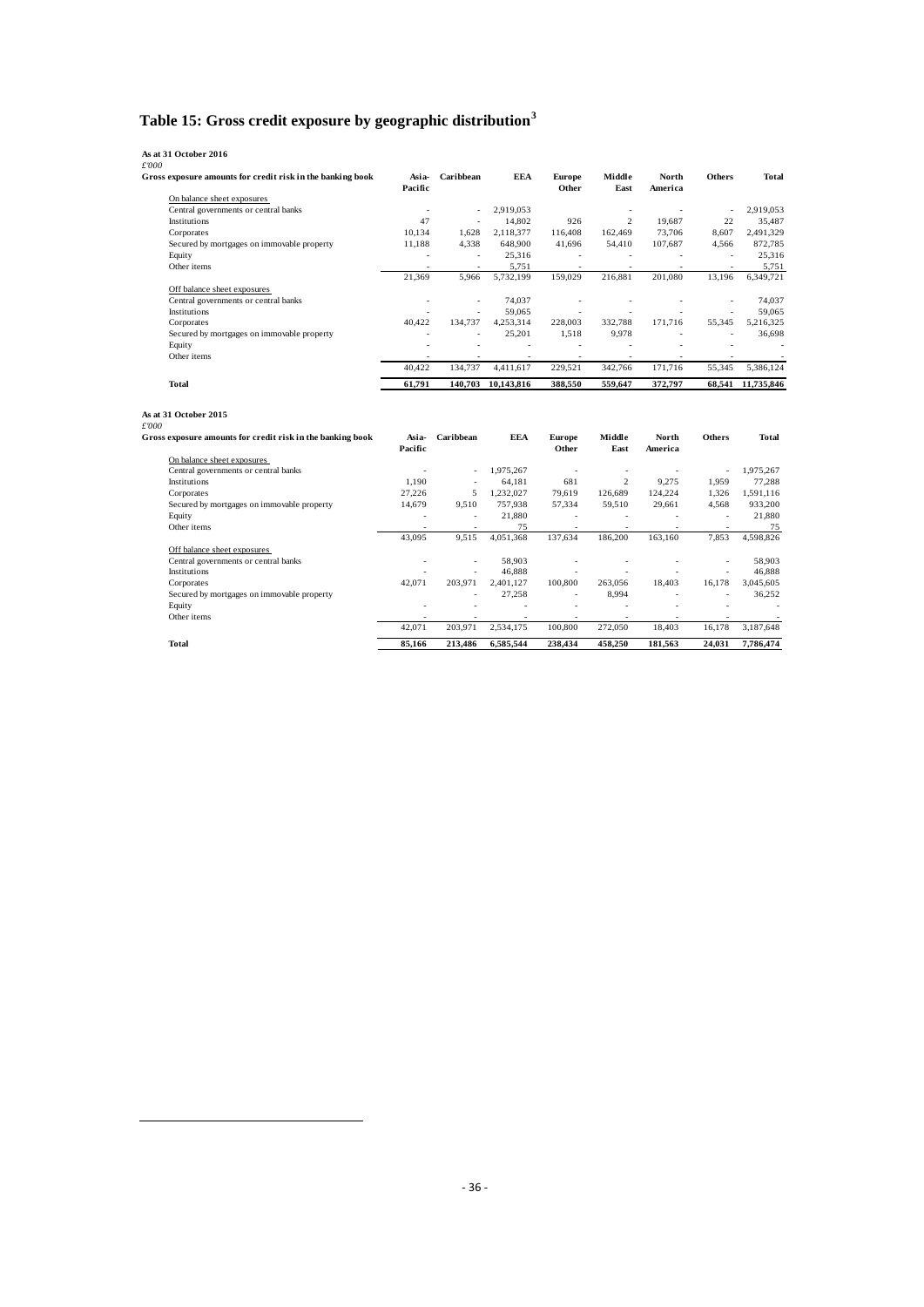## **Table 16: Final credit exposure by geographic distribution**

| Final exposure amounts for credit risk in the banking book | Asia-<br>Pacific | Caribbean        | <b>EEA</b>        | <b>Europe</b><br>Other             | Middle<br>East   | North<br>America              | <b>Others</b>            | Total                              |
|------------------------------------------------------------|------------------|------------------|-------------------|------------------------------------|------------------|-------------------------------|--------------------------|------------------------------------|
| On balance sheet exposures                                 |                  |                  |                   |                                    |                  |                               |                          |                                    |
| Central governments or central banks                       | $\sim$           | $\sim$           | 2,919,053         |                                    | $\sim$           | $\sim$                        | $\overline{\phantom{a}}$ | 2,919,053                          |
| Institutions                                               | 47               | ÷,               | 14,802            | 926                                | $\overline{2}$   | 19,687                        | 22                       | 35,487                             |
| Corporates                                                 | 10,134           | 1,628            | 923,941           | 52,258                             | 11,560           | 41,606                        | 8,607                    | 1,049,735                          |
| Secured by mortgages on immovable property                 | 11.053           | 4,290            | 638,477           | 33,390                             | 53.133           | 106,224                       | 4.350                    | 850.917                            |
| Equity                                                     | J.               | ÷,               | 25,316            | $\sim$                             | $\omega$         | $\sim$                        | $\overline{\phantom{a}}$ | 25,316                             |
| Other items                                                | з.               | ٠                | 5,751             | $\sim$                             | $\sim$           | $\sim$                        | ٠                        | 5,751                              |
|                                                            | 21.234           | 5,918            | 4,527,341         | 86,575                             | 64,694           | 167,518                       | 12,980                   | 4,886,259                          |
| Off balance sheet exposures                                |                  |                  |                   |                                    |                  |                               |                          |                                    |
| Central governments or central banks                       |                  | ä,               | 37,019            | $\sim$                             | $\sim$           | $\ddot{\phantom{1}}$          | $\sim$                   | 37,019                             |
| Institutions                                               | ÷.               | $\bar{a}$        | 37,246            | ÷.                                 | ÷                |                               | L.                       | 37,246                             |
| Corporates                                                 | 20,422           | 76,526           | 832,576           | 91,652                             | 77,088           | 41,252                        | 11,308                   | 1,150,823                          |
| Secured by mortgages on immovable property                 |                  | ÷                | 11,483            | 272                                | 4,989            | ٠                             | ÷.                       | 16,744                             |
| Equity                                                     |                  | ÷.               | $\sim$            | ÷.                                 | ÷,               | $\ddot{\phantom{1}}$          | ÷,                       |                                    |
| Other items                                                |                  |                  |                   | $\overline{\phantom{a}}$           |                  |                               |                          |                                    |
|                                                            | 20,422           | 76,526           | 918,324           | 91,924                             | 82,077           | 41,252                        | 11,308                   | 1,241,832                          |
| Total                                                      | 41,656           | 82,444           | 5,445,665         | 178,499                            | 146,771          | 208,769                       | 24,287                   | 6,128,091                          |
| As at 31 October 2015                                      |                  |                  |                   |                                    |                  |                               |                          |                                    |
| Final exposure amounts for credit risk in the banking book | Asia-            | Caribbean        | EEA               | <b>Europe</b>                      | Middle           | North                         | <b>Others</b>            | Total                              |
|                                                            | Pacific          |                  |                   | Other                              | East             | America                       |                          |                                    |
| On balance sheet exposures                                 |                  |                  |                   |                                    |                  |                               |                          |                                    |
| Central governments or central banks                       |                  | ÷,               | 1,975,267         | $\sim$                             | ÷,               | ÷,                            | $\sim$                   | 1,975,267                          |
| Institutions                                               | 1.190            | L.               | 64,181            | 681                                | 2                | 9.275                         | 1.959                    | 77,288                             |
| Corporates                                                 | 27,226           | $\sim$           | 457,146           | 42,936                             | 7,381            | 55,143                        | 1,326                    | 591,159                            |
| Secured by mortgages on immovable property                 | 14,555           | 9,281            | 734,067           | 56,850                             | 56,871           | 28,528                        | 4,369                    | 904,521                            |
| Equity                                                     | $\sim$           | ä,               | 21,880            | $\sim$                             | ÷,               | $\ddot{\phantom{1}}$          | $\sim$                   | 21,880                             |
| Other items                                                | $\sim$           | $\sim$           | 75                | $\sim$                             | $\sim$           | $\sim$                        | $\sim$                   | 75                                 |
|                                                            | 42,971           | 9,281            | 3,252,616         | 100,467                            | 64,254           | 92,947                        | 7,654                    | 3,570,189                          |
| Off balance sheet exposures                                |                  |                  |                   |                                    |                  |                               |                          |                                    |
| Central governments or central banks                       | $\sim$           | ÷                | 29,451            | ÷.                                 | ٠                | ٠                             | $\sim$                   | 29,451                             |
| Institutions                                               |                  | ÷,               | 23,444            |                                    |                  |                               | $\sim$                   | 23,444                             |
| Corporates                                                 | 21.035<br>÷      | 63,291           | 531,488           | 48.625                             | 60,935           | 6.531<br>$\ddot{\phantom{1}}$ | 8.089                    | 739,995                            |
| Secured by mortgages on immovable property                 | ÷.               | ä,<br>٠          | 13,135<br>٠       | $\overline{\phantom{a}}$<br>$\sim$ | 4,497<br>٠       |                               | $\sim$<br>٠              | 17,632<br>$\overline{\phantom{a}}$ |
| Equity                                                     |                  |                  |                   |                                    |                  |                               |                          | $\overline{\phantom{a}}$           |
| Other items                                                | 21,035           | $\sim$<br>63,291 | $\sim$<br>597,518 | $\sim$<br>48,625                   | $\sim$<br>65,432 | 6,531                         | 8,089                    | 810,522                            |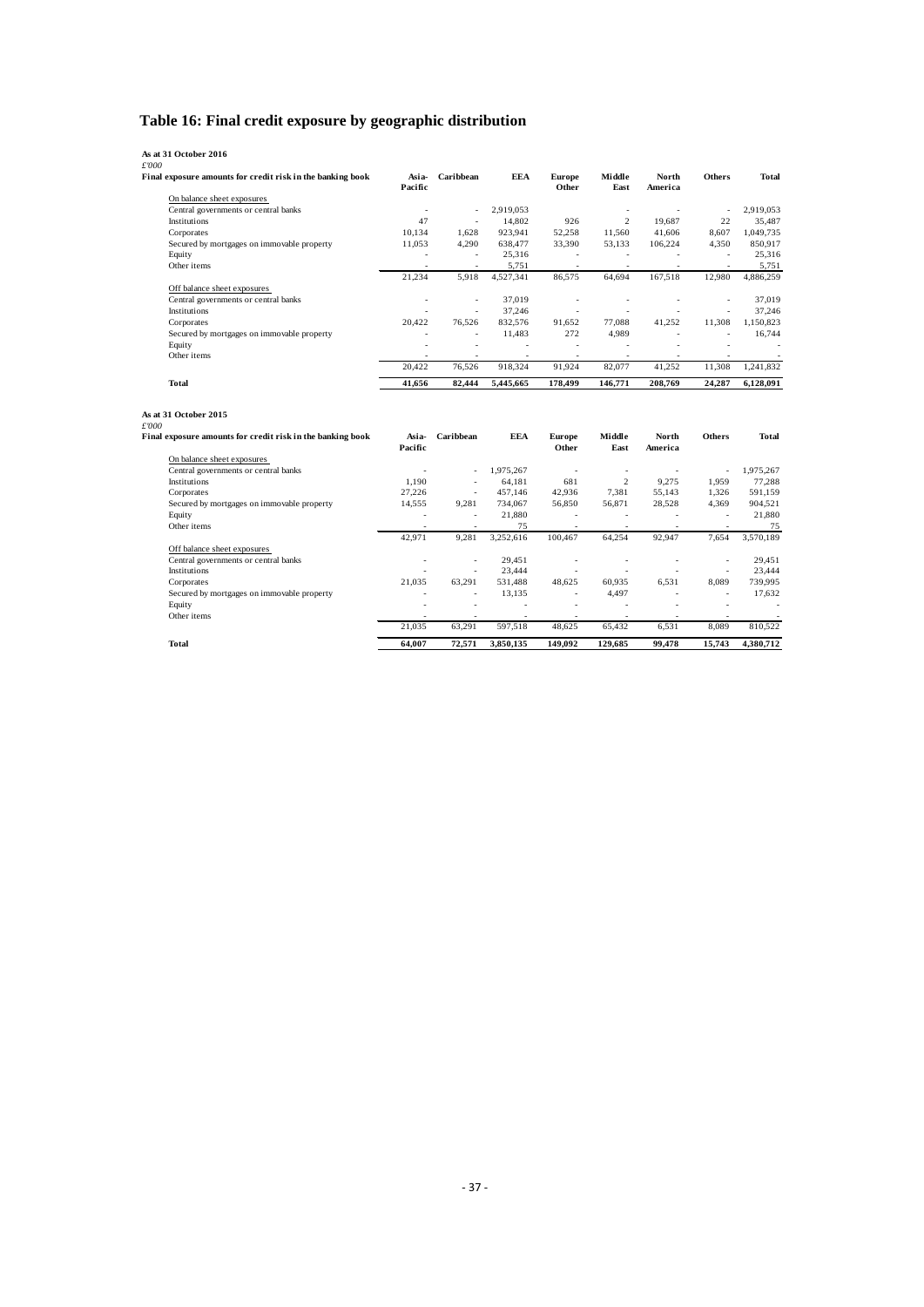Further details on geographic distribution in relation to the EEA member states are shown below.

## **Table 17: Gross credit exposure by geographic distribution within the EEA**

| As at 31 October 2016                               |           |           |                          |                          |                           |           |                            |                |                    |
|-----------------------------------------------------|-----------|-----------|--------------------------|--------------------------|---------------------------|-----------|----------------------------|----------------|--------------------|
| £'000                                               |           |           |                          |                          |                           |           |                            |                |                    |
| Gross exposure in relation to the EEA member states | United    | France    | Spain                    |                          | <b>Germany Luxembourg</b> |           | <b>Ireland Netherlands</b> | <b>Others</b>  | <b>Total</b>       |
|                                                     | Kingdom   |           |                          |                          |                           |           |                            |                |                    |
| On balance sheet exposures                          |           |           |                          |                          |                           |           |                            |                |                    |
| Central governments or central banks                | 535,498   | 2,383,555 |                          | ٠                        | $\overline{\phantom{a}}$  | ٠         | ٠                          |                | 2,919,053          |
| Institutions                                        | 14.647    |           | 119                      | 1                        | ÷,                        |           |                            | 36             | 14,802             |
| Corporates                                          | 731.229   | 42.851    | 103.071                  | 218,735                  | 435.213                   | 255,358   | 89.639                     | 242.281        | 2.118.377          |
| Secured by mortgages on immovable property          | 636,004   | 9.837     | $\sim$                   | 1.557                    | ä,                        |           | $\sim$                     | 1.502          | 648,900            |
| Equity                                              | 25,316    | ÷         |                          | ٠                        | ÷                         |           |                            | ÷.             | 25,316             |
| Other items                                         | 5.751     | ÷         | ×                        | ×                        | ×                         | ×         | $\sim$                     | ×              | 5.751              |
|                                                     | 1.948.445 | 2,436,243 | 103.190                  | 220.293                  | 435.213                   | 255,358   | 89.639                     | 243.818        | 5.732.199          |
| Off balance sheet exposures                         |           |           |                          |                          |                           |           |                            |                |                    |
| Central governments or central banks                | $\sim$    | 74.037    |                          | ٠                        | ÷.                        |           | ×.                         | ÷.             | 74.037             |
| <b>Institutions</b>                                 | 43.637    |           |                          |                          |                           |           | 15.428                     |                | 59.065             |
| Corporates                                          | 405.076   | 3.076.296 | 326.293                  | 110.987                  | 107.948                   | ä,        | 103,394                    | 123.318        | 4,253,314          |
| Secured by mortgages on immovable property          | 25,201    | ٠         |                          | ٠                        |                           | ٠         | ٠                          |                | 25,201             |
| Equity                                              |           |           |                          |                          |                           |           |                            |                |                    |
| Other items                                         |           |           |                          |                          |                           |           |                            |                |                    |
|                                                     | 473,915   | 3,150,334 | 326,293                  | 110,987                  | 107,948                   | ä,        | 118,822                    | 123,318        | 4,411,617          |
| <b>Total</b>                                        | 2,422,360 | 5,586,577 | 429,483                  | 331,280                  | 543,161                   | 255,358   | 208,461                    |                | 367,137 10,143,816 |
| As at 31 October 2015<br>£'000                      |           |           |                          |                          |                           |           |                            |                |                    |
| Gross exposure in relation to the EEA member states | United    | France    | Spain                    |                          | Germany Luxembourg        |           | <b>Ireland Netherlands</b> | <b>Others</b>  | Total              |
|                                                     | Kingdom   |           |                          |                          |                           |           |                            |                |                    |
| On balance sheet exposures                          |           |           |                          |                          |                           |           |                            |                |                    |
| Central governments or central banks                | 1,681,518 | 293,749   |                          | ÷,                       | ٠                         |           | $\overline{\phantom{a}}$   | ٠              | 1,975,267          |
| <b>Institutions</b>                                 | 63.538    | 622       | ä,                       | 14                       | ٠                         |           | 2                          | $\overline{4}$ | 64.181             |
| Corporates                                          | 513.302   | 15,890    | 38.665                   | 213.839                  | 180,613                   | 228.153   | 23,515                     | 18.050         | 1,232,027          |
| Secured by mortgages on immovable property          | 736,945   | 5,689     | J.                       | 5.758                    |                           |           | ×,                         | 9,546          | 757,938            |
| Equity                                              | 21,880    | $\sim$    | ÷,                       | ÷,                       | ٠                         | ×         | $\sim$                     | $\sim$         | 21,880             |
| Other items                                         | 75        | ٠         | $\overline{\phantom{a}}$ | $\overline{\phantom{a}}$ | ٠                         | ٠         | ٠                          |                | 75                 |
|                                                     | 3,017,258 | 315.951   | 38.665                   | 219.611                  | 180.613                   | 228,153   | 23,517                     | 27,600         | 4.051.368          |
| Off balance sheet exposures                         |           |           |                          |                          |                           |           |                            |                |                    |
| Central governments or central banks                | ٠         | 58,903    |                          | ٠                        | i.                        |           | ٠                          |                | 58,903             |
| <b>Institutions</b>                                 | 46.888    | ä,        |                          |                          |                           |           |                            | ä,             | 46,888             |
| Corporates                                          | 208,529   | 1.746.840 | 255.115                  | 64.422                   | 19.082                    | ×,        | 47.486                     | 59.652         | 2,401,127          |
| Secured by mortgages on immovable property          | 27,258    |           |                          |                          |                           |           |                            |                | 27,258             |
| Equity                                              |           | ٠         | ä,                       | ٠                        | ٠                         |           | $\sim$                     | $\sim$         |                    |
| Other items                                         |           | ÷         | ÷.                       |                          | ÷                         |           | $\sim$                     | ×.             |                    |
|                                                     | 282.675   | 1.805.742 | 255.115                  | 64.422                   | 19.082                    | $\bar{a}$ | 47.486                     | 59.652         | 2.534.175          |
| <b>Total</b>                                        | 3.299.933 | 2.121.693 | 293.780                  | 284.034                  | 199.695                   | 228.153   | 71.003                     | 87.253         | 6.585.544          |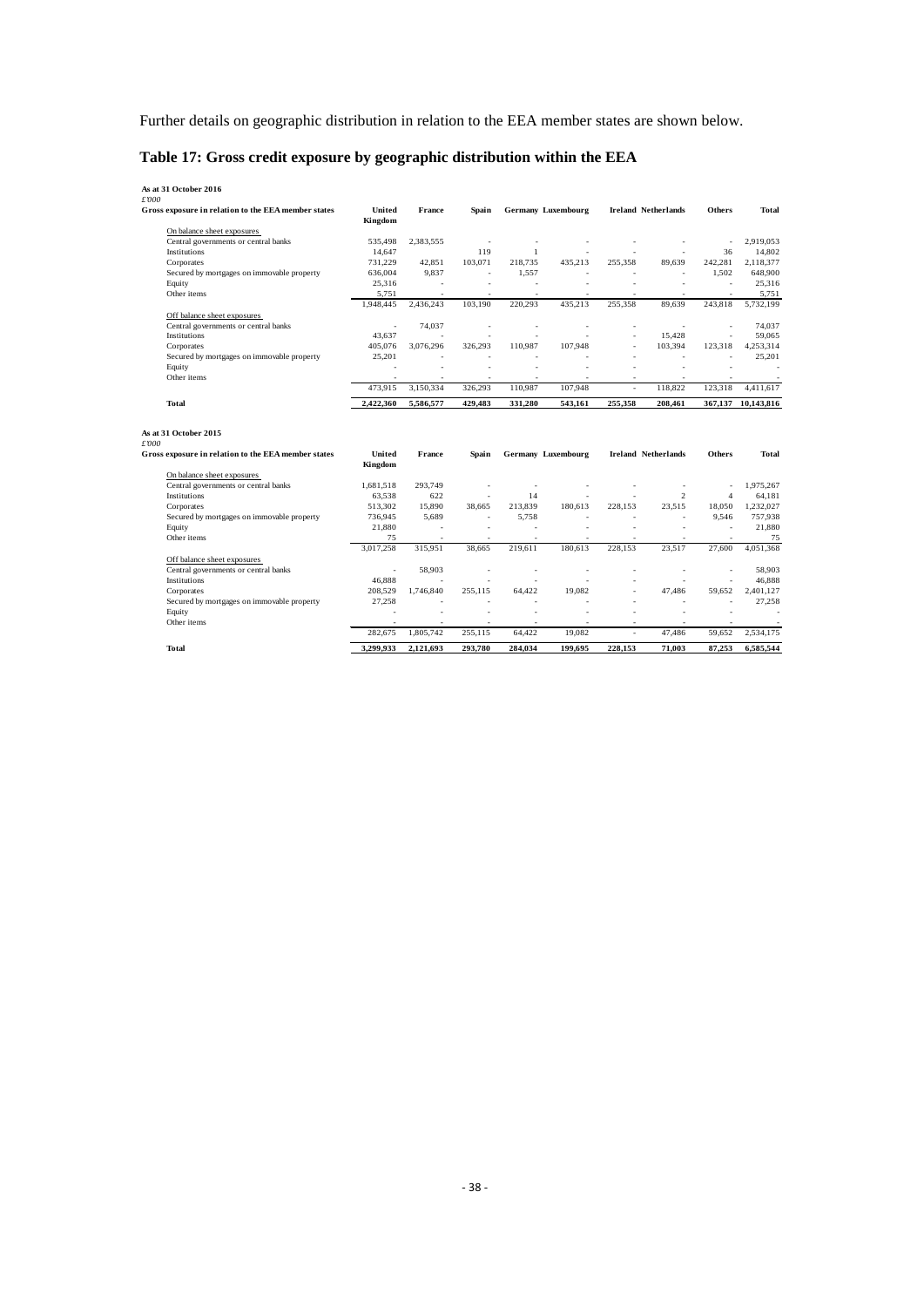#### **Table 18: Final credit exposure by geographic distribution within the EEA**

| As at 31 October 2016                                                                 |                          |           |                          |                          |                           |                          |                            |                          |              |
|---------------------------------------------------------------------------------------|--------------------------|-----------|--------------------------|--------------------------|---------------------------|--------------------------|----------------------------|--------------------------|--------------|
| £'000                                                                                 | United                   | France    |                          |                          |                           |                          |                            | <b>Others</b>            | <b>Total</b> |
| Final exposure in relation to the EEA member states                                   | Kingdom                  |           | Spain                    |                          | <b>Germany Luxembourg</b> |                          | <b>Ireland Netherlands</b> |                          |              |
| On balance sheet exposures                                                            |                          |           |                          |                          |                           |                          |                            |                          |              |
| Central governments or central banks                                                  | 535.498                  | 2,383,555 | $\sim$                   |                          |                           |                          |                            | $\overline{\phantom{a}}$ | 2,919,053    |
| <b>Institutions</b>                                                                   | 14,647                   |           | 119                      | $\mathbf{1}$             |                           | ä,                       | $\sim$                     | 36                       | 14.802       |
| Corporates                                                                            | 471.022                  | 19.125    | 27,935                   | 88.135                   | 98,392                    | 101,131                  | 32,693                     | 85,508                   | 923,941      |
| Secured by mortgages on immovable property                                            | 625,679                  | 9,739     | $\sim$                   | 1,557                    | $\overline{\phantom{a}}$  |                          | ×.                         | 1,502                    | 638,477      |
| Equity                                                                                | 25,316                   | $\sim$    | $\sim$                   | $\sim$                   | $\overline{\phantom{a}}$  | $\sim$                   | $\sim$                     | $\sim$                   | 25,316       |
| Other items                                                                           | 5,751                    |           |                          | ÷.                       |                           |                          | ÷                          |                          | 5,751        |
|                                                                                       | 1,677,913                | 2,412,419 | 28,054                   | 89.693                   | 98,392                    | 101.131                  | 32.693                     | 87,045                   | 4,527,341    |
| Off balance sheet exposures                                                           |                          |           |                          |                          |                           |                          |                            |                          |              |
| Central governments or central banks                                                  | ÷,                       | 37,019    | ٠                        | $\overline{\phantom{a}}$ | $\sim$                    | $\overline{\phantom{a}}$ | $\overline{\phantom{a}}$   | ÷,                       | 37,019       |
| <b>Institutions</b>                                                                   | 21.819                   |           |                          |                          |                           | ÷.                       | 15,428                     | ×,                       | 37,246       |
| Corporates                                                                            | 155.997                  | 438.658   | 79.919                   | 45.467                   | 29,660                    | ٠                        | 34.322                     | 48.552                   | 832,576      |
| Secured by mortgages on immovable property                                            | 11.483                   |           |                          |                          |                           | ٠                        | $\sim$                     | $\sim$                   | 11,483       |
| Equity                                                                                |                          |           |                          |                          |                           |                          | ×.                         | ÷.                       |              |
| Other items                                                                           | $\sim$                   | $\sim$    | ٠                        | ٠                        | ٠                         | ÷.                       | $\sim$                     | $\sim$                   | $\sim$       |
|                                                                                       | 189,299                  | 475,677   | 79,919                   | 45,467                   | 29,660                    | $\overline{\phantom{a}}$ | 49.750                     | 48,552                   | 918,324      |
| Total                                                                                 | 1,867,213                | 2,888,095 | 107,973                  | 135,160                  | 128,052                   | 101,131                  | 82,443                     | 135,598                  | 5,445,665    |
| As at 31 October 2015<br>£'000<br>Final exposure in relation to the EEA member states | United                   | France    | Spain                    |                          | Germany Luxembourg        |                          | <b>Ireland Netherlands</b> | <b>Others</b>            | <b>Total</b> |
|                                                                                       | Kingdom                  |           |                          |                          |                           |                          |                            |                          |              |
| On balance sheet exposures                                                            |                          |           |                          |                          |                           |                          |                            |                          |              |
| Central governments or central banks                                                  | 1.681.518                | 293.749   | ٠                        | ×,                       |                           | ٠                        | $\overline{\phantom{a}}$   | ٠                        | 1.975.267    |
| Institutions                                                                          | 63,538                   | 622       | $\overline{\phantom{a}}$ | 14                       | ٠                         | ٠                        | 2                          | $\overline{4}$           | 64,181       |
| Corporates                                                                            | 279,764                  | 15,890    | 20,158                   | 39,702                   | 42,506                    | 27,450                   | 23,515                     | 8,162                    | 457,146      |
| Secured by mortgages on immovable property                                            | 713,369                  | 5.689     | $\sim$                   | 5.758                    | $\sim$                    |                          | ×.                         | 9,251                    | 734,067      |
| Equity                                                                                | 21,880                   | $\sim$    | $\overline{\phantom{a}}$ | ä,                       | ٠                         | ٠                        | $\sim$                     | $\sim$                   | 21,880       |
| Other items                                                                           | 75                       | $\sim$    | $\sim$                   | $\sim$                   | $\sim$                    | $\sim$                   | $\sim$                     | ×,                       | 75           |
|                                                                                       | 2.760.144                | 315.951   | 20.158                   | 45.474                   | 42.506                    | 27.450                   | 23,517                     | 17,417                   | 3.252.616    |
| Off balance sheet exposures                                                           |                          |           |                          |                          |                           |                          |                            |                          |              |
| Central governments or central banks                                                  | $\overline{\phantom{a}}$ | 29.451    | $\sim$                   | ×                        | ä,                        | $\overline{\phantom{a}}$ | $\sim$                     | ٠                        | 29.451       |
| Institutions                                                                          | 23.444                   |           |                          |                          |                           |                          | ٠                          | ×,                       | 23.444       |
| Corporates                                                                            | 74,382                   | 310.419   | 90.490                   | 16,420                   | 2.461                     | ä,                       | 8,571                      | 28,746                   | 531,488      |
| Secured by mortgages on immovable property                                            | 13.135                   | $\sim$    | $\overline{\phantom{a}}$ | ä,                       |                           | ä,                       | $\sim$                     | ×,                       | 13,135       |
| Equity                                                                                |                          | ٠         | ٠                        |                          |                           |                          | ÷,                         | ×,                       | ×.           |
| Other items                                                                           | $\sim$                   | $\sim$    | ٠                        |                          | $\sim$                    | ٠                        | $\sim$                     |                          |              |
|                                                                                       | 110,960                  | 339,871   | 90,490                   | 16,420                   | 2,461                     | $\overline{\phantom{a}}$ | 8,571                      | 28,746                   | 597,518      |
| <b>Total</b>                                                                          | 2,871,105                | 655,822   | 110,648                  | 61.894                   | 44.967                    | 27,450                   | 32,088                     | 46,162                   | 3,850,135    |

### **5.3.2 Credit Risk Adjustments**

The Company defines a credit risk adjustment as the amount of specific loan provision for credit losses that has been recognised in its financial statements in accordance with the International Financial Reporting Standards (IFRS).

Under IFRS a provision for credit losses is established if there is objective evidence that the Company will not be able to collect all amounts due on its loans portfolio according to the original contractual terms or the equivalent value. This portfolio includes on-balance sheet exposures, such as loans and acceptances, and off-balance sheet items such as letters of credit, guarantees and unfunded commitments.

The provision is increased by the impairment losses recognised and decreased by the amount of writeoffs, net of recoveries. The provision for credit losses for on-balance sheet items is included as a reduction to assets, and the provision relating to off-balance sheet items is included in Other liabilities, disclosed in the Company's financial statements.

The Company assesses whether objective evidence of impairment exists individually for loans that are individually significant and collectively for loans that are not individually significant. If it is determined that no objective evidence of impairment exists for an individually assessed loan, whether significant or not, the loan is included in a group of loans with similar credit risk characteristics and collectively assessed for impairment. Loans that are individually assessed for impairment and for which an impairment loss is recognised are not included in a collective assessment of impairment.

Provision for credit losses represent management's best estimates of losses incurred in the Company's loan portfolio at the balance sheet date. Management's judgement is required in making assumptions and estimations when calculating loan impairment provisions on both individually and collectively assessed loans. Any changes in the underlying assumptions and estimates used for both individually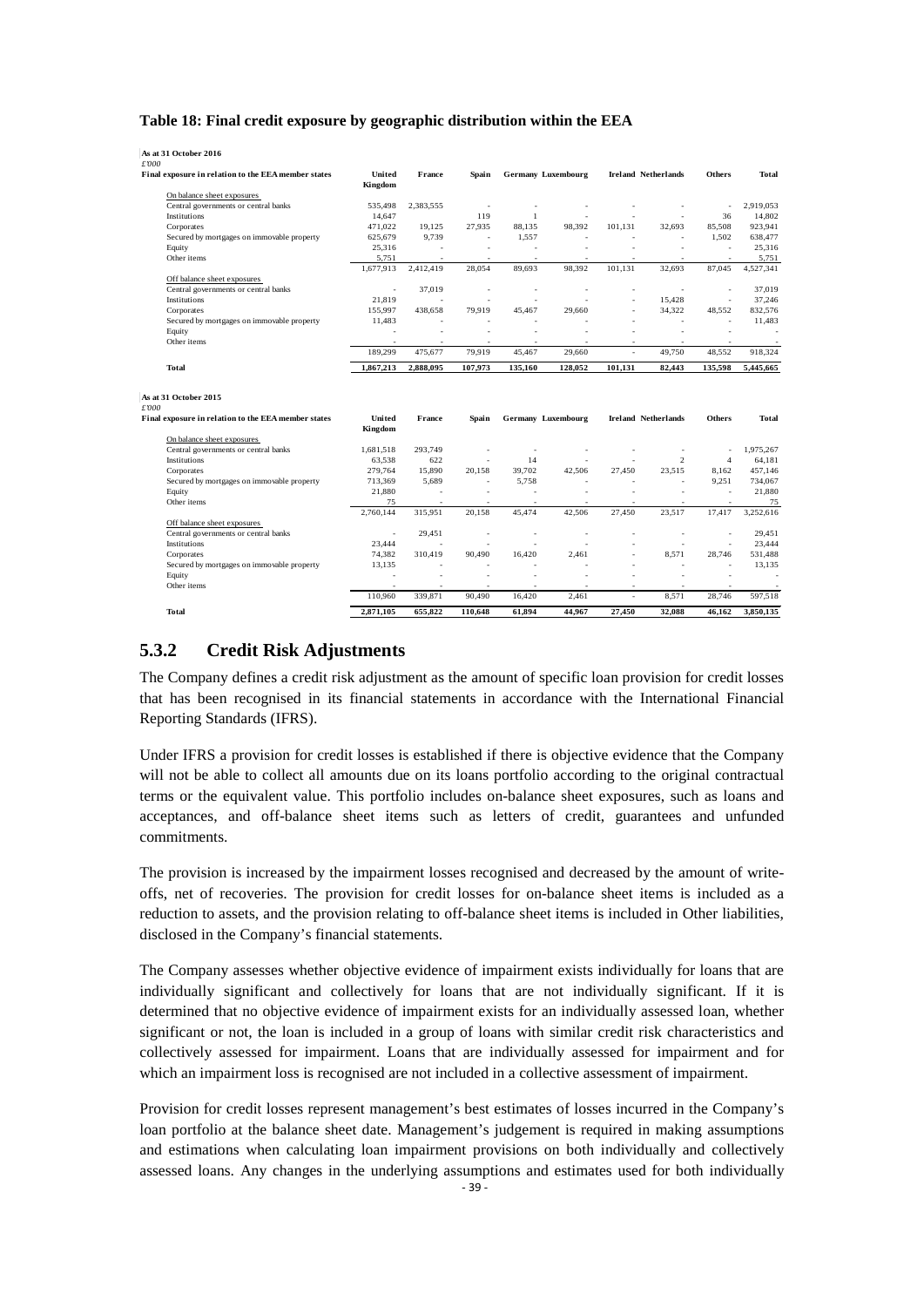and collectively assessed loans can change from period to period and can significantly affect the results of operations.

#### *Individually assessed loans*

Loans which are individually significant are assessed individually for objective indicators of impairment. A loan is considered impaired when management determines that it will not be able to collect all amounts due according to the original contractual terms or the equivalent value.

Credit exposures of individually significant loans are evaluated based on factors including the borrower's overall financial condition, resources and payment record, and where applicable, the realisable value of any collateral. If there is evidence of impairment leading to an impairment loss, then the amount of the loss is recognised in income and is determined as the difference between the carrying amount of the loan, including accrued interest, and the estimated recoverable amount. The estimated recoverable amount is measured as the present value of expected future cash flows discounted at the loan's original effective interest rate, including cash flows that may result from the realisation of collateral less costs to sell. Individually-assessed impairment losses reduce the carrying amount of the loan through the use of a provision account and the amount of the loss is recognised in Provision for credit losses in the Statement of Income. Following impairment, interest income is recognised on the unwinding of the discount from the initial recognition of impairment.

Significant judgement is required in assessing evidence of impairment and estimation of the amount and timing of future cash flows when determining the impairment loss. When assessing objective evidence of impairment, the Company primarily considers specific factors such as the financial condition of the borrower, borrower's default or delinquency in interest or principal payments, local economic conditions and other observable data. In determining the estimated recoverable amount the Company considers discounted expected future cash flows at the effective interest rate inherent in the loan using a number of assumptions and inputs. Management judgement is involved when choosing these inputs and assumptions used such as the expected amount of the loan that will not be recovered and the cost of time delays in collecting principal and/or interest, and when estimating the value of any collateral held for which there may not be a readily accessible market. Changes in the amount expected to be recovered would have a direct impact on the Provision for credit losses.

#### *Collectively assessed loans*

Loans which are not individually significant, or which are individually assessed and not determined to be impaired, are collectively assessed for impairment. For the purposes of a collective evaluation of impairment, loans are grouped on the basis of similar risk characteristics, taking into account loan type, industry, geographic location, collateral type, past due status and other relevant factors.

The collective impairment allowance is determined by reviewing factors including: (i) historical loss experience, which takes into consideration historical probabilities of default, loss given default and exposure at default, in portfolios of similar credit risk characteristics, and (ii) management's judgment on the level of impairment losses based on historical experience relative to the actual level as reported at the balance sheet date, taking into consideration the current portfolio credit quality trends, business and economic and credit conditions, the impact of policy and process changes, and other supporting factors. Future cash flows for a group of loans are collectively evaluated for impairment on the basis of the contractual cash flows of the loans in the group and historical loss experience for loans with credit risk characteristics similar to those in the group. Historical loss experience is adjusted based on current observable data to reflect the effects of current conditions that did not affect the period on which the historical loss experience is based and to remove the effects of conditions in the historical period that do not currently exist. The methodology and assumptions used for estimating future cash flows are reviewed regularly to reduce any differences between loss estimates and actual loss experience.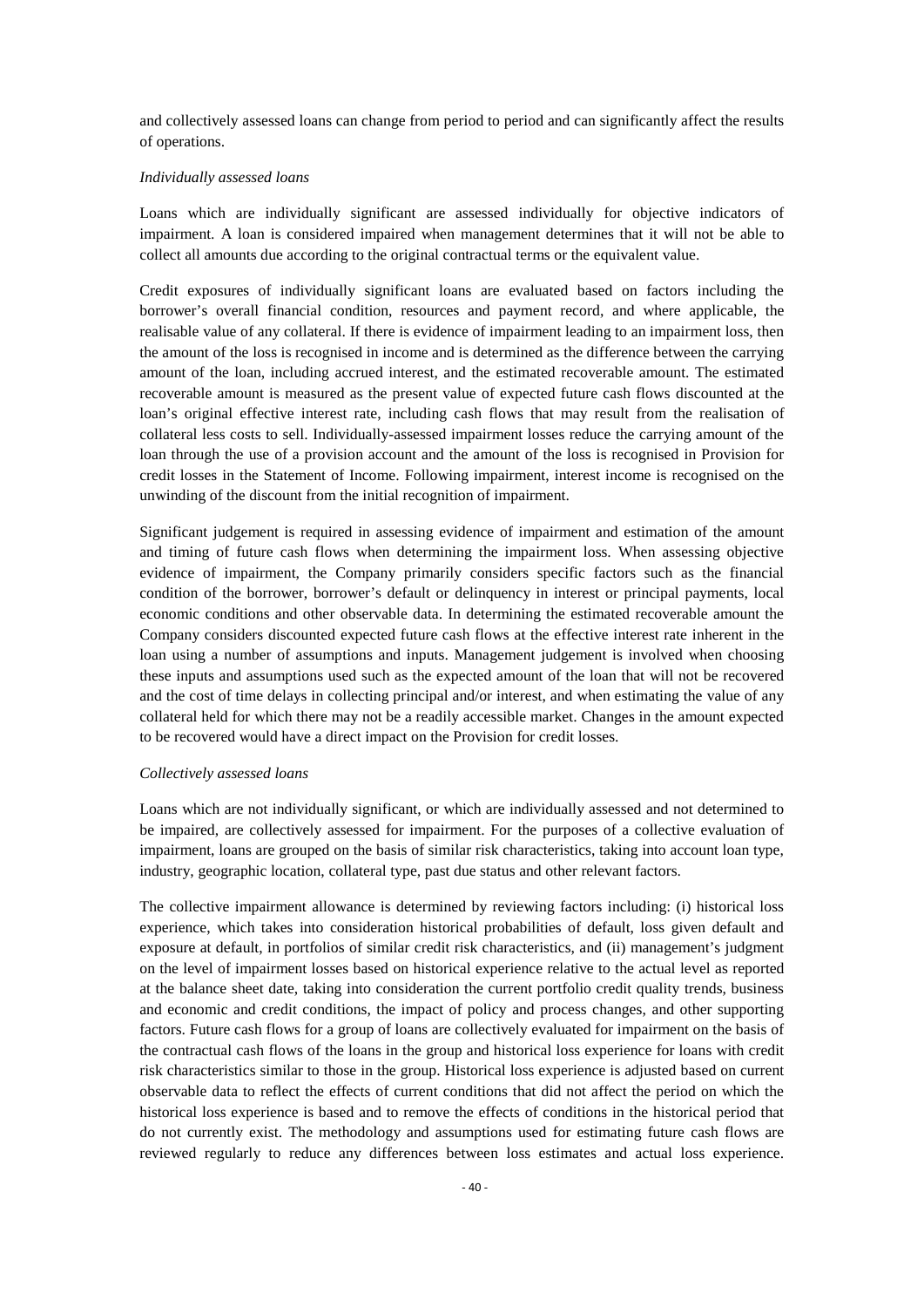Collectively-assessed impairment losses reduce the carrying amount of the aggregated loan position through an allowance account and the amount of the loss is recognized in Provision for credit losses. The methodology and assumptions used to calculate collective impairment allowances are subject to uncertainty, in part because it is not practicable to identify losses on an individual loan basis due to the large number of individually insignificant loans in the portfolio. Significant judgment is required in assessing historical loss experience, the loss identification period and its relationship to current portfolios including delinquency, and loan balances; and current business, economic and credit conditions including industry specific performance, unemployment and country risks. Changes in these assumptions would have a direct impact on the Provision for credit losses and may result in changes in the related Allowance for credit losses.

#### *Past due*

The Company consider a loan being past due when the contractual payment of either principal of interest is not received by the Company in according with the payment schedule agreed. The past due loan is assessed for impairment purposes.

As at 31 October 2016, the Company does not have any specific credit risk adjustments (2015: nil). Detailed analysis on general provisions is included in the relevant disclosure below.

#### **Table 19: Reconciliation of provision for credit losses**

#### Collectively assessed

|                                   | 2016  | 2015 |
|-----------------------------------|-------|------|
|                                   | £'000 | £000 |
| Provisions brought forward        |       |      |
| Provisions raised during the year | 3,814 |      |
| Provisions as at year end         | 3,814 |      |

No specific adjustments were proposed as at 31 October 2016 (2015: nil).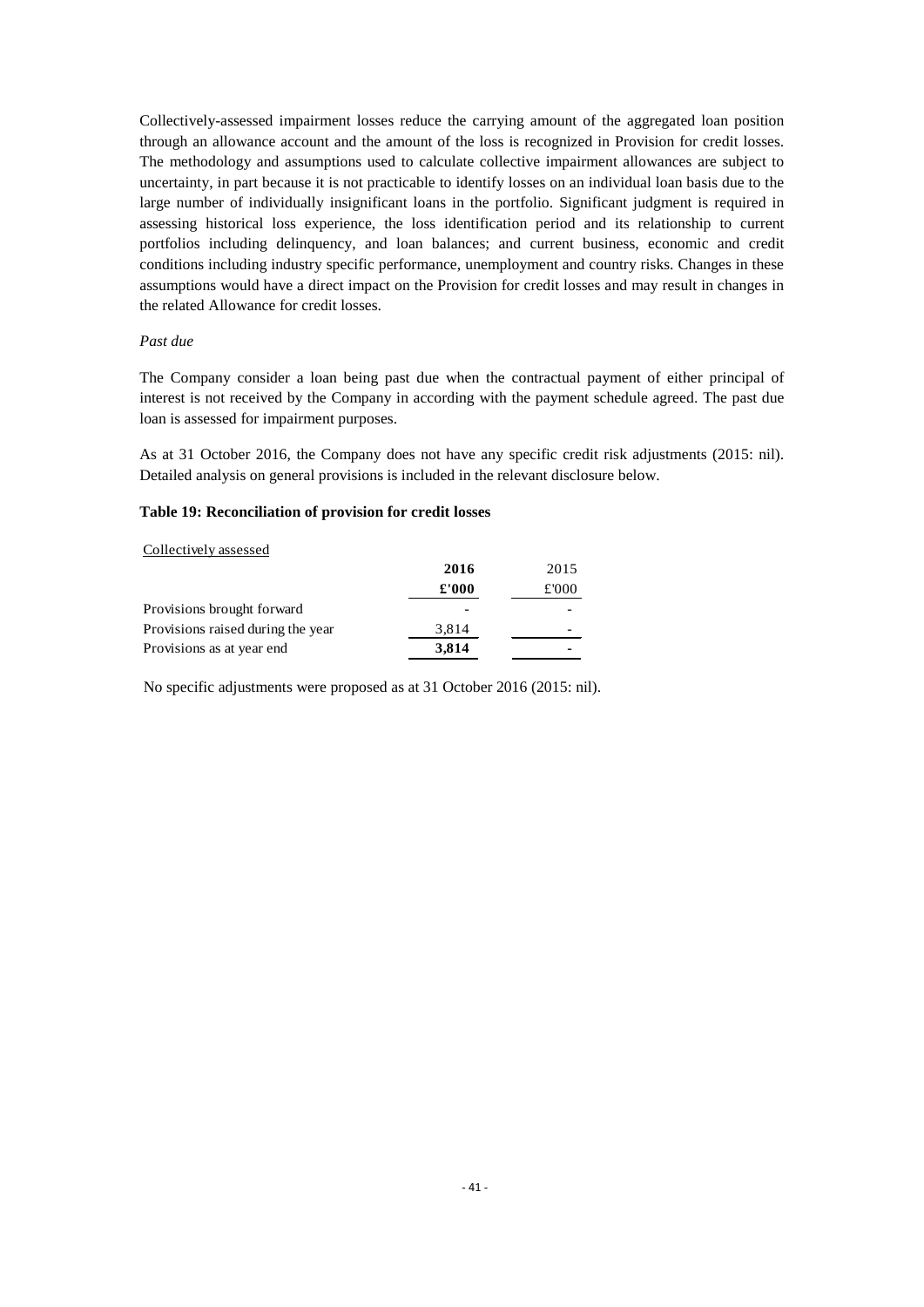#### **5.3.3 Counterparty Credit Risk**

Trading book counterparty risk arises from exposure to the following:

- Securities finance transactions (SFT), as part of Capital Market's Fixed Income, Central Funding Group and Equity Finance businesses.
- Derivatives, primarily through Capital Market's Exchange traded derivatives (ETD) and overthe-counter (OTC) derivatives.

#### **Table 20: Trading credit risk**

| As at 31 October 2016<br>£'000                    |                             |                          |                                      |
|---------------------------------------------------|-----------------------------|--------------------------|--------------------------------------|
| Counterparty credit risk exposure by products     | Original<br><b>Exposure</b> | Final<br><b>Exposure</b> | Risk-<br>weighted<br><b>Exposure</b> |
| Calculated under the Standardised Approach        |                             |                          |                                      |
| Exchange traded derivatives                       | 1,316,325                   | 1,101,208                | 157,293                              |
| OTC derivatives                                   | 250,268                     | 46,572                   | 16,576                               |
| <b>SFTs</b>                                       | 2,162,397                   | 2,162,397                | 942,659                              |
| Total                                             | 3,728,990                   | 3,310,176                | 1,116,527                            |
| As at 31 October 2015                             |                             |                          |                                      |
| £'000                                             |                             |                          |                                      |
| Counterparty credit risk exposure by products     | Gross                       | Final                    | Risk-                                |
|                                                   | Exposure                    | Exposure                 | weighted<br>Exposure                 |
| <b>Calculated under the Standardised Approach</b> |                             |                          |                                      |
| Exchange traded derivatives                       | 1,073,612                   | 950,051                  | 121,617                              |
| OTC derivatives                                   | 465,632                     | 177,410                  | 40,601                               |
| <b>SFTs</b>                                       | 2,586,808                   | 2,586,808                | 952,423                              |
| <b>Total</b>                                      | 4,126,052                   | 3,714,269                | 1,114,641                            |

Each trading credit risk type is managed both separately as part of the RBC Group framework, and as part of a combined exposure metric specific to the Company, with exposure and limit usage reported daily to senior management by GRM Trading Credit Risk.

The Company's Single Name Limit Framework is the primary constraint of the Company's trading credit exposure. The limits defined as part of this framework are directly related to the Company's risk appetite.

The Company's counterparty credit risk profile is largely made up of equity securities finance / stock lending and fixed income repurchase transactions (repo). Counterparty credit risk is managed through increasing over-collateralisation margins on riskier counterparties with margins being actively managed and exchanged daily. Cash margins are introduced once the market value of collateral is insufficient to cover the underlying amount of the repurchase agreement or securities borrowed or loaned. Collateral is an important mitigation of credit risk. The Company holds collateral mainly in the form of debt securities and equities and has the ability to use CDSs in order to enhance credit protection.

Credit counterparty risk from derivatives is mitigated where possible through netting agreements whereby derivative assets and liabilities with the same counterparty can be offset. The Company requires all netting arrangement to be legally enforceable. Collateral and cash margins are also obtained as an important mitigation of credit risk.

The Company ensures that any collateral held is sufficiently liquid, legally effective, enforceable and regularly reassessed. Any collateral taken is generally subject to a valuation adjustment with a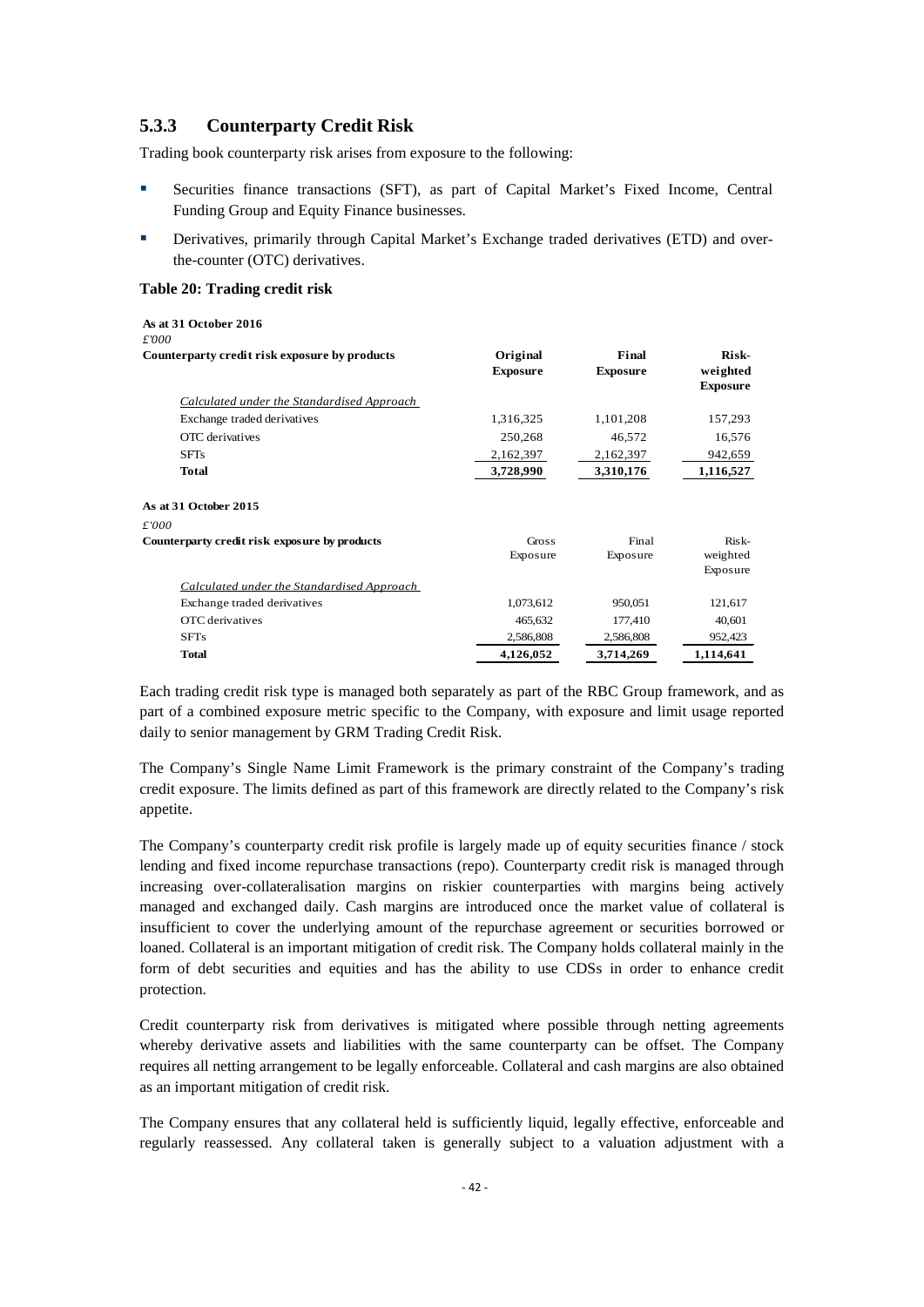percentage applicable to each type of collateral, which will be largely based on liquidity and price volatility of the underlying security.

As at 31 October 2016, the Company had total gross credit exposures of £3.7 billion (2015: £4.1 billion), and the average gross credit exposure is £3.7 billion over the year (2015: £4.5 billion). Detailed exposures by products, exposure class, residual maturity and geographic distribution are shown in the tables below.

#### **Table 21: Counterparty credit risk by exposure class**

**As at 31 October 2016**

| £'000                                                                                  |                          |                          |                                      |
|----------------------------------------------------------------------------------------|--------------------------|--------------------------|--------------------------------------|
| Exposure amounts for counterparty credit risk in trading book                          | Gross<br><b>Exposure</b> | Final<br><b>Exposure</b> | Risk-<br>weighted<br><b>Exposure</b> |
| Calculated under the Standardised Approach                                             |                          |                          |                                      |
| Central governments or central banks                                                   | 350,219                  | 350,219                  | 23,620                               |
| Public sector entities                                                                 | 1,225                    | 1,225                    | 245                                  |
| Institutions                                                                           | 2,491,354                | 2,131,942                | 376,295                              |
| Corporates                                                                             | 886,193                  | 826,791                  | 716,367                              |
| <b>Total</b>                                                                           | 3,728,990                | 3,310,176                | 1,116,527                            |
| Small and medium enterprises, included in Corporates<br>As at 31 October 2015<br>£'000 |                          |                          |                                      |
| Exposure amounts for counterparty credit risk in trading book                          | Gross                    | Final                    | $Risk-$                              |
|                                                                                        | Exposure                 | Exposure                 | weighted<br>Exposure                 |
| Calculated under the Standardised Approach                                             |                          |                          |                                      |
| Central governments or central banks                                                   | 265,013                  | 265,013                  | 8,601                                |
| Public sector entities                                                                 | 92                       | 92                       | 18                                   |
| Institutions                                                                           | 2,946,594                | 2,553,813                | 469,809                              |
| Corporates                                                                             | 914,353                  | 895,351                  | 636,213                              |
| <b>Total</b>                                                                           | 4,126,052                | 3,714,269                | 1,114,641                            |

Small and medium enterprises, included in Corporates - - -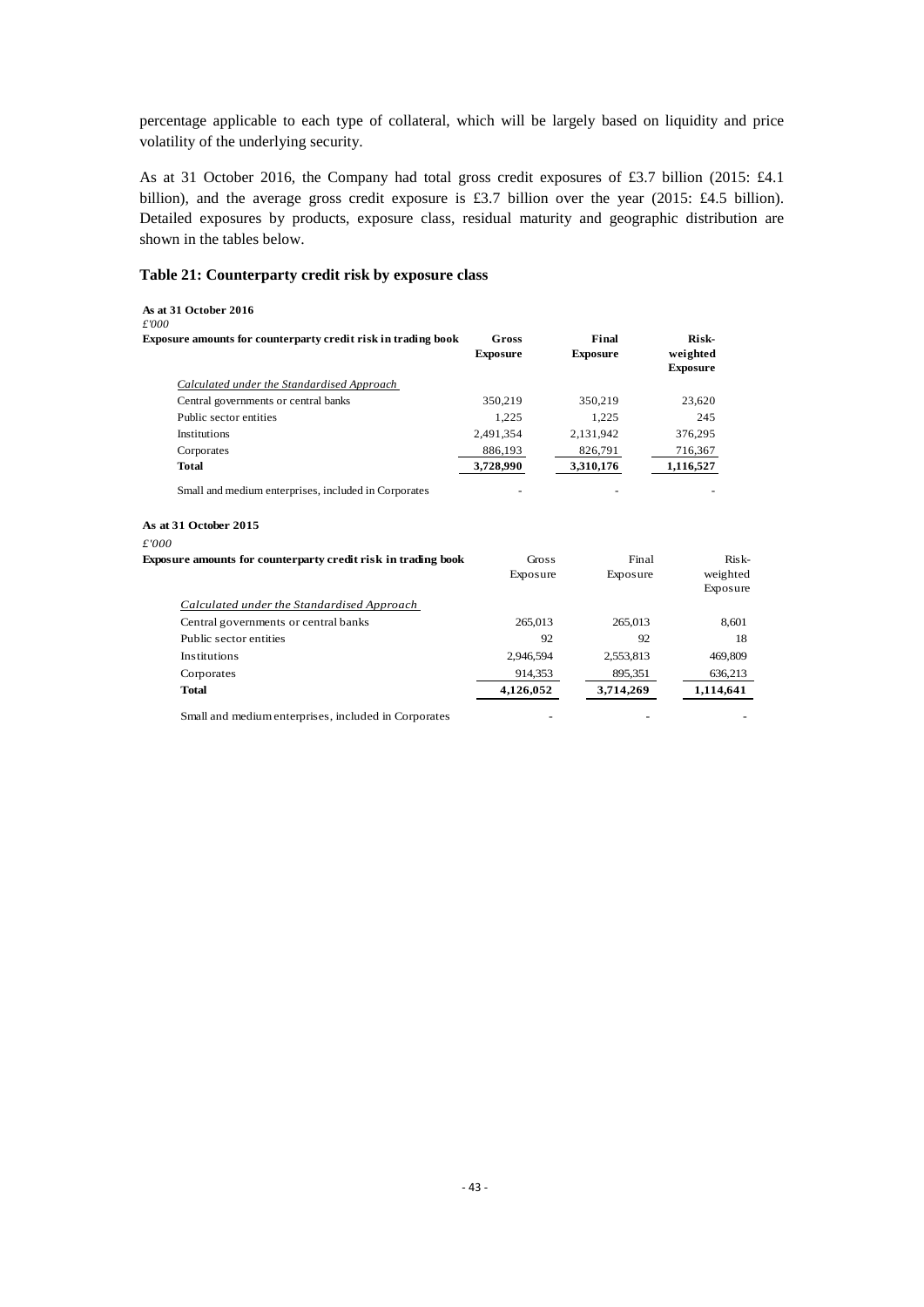## **Table 22: Average counterparty credit risk exposure**

| For the year ended 31 October 2016<br>£'000                                                         |              |           |           |
|-----------------------------------------------------------------------------------------------------|--------------|-----------|-----------|
| Exposure amunts for counterparty credit risk in trading book                                        | <b>Gross</b> | Final     | Risk-     |
|                                                                                                     | Exposure     | Exposure  | weighted  |
|                                                                                                     |              |           | Exposure  |
| Calculated under the Standardised Approach                                                          |              |           |           |
| Central governments or central banks                                                                | 277,322      | 277,322   | 7,106     |
| Public sector entities                                                                              | 927          | 927       | 185       |
| Institutions                                                                                        | 2,601,033    | 2,047,803 | 321,507   |
| Corporates                                                                                          | 808,540      | 775,390   | 645,118   |
| Total                                                                                               | 3,687,823    | 3,101,443 | 973,916   |
| Small and medium enterprises, included in Corporates<br>For the year ended 31 October 2015<br>£'000 |              |           |           |
| Exposure amounts for counterparty credit risk in trading book                                       | Gross        | Final     | Risk-     |
|                                                                                                     | Exposure     | Exposure  | weighted  |
|                                                                                                     |              |           | Exposure  |
| Calculated under the Standardised Approach                                                          |              |           |           |
| Central governments or central banks                                                                | 313,155      | 313,155   | 6,942     |
| Public sector entities                                                                              | 4.023        | 4,023     | 2,257     |
| Institutions                                                                                        | 2,950,560    | 2,555,782 | 525,728   |
| Corporates                                                                                          | 1,261,803    | 1,244,739 | 618,262   |
| <b>Total</b>                                                                                        | 4,529,541    | 4,117,699 | 1,153,189 |
| Small and medium enterprises, included in Corporates                                                |              |           |           |

## **Table 23: Gross counterparty credit exposure by residual maturity**

## **As at 31 October 2016**

| £'000                                               |                      |                  |                          |                      |                          |           |
|-----------------------------------------------------|----------------------|------------------|--------------------------|----------------------|--------------------------|-----------|
| Gross exposure amounts for counterparty credit risk | Less than 1<br>month | 1 to 3<br>months | months                   | 3 to 12 1 to 5 years | Greater<br>than 5 years  | Total     |
| Central governments or central banks                | 90,472               | 255,533          | 4,214                    |                      | ٠                        | 350,219   |
| Public sector entities                              | ٠                    | 1,225            | ٠                        | ٠                    | ٠                        | 1,225     |
| Institutions                                        | 1,198,865            | 385,122          | 555,413                  | 330,719              | 21,235                   | 2,491,354 |
| Corporates                                          | 514,594              | 208,350          | 135,083                  | 19,637               | 8,529                    | 886,193   |
| <b>Total</b>                                        | 1,803,931            | 850,230          | 694,709                  | 350,356              | 29,764                   | 3,728,990 |
| As at 31 October 2015                               |                      |                  |                          |                      |                          |           |
| £'000                                               |                      |                  |                          |                      |                          |           |
| Gross exposure amounts for counterparty credit risk | Less than 1          | $1$ to $3$       | 3 to 12                  |                      | 1 to 5 Greater than      | Total     |
|                                                     | month                | months           | months                   | years                | 5 years                  |           |
| Central governments or central banks                | 242,668              | 436              | 21,909                   |                      | $\overline{\phantom{a}}$ | 265,013   |
| Public sector entities                              | 8                    | 84               | $\overline{\phantom{a}}$ |                      |                          | 92        |
| Institutions                                        | 1,442,402            | 504,276          | 432,543                  | 535,964              | 31,409                   | 2,946,594 |
| Corporates                                          | 700,852              | 113,330          | 90,403                   | 9,768                | ٠                        | 914,353   |
| <b>Total</b>                                        | 2,385,930            | 618,126          | 544,855                  | 545,732              | 31,409                   | 4,126,052 |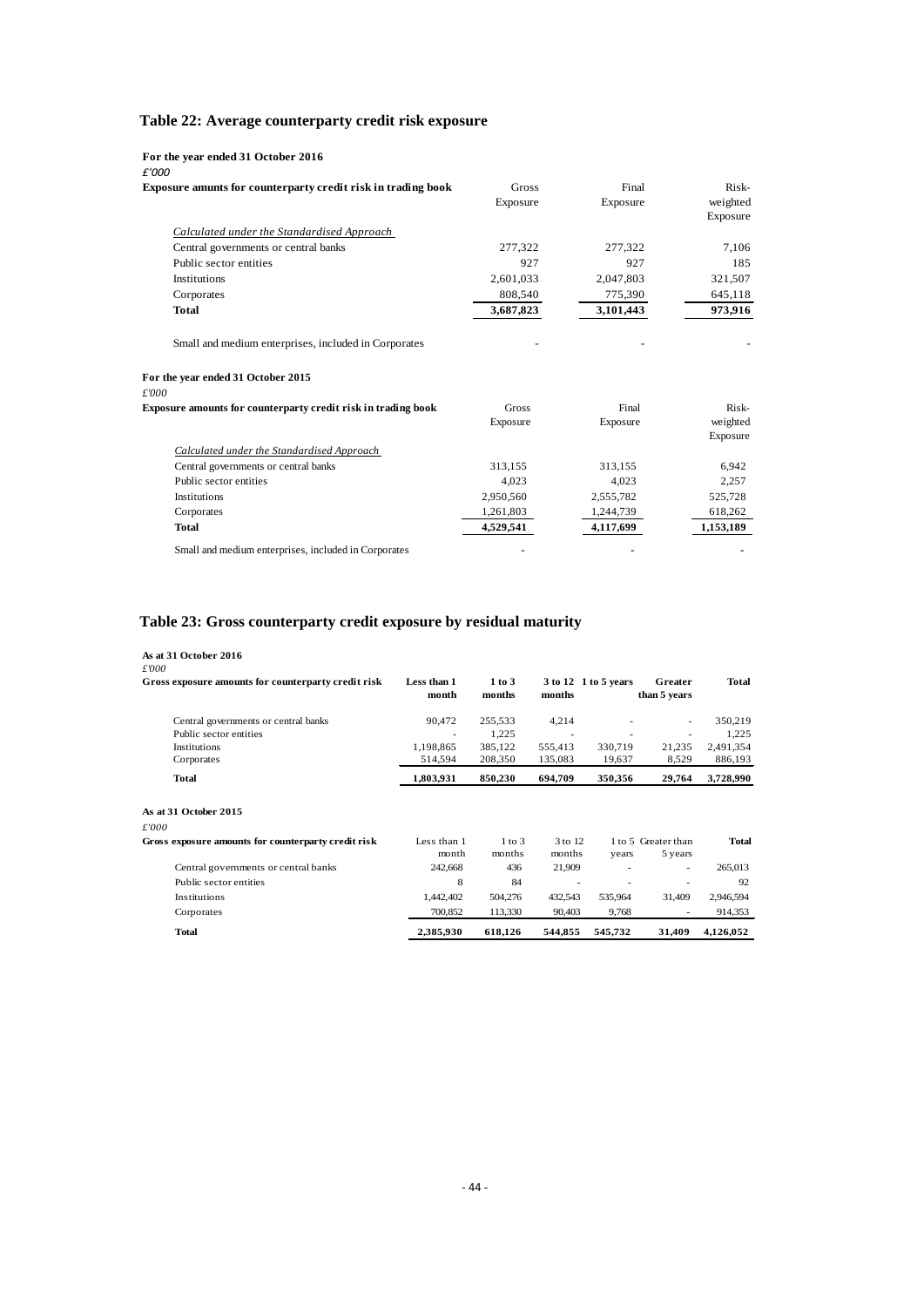## **Table 24: Final counterparty credit exposure by residual maturity**

| As at 31 October 2016<br>£'000<br>Final exposure amounts for counterparty credit risk | Less than 1<br>month | $1$ to $3$<br>months | months            | 3 to 12 1 to 5 years | Greater<br>than 5 years        | <b>Total</b> |
|---------------------------------------------------------------------------------------|----------------------|----------------------|-------------------|----------------------|--------------------------------|--------------|
|                                                                                       |                      |                      |                   |                      |                                |              |
| Central governments or central banks                                                  | 90,472               | 255,533              | 4,214             |                      | $\overline{\phantom{a}}$       | 350,219      |
| Public sector entities                                                                | ٠                    | 1.225                | ٠                 | ٠                    | ٠                              | 1,225        |
| <b>Institutions</b>                                                                   | 1,155,905            | 293,964              | 525,743           | 156,330              | ٠                              | 2,131,942    |
| Corporates                                                                            | 513,138              | 157,003              | 129,061           | 19,061               | 8,529                          | 826,791      |
| Total                                                                                 | 1,759,514            | 707,725              | 659,017           | 175,391              | 8,529                          | 3,310,176    |
| As at 31 October 2015                                                                 |                      |                      |                   |                      |                                |              |
| £'000                                                                                 |                      |                      |                   |                      |                                |              |
| Final exposure amounts for counterparty credit risk                                   | Less than 1<br>month | $1$ to $3$<br>months | 3 to 12<br>months | years                | 1 to 5 Greater than<br>5 years | <b>Total</b> |
| Central governments or central banks                                                  | 242,668              | 436                  | 21,909            |                      | $\sim$                         | 265,013      |
| Public sector entities                                                                | 8                    | 84                   | $\sim$            | ۰                    |                                | 92           |
| Institutions                                                                          | 1,355,871            | 411,944              | 415,806           | 370,192              | $\overline{\phantom{a}}$       | 2,553,813    |
| Corporates                                                                            | 699,687              | 101,627              | 85,405            | 8,632                |                                | 895,351      |
| <b>Total</b>                                                                          | 2.298.234            | 514.091              | 523,120           | 378,824              | $\sim$                         | 3,714,269    |

## **Table 25: Gross counterparty credit exposure by geographic distribution**

| As at 31 October 2016                                                      |              |           |            |               |        |           |                          |              |
|----------------------------------------------------------------------------|--------------|-----------|------------|---------------|--------|-----------|--------------------------|--------------|
| £'000                                                                      |              |           |            |               |        |           |                          |              |
| Gross exposure amounts for counterparty credit risk Asia-Pacific Caribbean |              |           | <b>EEA</b> | <b>Europe</b> | Middle | North     | <b>Others</b>            | <b>Total</b> |
|                                                                            |              |           |            | Other         | East   | America   |                          |              |
| Central governments or central banks                                       | 13,755       | $\sim$    | 271,219    | ۰             | 11,517 | 53,728    | ٠                        | 350,219      |
| Public sector entities                                                     |              |           |            |               | ٠      | 1,225     | ٠                        | 1,225        |
| Institutions                                                               | 192,245      | ٠         | 1,594,461  | 119,430       | 33     | 585,013   | 173                      | 2,491,354    |
| Corporates                                                                 | 457          | 71,630    | 602,951    | 85,670        | ٠      | 125,485   | ۰                        | 886,193      |
| Total                                                                      | 206,456      | 71,630    | 2,468,631  | 205,100       | 11,550 | 765,451   | 173                      | 3,728,990    |
|                                                                            |              |           |            |               |        |           |                          |              |
| As at 31 October 2015                                                      |              |           |            |               |        |           |                          |              |
| £'000                                                                      |              |           |            |               |        |           |                          |              |
| Gross exposure amounts for counterparty credit risk                        | Asia-Pacific | Caribbean | EEA        | Europe        | Middle | North     | Others                   | <b>Total</b> |
|                                                                            |              |           |            | Other         | East   | America   |                          |              |
| Central governments or central banks                                       | 34,789       | ٠         | 131,792    | ٠             | 37,154 | 61,278    | $\overline{\phantom{a}}$ | 265,013      |
| Public sector entities                                                     | -            | ٠         | ٠          |               |        | 92        | $\overline{\phantom{a}}$ | 92           |
| Institutions                                                               | 78,025       | ٠         | 1,717,569  | 144,499       | 7,021  | 999,480   |                          | 2,946,594    |
| Corporates                                                                 | 40,584       | 31,193    | 502,542    | 21,926        |        | 318,103   | 5                        | 914,353      |
| <b>Total</b>                                                               | 153.398      | 31.193    | 2.351.903  | 166.425       | 44.175 | 1,378,953 | 5                        | 4,126,052    |

## **Table 26: Final counterparty credit exposure by geographic distribution**

| As at 31 October 2016<br>£'000                                   |              |           |            |               |                          |         |                          |              |
|------------------------------------------------------------------|--------------|-----------|------------|---------------|--------------------------|---------|--------------------------|--------------|
| Final exposure amounts for counterparty credit risk Asia-Pacific |              | Caribbean | <b>EEA</b> | <b>Europe</b> | Middle                   | North   | <b>Others</b>            | <b>Total</b> |
|                                                                  |              |           |            | Other         | East                     | America |                          |              |
| Central governments or central banks                             | 13,755       | $\sim$    | 271,219    | $\sim$        | 11,517                   | 53,728  | $\sim$                   | 350,219      |
| Public sector entities                                           |              |           |            |               | $\overline{\phantom{a}}$ | 1,225   | ٠                        | 1,225        |
| Institutions                                                     | 191,603      |           | 1,593,724  | 119,430       | 33                       | 226,980 | 173                      | 2,131,942    |
| Corporates                                                       | 457          | 71,630    | 558,782    | 84,708        | ÷.                       | 111,214 | ٠                        | 826,791      |
| Total                                                            | 205,815      | 71,630    | 2,423,724  | 204,138       | 11,550                   | 393,147 | 173                      | 3,310,176    |
| As at 31 October 2015<br>£'000                                   |              |           |            |               |                          |         |                          |              |
| Final exposure amounts for counterparty credit risk              | Asia-Pacific | Caribbean | EEA        | Europe        | Middle                   | North   | Others                   | Total        |
|                                                                  |              |           |            | Other         | East                     | America |                          |              |
| Central governments or central banks                             | 34,789       | ٠         | 131,792    | ٠             | 37,154                   | 61,278  | $\overline{\phantom{a}}$ | 265,013      |
| Public sector entities                                           |              | ٠         |            |               |                          | 92      |                          | 92           |
| Institutions                                                     | 65,951       | ٠         | 1,708,626  | 144,499       | 7,021                    | 627,716 |                          | 2,553,813    |
| Corporates                                                       | 40,584       | 31,193    | 499,925    | 21,926        |                          | 301,718 | 5                        | 895,351      |
| <b>Total</b>                                                     | 141,324      | 31,193    | 2,340,343  | 166,425       | 44,175                   | 990.804 | 5                        | 3,714,269    |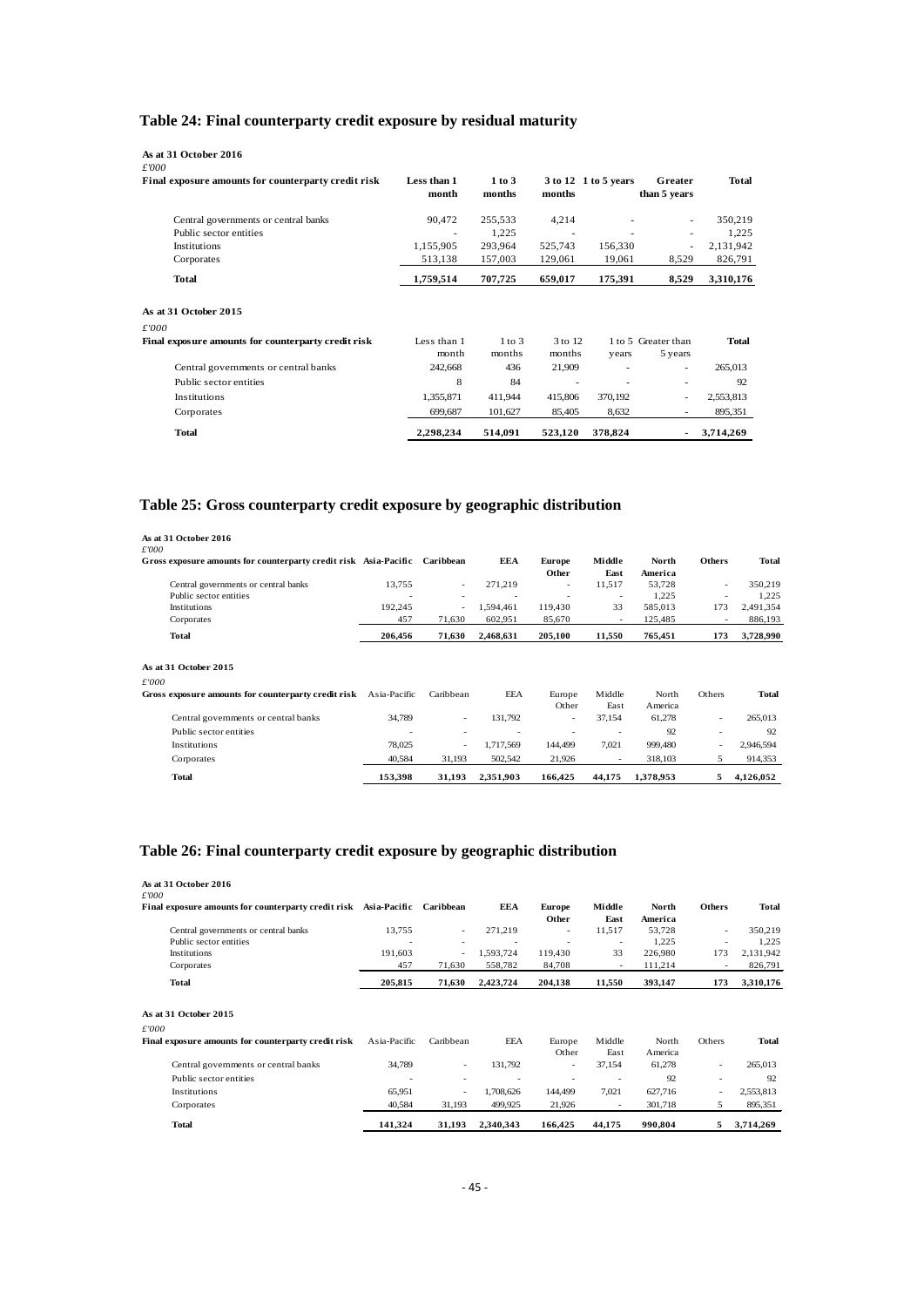Further details on geographic distribution in relation to the EEA member states and North America are shown below.

#### **Table 27: Gross credit exposure by geographic distribution within the EEA and North America**

| As at 31 October 2016<br>£'000                      |                   |                         |                           |           |                          |                          |                          |                |               |           |
|-----------------------------------------------------|-------------------|-------------------------|---------------------------|-----------|--------------------------|--------------------------|--------------------------|----------------|---------------|-----------|
| Gross exposure in relation to the EEA member states | United            |                         | <b>France Netherlands</b> | Germany   | Belgium                  | Sweden                   | Finland                  | <b>Ireland</b> | <b>Others</b> | Total     |
|                                                     | Kingdom           |                         |                           |           |                          |                          |                          |                |               |           |
| Central governments or central banks                | 268,977           | $\sim$                  | ٠                         | ٠         | $\overline{\phantom{a}}$ | 2,241                    | $\overline{\phantom{a}}$ | $\sim$         | ä,            | 271,219   |
| Institutions                                        | 1,500,247         | 9,040                   | 13,822                    | 6,862     | 40,647                   | ÷.                       | ×.                       | 9,507          | 14,335        | 1,594,461 |
| Corporates                                          | 306,961           | 2,783                   | 14,429                    | 29        | 1                        | 248                      | 594                      | 257,714        | 20,191        | 602,951   |
| <b>Total</b>                                        | 2,076,185         | 11,823                  | 28,251                    | 6,891     | 40,648                   | 2.490                    | 594                      | 267,221        | 34,527        | 2,468,631 |
| As at 31 October 2016                               |                   |                         |                           |           |                          |                          |                          |                |               |           |
| £'000                                               |                   |                         |                           |           |                          |                          |                          |                |               |           |
| Gross exposure in relation to North America         | Canada            | United                  | <b>Bermuda</b>            | Total     |                          |                          |                          |                |               |           |
|                                                     |                   | <b>States</b>           |                           |           |                          |                          |                          |                |               |           |
| Central governments or central banks                | ٠                 | 53,728                  | $\overline{\phantom{a}}$  | 53,728    |                          |                          |                          |                |               |           |
| Public sector entities                              | ÷.                | 1,225                   | $\sim$                    | 1,225     |                          |                          |                          |                |               |           |
| Institutions                                        | 356,964           | 228,050                 | ×                         | 585,013   |                          |                          |                          |                |               |           |
| Corporates                                          | 6,679             | 116,058                 | 2,748                     | 125,485   |                          |                          |                          |                |               |           |
| <b>Total</b>                                        | 363,642           | 399,061                 | 2,748                     | 765,451   |                          |                          |                          |                |               |           |
| As at 31 October 2015<br>£'000                      |                   |                         |                           |           |                          |                          |                          |                |               |           |
| Gross exposure in relation to the EEA member states | United<br>Kingdom |                         | France Netherlands        | Germany   | Belgium                  | Sweden                   | Finland                  | <b>Ireland</b> | <b>Others</b> | Total     |
| Central governments or central banks                | 128,848           | 1,426                   | ٠                         | ٠         | $\sim$                   | 1,518                    | $\overline{\phantom{a}}$ | $\sim$         | ٠             | 131,792   |
| Institutions                                        | 1,327,916         | 182,097                 | 94,469                    | 56,940    | 44,600                   | $\overline{\phantom{a}}$ | ×                        | 7,932          | 3,615         | 1,717,570 |
| Corporates                                          | 361,014           | 1,127                   | 13,719                    |           | ٠                        | 123                      | 21,554                   | 89,439         | 15,565        | 502,541   |
| <b>Total</b>                                        | 1,817,778         | 184,650                 | 108,189                   | 56,940    | 44,600                   | 1,641                    | 21,554                   | 97,371         | 19,180        | 2,351,904 |
| As at 31 October 2015                               |                   |                         |                           |           |                          |                          |                          |                |               |           |
| £'000                                               |                   |                         |                           |           |                          |                          |                          |                |               |           |
| Gross exposure in relation to North America         | Canada            | United<br><b>States</b> | <b>Bermuda</b>            | Total     |                          |                          |                          |                |               |           |
| Central governments or central banks                | ٠                 | 61,278                  | ä,                        | 61,278    |                          |                          |                          |                |               |           |
| Public sector entities                              | ä,                | 92                      | ÷.                        | 92        |                          |                          |                          |                |               |           |
| Institutions                                        | 822,228           | 177,252                 | ×,                        | 999,480   |                          |                          |                          |                |               |           |
| Corporates                                          | 261,159           | 27,375                  | 29,569                    | 318,103   |                          |                          |                          |                |               |           |
| <b>Total</b>                                        | 1,083,386         | 265,998                 | 29,569                    | 1,378,953 |                          |                          |                          |                |               |           |
|                                                     |                   |                         |                           |           |                          |                          |                          |                |               |           |

## **Table 28: Final credit exposure by geographic distribution within the EEA and North America**

| As at 31 October 2016                                                |                   |                           |                           |                          |                          |                          |                          |                |                          |           |
|----------------------------------------------------------------------|-------------------|---------------------------|---------------------------|--------------------------|--------------------------|--------------------------|--------------------------|----------------|--------------------------|-----------|
| $\pounds 000$<br>Final exposure in relation to the EEA member states | United<br>Kingdom |                           | <b>France Netherlands</b> | Germany                  | Belgium                  | Sweden                   | Finland                  | Ireland        | <b>Others</b>            | Total     |
| Central governments or central banks                                 | 268,977           | ٠                         | $\sim$                    | ٠                        | $\overline{\phantom{a}}$ | 2,241                    | $\overline{\phantom{a}}$ | ٠              | ×,                       | 271,219   |
| Institutions                                                         | 1,499,510         | 9,040                     | 13,822                    | 6,862                    | 40,647                   | ä,                       | J.                       | 9,507          | 14,335                   | 1,593,724 |
| Corporates                                                           | 306,961           | 2,481                     | 14,429                    | 29                       | 1                        | 248                      | 594                      | 213,847        | 20,191                   | 558,782   |
| Total                                                                | 2,075,448         | 11,521                    | 28,251                    | 6,891                    | 40,648                   | 2,490                    | 594                      | 223,354        | 34,527                   | 2,423,724 |
| As at 31 October 2016                                                |                   |                           |                           |                          |                          |                          |                          |                |                          |           |
| £'000                                                                |                   |                           |                           |                          |                          |                          |                          |                |                          |           |
| Final exposure in relation to North America                          | Canada            | United<br><b>States</b>   | <b>Bermuda</b>            | Total                    |                          |                          |                          |                |                          |           |
| Central governments or central banks                                 | ä,                | 53,728                    | ٠                         | 53,728                   |                          |                          |                          |                |                          |           |
| Public sector entities                                               | ×                 | 1,225                     | ×,                        | 1,225                    |                          |                          |                          |                |                          |           |
| Institutions                                                         | 50.216            | 176,764                   | ×,                        | 226,980                  |                          |                          |                          |                |                          |           |
| Corporates                                                           | 6,679             | 101,787                   | 2,748                     | 111,214                  |                          |                          |                          |                |                          |           |
| Total                                                                | 56,894            | 333,504                   | 2,748                     | 393,147                  |                          |                          |                          |                |                          |           |
| As at 31 October 2015                                                |                   |                           |                           |                          |                          |                          |                          |                |                          |           |
| £'000                                                                |                   |                           |                           |                          |                          |                          |                          |                |                          |           |
| Final exposure in relation to the EEA member states                  | United            | <b>France Netherlands</b> |                           | Germany                  | Belgium                  | Sweden                   | Finland                  | <b>Ireland</b> | <b>Others</b>            | Total     |
|                                                                      | Kingdom           |                           |                           |                          |                          |                          |                          |                |                          |           |
| Central governments or central banks                                 | 128,848           | 1,426                     | $\overline{\phantom{a}}$  | $\overline{\phantom{a}}$ | ٠                        | 1,518                    | $\overline{\phantom{a}}$ | $\sim$         | $\overline{\phantom{a}}$ | 131,792   |
| Institutions                                                         | 1,318,973         | 182,097                   | 94,469                    | 56,940                   | 44,600                   | $\overline{\phantom{a}}$ | $\overline{\phantom{a}}$ | 7,932          | 3,615                    | 1,708,627 |
| Corporates                                                           | 361,014           | 281                       | 13,719                    |                          |                          | 123                      | 21,554                   | 87,668         | 15,565                   | 499,924   |
| Total                                                                | 1.808.835         | 183,805                   | 108.189                   | 56.940                   | 44.600                   | 1,641                    | 21,554                   | 95,600         | 19.180                   | 2,340,344 |
| As at 31 October 2015                                                |                   |                           |                           |                          |                          |                          |                          |                |                          |           |
| £'000                                                                |                   |                           |                           |                          |                          |                          |                          |                |                          |           |
| Final exposure in relation to North America                          | Canada            | United<br><b>States</b>   | <b>Bermuda</b>            | <b>Total</b>             |                          |                          |                          |                |                          |           |
| Central governments or central banks                                 | $\sim$            | 61,278                    | $\sim$                    | 61,278                   |                          |                          |                          |                |                          |           |
| Public sector entities                                               |                   | 92                        | $\overline{\phantom{a}}$  | 92                       |                          |                          |                          |                |                          |           |
| Institutions                                                         | 497.082           | 130,634                   | ä,                        | 627,716                  |                          |                          |                          |                |                          |           |
| Corporates                                                           | 249,121           | 23,028                    | 29,569                    | 301,718                  |                          |                          |                          |                |                          |           |
| <b>Total</b>                                                         | 746,203           | 215,032                   | 29,569                    | 990.804                  |                          |                          |                          |                |                          |           |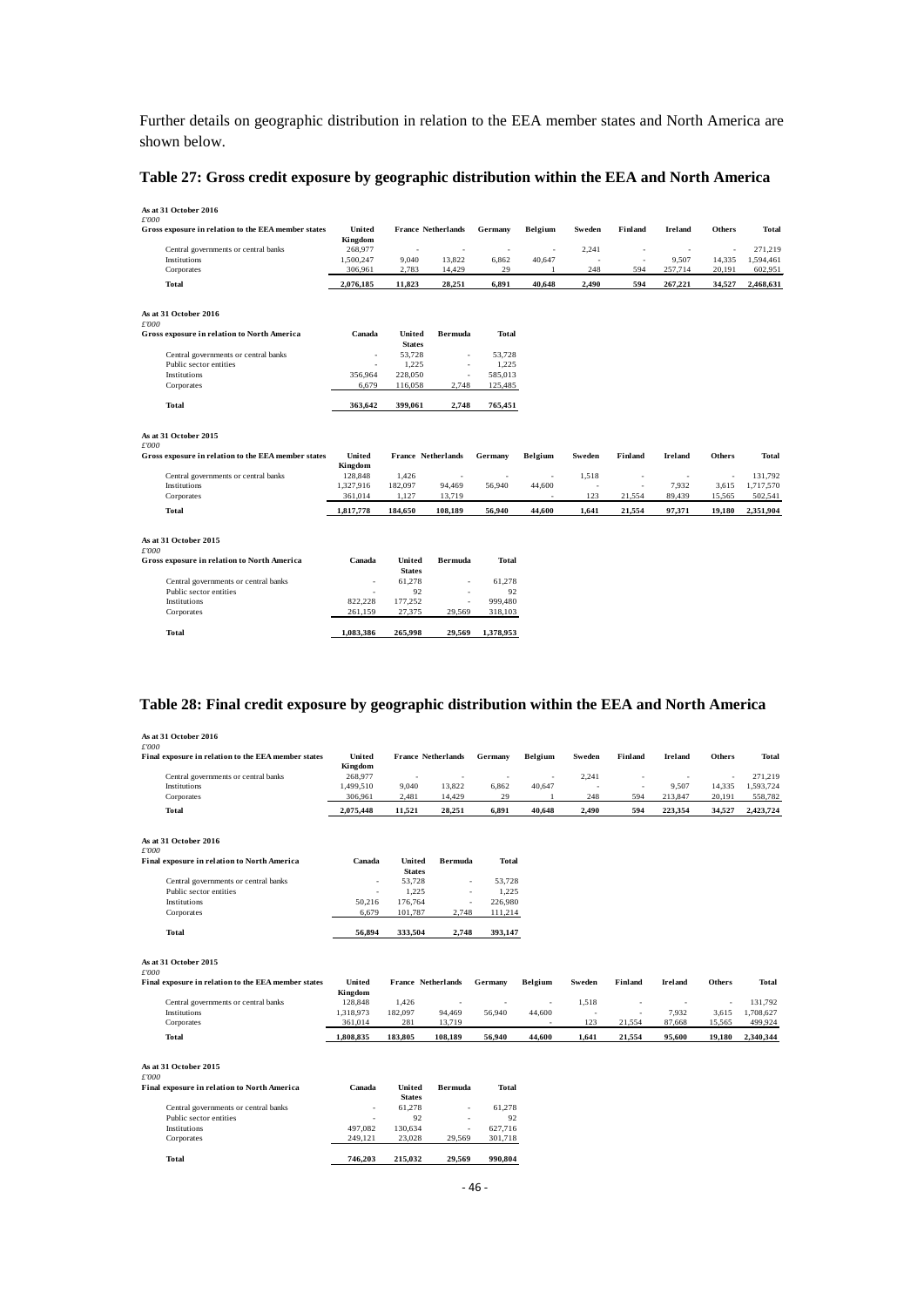## **5.3.4 Wrong-Way Risk Exposures**

The Company has detailed policies and procedures in place to ensure that the wrong-way risk is closely monitored. General wrong-way risk exists when there is a positive correlation between the probability of default of counterparties to general market risk factors. GRM-Enterprise Market Risk monitors general wrong-way risk using a variety of counterparty risk metrics including geographically centred hypothetical and historical stress events and single risk factor stresses and sensitivities.

For securities financing transactions, specific wrong-way risk counterparty exposure is incurred when the Company enters into a securities financing transaction with a counterparty where the underlying collateral held by the Company includes securities issued by the counterparty or any affiliate of that counterparty. Collateral value will deemed to be zero for any such security included in a counterparty collateral pool. Where the risk to the collateral and the risk of default by the counterparty are potentially correlated, GRM will evaluate and perform ad hoc wrong-way risk analyses against potential scenarios, as appropriate.

For derivative transactions, specific wrong-way risk exists when the exposure to a particular counterparty is positively and highly correlated with the probability of default of the counterparty due to the nature of the transactions with the counterparty. Specific guidelines have been established to calculate the exposure as well as the internal approval process to be used. GRM-Market Risk and GRM-Trading Credit Risk are responsible for the monitoring of the wrong-way risk in derivative transactions.

#### **5.3.5 Counterparty Credit Risk Arising from Derivative Transactions**

As at 31 October 2015, the final exposure arising from derivative transactions amounted to £818.5 million (2014: £861.4 million), excluding £329.3 million relating to the margin receivables (2015: £266.1 million). Refer to the previous section for detailed disclosure on exposures by product type.

| As at 31 October 2016                      | Gross<br><b>Positive</b><br><b>Fair Value</b> | Gross<br>PFCE* | <b>Netting</b><br><b>Benefits</b> | Initial<br><b>Exposure</b> | <b>Collateral</b><br>Allocated** | Final<br>Exposure**<br>$\frac{1}{2}$ | Gross<br><b>Notional</b> |
|--------------------------------------------|-----------------------------------------------|----------------|-----------------------------------|----------------------------|----------------------------------|--------------------------------------|--------------------------|
| £'000                                      |                                               |                |                                   |                            |                                  |                                      |                          |
| Calculated under the Mark to Market Method |                                               |                |                                   |                            |                                  |                                      |                          |
| <b>Exchanged Traded Derivatives</b>        |                                               |                |                                   |                            |                                  |                                      |                          |
| Commodities                                | 349,297                                       | 637,997        | (396, 875)                        | 590,419                    | (33,763)                         | 556,656                              | 6,286,233                |
| Equities                                   | 42,069                                        | 294,554        | (94, 483)                         | 242,140                    | (111, 479)                       | 130,661                              | 4,486,928                |
| <b>Interest Rate</b>                       | 61,516                                        | 137,513        | (55,691)                          | 143,338                    | (58, 730)                        | 84,608                               | 152,651,897              |
|                                            | 452,883                                       | 1.070.064      | (547, 049)                        | 975.897                    | (203,972)                        | 771.925                              | 163,425,058              |
| Over-The-Counter Derivatives               |                                               |                |                                   |                            |                                  |                                      |                          |
| Commodities                                | 35,620                                        | 2,859          |                                   | 38,479                     | (19, 561)                        | 18,918                               | 28,592                   |
| Credit Default Swaps                       | 2.309                                         | 12,762         | (9.960)                           | 5.111                      | (5,111)                          | $\overline{\phantom{a}}$             | 205,884                  |
| Equities                                   | 8.832                                         | 38,015         | (31,641)                          | 15.206                     | $\overline{\phantom{a}}$         | 15.206                               | 827.939                  |
| Foreign Exchange and Gold                  | 70,098                                        | 384,917        | (300, 547)                        | 154,468                    | (154, 468)                       | ٠                                    | 14,540,006               |
| <b>Interest Rate</b>                       | 533,128                                       | 52,939         | (552, 548)                        | 33,519                     | (21,072)                         | 12,447                               | 17,351,842               |
|                                            | 649.987                                       | 491.492        | (894, 696)                        | 246,784                    | (200, 212)                       | 46,572                               | 32,954,262               |
| <b>Total</b>                               | 1,102,870                                     | 1,561,556      | (1,441,745)                       | 1,222,681                  | (404.184)                        | 818.497                              | 196,379,320              |

#### **Table 29: Counterparty credit risk for derivative transactions**

*\*PFCE stands for potential future credit exposure.* 

*\*\*Collateral allocated amount is the collateral mark to market value after appropriate volatility adjustments.*

*\*\*\*The final exposure does not include margin receivable of £329.3million (2015: £266.1 million).*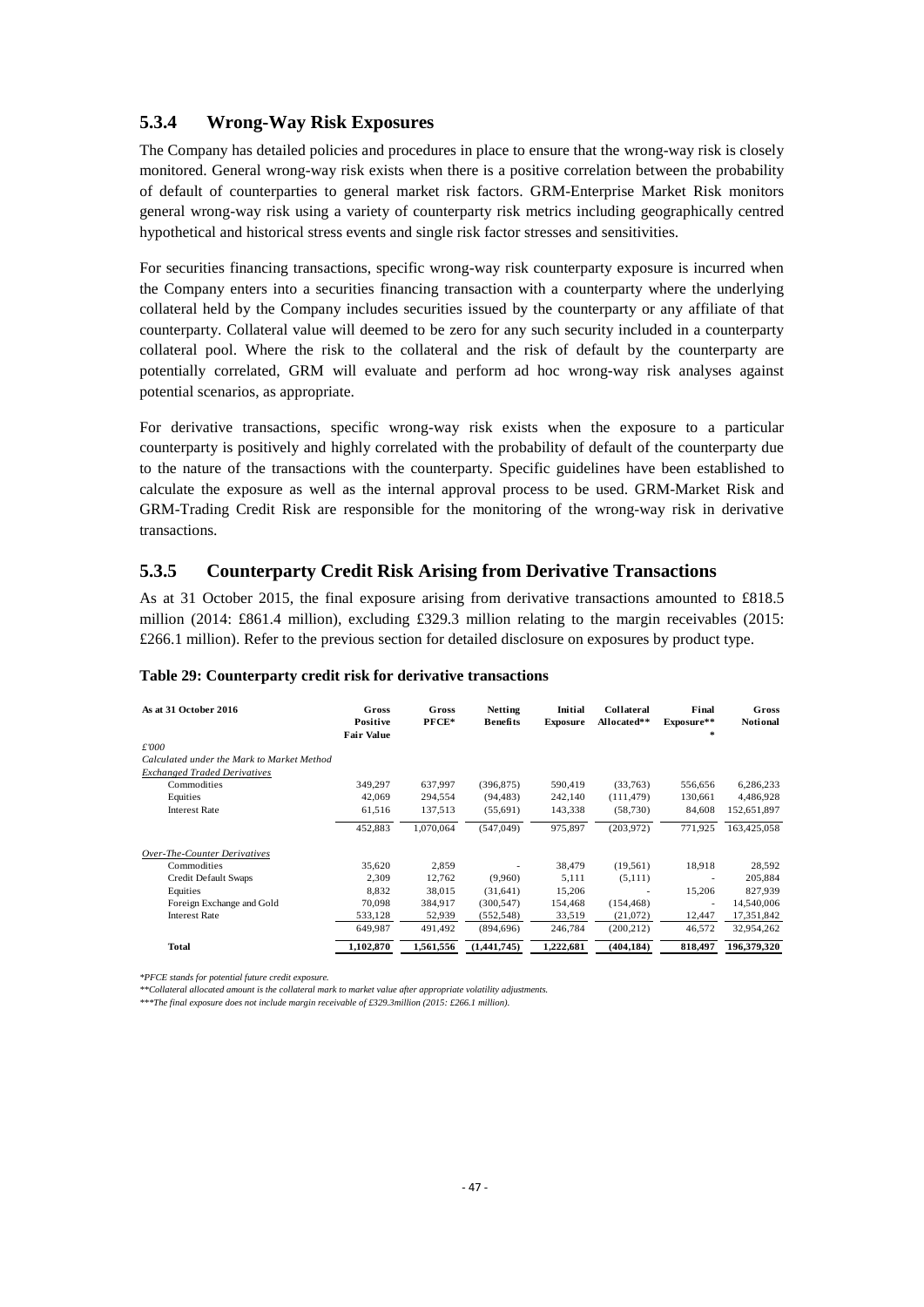| As at 31 October 2015                      | <b>Gross Positive</b><br>Fair Value | Gross<br>PFCE* | Netting<br><b>Benefits</b> | Initial<br>Exposure | Collateral<br>Allocated** | Final<br>Exposure**<br>* | Gross<br>Notional |
|--------------------------------------------|-------------------------------------|----------------|----------------------------|---------------------|---------------------------|--------------------------|-------------------|
| £'000                                      |                                     |                |                            |                     |                           |                          |                   |
| Calculated under the Mark to Market Method |                                     |                |                            |                     |                           |                          |                   |
| <b>Exchanged Traded Derivatives</b>        |                                     |                |                            |                     |                           |                          |                   |
| Commodities                                | 194,982                             | 267,535        | (163, 480)                 | 299,037             | (22,678)                  | 276,359                  | 2,654,413         |
| Equities                                   | 38,699                              | 391,391        | (141, 656)                 | 288,434             | (52,966)                  | 235,468                  | 6,091,394         |
| <b>Interest Rate</b>                       | 26,516                              | 385,658        | (197, 293)                 | 214,881             | (39, 460)                 | 175,421                  | 179,753,195       |
|                                            | 260,197                             | 1,044,584      | (502, 429)                 | 802,352             | (115, 104)                | 687,248                  | 188,499,002       |
| Over-The-Counter Derivatives               |                                     |                |                            |                     |                           |                          |                   |
| Commodities                                | 200,621                             | 1,543.0        | (181, 102)                 | 21,062.0            | (15,510)                  | 5,552                    | 15,428            |
| Credit Default Swaps                       | 2,438                               | 39,103         | (25, 248)                  | 16,293              | (16,293)                  |                          | 457,208           |
| Equities                                   | 152,706                             | 438,823        | (416,000)                  | 175,529             | (8,748)                   | 166,781                  | 8,276,245         |
| Foreign Exchange and Gold                  | 28,602                              | 298,611        | (192, 321)                 | 134,892             | (134,892)                 | $\overline{\phantom{a}}$ | 13,284,787        |
| <b>Interest Rate</b>                       | 629,570                             | 77,652         | (653, 670)                 | 53,552              | (51,767)                  | 1,785                    | 18,719,381        |
|                                            | 1,013,937                           | 855,732        | (1,468,341)                | 401,328             | (227, 210)                | 174.118                  | 40,753,049        |
| Total                                      | 1.274.134                           | 1.900.316      | (1,970,770)                | 1,203,680           | (342, 314)                | 861,366                  | 229,252,051       |

*\*PFCE stands for potential future credit exposure.* 

*\*\*Collateral allocated amount is the collateral mark to market value after appropriate volatility adjustments.*

*\*\*\*The final exposure does not include margin receivable of £329.3million (2015: £266.1 million).* 

The Company uses (CDS) to manage the traded credit risk arising from its trading activities. The table below indicates the notional amounts of CDS sold and purchased at year end.

#### **Table 30: Notional of CDS**

| <b>Notional</b>      |         |         |
|----------------------|---------|---------|
| £'000                | 2016    | 2015    |
| Own credit portfolio |         |         |
| Buy                  | 146,655 | 315,605 |
| Sell                 | 59.229  | 141,603 |
| <b>Total</b>         | 205,884 | 457,208 |

As at 31 October 2016, the Company received total collateral of £368.8 million for derivative transactions (2015: £537.0 million). The Company also pledges collateral for its OTC derivative transactions. As at the year end, if RBC's credit rating had been downgraded by three notches, it would be required to pledge additional collateral of £53.0 million to its OTC derivative counterparties (2015: £35.9 million). The Company maintains a sufficient level of high quality liquid assets to satisfy any additional collateral requirements triggered by the downgrade of its credit rating.

## **5.3.6 Use of Credit Risk Mitigation Techniques**

The Company uses the following credit risk mitigation techniques to actively manage its credit risks within its banking and trading portfolios:

- Netting and set-off,
- Collateral, and
- **Risk transfers.**

The Company has detailed policies in place to ensure that credit mitigation is appropriately recognised and captured for regulatory capital purposes. In order to recognise the credit risk mitigation, the Company takes into account the following factors:

- Effectiveness and enforceability of the legal arrangements in place;
- **Correlation between the value of collateral and the credit quality of the obligor;**
- Eligibility and quality of the collateral received.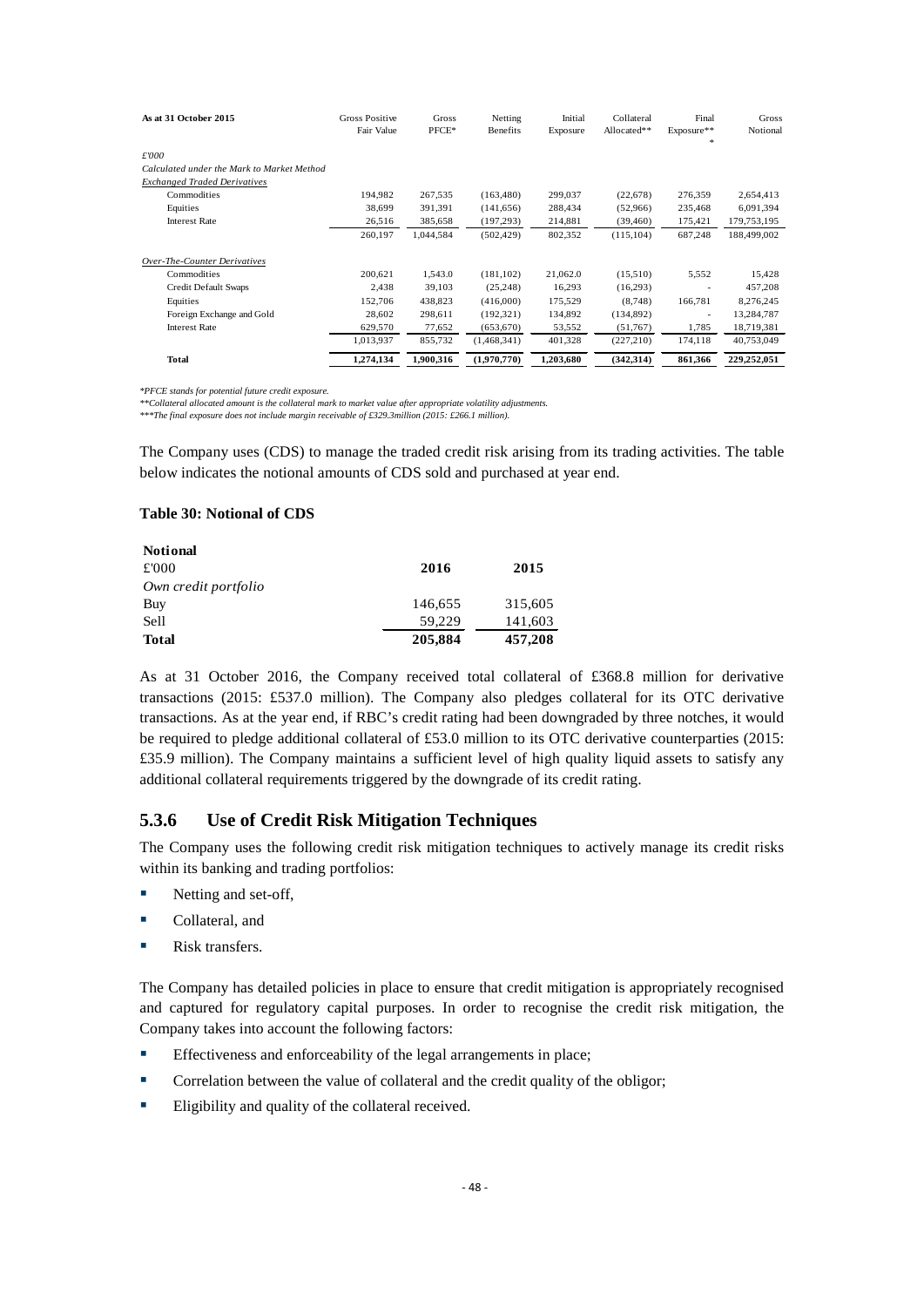The Company will often seek to enter into standard master netting agreements with counterparties for derivative and SFT transactions. These master netting agreements enable the Company to apply on/off balance sheet netting to reduce net credit exposure.

Collateral received from derivative and SFT transactions are mainly government and other high quality securities. All financial collateral is subject to daily revaluation and the Company also performs a revaluation on all properties held as collateral every three years. The valuation is then reviewed by a Credit Specialist and GRM. Credit Management is responsible for ensuring that the revaluation is executed in a timely manner.

The Company has established the following principles for collateral management:

- Collateral must be liquid i.e. actively traded in secondary markets.
- Collateral must be of high credit quality.
- Collateral must be readily settled at an authorized clearing agency.
- Collateral should be exchanged on a regular basis.
- GRM risk capture and reporting must be in place.
- Collateral must be able to be independently valued.
- Collateral should be held so that it is available and protected in the event of a counterparty's default.
- Securities issued by a counterparty or its related entities are not eligible as collateral, (excludes specified equity derivative transactions).
- Collateral should be diversified and not concentrated by issuer type or issue.

Guarantees and funded/unfunded risk participation arrangements have been sought mainly from other financial institutions by the Company to transfer its credit exposure to a counterparty which is more credit worthy than the original counterparty to reduce the overall credit risk.

The market risk and credit concentrations within the credit mitigation taken are monitored by the Regulatory Reporting team through its daily capital requirements and large exposure reporting process.

## **5.3.7 Use of External Credit Assessment Institutions**

The Company uses the following external credit assessment institutions (ECAIs) for banking book credit risk and counterparty credit risk calculations purposes throughout the reporting period:

- Standard & Poor's, and
- **Moody's.**

 $\overline{\phantom{a}}$ 

As at 31 October 2016, the gross exposure amount subject to the use of the ECAIs was about £5.8 billion (2015: £[4](#page-51-0).3 billion), which accounts for  $37.4\%$  of the total gross exposure<sup>4</sup> at year end (2014: 35.8%).

<span id="page-51-0"></span><sup>4</sup> Total gross exposure amounts exclude the exposure amount for contributions to the default fund of a CCP.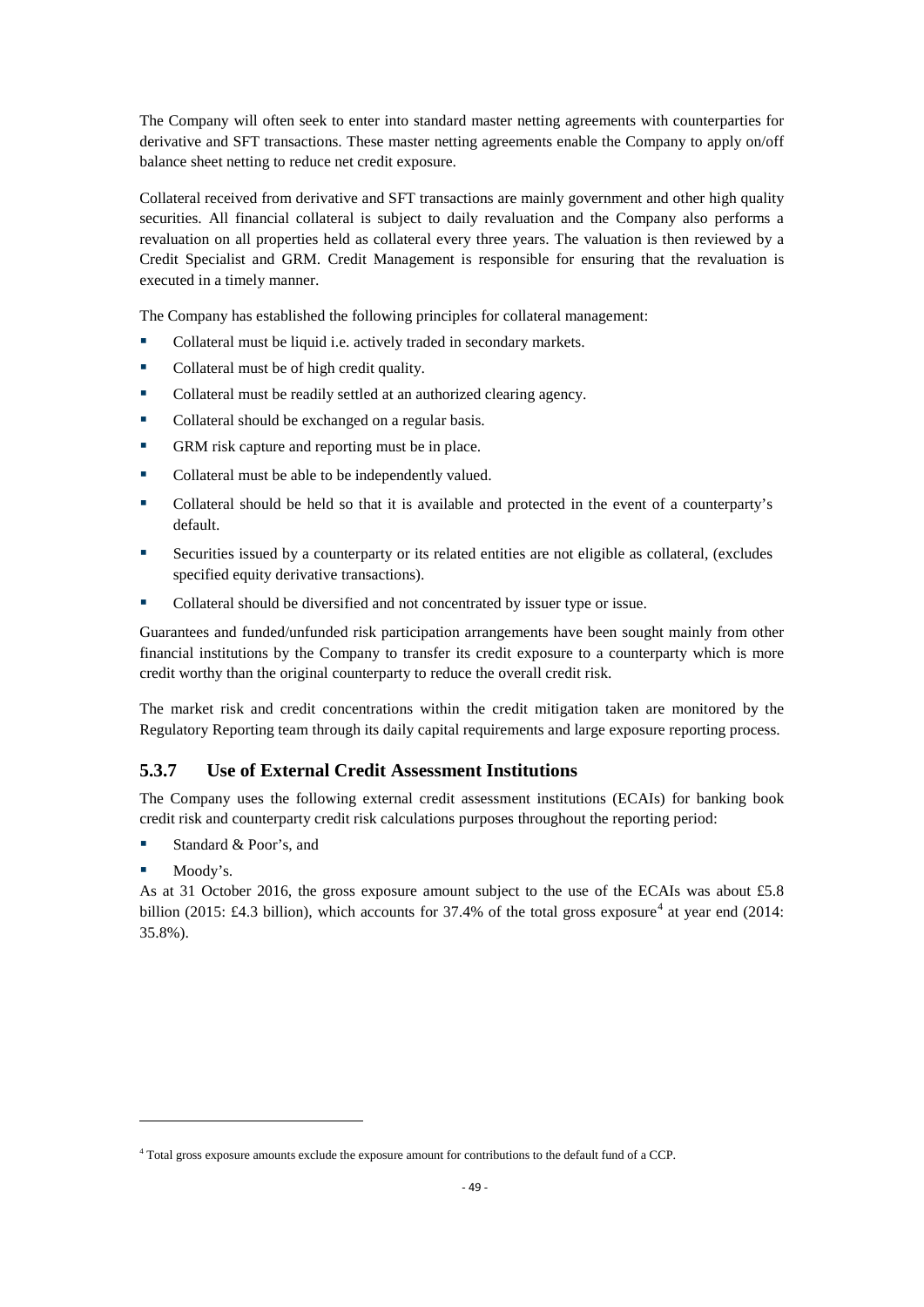|  | As at 31 October 2016 |  |
|--|-----------------------|--|
|  |                       |  |

|                                                         | Gross           | Final           | Risk-            |
|---------------------------------------------------------|-----------------|-----------------|------------------|
|                                                         | <b>Exposure</b> | <b>Exposure</b> | weighted         |
| £'000                                                   |                 |                 | <b>Exposures</b> |
| <b>Exposure amounts subject to the use of the ECAIs</b> |                 |                 |                  |
| Central governments or central banks                    | 402,853         | 365,835         | 2,218            |
| Public sector entities                                  |                 |                 |                  |
| Institutions                                            | 1,026,143       | 718,426         | 200,866          |
| Corporates                                              | 4,353,539       | 913,708         | 639,472          |
| <b>Total</b>                                            | 5,782,535       | 1,997,969       | 842,555          |
| As at 31 October 2015                                   |                 |                 |                  |
|                                                         | Gross           | Final           | Risk-            |
|                                                         | Exposure        | Exposure        | weighted         |
| £'000                                                   |                 |                 | Exposures        |
| Exposure amounts subject to the use of the ECAIs        |                 |                 |                  |
| Central governments or central banks                    | 322,001         | 292,550         | 7,018            |
| Public sector entities                                  | 92              | 92              | 18               |
| Institutions                                            | 1,888,974       | 1,543,006       | 354,006          |
| Corporates                                              | 2,055,592       | 474,000         | 320,369          |
| <b>Total</b>                                            | 4,266,659       | 2,309,648       | 681,411          |

As at 31 October 2016, majority of the Company's credit exposures subject to the use of ECAIs are to those counterparties with Credit Quality Step (CQS) 1 and  $2^5$  $2^5$  (2016: 73.56%; 2015: 84.4%). Exposures amounts by CQS are shown below.

|  | Table 32: Exposures amounts by CQS |  |  |  |
|--|------------------------------------|--|--|--|
|--|------------------------------------|--|--|--|

|                |                          | 2016                     |                                       |                          | 2015                     |                                       |
|----------------|--------------------------|--------------------------|---------------------------------------|--------------------------|--------------------------|---------------------------------------|
| $\pounds'000$  | Gross<br><b>Exposure</b> | Final<br><b>Exposure</b> | Risk-<br>weighted<br><b>Exposures</b> | Gross<br><b>Exposure</b> | Final<br><b>Exposure</b> | Risk-<br>weighted<br><b>Exposures</b> |
| $\cos$         |                          |                          |                                       |                          |                          |                                       |
|                | 1,787,948                | 896.399                  | 65.514                                | 2.000.402                | 1,533,222                | 183,266                               |
| $\overline{2}$ | 2,465,787                | 651,213                  | 322,245                               | 1,599,639                | 555,100                  | 274,275                               |
| 3              | 1.190.226                | 333.734                  | 333.735                               | 565.960                  | 178,078                  | 178,078                               |
| 4              | 269,877                  | 107.744                  | 107,744                               | 76.319                   | 38,159                   | 38,159                                |
| 5              | 68.696                   | 8.879                    | 13,318                                | 24,338                   | 5,089                    | 7,633                                 |
| 6              |                          |                          |                                       |                          |                          |                                       |
| <b>Total</b>   | 5,782,535                | 1,997,969                | 842,555                               | 4,266,659                | 2,309,648                | 681,411                               |

 $\overline{\phantom{a}}$ 

<span id="page-52-0"></span><sup>5</sup> CQS 1-3 represent investment grades (e.g. S&P: AAA+ to BBB-).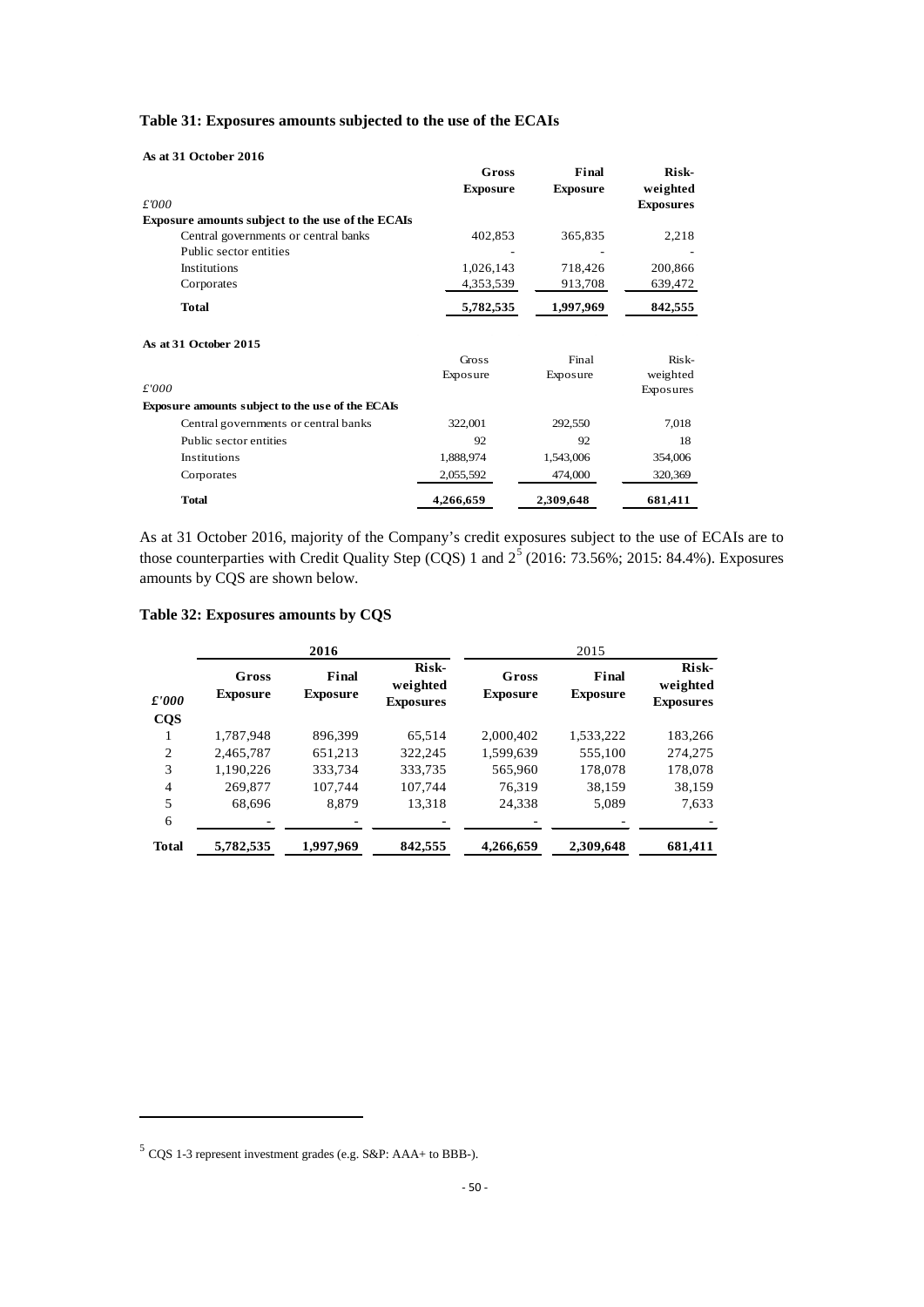## **6.0 Market Risk**

## **6.1 Definition of Market Risk**

The Company defines the market risk as the risk of loss resulting from changes in market factors and the volatility of these factors. Mark risk can be exacerbated by thinly-traded or illiquid markets.

The Company considered market risk to fall into the following categories:

- *Credit Spread Risk<sup>[6](#page-53-0)</sup>*: The risk of loss due to the change in credit spreads on all financial instruments whose accounting fair value depends on credit spreads. This includes securities, credit derivatives and fair value liabilities.
- *Interest Rate Risk:* The risk of loss resulting from changes in interest rates and/or the volatility of interest rates.
- **Foreign Exchange Risk:** The risk of loss resulting from changes in exchange rates and/or the volatility of exchange rates.
- **Equity Risk:** The risk of loss resulting from changes in equity prices, indices and/or equity implied volatility.
- *Commodity Risk:* The risk of loss resulting from changes in commodity prices and/or the volatility of commodity prices.
- *Underwriting Risk:* The risk of loss resulting from (i) the failure to place or sell a particular security or bond concurrent with a negative market or credit risk event; and (ii) inadequate due diligence in connection with a securities offering.

## **6.2 Governance and Framework**

Market Risk is managed through the Company's Market Risk Framework which is governed and overseen by the Head of Market Risk in London. The Company is also subject to the RBC Group policies laid out in the RBC Group Market Risk Framework and standing orders.

The market risk management function produces daily reports for the business and senior management detailing the Company's exposure against limits, as well as monthly summary reports for the UKMRMC and quarterly for the RC.

The Company's market risk appetite is set and reviewed by the Board. The Company has a range of limits in place covering the risk measurement metrics noted above. All limits set by the Company are consistent with the stated risk appetite. In addition to the Board approved limits, exposures are also limited by the RBC Group limit structure.

The Company uses a two tier market risk limit structure:

 $\overline{\phantom{a}}$ 

- *Tactical limits* are set and approved by the Board and are constrained by economic capital limits. Tactical limits are designed so risk taken cannot exceed available financial resources. All tactical limit excesses and limit changes are reported to the UKMRMC and the RC; and
- *Operational limits* are approved by the Managing Director of GRM-Market Risk and reviewed as required by the UKMRMC. Operational limits must always remain lower than tactical limits. All operational limit excesses and limit changes are reported to the UKMRMC.

<span id="page-53-0"></span><sup>&</sup>lt;sup>6</sup> CRR considers the credit spread risk in the trading book is part of specific interest rate risk.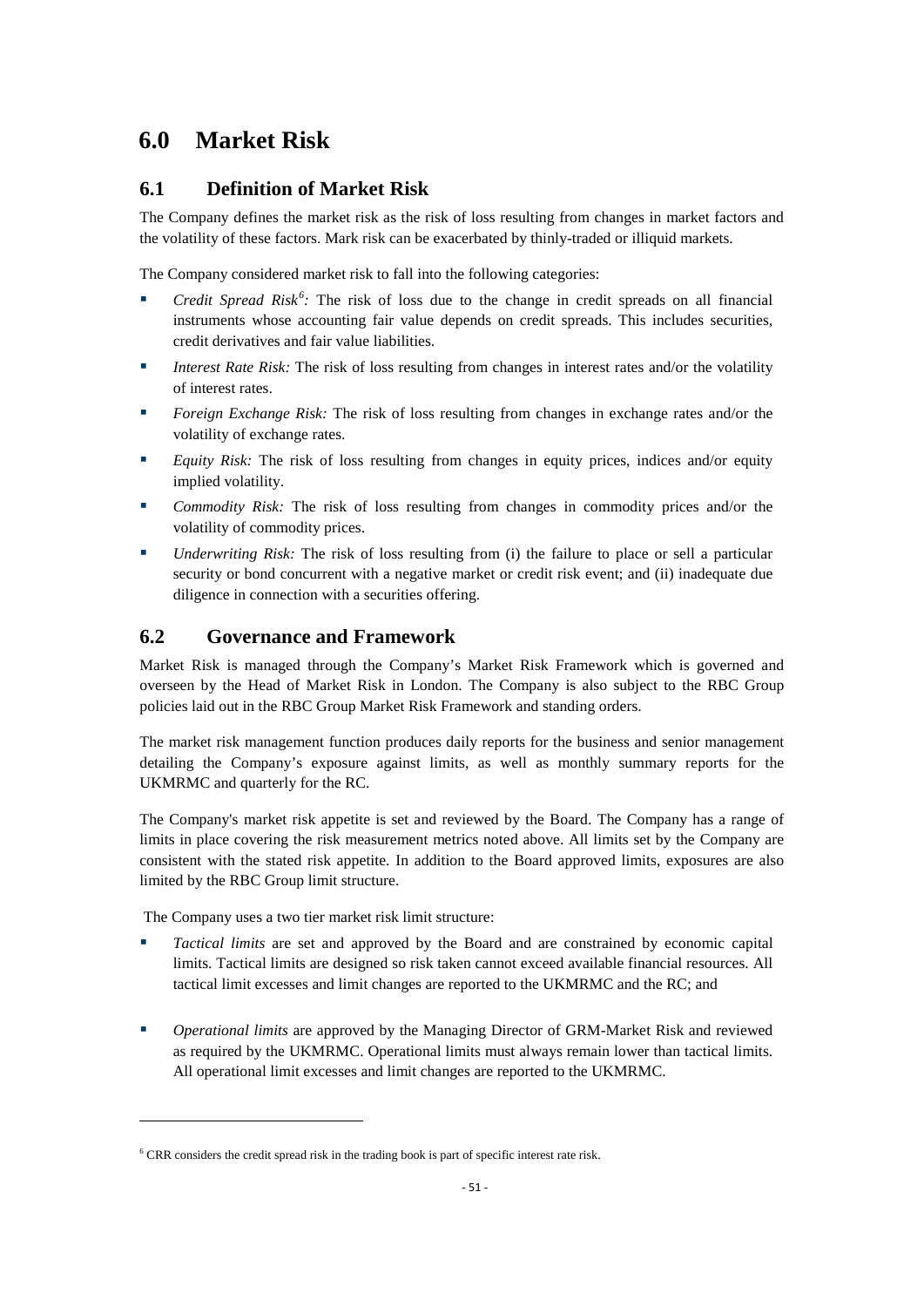The Regulatory Reporting team also reports the overall capital requirement, including capital requirement on market risk, to the Company's senior management on a daily basis.

Additional information is provided in the Company's Annual Accounts and Financial Statements.

## **6.3 Risk Profile**

As at 31 October 2015, the Company's capital requirement in relation to the market risk is £91.7 million (2014: £183.1 million).

#### **Table 33: Market risk by risk type**

| As at 31 October 2016                  | Risk-<br>weighted<br><b>Exposure</b> | Capital<br><b>Requirement</b> |
|----------------------------------------|--------------------------------------|-------------------------------|
| £'000                                  |                                      |                               |
| Interest rate risk                     | 1,336,751                            | 106,940                       |
| of which: Securitisation position risk | 27,360                               | 2,189                         |
| Equity risk                            | 1,387                                | 111                           |
| Foreign-exchange risk                  | 32,133                               | 2,571                         |
| Settlement risk                        |                                      |                               |
| Commodities risk                       | 121,100                              | 9,688                         |
|                                        | 1,491,371                            | 119,310                       |
| As at 31 October 2015                  | Risk-<br>weighted<br><b>Exposure</b> | Capital<br><b>Requirement</b> |
| £'000                                  |                                      |                               |
| Interest rate risk                     | 1,064,063                            | 85.125                        |
| of which: Securitisation position risk | 183,882                              | 14,711                        |
| Equity risk                            | 1.423                                | 114                           |
| Foreign-exchange risk                  | 24,850                               | 1,988                         |
| Settlement risk                        |                                      |                               |
|                                        |                                      |                               |
| Commodities risk                       | 55,395                               | 4,432                         |

The Company had no Underwriting or CIU trading book risk as at the financial year-end.

## **6.4 Securitisations**

## **6.4.1 Definitions**

The Company defines securitisation as a transaction or scheme, whereby the credit risk associated with an exposure or pool of exposures is tranched, having both of the following characteristics:

- a) payments in the transaction or scheme are dependent upon the performance of the exposure or pool of exposures; and
- b) the subordination of tranches determines the distribution of losses during the ongoing life of the transaction or scheme.

Re-securitisation means securitisation where the risk associated with an underlying pool of exposures is tranched and at least one of the underlying exposures is a securitisation position.

A securitisation position can be either classified as:

- *Traditional securitisation*: a securitisation involving the economic transfer of the exposures being securitised.
- *Synthetic securitisation:* a securitisation where the transfer of risk is achieved by the use of credit derivatives or guarantees, and the exposures being securitised remain exposures of the originator institution.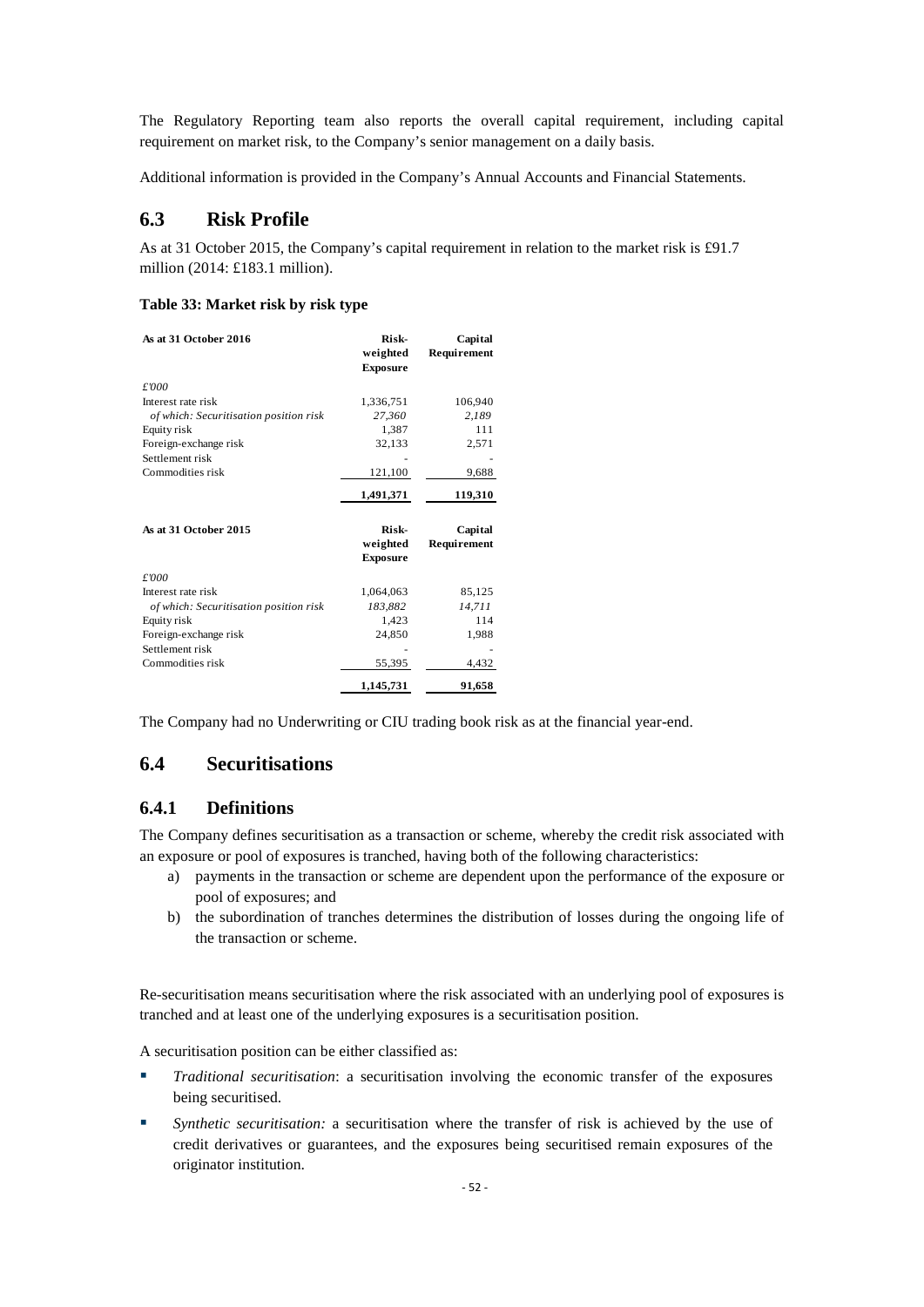#### **6.4.2 Objectives of Securitisation Activities**

The Company trades a range of European securitised products in the secondary market. These transactions are included the Company's trading book. The Company is not engaged in any securitisation of its own originated assets or the securitisation of third party assets via special purpose vehicles.

The Company monitors the market and credit risks arising from its securitisation positions in the similar manner as those of non-securitisation trading positions. Refer to the Company's risk governance and control framework discussion in the previous sections.

In addition, the Company adopts RBC's Trading Book Securitisation Framework, which requires:

- a comprehensive understanding of the risk characteristics of its individual securitisation exposures as well as the risk characteristics of the pools underlying its securitisation exposures;
- access performance information on the underlying pools on an on-going basis in a timely manner, including exposure type, percentage of loans past due, default rate, prepayment rates, loans in foreclosure, property type, occupancy, average credit score or other measures of creditworthiness, average loan-to-value ratio and industry and geographic diversifications;
- a thorough understanding of all structural features of a securitisation transaction that would materially impact the performance of the Company's exposures to the transactions, such as the contractual waterfall and waterfall-related triggers, credit enhancement, liquidity enhancements, market value triggers, and deal-specific definitions of default.

### **6.4.3 Summary of Relevant Accounting Policies**

*Recognition and measurement of financial instruments*

Financial instruments, including securitisation positions, are classified at inception, based on management's intention, as at fair value through profit or loss (FVTPL) or available-for-sale (AFS). Certain debt securities with fixed or determinable payments and which are not quoted in an active market may be classified as loans and advances.

Trading securities include securities purchased for sale in the near term which are classified as FVTPL by nature and securities which are designated as FVTPL under the fair value option and are reported at fair value. Obligations to deliver trading securities sold short are recorded as liabilities and carried at fair value. Realised and unrealised gains and losses on these securities are recorded as Net trading income. Dividend and interest income accruing on trading securities are recorded in Interest income. Interest and dividends accrued on interest-bearing and equity securities sold short are recorded in Interest expense.

AFS securities include: (i) securities which may be sold to meet liquidity needs, in response to or in anticipation of changes in interest rates and resulting prepayment risk, changes in foreign currency risk, changes in funding sources or terms; and (ii) loan substitute securities which are client financings that have been structured as after-tax investments rather than conventional loans in order to provide the clients with a borrowing rate advantage. AFS securities are measured at fair value. Unrealised gains and losses arising from changes in fair value are included in Other components of equity. Changes in foreign exchange rates for AFS equity securities are recognised in Other components of equity, while changes in foreign exchange rates for AFS debt securities are recognised in Net trading income. When the security is sold, the cumulative gain or loss recorded in Other components of equity is included as net gain (loss) on AFS securities in Net trading income. Purchase premiums or discounts on AFS debt securities are amortised over the life of the security using the effective interest method and are recognised in Net interest income. Dividend and interest income accruing on AFS securities are recorded in Net interest income.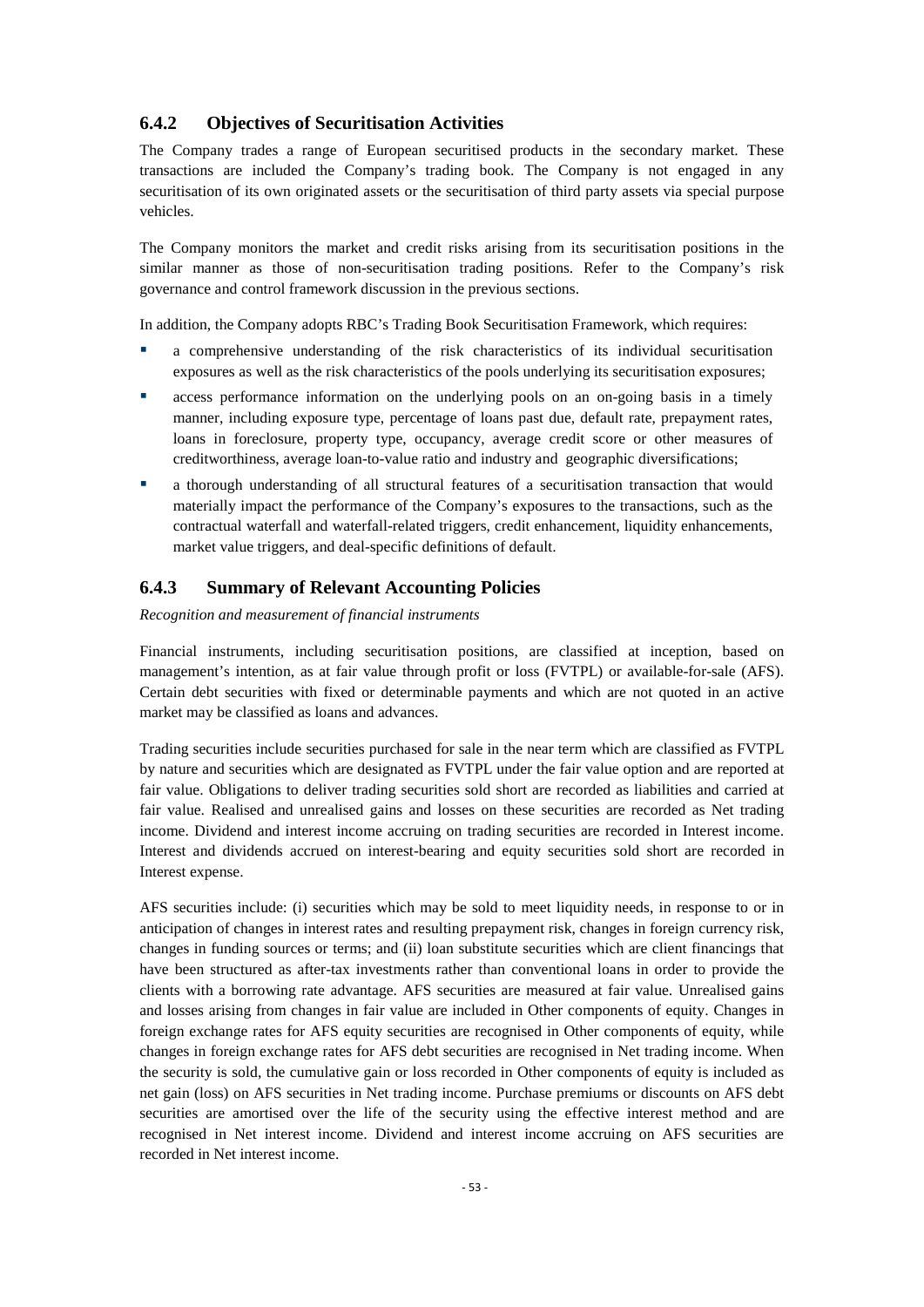At each reporting date, and more frequently when conditions warrant, the Company evaluates AFS securities to determine whether there is any objective evidence of impairment. Such evidence includes: for debt instruments, when an adverse effect on future cash flows from the asset or group of assets can be reliably estimated; for equity securities, when there is a significant or prolonged decline in the fair value of the investment below its cost.

When assessing impairment for debt instruments the Company primarily considers counterparty ratings and security-specific factors, including subordination, external ratings, and the value of any collateral held, for which there may not be a readily accessible market. Significant judgement is required in assessing impairment as management is required to consider all available evidence in determining whether objective evidence of impairment exists and whether the principal and interest on the AFS debt security can be fully recovered.

In assessing whether there is any objective evidence that suggests that equity securities are impaired, the Company considers factors which include the length of time and extent the fair value has been below cost, along with management's assessment of the financial condition, business and other risks of the issuer. Management weighs all these factors to determine the impairment but to the extent that management judgement may differ from the actual experience of the timing and amount of the recovery of the fair value, the estimate for impairment could change from period to period based upon future events that may or may not occur, the conclusion for the impairment of the equity securities may differ.

If an AFS security is impaired, the cumulative unrealised loss previously recognised in Other components of equity is removed from equity and recognised under Net trading income. This amount is determined as the difference between the cost/amortised cost and current fair value of the security less any impairment loss previously recognised. Subsequent to impairment, further declines in fair value are recorded in Net trading income, while increases in fair value are recognised in Other components of equity until sold. For AFS debt securities, reversal of previously recognised impairment losses is recognised in Statement of Income if the recovery is objectively related to a specific event occurring after recognition of the impairment loss.

#### *Derecognition of financial assets*

Financial assets are derecognised from the Balance Sheet when the contractual rights to the cash flows from the assets have expired, when the Company retains the rights to receive the cash flows of the assets but assume an obligation to pay those cash flows to a third party subject to certain pass-through requirements or when the contractual rights to receive the cash flows and substantially all of the risk and rewards of the assets have been transferred. When the Company retains substantially all of the risks and rewards of the transferred assets, the transferred assets are not derecognised from the Balance Sheet and are accounted for as secured financing transactions. When the Company neither retains nor transfers substantially all risks and rewards of ownership of the assets, the Company derecognises the assets if control over the assets is relinquished. If the Company retains control over the transferred assets, the Company continues to recognise the transferred assets to the extent of its continuing involvement.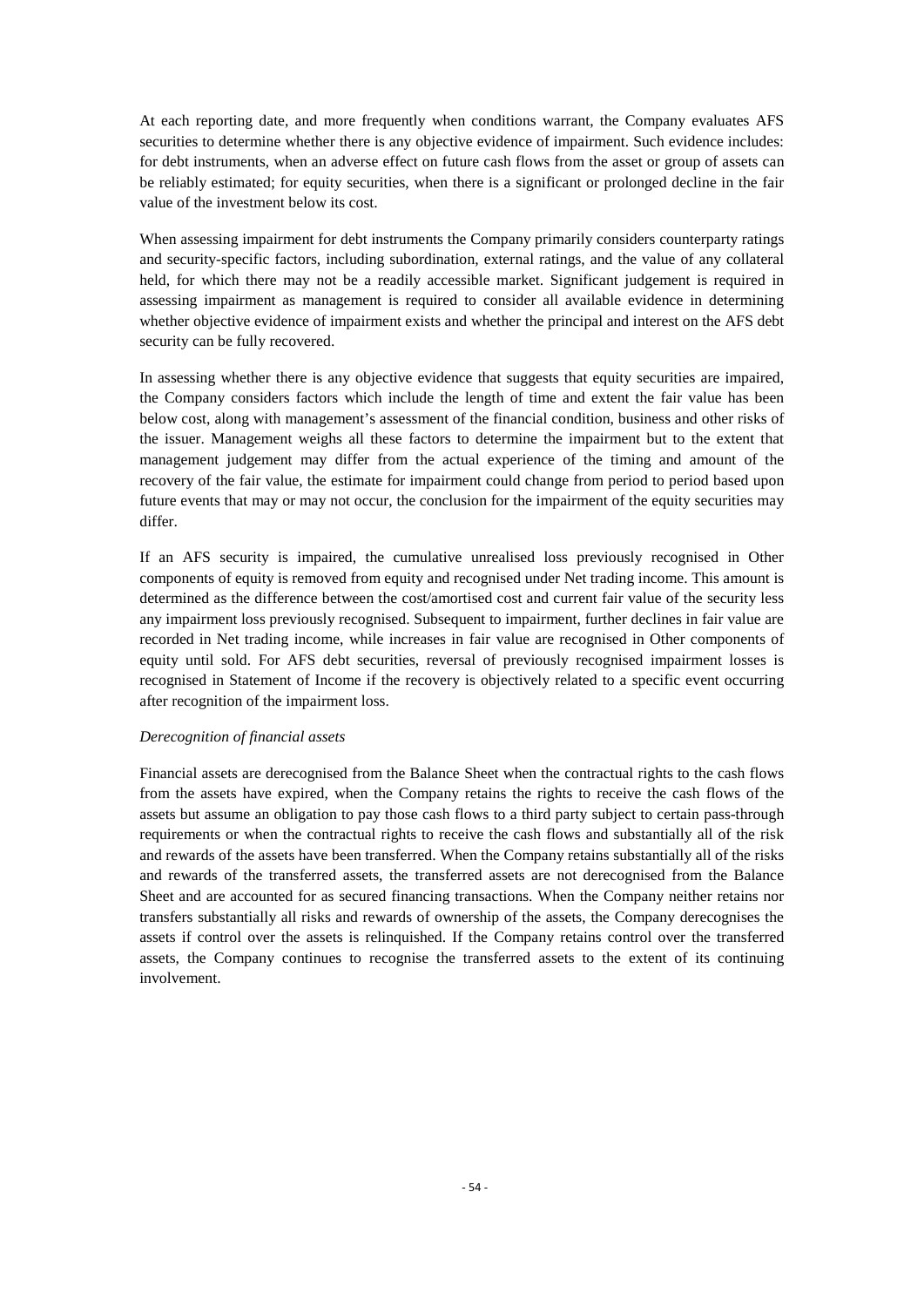## **6.4.4 Risk Profile**

As at 31 October 2015, the Company had a total exposure of £150.0 million (2014: £57.9 million) in relation to the securitisation positions, resulting in own funds requirement of £8.3 million (2014: £8.3million) using the Standardised calculation. Detailed analysis on the securitisation positions is included in the tables below.

#### **Table 34: Exposures by underlying exposure type**

| As at 31 October 2016<br>£'000 |                 |                                  |                               |
|--------------------------------|-----------------|----------------------------------|-------------------------------|
| <b>Exposure Type</b>           | <b>Exposure</b> | Risk-weighted<br><b>Exposure</b> | Capital<br><b>Requirement</b> |
| Traditional securitisation     |                 |                                  |                               |
| Residential mortgages          | 23,404          | 4,681                            | 374                           |
| Credit card receivables        | 100             | 20                               | 2                             |
| Consumer loans                 |                 |                                  |                               |
| Other assets                   | 2,538           | 22,659                           | 1,813                         |
|                                | 26,042          | 27,360                           | 2,189                         |
| As at 31 October 2015<br>£'000 |                 |                                  |                               |
| <b>Exposure Type</b>           | Exposure        | Risk-weighted                    | Capital                       |
|                                |                 | Exposure                         | Requirement                   |
| Traditional securitisation     |                 |                                  |                               |
| Residential mortgages          | 82,849          | 48,073                           | 3,846                         |
| Credit card receivables        | 19,670          | 3,934                            | 315                           |
| Consumer loans                 | 38,856          | 128,909                          | 10,313                        |
| Other assets                   | 8,659           | 2,966                            | 237                           |
|                                | 150,034         | 183,882                          | 14,711                        |

#### **Table 35: Securitisation exposures by seniority**

| As at 31 October 2016<br>£'000                   |                 |                                  |                        |
|--------------------------------------------------|-----------------|----------------------------------|------------------------|
| Tranche                                          | <b>Exposure</b> | Risk-weighted<br><b>Exposure</b> | Capital<br>Requirement |
| Senior                                           | 26,042          | 27,360                           | 2,189                  |
| Mezzanine                                        |                 |                                  |                        |
| <b>First loss</b>                                |                 |                                  |                        |
|                                                  | 26,042          | 27,360                           | 2,189                  |
| As at 31 October 2015<br>£'000<br><b>Tranche</b> | <b>Exposure</b> | Risk-weighted<br><b>Exposure</b> | Capital<br>Requirement |
| Senior                                           | 37,395          | 35,260                           | 2,821                  |
| Mezzanine                                        | 112,117         | 144,285                          | 11,543                 |
| <b>First loss</b>                                | 522             | 4,337                            | 347                    |
|                                                  | 150,034         | 183,882                          | 14,711                 |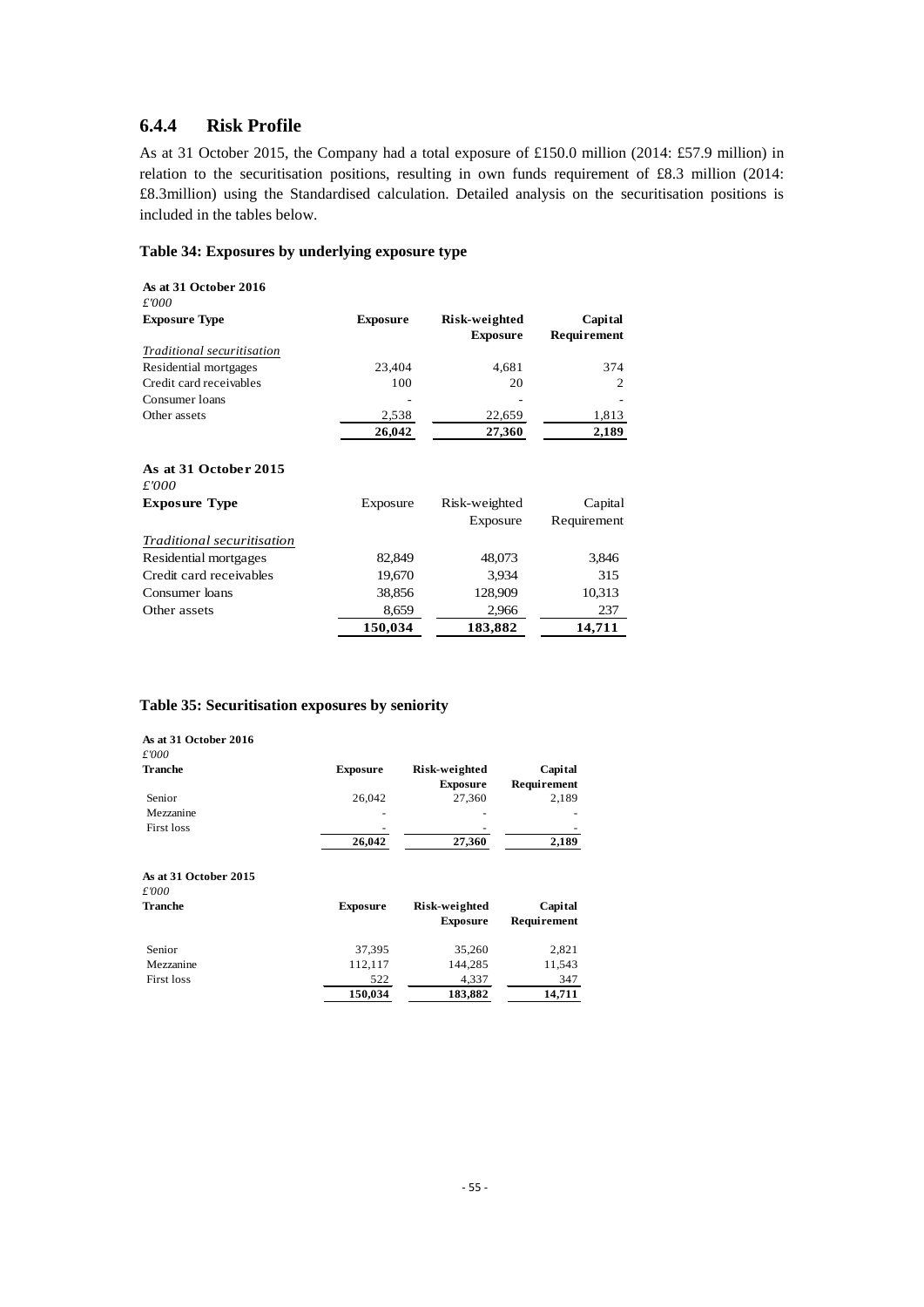| Table 36: Securitisation exposures by risk weighting |  |  |  |
|------------------------------------------------------|--|--|--|
|------------------------------------------------------|--|--|--|

| As at 31 October 2016           |                 |                                  |                               |
|---------------------------------|-----------------|----------------------------------|-------------------------------|
| £'000<br><b>Risk Weighting</b>  | <b>Exposure</b> | Risk-weighted<br><b>Exposure</b> | Capital<br><b>Requirement</b> |
| Exposures rated by ECAIs        |                 |                                  |                               |
| 20%                             | 24,241          | 4,848                            | 388                           |
| 50%                             |                 |                                  |                               |
| 100%                            |                 |                                  |                               |
| 350%                            |                 |                                  |                               |
| 1250%                           |                 |                                  |                               |
|                                 | 24.241          | 4,848                            | 388                           |
| Exposures not rated by ECAIs    |                 |                                  |                               |
| 1250%                           | 1,801           | 22,512                           | 1,801                         |
| Total                           | 26,042          | 27,360                           | 2,189                         |
| As at 31 October 2015<br>£'000  |                 |                                  |                               |
| <b>Risk Weighting</b>           | Exposure        | Risk-weighted                    | Capital                       |
|                                 |                 | Exposure                         | Requirement                   |
| <b>Exposures rated by ECAIs</b> |                 |                                  |                               |
| 20%                             | 62,842          | 12,568                           | 1,005                         |
| 50%                             | 41,911          | 20,955                           | 1,676                         |
| 100%                            | 30,660          | 30,660                           | 2,453                         |
| 350%                            | 7,006           | 24,523                           | 1,962                         |
| 1250%                           | 5,059           | 63,239                           | 5,059                         |
|                                 | 147,478         | 151,945                          | 12,155                        |
| Exposures not rated by ECAIs    |                 |                                  |                               |
| 1250%                           | 2,556           | 31,937                           | 2,556                         |
| Total                           | 150,034         | 183,882                          | 14,711                        |

The Company uses the following three ECAIs in assigning the appropriate risk weights for the securitisation positions held:

- Standard & Poor's,
- **Moody's, and**
- **Fitch Ratings.**

## **7.0 Operational Risk**

The Company defines operational risk as the risk of loss resulting from inadequate or failed internal processes, people and systems or from external events, and includes legal risk. The Company assesses its operational risk profile through a combination of qualitative and quantitative methods.

A variety of risk and control criteria are used to assess different business lines within the Company. The information is used to generate the risk profiles for each business area. These quantitative profiles are analysed at an aggregate level to provide a view of the risk profile of the business and the local platform as a whole. These profiles are reported to various committees for discussion and action. Specific risks and issues as well as overall themes are discussed.

The Operational Risk Appetite Framework is a formally articulated structure comprised of an operational risk appetite, operational risk tolerance and operational risk profile. The Company's Operational Risk Appetite definition is: 'The level of operational risk the Company is willing to accept on a risk-reward basis. The operational risk tolerance is defined as the operational risk level beyond which the entity/ platform/ business line should not go, regardless of what the entity/ platform/ business is comfortable with'.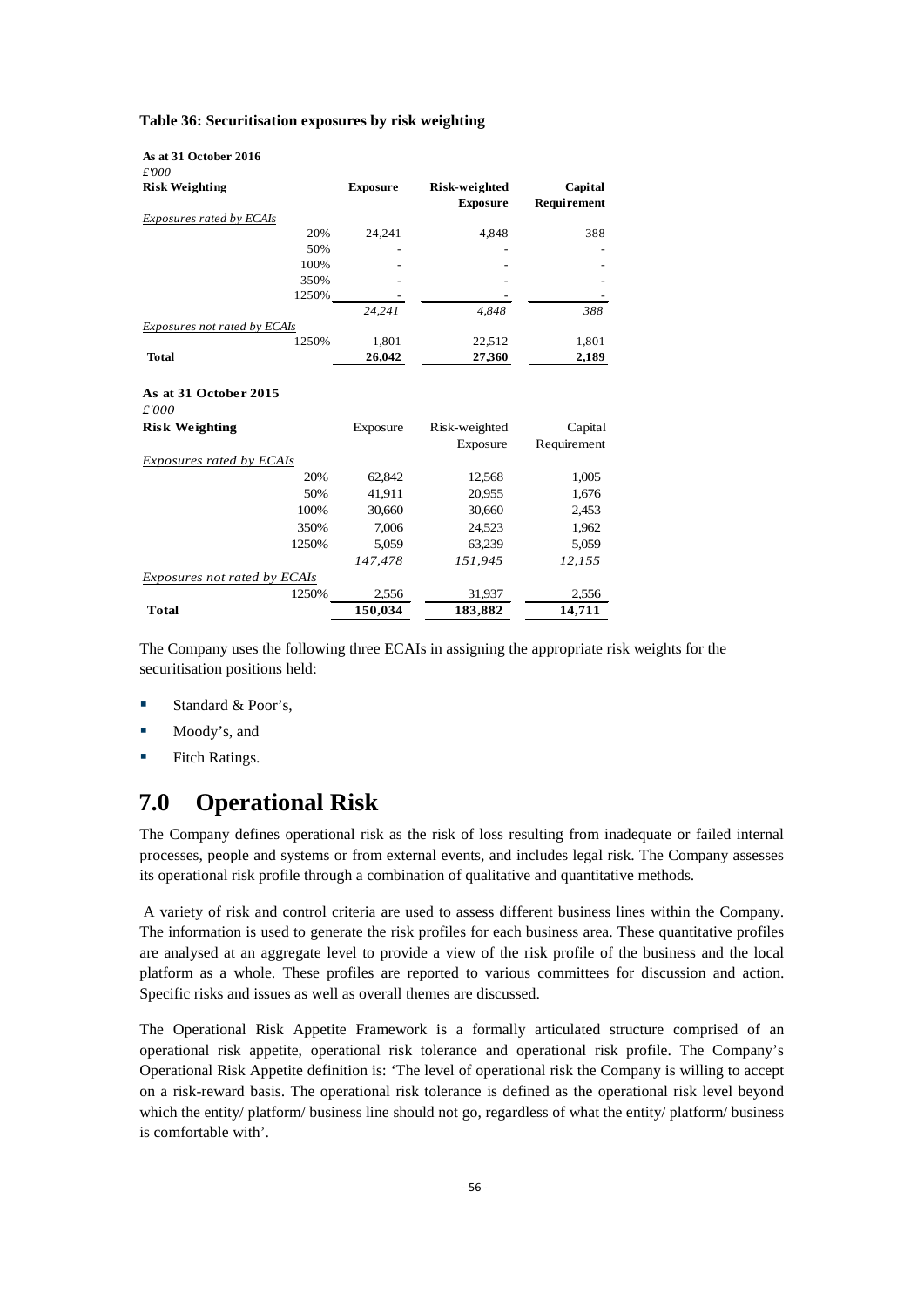An operational risk report is presented to each of the committees and captures both Capital Markets and Wealth Management activities within the Company.

The Company has adopted the Basic Indicator Approach to calculate the own funds requirement for operational risk. As at 31 October 2016, the own funds requirement for operational risk is £47.0 million (2015: £39.7 million).

## **8.0 Non-trading Book Equity Exposures**

The Company holds a small equity portfolio within its non-trading book in order to maintain its memberships with a number of clearing houses and exchanges in Europe. The Company has no intention of actively trading these equities for short term profit making purposes.

This equity portfolio has been disclosed as AFS securities in the Company's audited financial statements in according to IFRS. The Company measures its AFS securities at fair value. Unrealised gains and losses arising from changes in fair value are included in Other components of equity. Changes in foreign exchange rates for AFS equity securities are recognised in Other components of equity, while changes in foreign exchange rates for AFS debt securities are recognised in Net trading income. When the security is sold, the cumulative gain or loss recorded in Other components of equity is included as net gain (loss) on AFS securities in Net trading income. Dividend and interest income accruing on AFS securities are recorded in Net interest income.

At each reporting date, and more frequently when conditions warrant, the Company evaluates AFS securities to determine whether there is any objective evidence of impairment (e.g. a significant or prolonged decline in the fair value of the investment below its cost). If an AFS security is impaired, the cumulative unrealised loss previously recognised in Other components of equity is removed from equity and recognised under Net trading income. This amount is determined as the difference between the cost and current fair value of the security less any impairment loss previously recognised. Subsequent to impairment, further declines in fair value are recorded in Net trading income, while increases in fair value are recognised in Other components of equity until sold.

As at 31 October 2016, the Company had a total AFS reserve of £20.5 million (2015: £16.8 million) arising from the non-trading book equity exposures. This AFS reserve has been fully included in the Company's CET1 Capital since 1 January 2015.

#### **Table 37: Non-trading book equity exposures**

|                              | 2016     | 2015     |
|------------------------------|----------|----------|
| £'000                        | Unlisted | Unlisted |
| As at 1 November             |          |          |
| Cost                         | 925      | 925      |
| Accumulated unrealised gains | 20,955   | 22,904   |
|                              | 21,880   | 23,829   |
| Realised gains/(losses)      |          |          |
| Unrealised gains/(losses)    | 6,151    | (1,949)  |
| As at 31 October             | 28,031   | 21,880   |
| Accumulated unrealised gains | 27,106   | 20.955   |
| Less: Deferred tax           | (6,621)  | (4, 191) |
| <b>AFS</b> reserve           | 20.485   | 16.764   |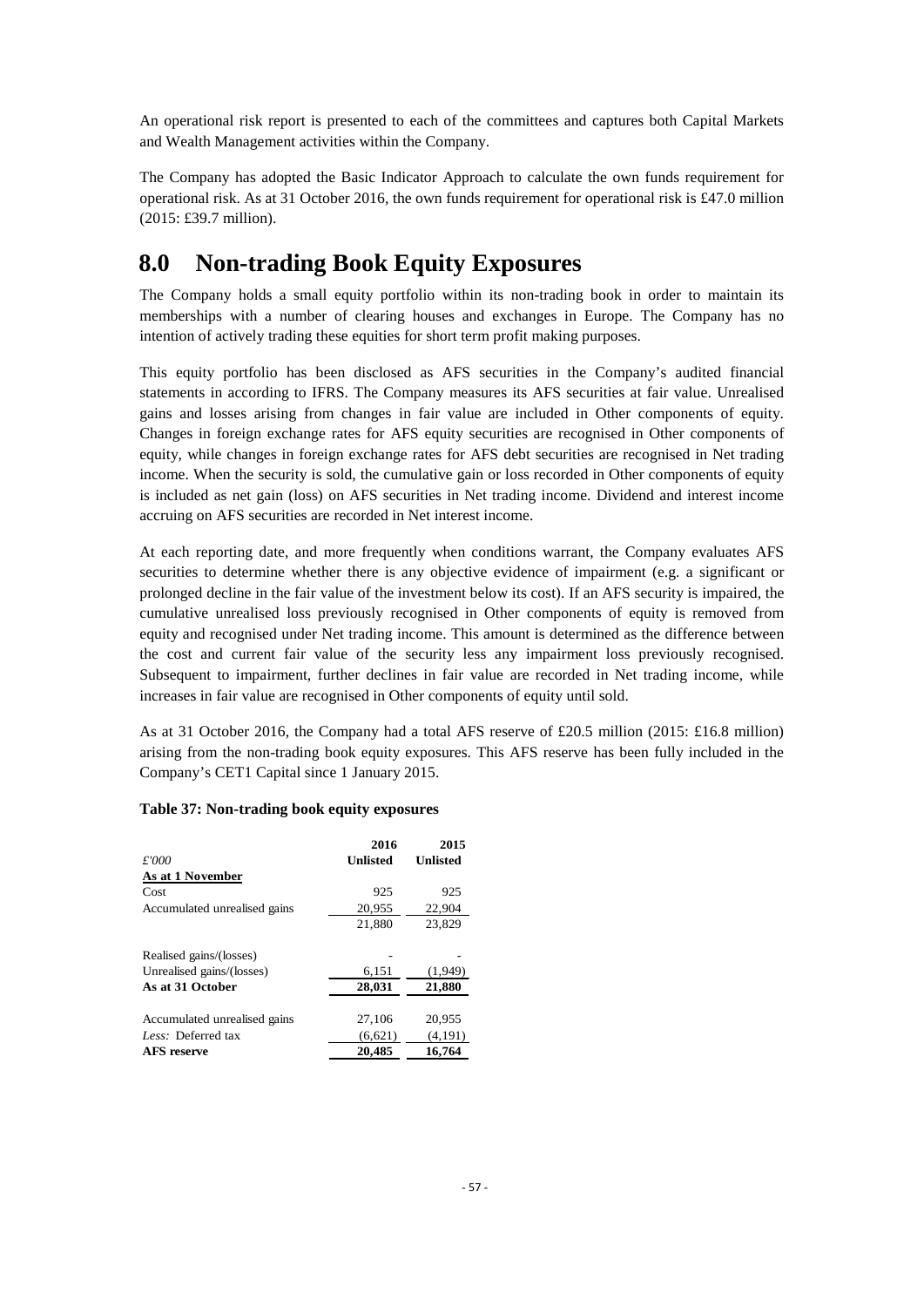## **9.0 Interest Rate Risk in the Banking Book**

Interest Rate Risk in the Banking Book (IRRBB) arises from a mismatch of maturity and re-pricing between assets and liabilities. Financial instruments leading to IRRBB include loans and advances, debt securities and deposits. RBCEL's IRRBB is governed by Royal Bank of Canada's interest rate risk policies which define the acceptable limits within which risks to Economic Value of Equity (EVE) and Net Interest Income (NII) over a 12-month time horizon are to be contained.

RBCEL's limit framework is maintained by Corporate Treasury which sets maximum unmatched exposures for Wealth Management, Capital Markets and Investor & Treasury Services. Interest rate risk in the banking book is not material and is monitored monthly by ALCO.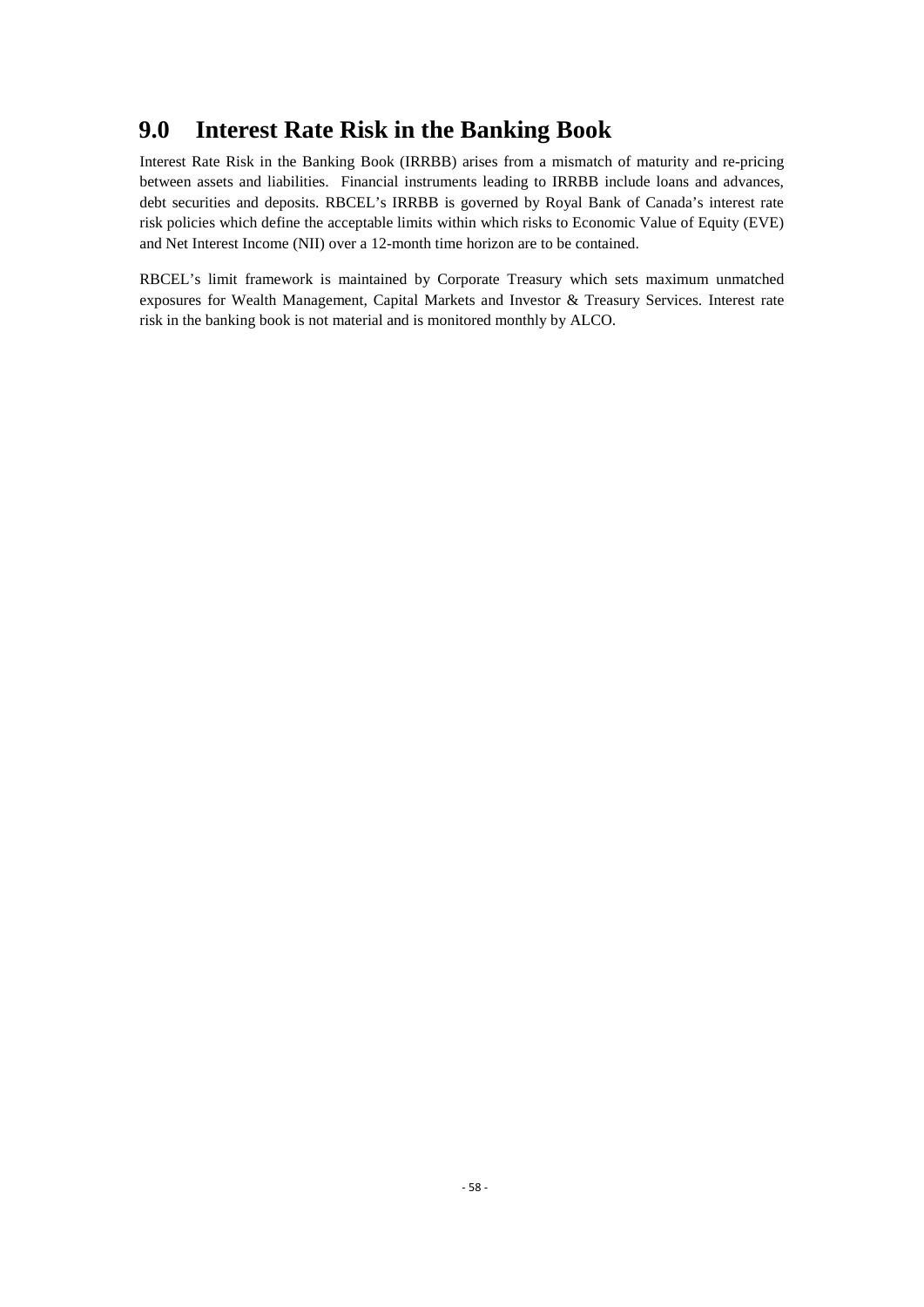## **10.0 Remuneration**

Remuneration disclosures are made in line with the Company's application of the requirements of Article 450 of the CRR.

## **10.1 Constitution and Activities of the EHRC**

RBC Europe Limited has a Human Resources Committee (UKHRC) which is responsible for the application of the compensation principles, practices and processes within all of RBC's operations on the UK mainland, except BlueBay Asset Management Ltd. The UKHRC ensures that our compensation policies supports the business objectives determined by the Board of Directors and/or senior management and take into appropriate account sound risk management practices, including long-term and short-term risk.

Within the authority delegated by the Board, the UKHRC is responsible for approving compensation policy and, in doing so, takes into account the pay and benefits across our Company. This includes the terms of bonus plans, other incentive plans and the individual compensation packages of Executive Directors and Senior Managers.

| <b>Members (fiscal year end)</b> |                           | <b>Meeting Attendance (4 meetings in total)</b> |
|----------------------------------|---------------------------|-------------------------------------------------|
|                                  | Nicola Mumford (Chair)    | 4 meetings                                      |
|                                  | Dr John Roberts           | 3 meetings                                      |
|                                  | Janice Fukakusa           | 4 meetings                                      |
|                                  | Jim Pettigrew             | 4 meetings                                      |
|                                  | Zabeen Hirji <sup>7</sup> | 1 Meeting                                       |

All of the members of the UKHRC are independent of day to day management under the standards set out by the Board. Dr Roberts, Mr Pettigrew and Ms Mumford are all independent Non-Executive Directors. No individual is involved in decisions relating to his or her own compensation.

During the year, the UKHRC received advice from the Company's Head of Human Resources, Head of Compliance, Chief Financial Officer and Chief Risk Officer, who provided advice to the UKHRC on the implications of the compensation policy on risk and risk management.

### **External Consultants**

 $\overline{\phantom{a}}$ 

The UKHRC received independent advice on executive compensation issues from Willis Towers Watson in September 2016. The company had no ties to members of the UKHRC or management that could jeopardize its independence.

#### **Role of the Relevant Stakeholders**

The UKHRC takes full account of the Company's strategic goals in setting compensation policy and is mindful of its duties to shareholders and other stakeholders. The UKHRC seeks to preserve shareholder value by ensuring the successful retention, recruitment and motivation of employees.

## **10.2 Criteria for the Identification of Material Risk Takers**

The following groups of employees have been identified as meeting the criteria for Material Risk Takers:

<span id="page-61-0"></span> $<sup>7</sup>$  Ms Hirji resigned from the Committee in March 2016 but continued to attend meetings as an invitee</sup>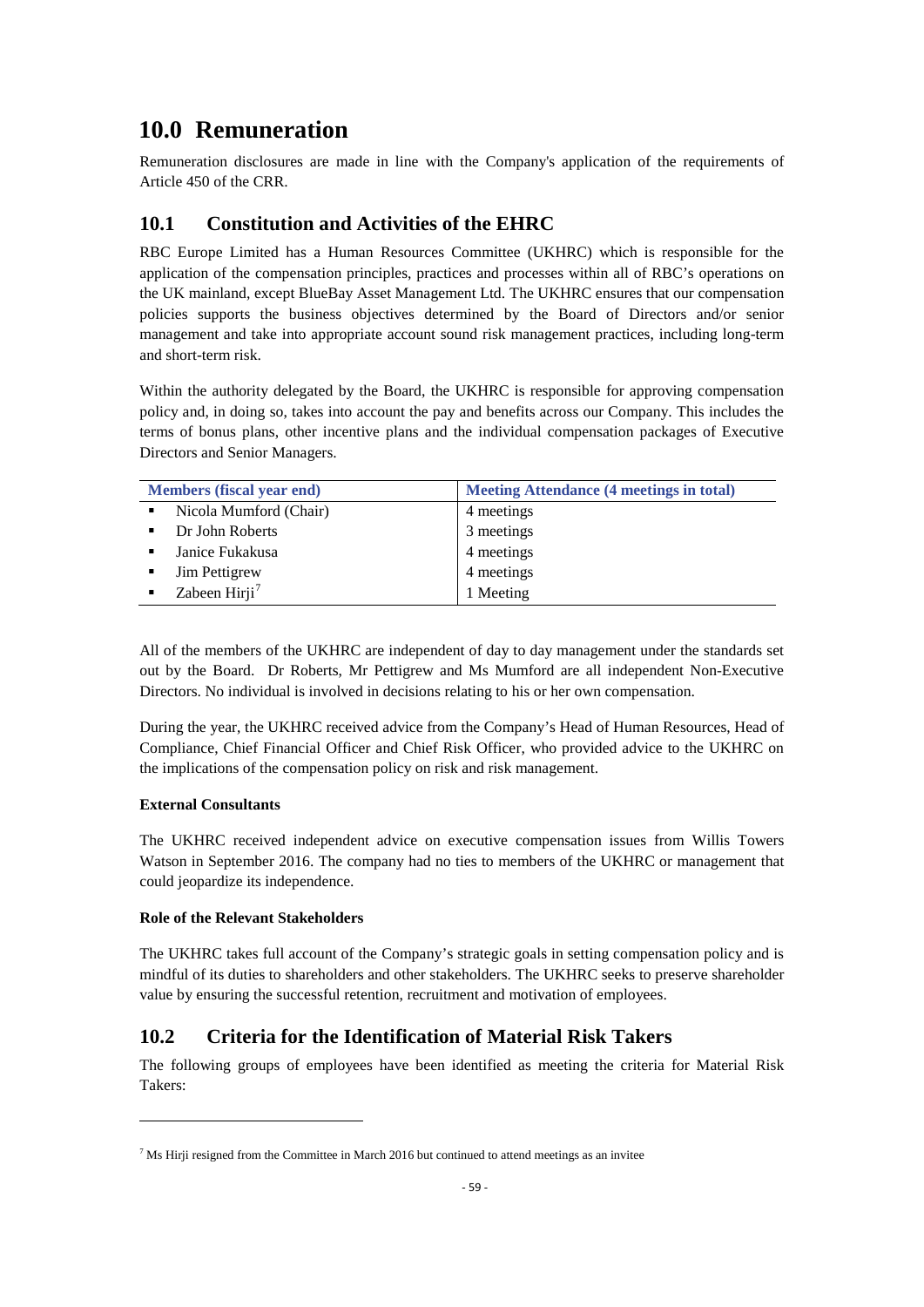#### *Employees captured by qualitative criteria include:*

- Board of Directors
- Senior management including individuals registered with the UK regulators as holding a Senior Manager Function (an SMF)
- Senior control function management including risk, compliance and internal audit and heads of human resources, information technology, legal and tax
- Those who have authority either individually or as members of a Committee to approve or veto new products or decisions that result in market or credit risk exposures that exceed specified thresholds (the lower of  $\mathfrak{S}$ m and 0.5% of the Company's Common Equity Tier One Capital).

#### *Employees captured by quantitative criteria*

- Employees awarded total compensation of  $\epsilon$ 600,000 or more in the preceding financial year
- Employees within the 0.3% of the number of staff who have been awarded the highest total compensation in the preceding year
- Employees awarded compensation in the preceding financial year which was equal to or greater than the lowest total compensation awarded to those meeting specified qualitative criteria
- In accordance with Remuneration Part of the PRA Rulebook (UK remuneration rules), employees identified under the quantitative criteria were then assessed to determine if the professional activities of the employee or category of employees gave them the ability to make decisions that could have a material impact on the risk profile of the Company. All regulatory reporting and approval requirements on the outcomes of this assessment were completed in respect of 2016 in accordance with the UK remuneration rules.

## **10.3 Design and Structure of Compensation for Material Risk Takers**

The Company's approach to compensation is based on five guiding principles:

- Compensation aligns with shareholder interests
- Compensation aligns with sound risk management principles
- Compensation rewards performance
- Compensation enables the Company to attract, engage and retain talent
- Compensation rewards behaviours that are consistent with the core values of the Company

All the Company's compensation policies and plans align with these principles and are approved by the UKHRC.

#### **Elements of compensation**

#### *a) Fixed Remuneration*

All Material Risk Takers receive fixed remuneration that reflects their market value, responsibility and contribution to the Company.

#### *b) Variable Remuneration*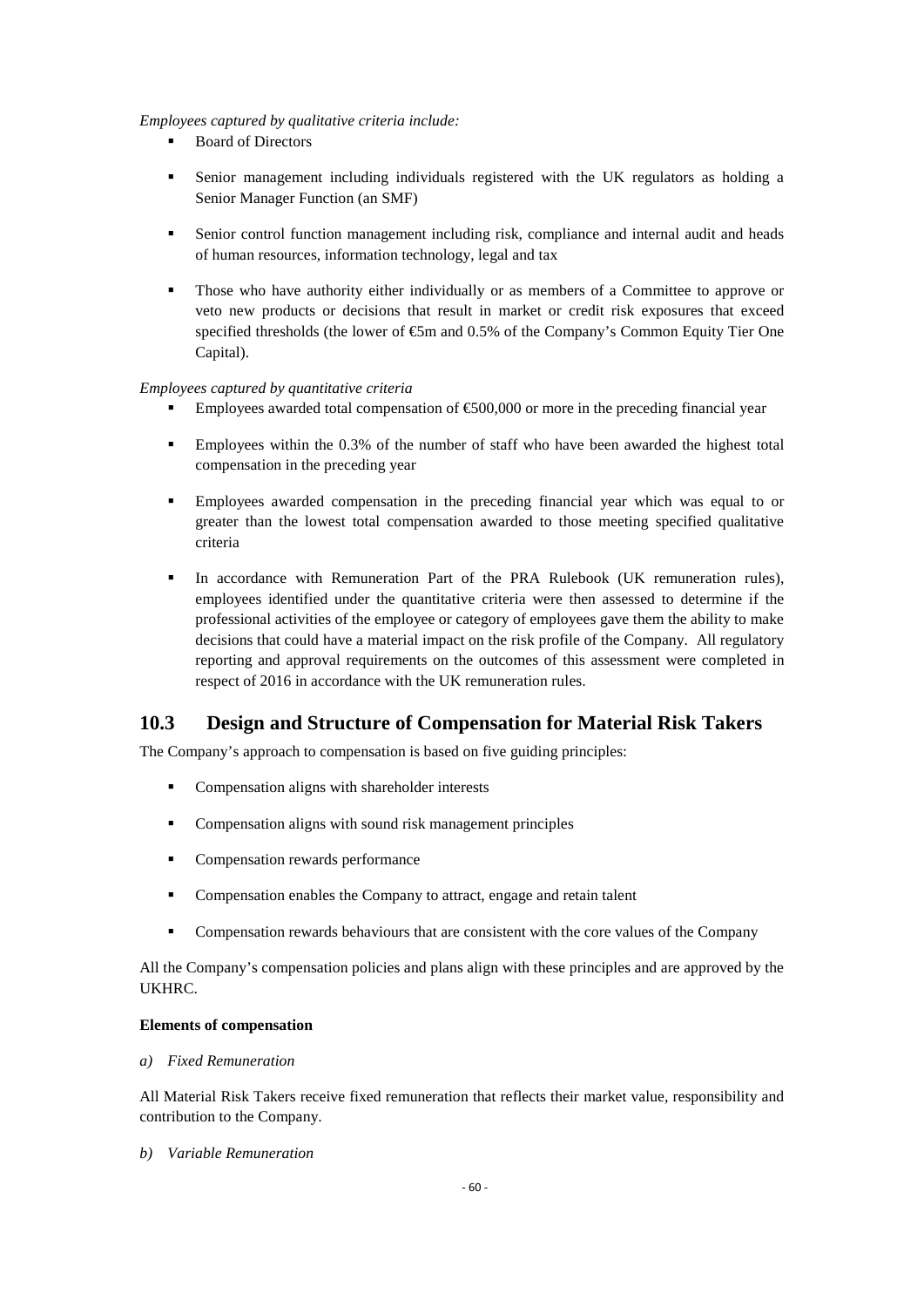All Material Risk Takers, other than the Independent Non-Executive Directors and overseas Board Directors, are eligible to participate in discretionary performance-based incentive schemes.

Performance-based annual discretionary incentives may be awarded based on the performance of the Company, the business, and the individual as detailed below. Annual incentives for Material Risk Takers are subject to review by the Chief Risk Officer Europe to ensure they adequately reflect risk and performance, and are subject to review by the UKHRC.

RBC Europe Limited has obtained the necessary approvals to operate a maximum level of the ratio between the fixed and variable components of remuneration that does not exceed 200% of the fixed component of the total remuneration for each individual as required under the UK remuneration rules and Article 91(1)(g) of CRD IV.

All compensation plans contain minimum compensation deferral requirements for Material Risk Takers in line with the UK remuneration rules.

At least 50% of variable compensation is delivered in equity-linked awards which are subject to retention periods of 6 months post vesting, in line with the UK remuneration rules.

Depending on the compensation plan, deferred compensation will vest as follows:

|                   | End of year 1 | <b>End of year 2</b> | End of year 3 |
|-------------------|---------------|----------------------|---------------|
| Scenario 1        | 25%           | 25%                  | 50%           |
| <b>Scenario 2</b> | -             |                      | 100%          |

## **10.4 The Link between Pay and Performance for Material Risk Takers**

Variable compensation plans reward employees on the basis of several factors, including individual, business segment and enterprise results relative to established performance objectives that are aligned with the risk appetite of RBC. A significant portion of performance-based pay is deferred in the form of equity incentive awards in order to align compensation with the risk time horizon and motivate employees to generate longer-term value for shareholders and remain accountable for decisions with longer risk-tails. To create a clear relationship between pay and performance, employees have an opportunity to earn higher compensation for outstanding performance, and conversely, earn less compensation when RBC, a business segment and/or individual results fall below expectations.

At the individual level, there are a number of factors that are considered in determining the extent to which an employee participates in a discretionary bonus distribution. Individual performance is evaluated using both financial and non-financial measures. Non-financial measures considered in the discretionary bonus evaluation process include the following:

- Adherence to our Code of Conduct. All employees are expected to adhere to our Code of Conduct, and failure to adhere through unethical or non-compliant behaviours results in disciplinary or corrective action, which may include immediate or eventual dismissal. All employees receive Code of Conduct training and testing on joining RBC and every year thereafter
- Compliance with a full range of risk management policies specific to individual job requirements as outlined in employee Performance Management Documents
- Assessment of key behaviours, which are part of the RBC Global Performance Management process, and typically include the obligation to:
	- Abide by the letter and spirit of rules and procedures established by regulators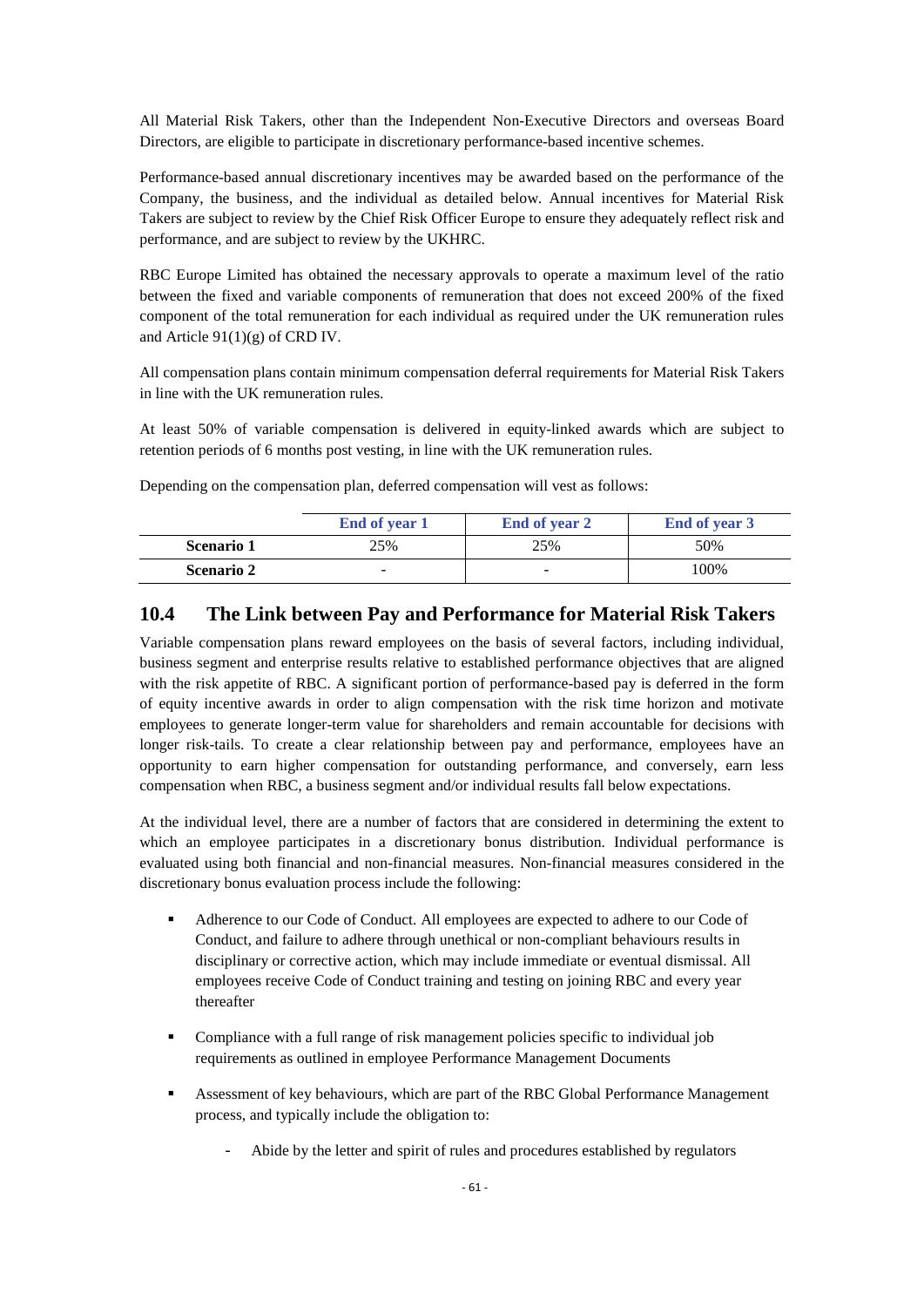- Follow all relevant internal policies and procedures including, but not limited to, trading and position limits and standing order
- At all times, act in the best interests of RBC and its clients
- Escalate, on a timely basis, any areas of material concern related to any of the above
- Lead by example so that direct reports adopt similar high standards
- Reports from control functions, including those from Internal Audit, Compliance (regulatory gaps, trades beyond excess limits), and Group Risk Management regarding operational, market and credit risks, among others
- Assessment of accountabilities and detailed action plans to implement and monitor changes required to close the gaps identified during risk management or internal audit reviews

Employees that are not meeting the above mentioned non-financial performance standards for their role are subject to our corrective action process, which can include either a significant reduction in bonus amounts or dismissal.

Furthermore, prior to vesting, Material Risk Takers deferred compensation is subject to review under the firm's risk and performance adjustment process whereby actual risk and performance outcomes are reviewed and if materially different from assessments made when deferred compensation was granted, or if misconduct has occurred, then deferred compensation may be reduced or forfeited in full.

## **10.5 Disclosures on Remuneration**

During the year ended 31 October 2016, remuneration for staff whose professional activities have a material impact on the risk profile of the business was as follows:

#### **Table 38: Aggregate remuneration expenditure**

|                                                                      | 2016                      |
|----------------------------------------------------------------------|---------------------------|
|                                                                      | <b>RBC Europe Limited</b> |
|                                                                      | <b>GBPmm</b>              |
| Aggregate remuneration expenditure (Material<br><b>Risk Takers</b> ) | 69.7                      |

*Includes fixed and variable remuneration awarded in respect of performance year 2016 (including deferred components)*

#### **Table 39: Analysis of remuneration between fixed and variable amounts**

|                                       |                             | 2016         |              |
|---------------------------------------|-----------------------------|--------------|--------------|
|                                       | <b>Material Risk Takers</b> |              |              |
|                                       | <b>Senior Management</b>    | <b>Other</b> | <b>Total</b> |
| <b>Number of Material Risk Takers</b> | 25                          | 86           | 111          |
|                                       | <b>GBPmm</b>                | <b>GBPmm</b> | <b>GBPmm</b> |
| <b>Total Fixed Remuneration</b>       | 9.4                         | 25.6         | 35.0         |
| <b>Total Variable Remuneration</b>    | 11.9                        | 22.8         | 34.7         |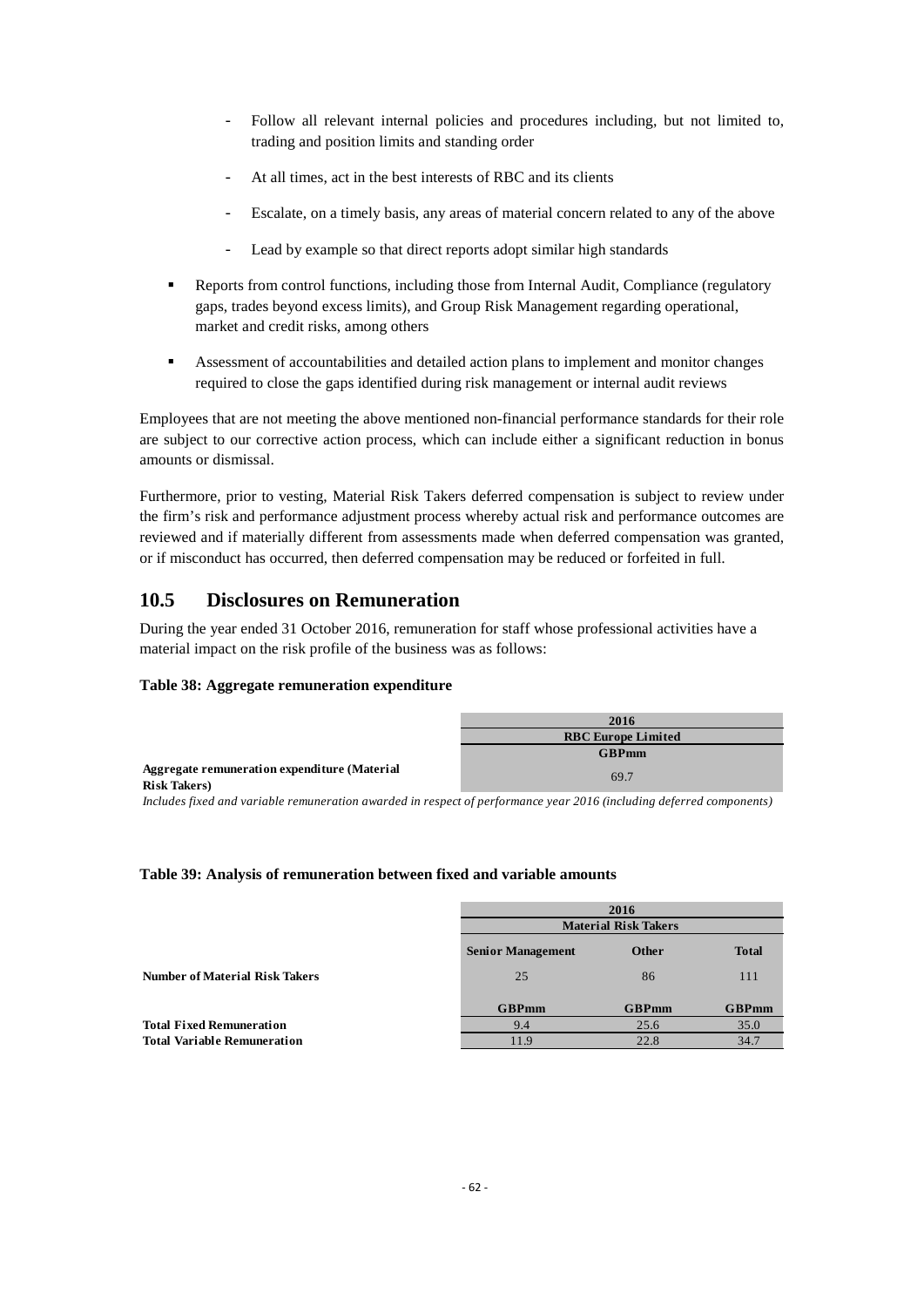# **11.0 Appendices**

## **11.1 Appendix 1: Board Membership**

**Current Independent Non-Executive Directors**

| <b>Director</b>                     | <b>Role</b>                                                                                                                                    | <b>Biography</b>                                                                                                                                                                                                                                                                                                                                                                                                                                                                                                                                                                                                                                                                                                                                                |
|-------------------------------------|------------------------------------------------------------------------------------------------------------------------------------------------|-----------------------------------------------------------------------------------------------------------------------------------------------------------------------------------------------------------------------------------------------------------------------------------------------------------------------------------------------------------------------------------------------------------------------------------------------------------------------------------------------------------------------------------------------------------------------------------------------------------------------------------------------------------------------------------------------------------------------------------------------------------------|
| John Roberts<br>(Residency:<br>UK)  | Chair<br>Member of Audit<br>Committee, Risk<br>Committee,<br>Nomination<br>Committee, and UK<br><b>Human Resources</b><br>Committee            | John Roberts is the former Chief Executive Officer<br>(CEO) of United Utilities plc, Manweb and Hyder<br>Utilities. His current appointments include Chairman of<br>the Halite Energy Group Limited, Impello plc, Electricity<br>North West plc. and BlueBay Asset Management.<br>He is a Fellow of the Royal Academy of Engineering, the<br>Institution of Engineering and Technology, and the<br>Association of Chartered Certified Accountants. He is<br>also a Companion of the Chartered Management Institute.<br>He was awarded the CBE in 2005.                                                                                                                                                                                                          |
| Jim Pettigrew<br>(Residency:<br>UK) | Chair of Audit<br><b>Committee and Risk</b><br>Committee<br>Member of<br>Nomination<br>Committee and UK<br><b>Human Resources</b><br>Committee | Jim Pettigrew was born and educated in Dundee. He<br>graduated in Law at Aberdeen University, and obtained a<br>post-graduate diploma in accountancy studies from<br>Glasgow University, before embarking on Chartered<br>Accounting (CA) training with Arthur Young McClelland<br>Moores & Co (now Ernst and Young). After qualifying as<br>a CA in 1984, Jim undertook a number of commercial<br>finance roles in Scotland, prior to joining the London-<br>based FTSE 100 international insurance<br>broker,<br>Sedgwick Group plc. During an 11-year tenure at<br>Sedgwick, he held several senior financial positions,<br>including Group Treasurer and Deputy Chief Financial<br>Officer (CFO).<br>He was then appointed CFO at the money and derivatives |
|                                     |                                                                                                                                                | broker ICAP, for 8 years before joining Ashmore, the<br>FTSE 250 emerging asset manager, as Chief Operating<br>Officer (COO), and as part of the management team that<br>successfully floated the business on the London Stock<br>Exchange in October 2006. Most recently, Jim has been<br>CEO of CMC markets. He currently holds a number of<br>non-executive directorships, including Aberdeen Asset<br>Management plc and Hermes. He is Chairman of<br>Edinburgh Investment Trust plc, in addition to Senior<br>Independent Director at Crest Nicholson plc.<br>He is also President of the Institute of Chartered<br>Accountants of Scotland.                                                                                                               |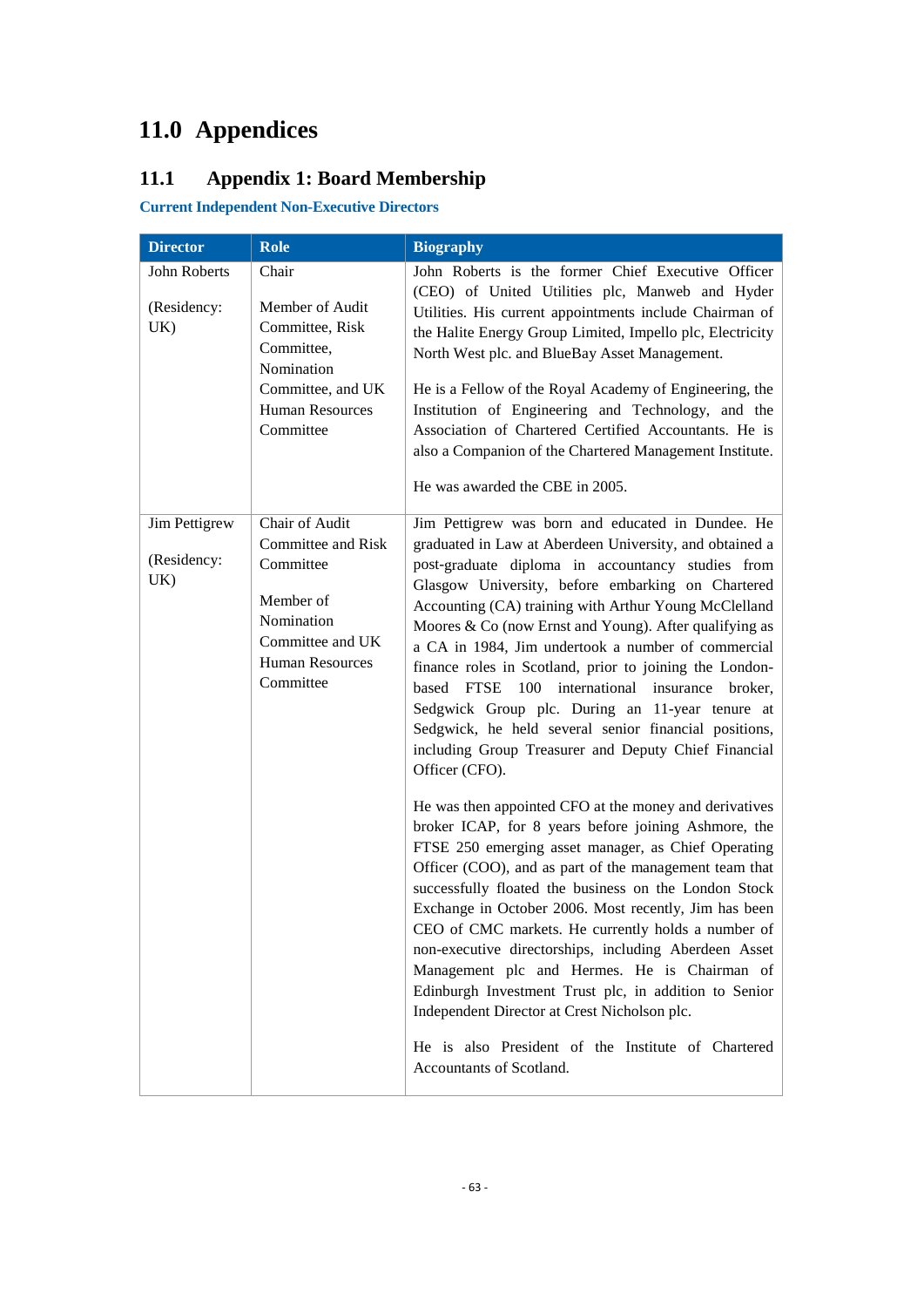| Nicola             | Chair of UK Human                                                              | Nicola has spent the majority of her career with Wragge                                                                                                                                                                                                                                                                                                                                                                                                                                                                                                                                                         |
|--------------------|--------------------------------------------------------------------------------|-----------------------------------------------------------------------------------------------------------------------------------------------------------------------------------------------------------------------------------------------------------------------------------------------------------------------------------------------------------------------------------------------------------------------------------------------------------------------------------------------------------------------------------------------------------------------------------------------------------------|
| Mumford            | <b>Resources Committee</b>                                                     | $\&$ Co LLP, the international law firm. She joined as a                                                                                                                                                                                                                                                                                                                                                                                                                                                                                                                                                        |
| (Residency:<br>UK) | Member of Audit<br>Committee, Risk<br>Committee and<br>Nomination<br>Committee | solicitor in 1987 and, since then, has gone on to become<br>Senior Director and Managing Partner of the London<br>Office. In her role as London Managing Partner, she was<br>responsible for strategy for the London office, and the<br>firm's business development. As a lawyer, she was<br>Senior Litigation Partner in the firm's Dispute Resolution<br>Group working with clients such as Legal and General,<br>London Stock Exchange and others in the automotive<br>sector. She currently also resides on the Board of Harbour<br>Litigation Funding, the UK's largest provider of litigation<br>funding. |

## **Current Shareholder Representative Non-Executive Directors**

| <b>Director</b> | <b>Role</b>                          | <b>Biography</b>                                         |
|-----------------|--------------------------------------|----------------------------------------------------------|
| Janice          | Chief Administrative                 | Janice started her career with PricewaterhouseCoopers    |
| Fukakusa        | Officer and Chief                    | LLP, where she obtained the professional designations of |
|                 | Financial Officer,                   | chartered accountant and chartered business valuator.    |
| (Residency:     | <b>RBC</b>                           |                                                          |
| Canada)         |                                      | She holds a BA from University of Toronto and holds an   |
| Resigned $-15$  | Member of Audit                      | MBA from Schulich School.                                |
| Dec 2016        | Committee.                           |                                                          |
|                 | Nomination                           |                                                          |
|                 | Committee and UK                     |                                                          |
|                 | <b>Human Resources</b><br>Committee. |                                                          |
|                 |                                      |                                                          |
| Doug            | Chair and CEO of                     | Doug joined Pitfield MacKay Ross Limited in 1979         |
| McGregor        | <b>RBC</b> Capital Markets           | before moving to Marcil Trust in 1982. Marcil Trust was  |
|                 |                                      | acquired by Royal Bank of Canada in 1990.                |
| (Residency:     |                                      |                                                          |
| Canada)         |                                      | Doug holds a BA (Hons) and an MBA from the               |
|                 |                                      | University of Western Ontario.                           |
|                 |                                      | Doug is currently Chairman of the Board of Directors of  |
| Resigned $-10$  |                                      | Investment Industry Regulatory Organization of Canada    |
| Feb 2016        |                                      | (IIROC).                                                 |
|                 |                                      |                                                          |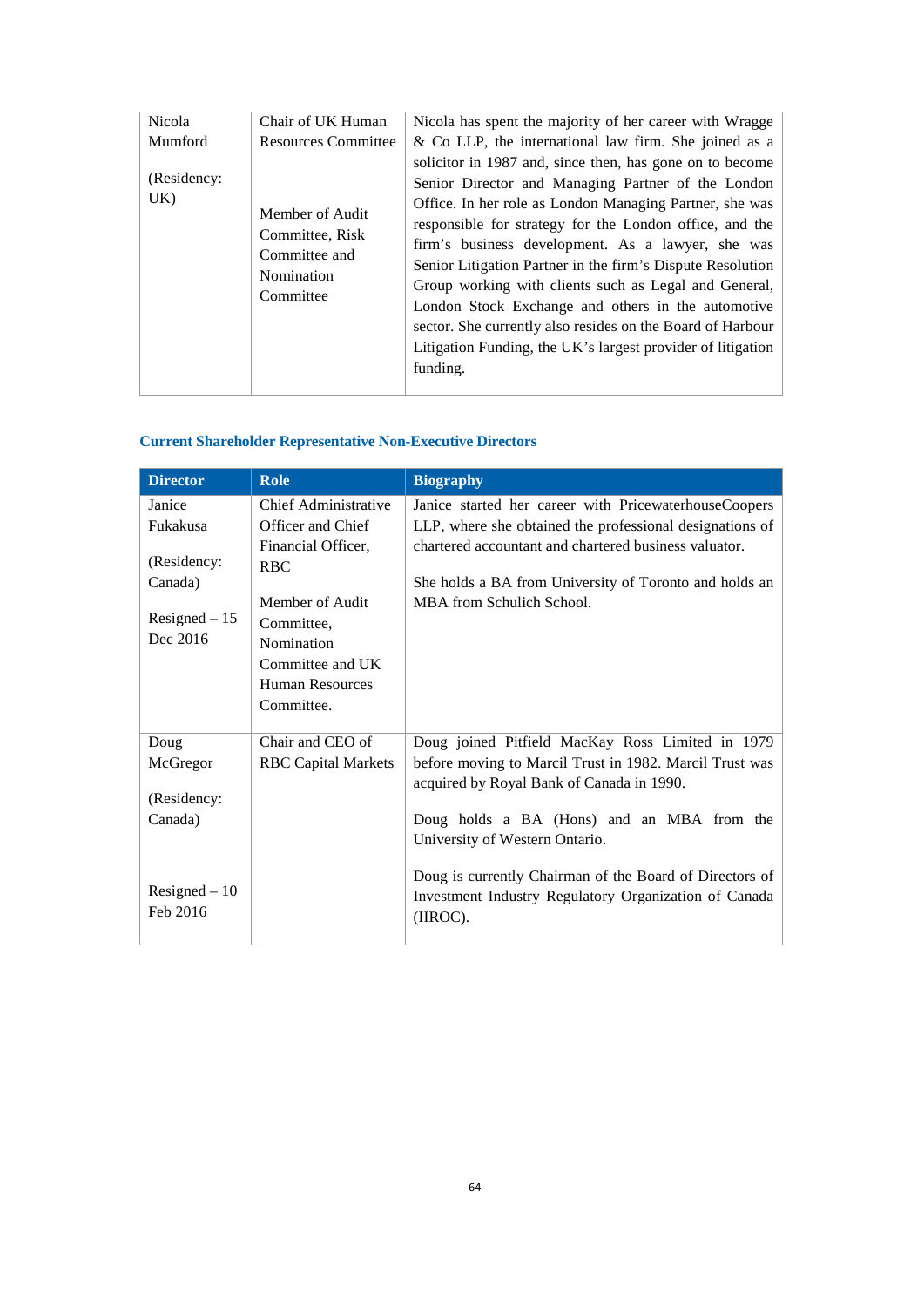| Richard Talbot | COO of RBC Capital | Richard is Chief Operating Officer of RBC Capital          |
|----------------|--------------------|------------------------------------------------------------|
|                | Markets            | Markets with global responsibility for all operational and |
| (Residency:    |                    | administrative matters of the bank. Previously, Richard    |
| Canada)        |                    | was Co-Head of Global Research at RBC Capital              |
|                |                    | Markets, where his primary focus was on equity, fixed      |
| Resigned $-31$ |                    | income, & currencies and credit research in Canada,        |
| May 2016       |                    | Europe and Australia. Richard joined Royal Bank of         |
|                |                    | Canada in 1991 as an Account Manager in Corporate          |
|                |                    | Banking, and in 1993 he joined RBC Dominion                |
|                |                    | Securities as a telecom research analyst, over the years   |
|                |                    | gaining recognition as the leading analyst in the sector.  |
|                |                    | He was ranked the #1 telecom and cable analyst in          |
|                |                    | Canada from 2000 to 2005 by Brendan Wood, and the          |
|                |                    | No. 1 ranked analyst for all sectors in Canada by          |
|                |                    | Reuters/Tempest in 1999. Since 2010, RBC's Canadian        |
|                |                    | Equity Research team has been rated #1 according to        |
|                |                    | Greenwich and Brendan Wood. Prior to joining RBC,          |
|                |                    | Richard was a senior accountant with Coopers and           |
|                |                    | Lybrand. Richard holds an MBA and an honours degree        |
|                |                    | in Business Administration from the Ivey School of         |
|                |                    | Business at Western University, and he is a qualified      |
|                |                    | Chartered Accountant and a Chartered Financial Analyst.    |
|                |                    |                                                            |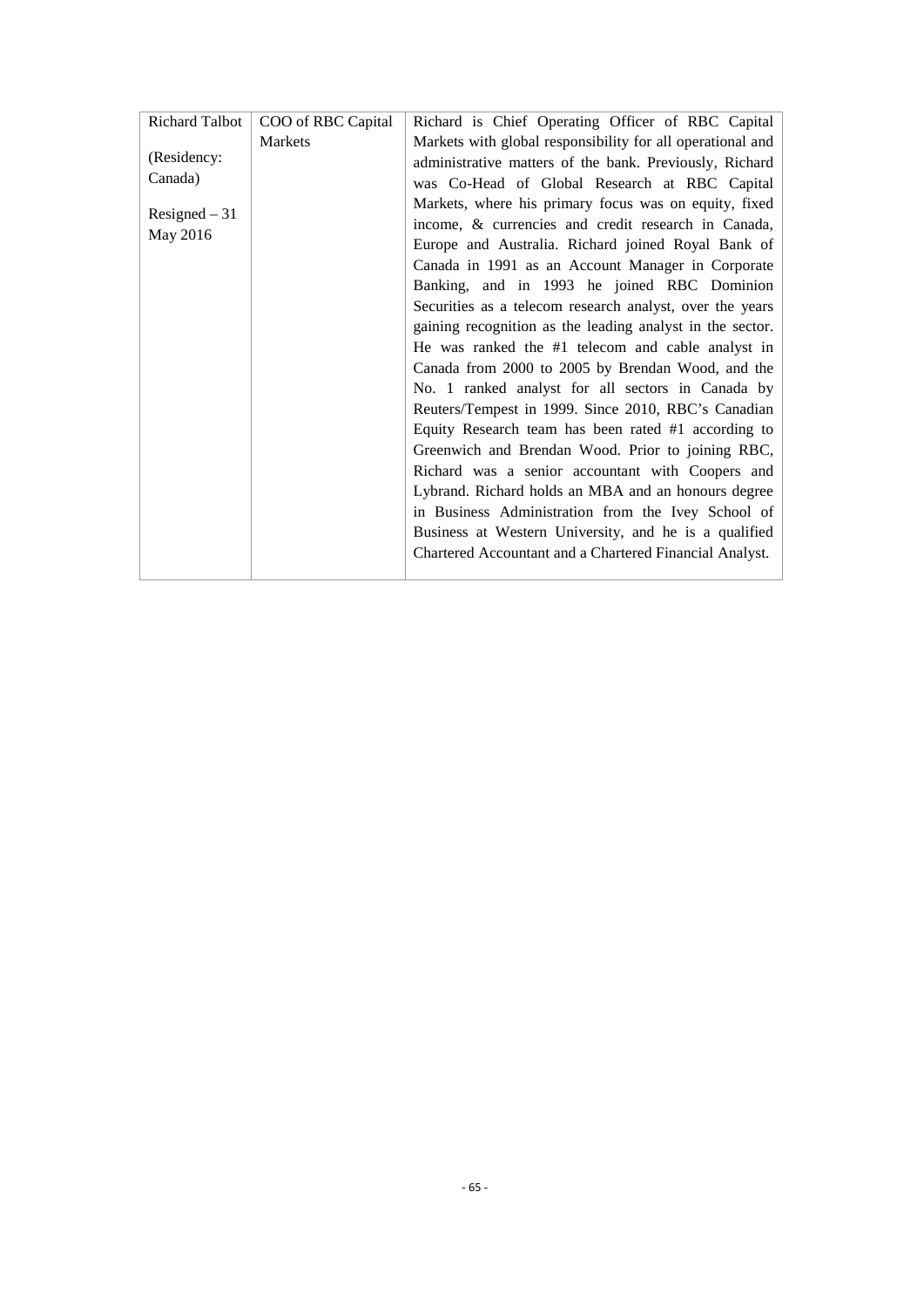| Troy Maxwell                                       | COO of RBC Capital | Troy Maxwell is Chief Operating Officer of RBC Capital                                                                                                                                                                                                                                                                                                                                                                                                                                                                                                                                                                                                                                                                                                                                                               |
|----------------------------------------------------|--------------------|----------------------------------------------------------------------------------------------------------------------------------------------------------------------------------------------------------------------------------------------------------------------------------------------------------------------------------------------------------------------------------------------------------------------------------------------------------------------------------------------------------------------------------------------------------------------------------------------------------------------------------------------------------------------------------------------------------------------------------------------------------------------------------------------------------------------|
| (Residency:<br>Canada)<br>Appointed-14<br>Sep 2016 | Markets            | Markets with global responsibility for all operational and<br>administrative matters of the firm, including optimizing<br>cost base management and financial resources, and<br>leading the response to regulatory change. Previously,<br>Mr. Maxwell was Executive Vice President of Finance<br>and Chief Financial Officer of RBC Capital Markets and<br>Technology & Operations, where he oversaw all finance<br>services to RBC's wholesale business and technology and<br>operations platform.                                                                                                                                                                                                                                                                                                                   |
|                                                    |                    | Mr. Maxwell is a champion for diversity-related<br>initiatives at RBC and an active member of the<br>community. Since 2009, he has served as the executive<br>sponsor of RBC's Advancement of Women in Leadership<br>committee, a global leadership forum responsible for<br>driving actions to improve representation of senior<br>women at the bank. Additionally, Mr. Maxwell is a senior<br>advisor for RWomen, RBC Capital Markets' internal<br>forum dedicated to fostering the development and career<br>aspirations of women. Mr. Maxwell has played a key role<br>in RBC's annual United Way campaign for several years<br>and acts as Co-Chair of RBC's national Major Individual<br>Gifts Committee. He is also a member of the United Way<br>Toronto & York Region's Major Individual Giving<br>Cabinet. |
|                                                    |                    | Prior to joining RBC, Mr. Maxwell was Chief Financial<br>Officer of CIBC World Markets and a partner at<br>PricewaterhouseCoopers LLP, where he led the financial<br>institutions and corporate treasury risk management<br>consulting and advisory business.                                                                                                                                                                                                                                                                                                                                                                                                                                                                                                                                                        |
|                                                    |                    | Mr. Maxwell is a Chartered Professional Accountant, and<br>holds an Honours BA and a Master's Degree in<br>Accounting from the University of Waterloo.                                                                                                                                                                                                                                                                                                                                                                                                                                                                                                                                                                                                                                                               |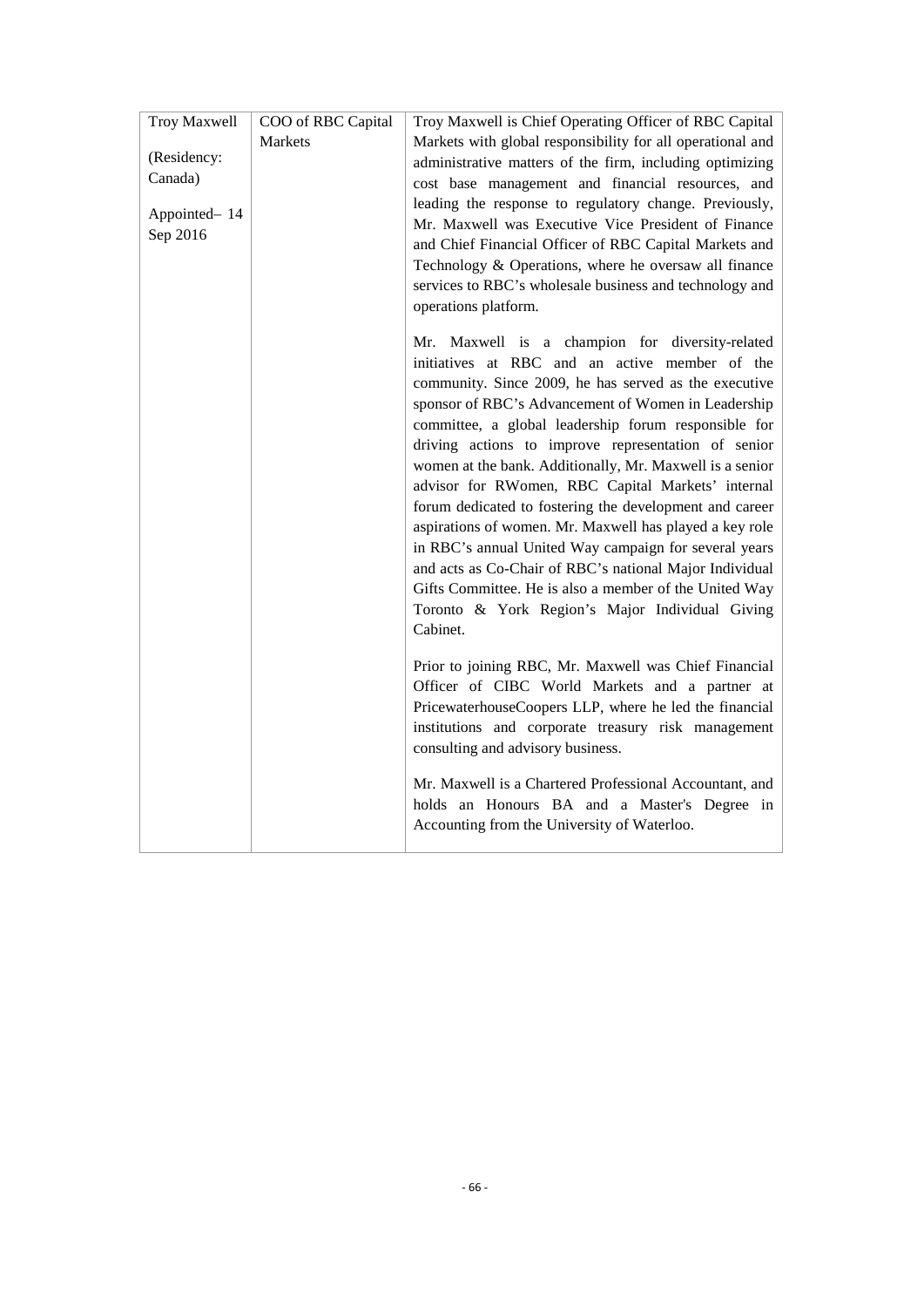#### **Executive Directors**

| <b>Director</b>                          | Role                                 | <b>Biography</b>                                                                                                                                                                                                                                                                                                                                                                                                                                                                                                                              |
|------------------------------------------|--------------------------------------|-----------------------------------------------------------------------------------------------------------------------------------------------------------------------------------------------------------------------------------------------------------------------------------------------------------------------------------------------------------------------------------------------------------------------------------------------------------------------------------------------------------------------------------------------|
| Stephen Krag<br>(Residency: UK)          | Chief Financial Officer,<br>Europe   | Stephen joined RBC Capital Markets in April 2011<br>from Daiwa Capital Markets Europe where he was<br>Chief Financial Officer.                                                                                                                                                                                                                                                                                                                                                                                                                |
|                                          |                                      | Prior to this, Stephen was Chief Operating Officer<br>for HBOS Treasury Services and held a number of<br>senior finance positions within capital markets,<br>equities and global financial market businesses for<br>NatWest Securities.                                                                                                                                                                                                                                                                                                       |
|                                          |                                      | Stephen graduated from Cambridge University and is<br>a qualified Chartered Accountant.                                                                                                                                                                                                                                                                                                                                                                                                                                                       |
| <b>Bruce MacLaren</b><br>(Residency: UK) | Chief Risk Officer,<br>Europe & APAC | Bruce is the Chief Risk Officer in Europe, with<br>responsibility for providing independent oversight of<br>risk for all RBC businesses across the region. He sets<br>the strategic direction of risk management and<br>provides leadership in the implementation and<br>execution of leading practices in risk oversight and<br>governance for Europe. Bruce also has global<br>accountability for risk oversight in Investor &<br>Treasury Services, as well as the majority of RBC's<br>Asian operations.                                  |
|                                          |                                      | Based in London, Bruce is a member of the global<br>Investor & Treasury Services Operating Committee<br>the Capital Markets Europe<br>and<br>Operating<br>Committee.                                                                                                                                                                                                                                                                                                                                                                          |
|                                          |                                      | Bruce is a graduate of the University of Toronto and<br>York University. He joined RBC in 1987 and held<br>various positions in client-facing roles in corporate<br>banking, corporate finance, loan syndications and<br>market management in both Toronto and London.<br>appointed Vice President of Risk<br>He<br>was<br>Management in 1997 responsible for financial<br>institutions, and became Senior Vice President<br>within Group Risk Management - Credit, in 2003.<br>He assumed his current responsibilities in September<br>2015. |
| Harry Samuel                             | CEO, RBC Investor &                  | Harry started with RBC in 1989 in FX and Money                                                                                                                                                                                                                                                                                                                                                                                                                                                                                                |
| (Residency: UK)                          | <b>Treasury Services</b>             | Markets, working in London, Toronto and Sydney.<br>He holds a BA (Hons) from McGill University and<br>MSc from the London School of Economics.                                                                                                                                                                                                                                                                                                                                                                                                |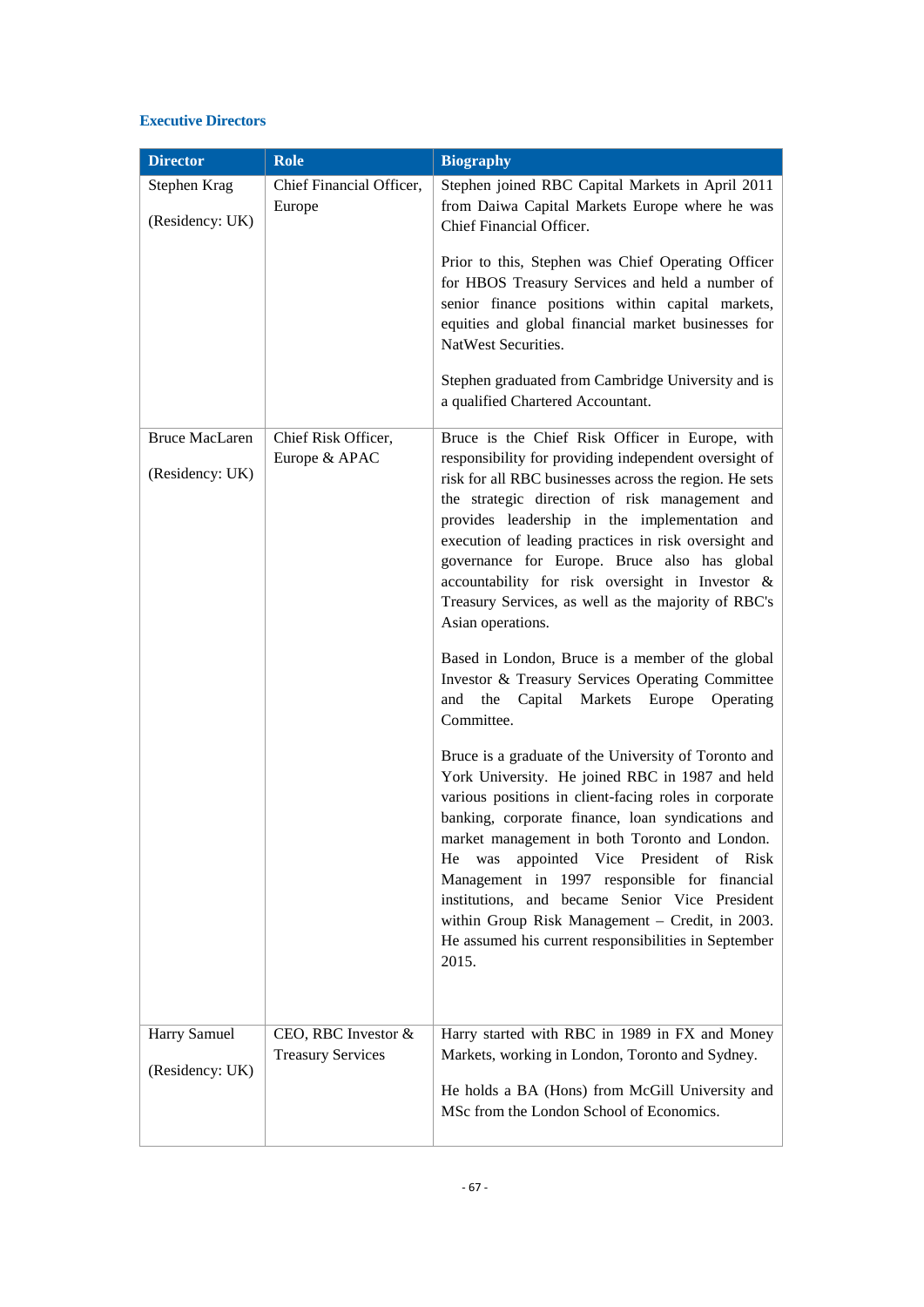| David Thomas    | CEO, RBC Europe | David joined RBC Capital Markets in 1992,           |  |  |
|-----------------|-----------------|-----------------------------------------------------|--|--|
| (Residency: UK) | Limited         | following periods at National Westminster Bank and  |  |  |
|                 |                 | Sherwood Systems. He has held positions in IT, Risk |  |  |
|                 |                 | Management and Compliance.                          |  |  |
|                 |                 | He holds a BSc (Hons) in Chemistry<br>and           |  |  |
|                 |                 | Loughborough<br>Studies<br>from<br>Management       |  |  |
|                 |                 | University.                                         |  |  |
|                 |                 |                                                     |  |  |

## **Number of Directorships as at 31 October 2016**

| Chief Executive (1)           |  |
|-------------------------------|--|
| Non-Executive $(2)$           |  |
| Independent Non-Executive (3) |  |
| Executive $(3)$               |  |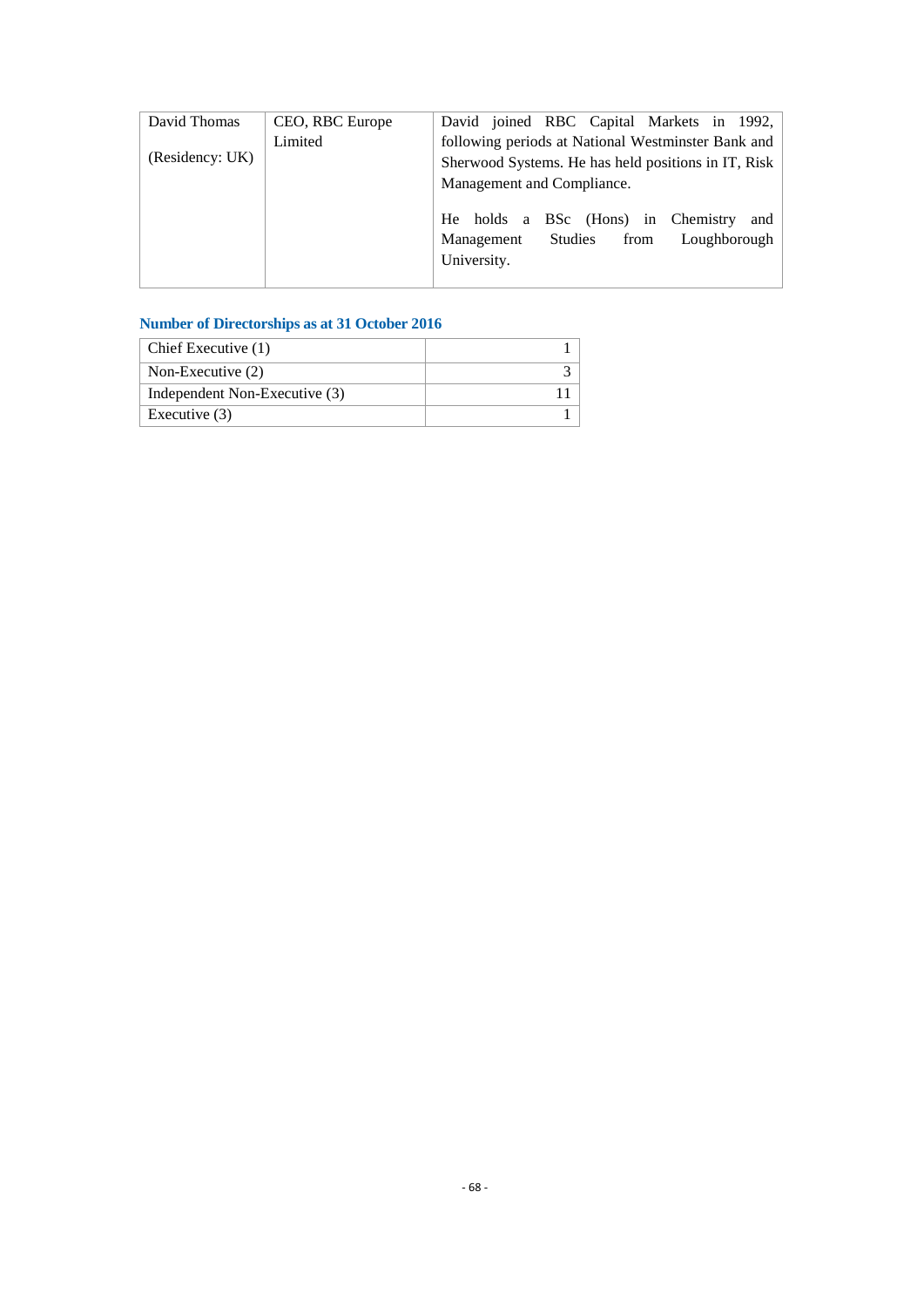## **11.2 Appendix 2: Governance Committees**

| <b>Committee</b>                                           | <b>Frequency</b>            |
|------------------------------------------------------------|-----------------------------|
| Risk Committee (RC)                                        | Quarterly                   |
| Asset and Liability Committee (ALCO)                       | Monthly                     |
| Audit Committee (AC)                                       | Quarterly                   |
| European Operating Committee (EOC)                         | Monthly                     |
| Human Resources Committee (HRC)                            | Quarterly                   |
| <b>Nominations Committee</b>                               | Semi-annually               |
| European Trading Credit Risk Management Committee (ETCRMC) | Monthly                     |
| UK Market Risk Management Committee (UKMRMC)               | Fortnightly and as required |
| UK Lending Risk Management Committee (UKLMC)               | Monthly                     |
| <b>Operational Risk Committee (ORC)</b>                    | Monthly                     |
| Reputation and Compliance Committee (RACC)*                | Monthly                     |
| <b>Attestation Committee</b>                               | Monthly                     |
| Valuations Committee (VC)                                  | Monthly                     |
| New Business Committee (NBC)                               | Monthly and as required     |
| Regulatory Policy Interpretation Committee (RPIC)          | Quarterly and as required   |
| Common Reporting Data Attestation Committee (CRDAC)        | Quarterly                   |

**\****The Reputation and Compliance Committee was disbanded in September 2016.*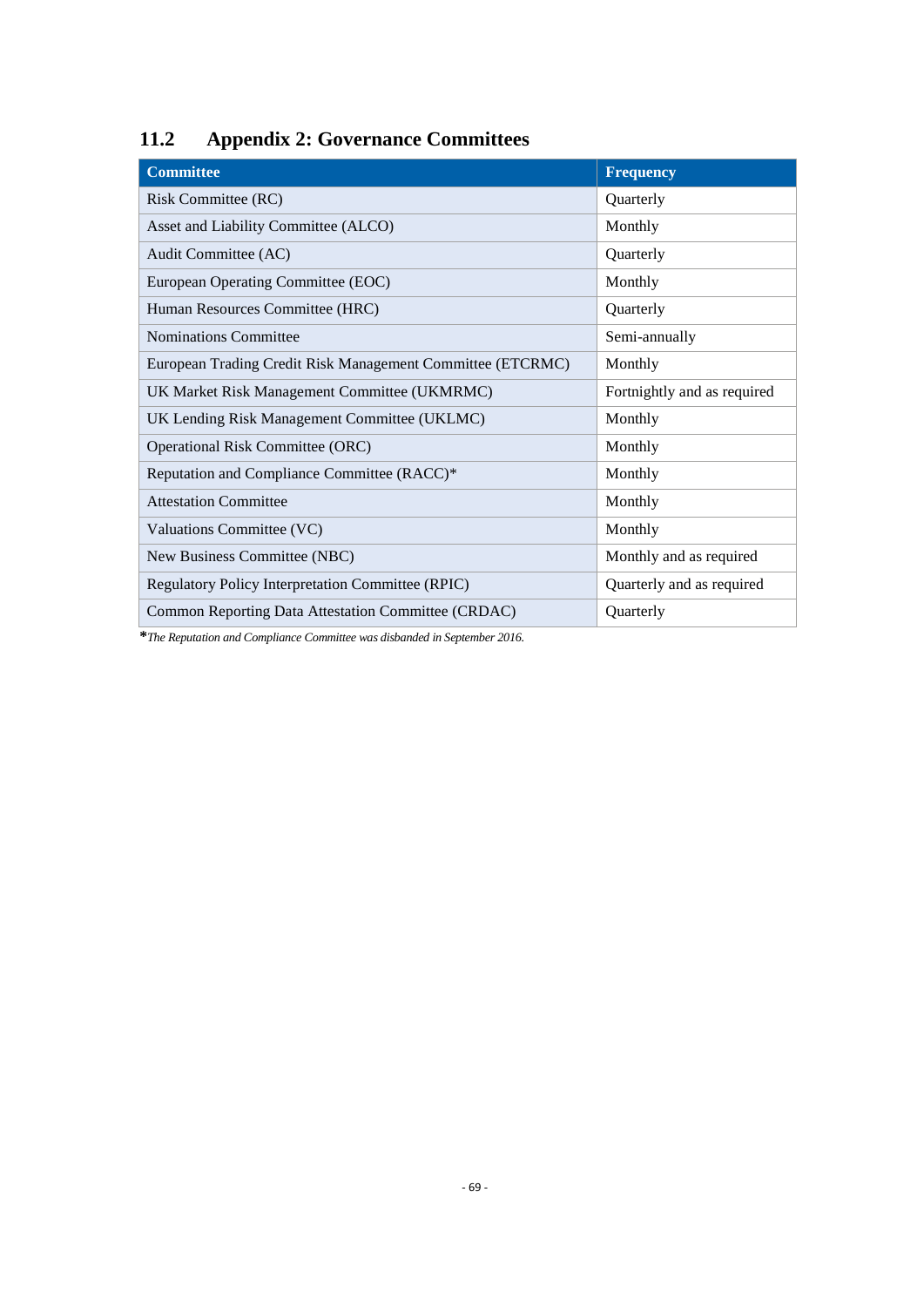## **11.3 Appendix 3: Regulatory Capital Calculation Methods**

The table below lists the relevant approaches elected to calculate the capital requirements for each applicable risk:

| <b>Risk Type</b>                                      | <b>Approach or Treatment</b>                                                                                                                                                                                                                                                                                                                                                                                                                                                                                                                                                                                                                                               |  |  |  |  |  |  |  |
|-------------------------------------------------------|----------------------------------------------------------------------------------------------------------------------------------------------------------------------------------------------------------------------------------------------------------------------------------------------------------------------------------------------------------------------------------------------------------------------------------------------------------------------------------------------------------------------------------------------------------------------------------------------------------------------------------------------------------------------------|--|--|--|--|--|--|--|
| <b>Market Risk</b>                                    | Market risk pillar 1 calculations are undertaken according to the standardised approach. This<br>provides a method for calculating position risk requirement (PRR) for all categories of market<br>risk in the trading book in accordance with Part Three, Title 4 of the Capital Requirements<br>Regulation (CRR). Market risk categories include interest rate risk, equity position risk, foreign<br>exchange risk, commodities risk, options risk, collective investment undertakings risk and<br>securities underwriting risk.                                                                                                                                        |  |  |  |  |  |  |  |
| <b>Specific Interest Rate</b><br><b>Market Risk</b>   | Specific interest rate risk is calculated based on Articles 334 to 338 of the CRR for products for<br>which there is a risk of loss for reasons other than a general move in market interest rates.                                                                                                                                                                                                                                                                                                                                                                                                                                                                        |  |  |  |  |  |  |  |
| <b>General Interest Rate</b><br><b>Market Risk</b>    | General interest rate risk calculation is based on the modified duration method described in<br>Article 340 of the CRR.                                                                                                                                                                                                                                                                                                                                                                                                                                                                                                                                                    |  |  |  |  |  |  |  |
| <b>Foreign Exchange</b><br><b>Position Risk</b>       | Net open position risk by currency is calculated in accordance with the provisions set out in Part<br>Three, Title 4, Chapter 4 of the CRR.                                                                                                                                                                                                                                                                                                                                                                                                                                                                                                                                |  |  |  |  |  |  |  |
| <b>Equity Position Risk</b>                           | Equity risk PRR is calculated in accordance with Part Three, Title 4, Chapter 3, Section 3 of the<br>CRR. Specific risk is calculated in line with Article 342, and general market risk is calculated in<br>line with Article 343 of the CRR.                                                                                                                                                                                                                                                                                                                                                                                                                              |  |  |  |  |  |  |  |
| <b>Option Position Risk</b>                           | The Company calculates option risk PRR in accordance with Article 329 of the CRR.                                                                                                                                                                                                                                                                                                                                                                                                                                                                                                                                                                                          |  |  |  |  |  |  |  |
| <b>Commodity Risk</b>                                 | Commodity risk is calculated in accordance with Part Three, Title 4, Chapter 4 of the CRR. The<br>Company calculates commodity risk PRR using the Maturity ladder approach, as described in<br>Article 359 of the CRR.                                                                                                                                                                                                                                                                                                                                                                                                                                                     |  |  |  |  |  |  |  |
| <b>Credit Risk Capital</b><br>Component               | The Company has adopted the standardised approach to credit risk in accordance with Part<br>Three, Title 2, Chapter 2 of the CRR.                                                                                                                                                                                                                                                                                                                                                                                                                                                                                                                                          |  |  |  |  |  |  |  |
| <b>Intra Group Exposures</b>                          | In the absence of any intra-group waivers, exposures to RBC group entities are treated in the<br>same manner as exposures to third-parties.                                                                                                                                                                                                                                                                                                                                                                                                                                                                                                                                |  |  |  |  |  |  |  |
| <b>Counterparty Risk</b><br><b>Capital Component</b>  | For repo-style transactions, OTC derivatives and other products generating counterparty credit<br>risk in the trading books, the exposure amounts are calculated as per Part Three, Title 2, Chapter<br>6 of the CRR. The credit risk mitigation techniques are applied per Part Three, Title 2, Charpter<br>4 of the CRR. Calculation of the capital requirements is then derived by applying a risk weight<br>depending on the counterparty and other criteria, as set out in Part Three, Title 2, Charpter 2,<br>Section 2 of the CRR. Settlement Risk capital requirements for unsettled transactions are<br>derived directly based on Part Three, Title 5 of the CRR. |  |  |  |  |  |  |  |
| <b>Credit Risk Mitigation</b>                         | CRM is recognised in line with the requirements of Part Three, Title 2, Chapters 4 and 6 of the<br>CRR for the calculation of the counterparty risk capital component arising from derivatives,<br>repurchased transactions and securities lending and borrowing, and for banking book exposures<br>arising from Wealth Management and Corporate Investment Banking businesses.                                                                                                                                                                                                                                                                                            |  |  |  |  |  |  |  |
| <b>Operational Risk</b>                               | The Company has adopted the Basic Indicator Approach (BIA) to calculate its operational risk<br>capital requirements, per Part Three, Title 3, Chapter 2 of the CRR. Under the BIA, capital for<br>operational risk is determined by multiplying gross average positive operating and interest<br>revenues for the past three years by a fixed percentage (15%).                                                                                                                                                                                                                                                                                                           |  |  |  |  |  |  |  |
| <b>Concentration Risk</b><br><b>Capital Component</b> | The Company monitors and, if applicable, calculates the concentration risk capital component of<br>the credit risk capital requirement in line with Part Four of the CRR.                                                                                                                                                                                                                                                                                                                                                                                                                                                                                                  |  |  |  |  |  |  |  |